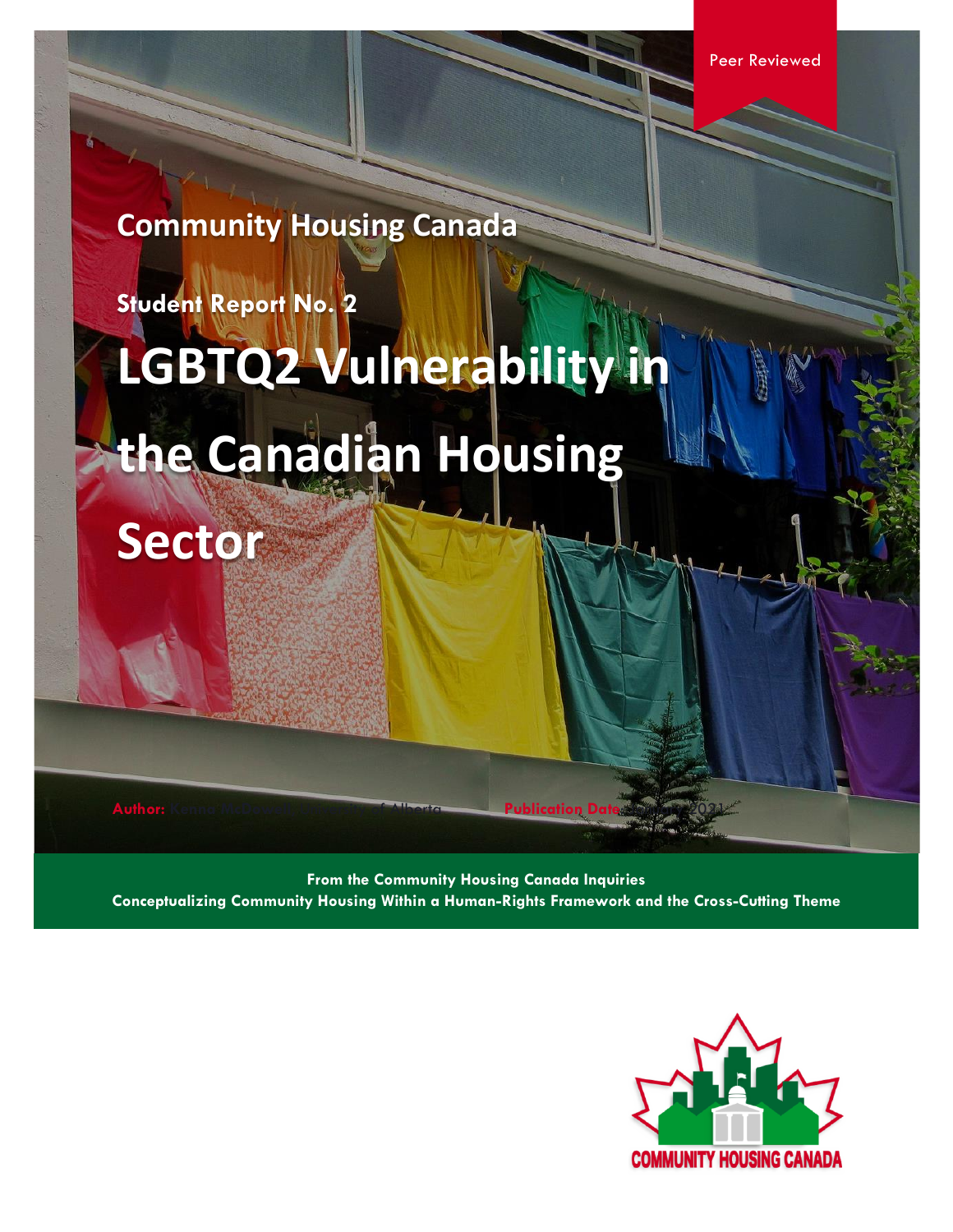**Title:** LGBTQ2 Vulnerability in the Canadian Housing Sector

**Author:** Kenna McDowell, University of Alberta

**Keywords:** LGBTQ; Housing; Vulnerability; Tenancy; Rights; Canada

**Series:** Student Reports

**Disclaimer:** The opinions in this report reflect the views of the author and do not necessarily reflect those of Community Housing Canada, its funding organizations or Area of Inquiry members. No responsibility is accepted by Community Housing Canada, or its funders for the accuracy or omission of any statement, opinion, advice or information in this publication.

#### **Number:** 2

**Publisher:** Community Housing Canada

**Format:** PDF, online only

#### **URL:**

**[https://era.library.ualberta.ca/items/0453b2a0](https://era.library.ualberta.ca/items/0453b2a0-d130-48ef-b858-5f2ccd2d7a88) [-d130-48ef-b858-5f2ccd2d7a88](https://era.library.ualberta.ca/items/0453b2a0-d130-48ef-b858-5f2ccd2d7a88)**

**DOI:** <https://doi.org/10.7939/r3-bac5-2503>

**Community Housing Canada Description:** Our mandate is to combine expertise from the academic and community housing sectors to strengthen the sector's capacity so it can better meet the needs of the 1 in 8 Canadian households who need support realizing their right to housing.

**Acknowledgements:** This report contributes to the work of "Community Housing Canada: Partners in Resilience", an academic-community partnership supported by the Social Sciences and Humanities Research Council (Grant Number: 890-2018-1013). The partnership is directed by Professor Damian Collins at the University of Alberta (host institution), in collaboration with Capital Region Housing (lead community partner).

Author's note: I would like to thank Dr. Damian Collins for his guidance and mentorship, the anonymous reviewers for their helpful feedback, and Alexandra Stout for her patient listening.

Peer review statement: An objective assessment of reports published by Community Housing Canada by peers in the field ensures that reports published are of a high quality. Community Housing Canada employs a doubleblind peer review of the full report, where anonymity is strictly observed between authors and referees.

**\*\* Recommended citation:** McDowell, K. (2021). LGBTQ2 vulnerability in the Canadian housing sector (Community Housing Canada Rep. No. 2). Retrieved from <https://doi.org/10.7939/r3-bac5-2503>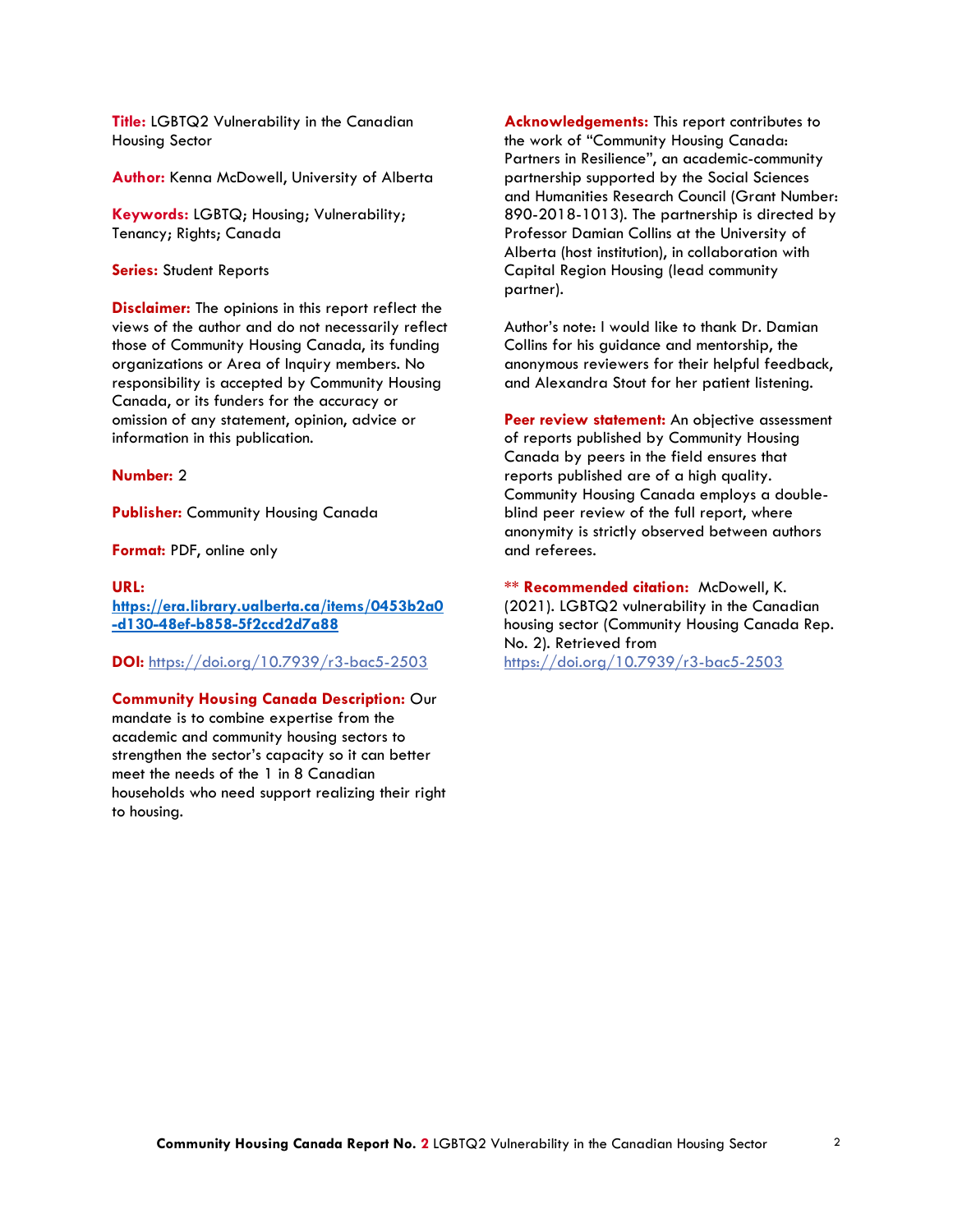## **Contents**

| 4. UNIVERSAL DESIGN AND ACCESSIBLE HOUSING FOR LGBTQ2 PEOPLE WITH DISABILITIES 30 |
|-----------------------------------------------------------------------------------|
|                                                                                   |
| 6. EXPERIENCES OF LGBTQ REFUGEES AND MIGRANTS IN THE CANADIAN HOUSING SECTOR  41  |
|                                                                                   |
|                                                                                   |
| 9. INTERNATIONAL HUMAN RIGHTS LAW AND HOUSING AS A HUMAN RIGHT  62                |
| 10. CASE LAW CONCERNING DISCRIMINATION AGAINST LGBTQ2 PEOPLE IN HOUSING  68       |
|                                                                                   |
|                                                                                   |
|                                                                                   |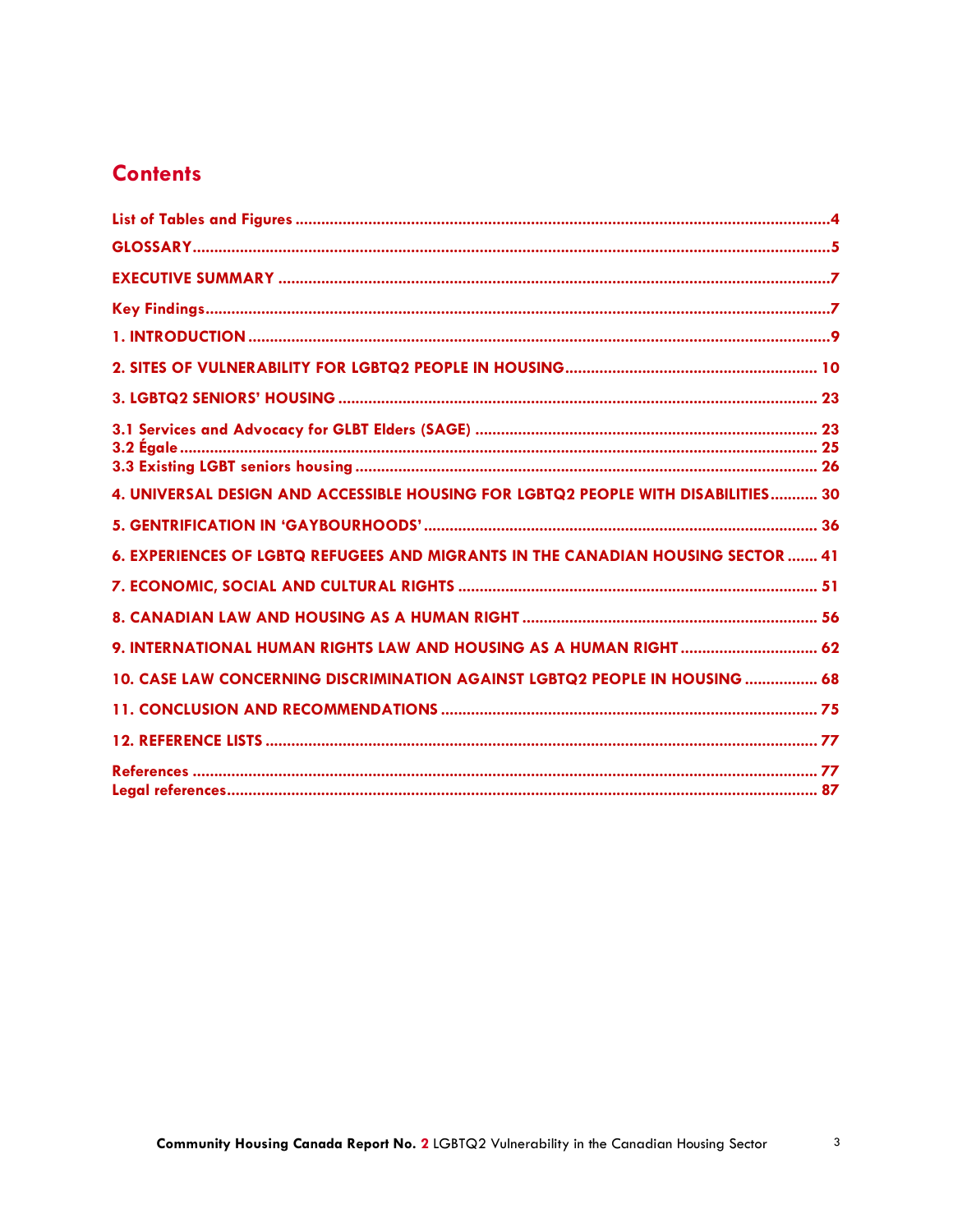### <span id="page-3-0"></span>**List of Tables and Figures**

Figure 1: Factors affecting the housing experiences of LGBTQ refugees in Canada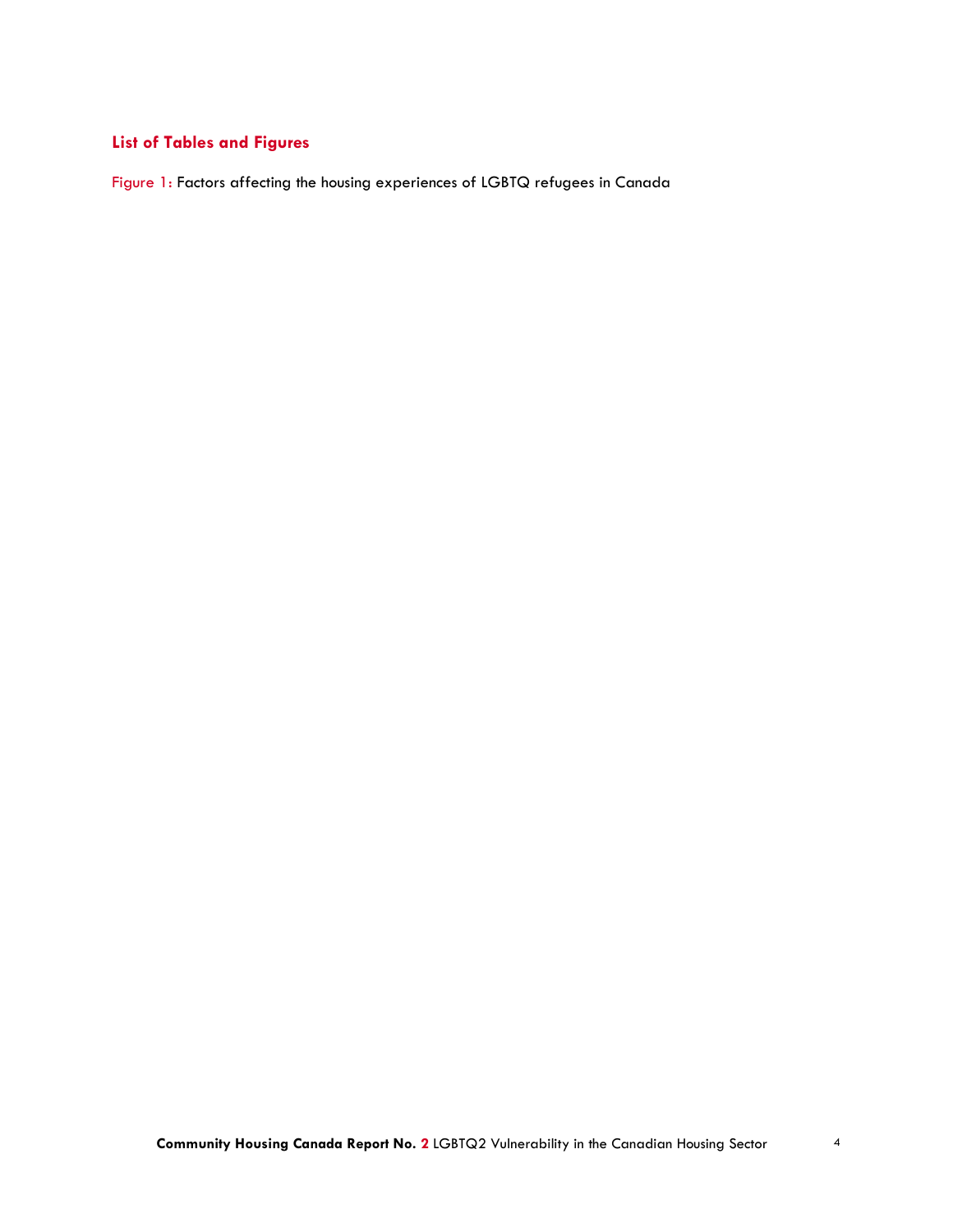# <span id="page-4-0"></span>Glossary

Cisgender: When one's gender identity conforms to their gender assigned at birth

Community housing: Long-term rental housing that is provided through not-for-profit organizations that are funded through grants, loans, etc.; a form of social housing

Gender non-conforming: When one's gendered performance does not conform to hegemonic ideals of that gender (i.e., when women are not feminine, when men are not masculine)

Internalized homophobia, transphobia, or biphobia: When a gay, lesbian, bisexual, or transgender person incorporates negative stereotypes or notions about LGBTQ2 people into their own self-conception

Intersex: Intersex people are people whose bodies do not fit neatly into conventional understandings of 'male' and 'female' bodies; they may have features of both 'male' and 'female' genitalia, chromosomal variations, etc.

LGBQ: An acronym referring to cisgender members of the Lesbian, Gay, Bisexual, and Queer community. Although sometimes used in a transphobic sense, it is used in this report when the experiences of cisgender LGBQ people are distinct from the experiences of transgender members of the community (i.e., in experiences of discrimination)

LGBTI: An acronym standing for Lesbian, Gay, Bisexual, Transgender, and Intersex; this is an acronym typically employed in international law and by the Office of the United Nations High Commissioner of Human Rights

LGBTQ: An acronym standing for Lesbian, Gay, Bisexual, Transgender, and Queer; this is an acronym typically employed in immigration law

LGBTQI2S: An acronym standing for Lesbian, Gay, Bisexual, Transgender, Queer, Intersex, and Two-Spirit; this is an acronym employed by Égale Canada.

LGBTQ2: Acronym standing for Lesbian, Gay, Bisexual, Transgender, Queer, and Two-Spirit; this is the acronym employed by the Canadian federal government

Misgender: Referring to someone using the incorrect gender or pronoun (i.e., referring to a man using she/her pronouns); this can be either accidental or purposefully malicious

Permanent Supportive Housing (PSH): Low-barrier housing where services (such as rehabilitation services, counselling, HIV/AIDS treatment, etc.) are offered on-site

#### Transgender:

- i. When one's gender identity does not conform to their gender assigned at birth
- ii. An umbrella term that defines all those who do not identify as cisgender (i.e., transwomen and transmen, non-binary people, agender people, genderfluid people, etc.)

Transitional housing: A form of temporary housing that is designed to help people transition into long-term housing; typically used to help someone transition from homelessness and permanent housing through the provision of supportive services, structure, and supervision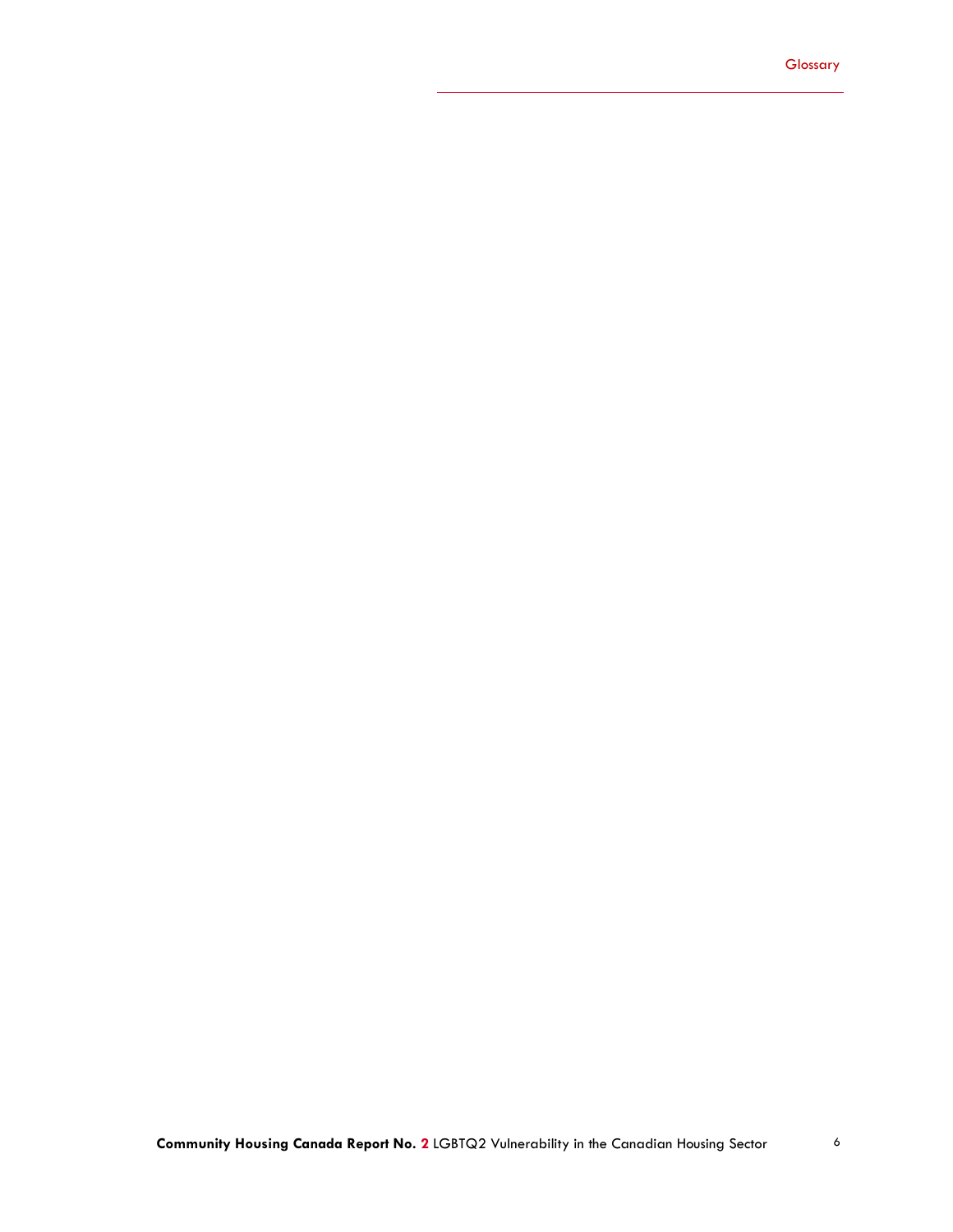# <span id="page-6-0"></span>Executive Summary

This research focuses on the experiences of LGBTQ2 people within the Canadian housing sector.

### <span id="page-6-1"></span>**Key Findings**

• A substantial portion of homeless adults and youth identify as LGBTQ2.

• LGBTQ2 people experience significant discrimination in the sectors of housing and employment. Many LGBTQ2 people believe they have been evicted or fired due to their gender identity or sexual orientation.

• LGBTQ2 people—and trans people specifically—experience discrimination in accessing emergency shelters and temporary housing.

• It is difficult for LGBTQ2 people with disabilities to find barrier-free housing. LGBTQ2 people with disabilities experience barriers such as homo-, bi-, or transphobia, as well as physical barriers to accessing buildings, such as a lack of ramps or elevators.

• There is a need for LGBTQ2-focused permanent supportive housing, as many LGBTQ2 people have been previously homeless, use drugs, or have mental illnesses or disorders.

• There is a desire among LGBTQ2 seniors for LGBTQ2-focused seniors housing, and there is a dearth of this form of housing across the country.

• HIV/AIDS remains a prominent issue amongst LGBTQ2 people, particularly for unhoused members of the community.

• The gentrification and assimilation of 'gaybourhoods' has made it more difficult for LGBTQ2 people to access services, cultural anchors, and community spaces.

• LGBTQ2 migrants and refugees face substantial barriers to securing adequate housing upon their arrival in Canada.

• Institutionalization and incarceration represent a source of homelessness for LGBTQ2 people.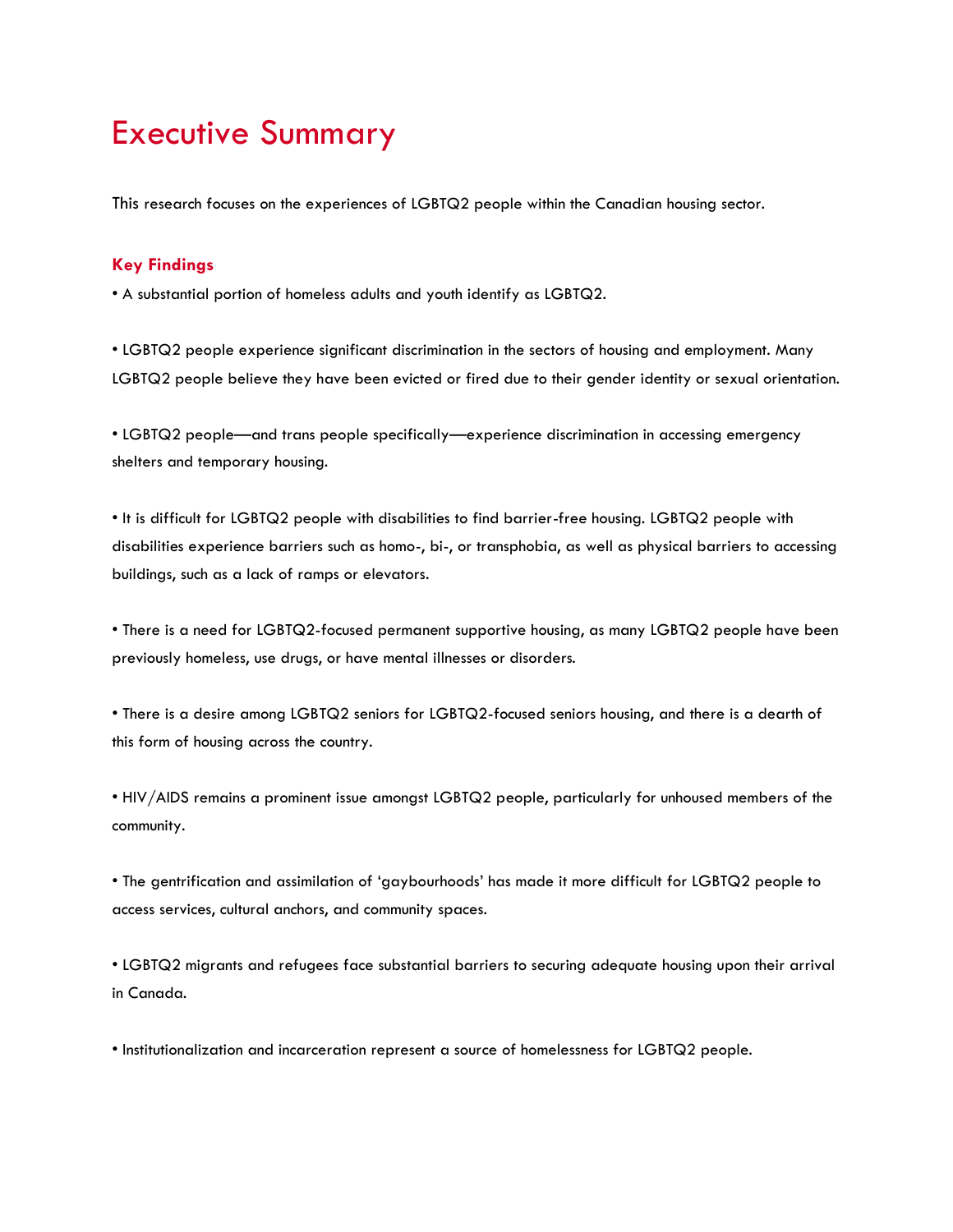• Many of the recommendations made by the Office of the United Nations Commissioner of Human Rights with regards to LGBTQ2 equality have yet to be realized in Canada.

• There is a need for more robust tenant's organizing in Canada, as much of the discrimination LGBTQ2 people face in the housing sector takes place in the private rental market.

• LGBTQ2 people who are discriminated against by their roommates (as opposed to their landlords or housing providers) are not protected under provincial human rights law.

• *The National Housing Strategy Act* has established a long-term plan for the realization of housing as a human right in Canada that has yet to be fully implemented.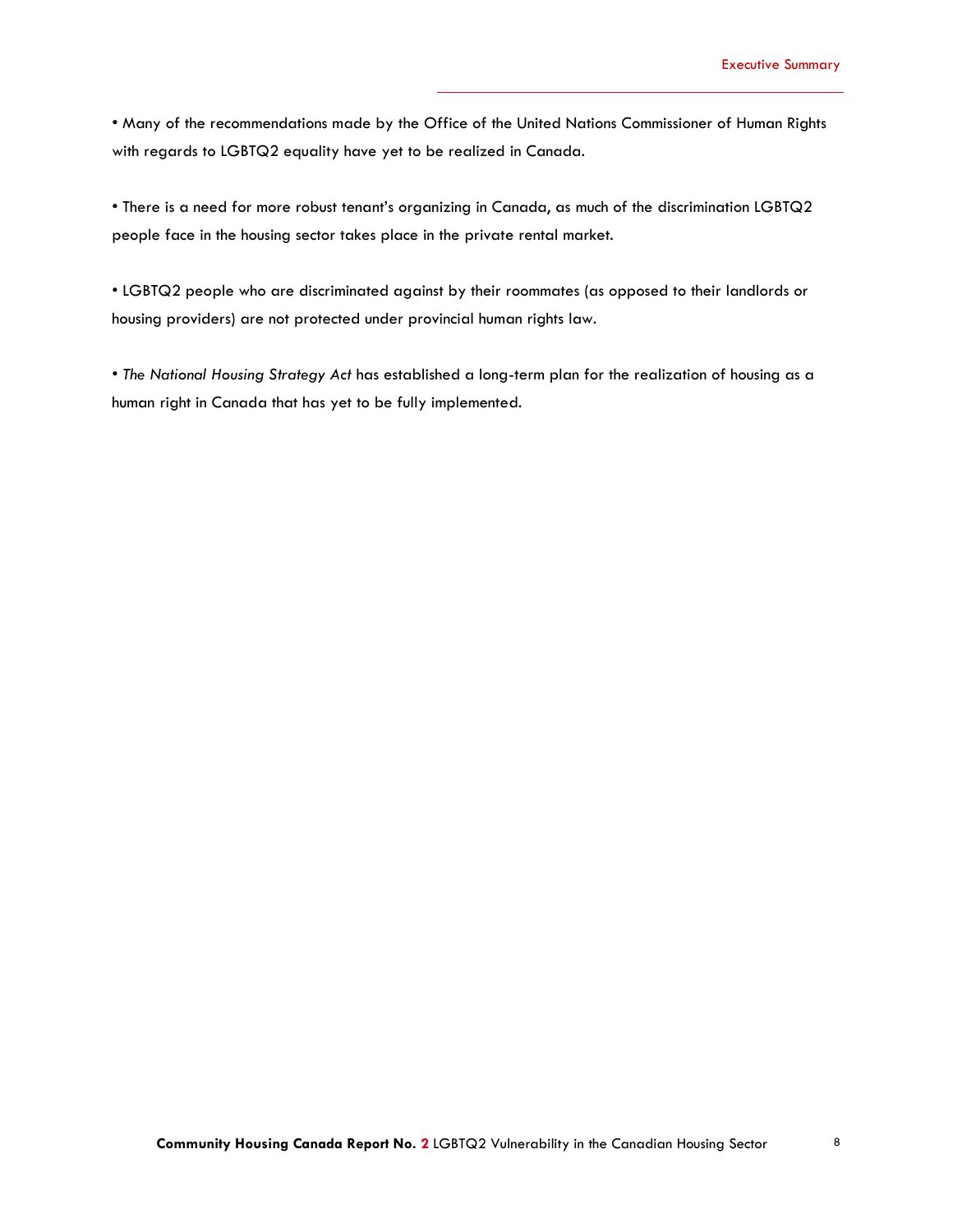# <span id="page-8-0"></span>1. Introduction

In its 2017 report, *the National Housing Strategy* (*NHS*) identified LGBTQ2 people as one of the twelve 'vulnerable groups' that experience barriers to finding and maintaining adequate housing in Canada (Canada 2017). In addition to LGBTQ2 people, the NHS also named survivors of family violence; newcomers to Canada; seniors; people with disabilities; people living with mental health and addiction issues; veterans; Indigenous peoples; young adults; racialized groups; and individuals and families experiencing homelessness as vulnerable groups within the Canadian housing sector (Canada 2017). While the *NHS* identified LGBTQ2 people as a group that experiences housing vulnerability, it did not meaningfully interrogate *why* LGBTQ2 people are vulnerable in the Canadian housing sector, the nature of that vulnerability, or *who* renders LGBTQ2 people a vulnerable group.

As such, this report will explore the nature of LGBTQ2 people's vulnerability in the Canadian housing sector. It will detail how LGBTQ2 youth, migrants, seniors, and LGBTQ2 people with disabilities (including substance use disorders and mental illnesses) all experience vulnerability in housing differently. Additionally, this report will describe the rise and fall of 'gaybourhoods', and the impact this has had on the LGBTQ2 community. It will also interrogate the extent to which international and Canadian human rights law are able to mitigate the vulnerabilities of LGBTQ2 people in housing. It is important to note in discussions of the vulnerability of LGBTQ2 people, however, that they are not inherently vulnerable. Rather, they are made vulnerable through systems of homo-, bi-, and transphobia, as well as the commodification of housing under capitalism. These systems, as well as the impacts they have on the lives of LGBTQ2 people, will also be explored in this report.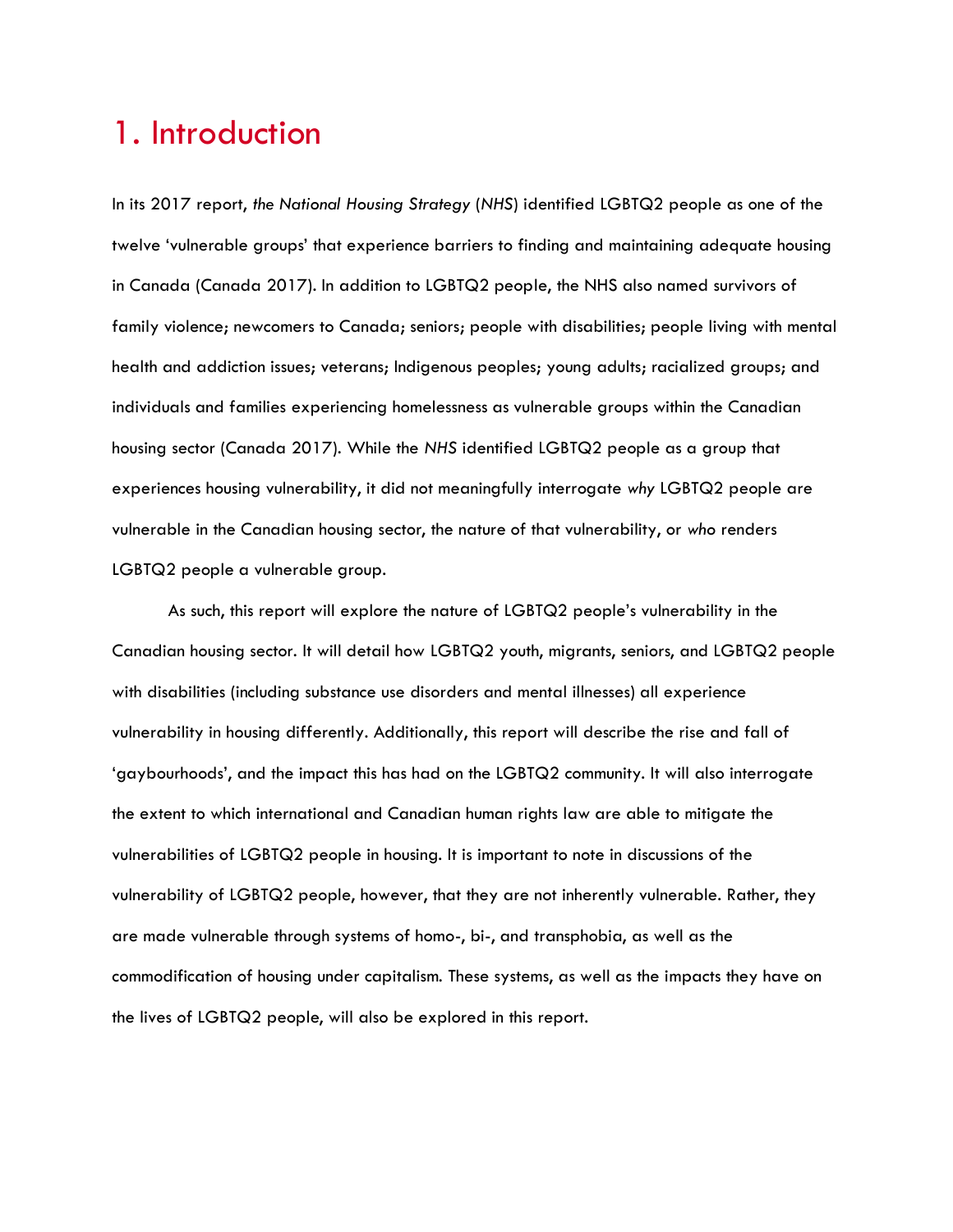# <span id="page-9-0"></span>2. Sites of Vulnerability for LGBTQ2 People in Housing

In much of the existing literature, vulnerability is discussed as though it is something that is simply 'out there', a phenomenon that LGBTQ2 people will inevitably encounter in their lifetimes, especially if they are homeless or unstably housed. Similarly, LGBTQ2 people are often described as though they are inherently vulnerable—a seemingly impossible problem to solve. In this report, I will explore how LGBTQ2 people's vulnerability in the housing sector is a phenomenon that is manufactured and imposed*,* as it is the result of policy failure, systemic oppression, and interpersonal violence. These dimensions create sites of vulnerability that include but are not limited to: homelessness and the inability to access temporary shelter; a general distrust of social systems; economic precarity and workplace discrimination; high rates of victimization; health and dis/ability; and finally, old age. In addition to these sites of vulnerability, LGBTQ2 people also face direct discrimination in housing and are sometimes denied access to housing due to their gender and sexual identities. To conclude, I will explore how stable and permanent housing—especially housing located in communities that affirm and celebrate LGBTQ2 identities—can mitigate these vulnerabilities, ultimately demonstrating that a solution to the issue of LGBTQ2 vulnerability in housing is within reach.

It is crucial that we examine the concept of vulnerability, as it is through this lens that Canada's *National Housing Strategy (NHS)* understands LGBTQ2 people's housing experiences and prioritizes actions that increase their access to "housing that meets their needs and is affordable" (Canada 2017, 9). In their 2017 report, *The National Housing Strategy* (correctly) identifies LGBTQ2 people as a vulnerable group that is "marginalised" or "in a disadvantaged position" when it comes to securing safe, stable, and affordable housing (Canada 2017, 9).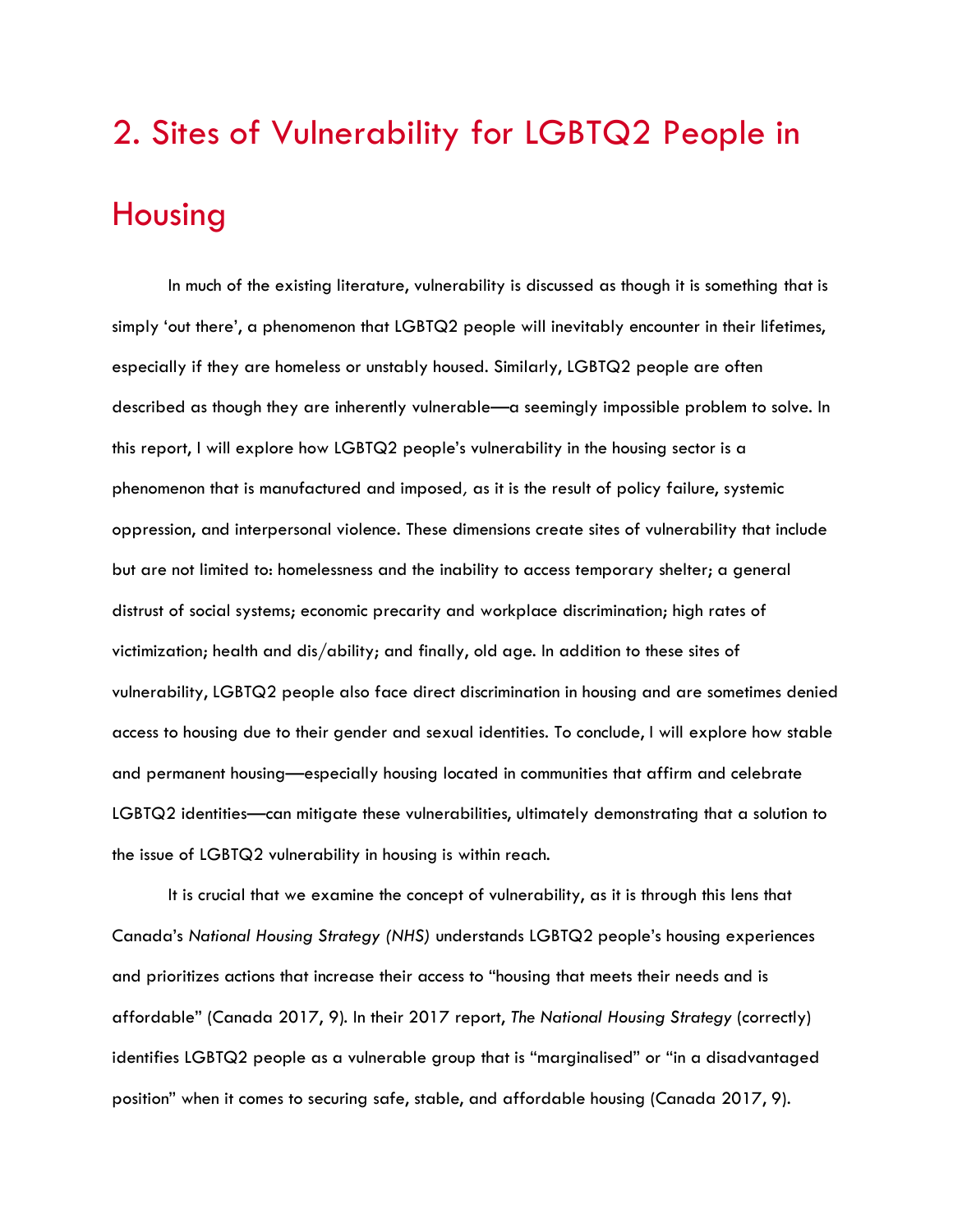LGBTQ2 people are therefore deemed an area of priority for the *NHS,* along with "survivors (especially women and children) fleeing domestic violence; seniors; Indigenous peoples; people with disabilities; those dealing with mental health and addiction issues; veterans…; racialized groups; newcomers (including refugees); individuals and families experiencing homelessness; and young adults" (Canada 2017, 9). However, the nature of LGBTQ2 people's vulnerability—how it is constructed, why it is constructed, and by whom—is never outlined in the *NHS*. Consequently, the nature of LGBTQ2 people's vulnerability will be unpacked below, as a failure to interrogate this vulnerability leaves the forces that have brought it into being comfortably intact.

In discussions of vulnerability, it is important to note that vulnerability is *created* and *imposed* and that it is not intrinsic to LGBTQ2 people's existence. This distinction is vital, as "vulnerability is predominately understood as feminising and subsequently as negative, scary, shameful, and above all something to be avoided and protected against" (Dahl 2016, 41). Understandings of vulnerability as inherent to queerness unfairly marks LGBTQ2 people as weak and born into perpetual failure and hardship. To perceive LGBTQ2 people—as well as the other groups identified as vulnerable by the *NHS*— as *inherently* vulnerable is to ignore the ways in which these groups have been victimized by histories of discrimination, structural inequalities, and failed housing policy.

As mentioned above, the conditions of vulnerability for LGBTQ2 people are manufactured, resulting from an "exposure to contingencies and stress" that exceeds their ability to cope (Chambers 1989, 1). These vulnerabilities include both 'external' stressors, such as the "risks, shocks, and stress to which an individual or household is subject", as well as 'internal' stressors, which include "defencelessness" and an inability to "cope without damaging loss" (Chambers 1989, 1). For example, homelessness is an external stressor faced by many LGBTQ2 people. The resulting internal stressors could include mental health issues or substance abuse. The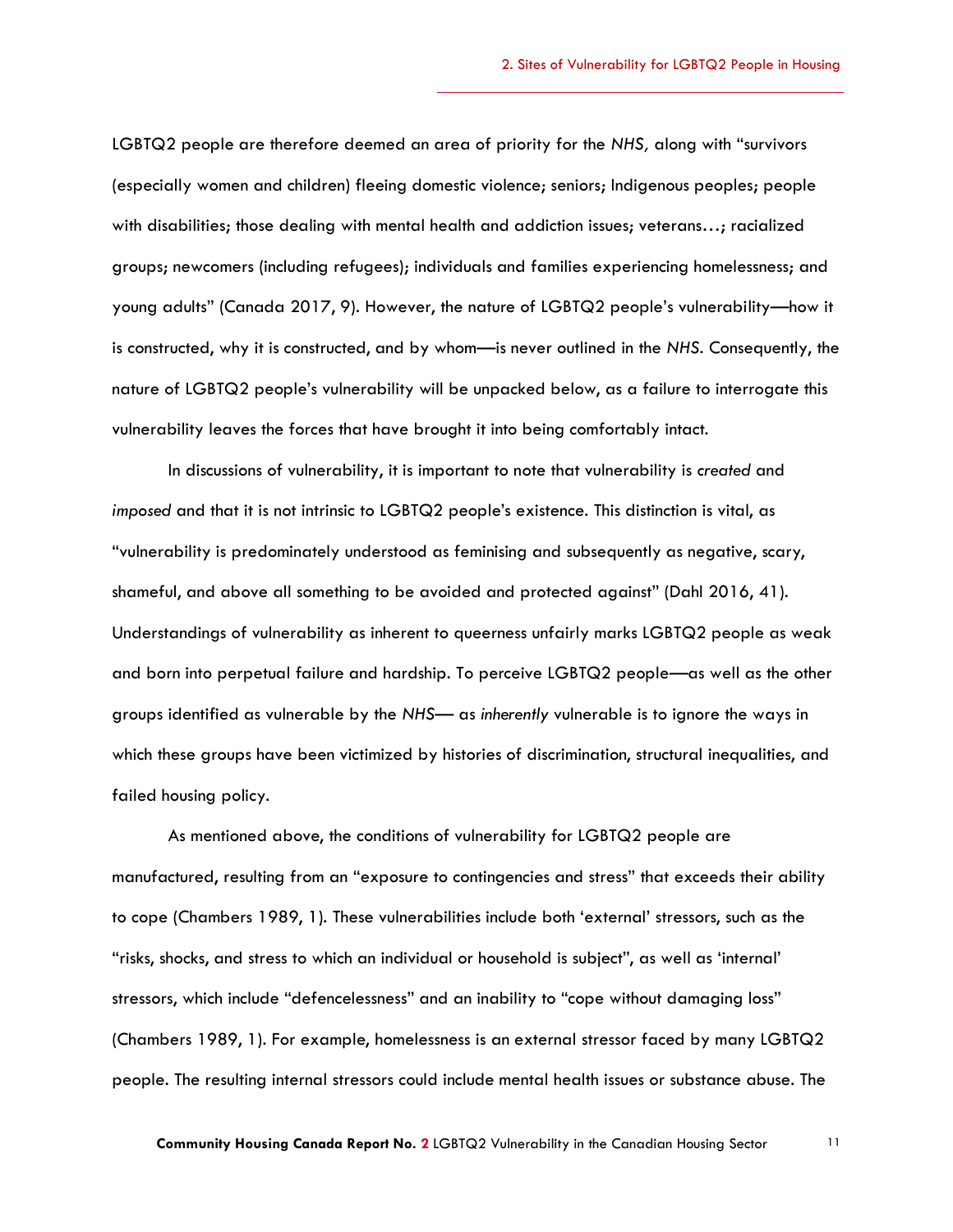exposure of LGBTQ2 people to these contingencies and stressors are the result of a failure to provide them with adequate housing, as being unstably housed creates and exacerbates the vulnerabilities experienced by many LGBTQ2 people. As such, vulnerability should not be understood as "just a trait or an episodic disposition of a discrete body" (Butler 2015, 130) but as an act of wounding. This wounding is "an act that might be quite willfully inflicted on one agent by another or an outcome from carelessness on the part of one agent in their dealings with another" (Philo 2005, 442). These agents may include individual actors (such as a landlord who directly discriminates against LGBTQ2 people) but can also include government agencies who fail to provide adequate housing for LGBTQ2 people. Consequently, the wounding that Philo describes can be perpetrated *directly* on an individual level (between a landlord and a tenant) or *indirectly* on a systemic level (through state negligence).

This is to say that the vulnerability experienced by LGBTQ2 people is created and perpetuated by "interconnected geographies (and histories)" (Philo 2005, 42), a result of the contexts and spaces that LGBTQ2 people are pushed into (or pushed out of). In thinking through the concept of vulnerability, it is vital that we remember that LGBTQ2 people are not simply 'vulnerable' but rather they are 'vulnerable to' myriad conditions that emerge from "their social and economic condition" (Waite 2009, 421); one that is informed by structural homo-, bi-, and transphobia, a fluctuating economy, and systems that provide inadequate support to those in need. In the following discussion of sites of vulnerability in housing, it is important to remember that LGBTQ2 people become vulnerable *to* experiences such as homelessness, substance abuse, and economic precarity (to name a few) due to systemic oppression and inadequate social supports, and that these vulnerabilities can be mitigated when LGBTQ2 people are able to access affordable, safe, and stable housing.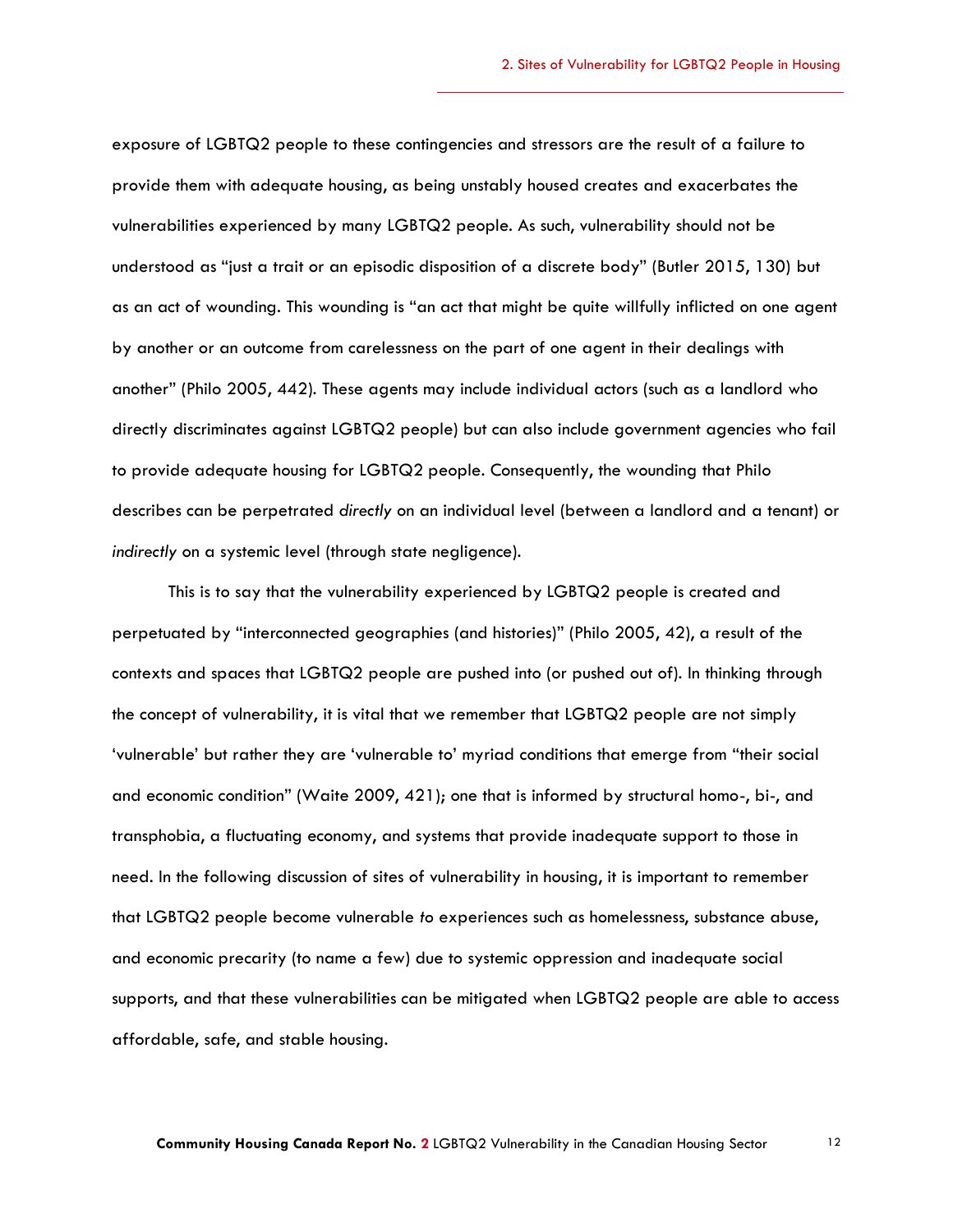Moreover, in discussing the vulnerabilities LGBTQ2 people face in the housing sector, it is important that we not turn our focus away from vulnerability and discomfort it creates in favour of more positive concepts such as resilience. While "[r]esilience is sometimes necessary" (Diprose 2015, 53), and LGBTQ2 people have been (and remain) resilient in order to overcome adversity and hardship, they should not have to be. A focus on resilience shifts the onus of responsibility away from the structures that manufacture the vulnerability of LGBTQ2 people and onto queer individuals. This is unfortunate, as "[c]onflating self and social transformation risks settling only for the former and falling short of what a society is capable of" (Diprose 2015, 53). As such, this report will not focus on the strength and resilience of LGBTQ2 people (of which they have plenty), but rather on the ways in which this strength is undermined by structural inequalities and systemic oppression. These factors are manifest within the housing system itself (creating direct forms of disadvantage in accessing and maintaining housing), as well as within broader social and economic systems (which indirectly affect housing status).

One significant barrier for obtaining housing for LGBTQ2 people is **discrimination in housing**, as homo- and transphobia directly impact their ability to obtain and retain stable housing. For example, many queer women report more difficulty in finding housing with their female partners than with previous male partners and will often 'closet' themselves in order to avoid this issue (Lyons et al. 2019). Queer women describe passing off their partners as roommates or as family members in order to avoid discrimination or choosing to live alone rather than having their sexual orientations called into question (Lyons et al. 2019, 9). While this strategic closeting made these women successful in obtaining housing, it often came at the expense of their own well-being, as LGBTQ2 people with lower levels of "sexual orientation disclosure" are more likely to experience symptoms of depression and anxiety (Lyons et al. 2019, 10).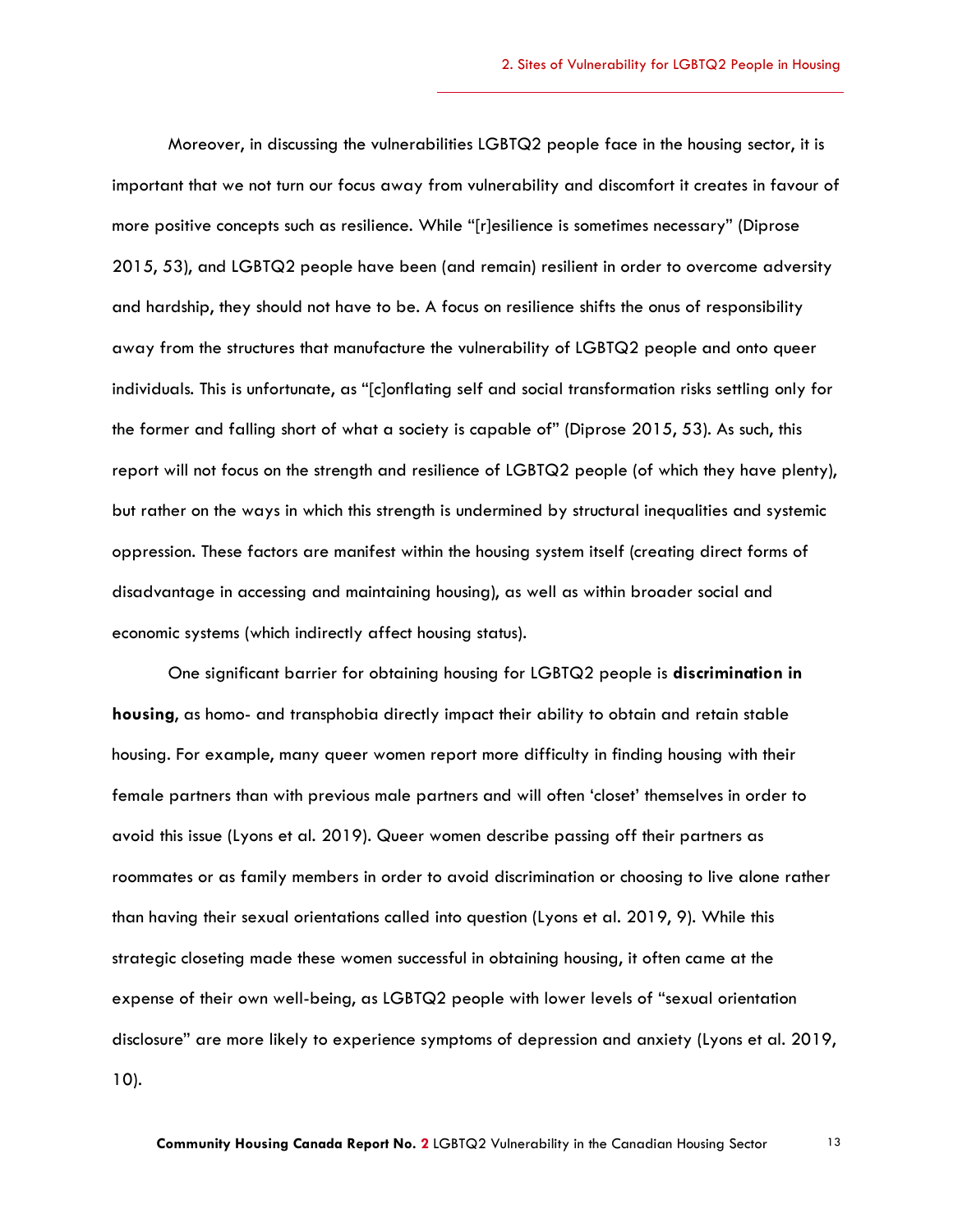Transgender individuals experience alarmingly high levels of discrimination in housing. Overall, 19% of transgender people report being denied housing due to their trans identity, and 11% of transgender people describe being evicted from housing on that basis (Kattari et al. 2016, 429). Racialized trans people are even more likely to report discrimination in the private rental market, involving racial discrimination in addition to transphobic discrimination (Abramovich & Kimura 2019, 7). While transgender people certainly face the highest levels of discrimination in both housing and employment, cisgender LGBQ individuals also face a significant amount of housing discrimination, with 17.7% of gay men reporting experiences of housing discrimination, compared to 16.3% for lesbians, 3.7% for bisexual men, and 6.8% for bisexual women (Kattari et al. 2016, 429). This means that many LGBTQ2 people struggle to access housing in the private rental market and may have to return to the closet in order to do so.

Homelessness is perhaps the most pressing concern when it comes to the issue of LGBTQ2 vulnerability in housing. LGBTQ2 people—and LGBTQ2 youth in particular—are vastly overrepresented in the homeless population, with anywhere between 15-40% of homeless youth identifying as transgender or as non-heterosexual (Frederick 2014, 474). This is because many LGBTQ2 people experience multiple risk factors for homelessness at once, including "family conflict, bullying, mental health problems, drug and alcohol use, and physical and sexual abuse" (Frederick 2014, 475). It is important to note that these risk factors are often a direct result of homo-, bi-, and transphobia. Many LGBTQ2 youth report leaving home under threat of violence from family members. Two youths interviewed in Alex Abramovich's "No Fixed Address: Young, Queer, and Restless" report their fathers making death threats against them following their coming-out, causing them to flee their homes (2014, 387 & 390). While the risk factors described above often lead to homelessness, homelessness itself also creates and exacerbates vulnerabilities in LGBTQ2 youth, in the areas of mental health, suicidal behaviour, substance use, sexual and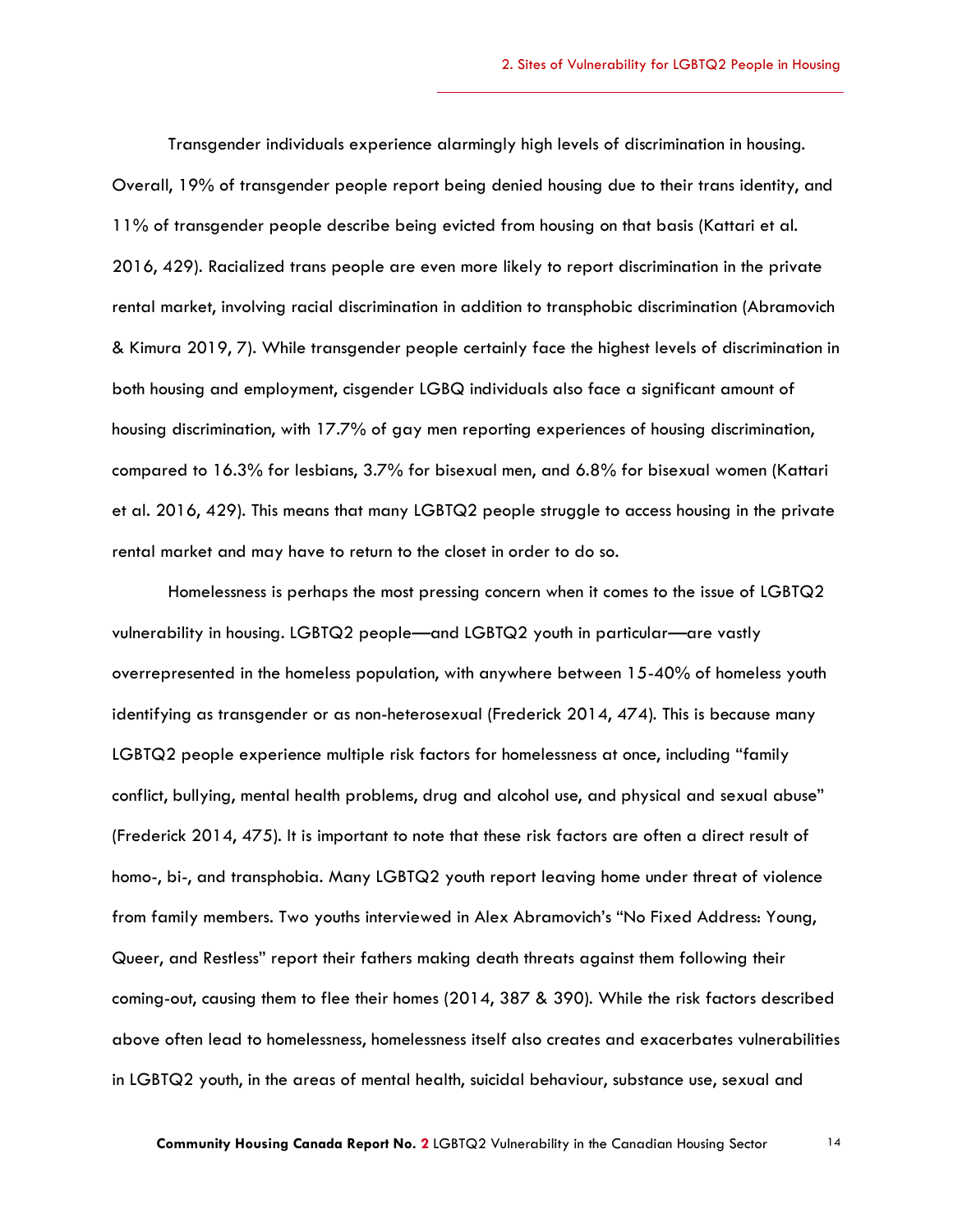physical victimization, sexual risk-taking, as well as in discrimination on the basis of sexuality (Matthews et al. 2018, 234).

LGBTQ2 people are particularly vulnerable to street homelessness because they are largely **unable to access temporary shelters** due to pervasive homo-, bi- and transphobia within the shelter system. This is because LGBTQ people are sometimes singled out for violence within the shelter system. One frontline worker at Turning Point—a shelter in Toronto, Ontario—describes a gay youth being subject to a "'pretty brutal beating'" in their facility due to his sexual orientation (qtd. in Abramovich 2014, 393). Such incidences are sometimes ignored or overlooked by shelter staff "who are too exhausted to intervene" (Abramovich 2014, 393). Moreover, binary and cissexist understandings of gender mean that trans and gender non-conforming people cannot safely or comfortably access shelters, particularly if these shelters are segregated by gender. Dorms in many shelters are divided into men's and women's dormitories or cater exclusively to one gender, with no policies in place to accommodate individuals who do not fit neatly into binary categorizations of male and female (Frederick 2014, 489).

This is particularly problematic for transgender individuals, whose bodies and genders are often seen as incongruent due to transphobic understandings of gender and sex. This issue is perhaps best illustrated by the arrest of a trans woman in post-Katrina New Orleans, who spent four days in jail for taking a shower in a 'women's-only' emergency shelter (Gorman-Murray et al. 2015, 250). Trans individuals are also more likely to experience violence within the shelter system. A participant interviewed in Denomme-Welch et al.'s "Invisible Men: FTM and Homelessness in Toronto" describes avoiding men's shelters altogether because "'there's a chance that [he] might get raped or beat up there if [he] use[s] the washroom'" (2008, 36). Additionally, transgender people often report being misgendered, experiencing differential or discriminatory treatment, as well as fearing for their personal safety while trying to access temporary shelter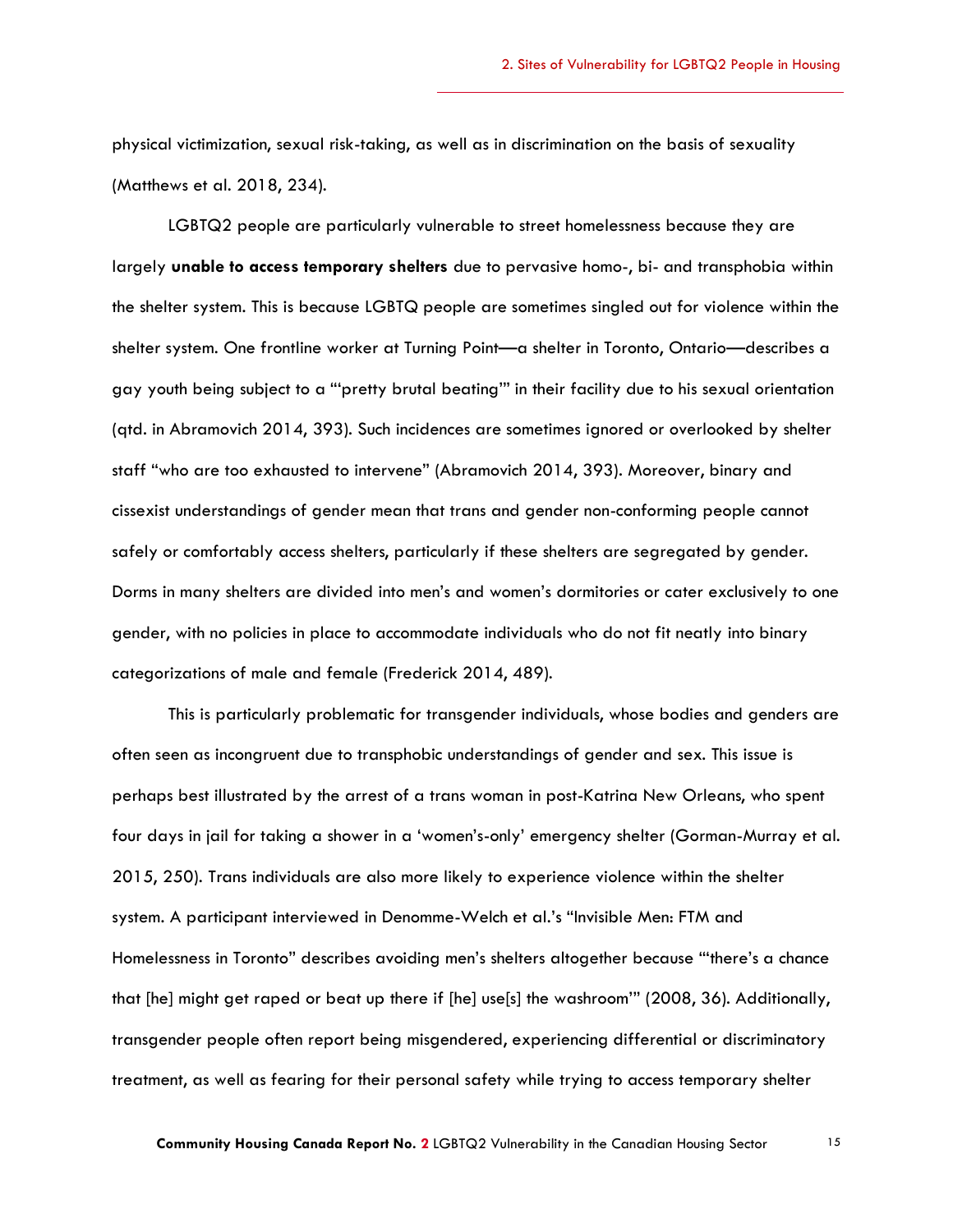(Connery 2014, 68). Due to the criminalization and marginalization of non-normative gender identities and sexualities, LGBTQ2 people often give up on accessing temporary shelter altogether, living and sleeping outdoors instead. Due to the alarmingly high rates of LGBTQ2 homelessness, as well as the inability of many LGBTQ2 people to access temporary shelter, it is imperative that alternatives (such as access to permanent supportive housing) be in place in order to mitigate the enormous amount of suffering experienced by this population.

LGBTQ2 people's distrust of the shelter system can connect with **general distrust of social supports**, manifest in an unwillingness to access resources, policing, or mental health services due to fears of violence and discrimination. This fear is particularly acute for queer youth, as many social services are only available to people over a certain age (typically 16-18 years), with younger LGBTQ2 people often being returned to potentially homo- and transphobic families, group homes, or foster care placements instead (Frederick 2014, 480). In order to avoid this, queer youth will rely on informal, and largely inadequate, networks of support. Moreover, despite experiencing extremely high rates of sexual and physical assault, LGBTQ2 may avoid police services due to pervasive homo- and transphobia within the police force, as well as the fear of being revictimized by police (Guadalupe-Diaz & Jasinski 2016, 4). These fears may be particularly acute for Indigenous LGBTQ2 people, as they are disproportionally targeted by police, as well as overrepresented in Canada's prisons (Office of the Correctional Investigator 2021). It is important to note that these fears are neither irrational nor unwarranted, as LGBTQ2 people often experience discrimination by police officers, and trans women who are survivors of abuse are frequently arrested in instances of intimate partner violence because police wrongfully assume that they are perpetrators of such violence (Guadalupe-Diaz & Jasinski 2016, 14).

Additionally, despite high rates of mental health issues, substance use disorders, and suicidal ideation among LGBTQ2 people, they are less likely to access mental health services than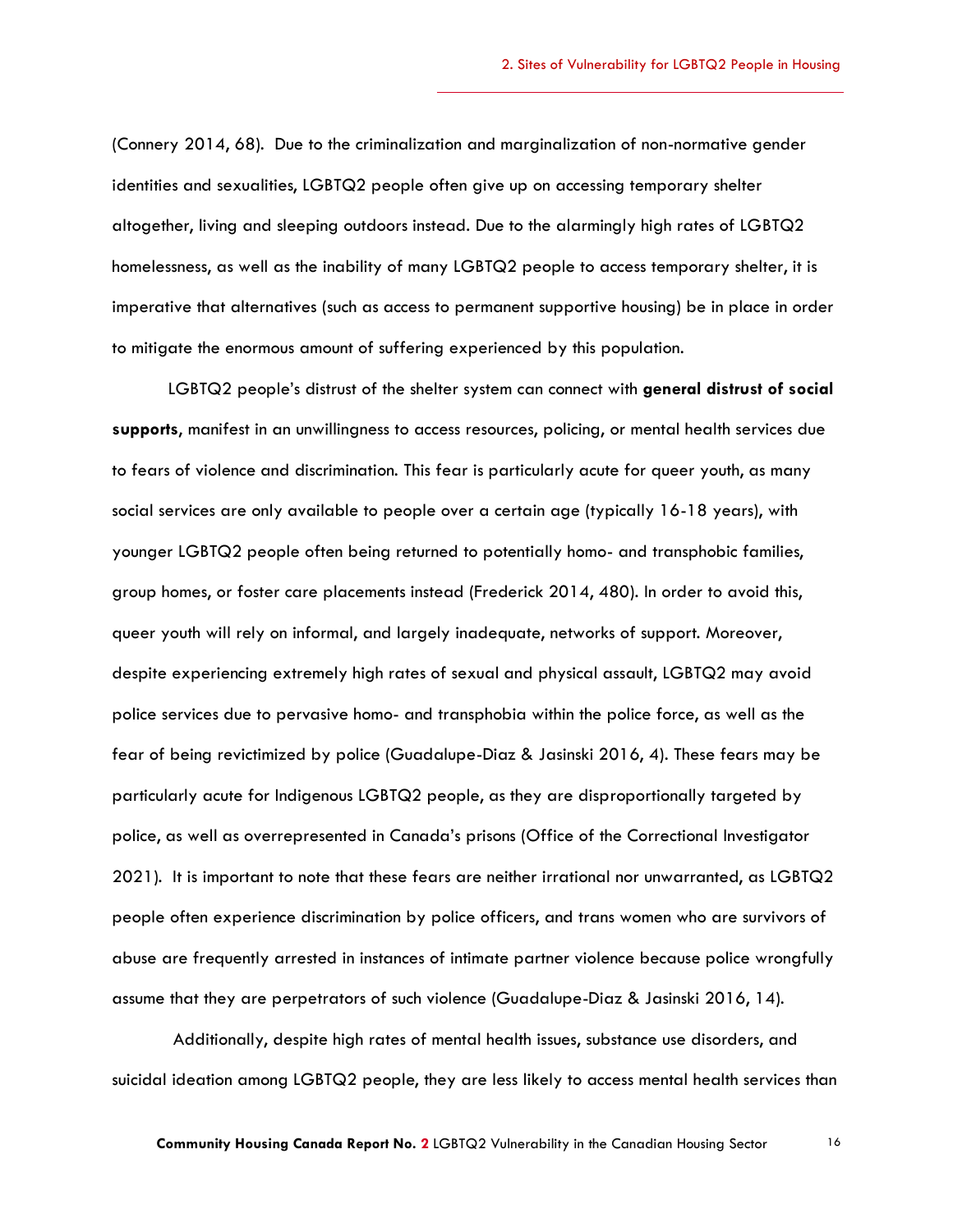their heterosexual counterparts due to fears of pathologization and discrimination. LGBTQ2 people can experience the mental health system as "controlling and oppressive" as LGBTQ2 identities are still understood by some as deviant, with the system generating "stigmatizing labels" such as Gender Identity Disorder (Frederick 2014, 490). While it is important that social supports and health systems be reformed to ensure they are welcoming of LGBTQ2 people, such reform is not in itself a substitute for the provision of adequate and stable housing. Additionally, it is vital that this housing is designed in such a way that LGBTQ2 people are able to trust the system and the people working within it, so they will not be deterred from access.

Another significant site of vulnerability for LGBTQ2 people is **economic precarity and workplace discrimination**. The economic precarity of LGBTQ2 youth is related to the high rates of homelessness, as homeless youth are far less likely to have a high school education and previous work experience, making finding a job very difficult (Frederick 2014, 477). Additionally, the conditions of homelessness make securing legal work all the more difficult, as homeless queer youth—and homeless people generally—do not have a home address to put on job applications, may have little or no work-appropriate clothing, as well as no government identification (Karabanow et al. 2010, 54). Homeless youth are also more likely to suffer from inadequate nutrition and sleep, as well as from extreme stress, making maintaining a job quite difficult if they are able to secure one (Frederick 2014, 478). Due to these barriers to finding and maintaining legal work, homeless queer youth often engage in sex work to earn money, resources (such as food or clothing), or shelter. Gay and bisexual men, for example, are significantly more likely to engage in survival sex than their heterosexual counterparts (Walls & Bell 2011, 425).

LGBTQ2 people can also experience unemployment due to homo- and transphobia. While 25.1% of cisgender LGBQ people report workplace discrimination on the basis of their sexual orientations, 50% of transgender people report workplace discrimination on the basis of their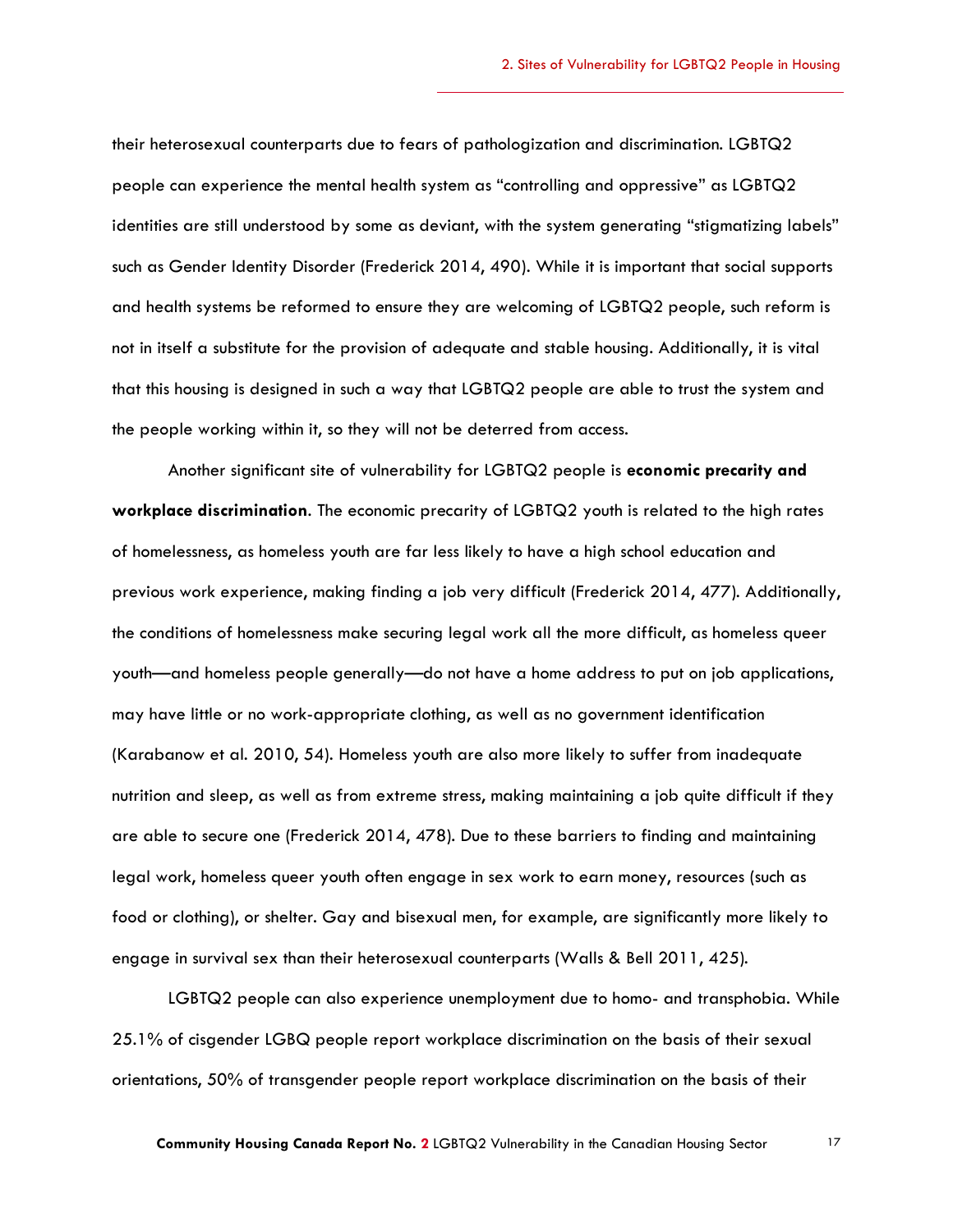gender identity (Kattari et al. 2016, 437). This discrimination is often compounded by racism, as the unemployment rate of transgender people of colour is four times as high as that of the general population, and twice as high as that of white transgender people (Kattari et al. 2016, 432). Due to pervasive workplace discrimination, LGBTQ2 are often denied employment, or must quit their jobs due to the insufferable conditions of many work environments. These barriers to obtaining and maintaining work can lead to experiences of economic precarity and poverty among LGBTQ2 people, which makes finding a home in the private rental market all the more difficult.

As I have briefly touched on earlier in this report, LGBTQ2 people face **high rates of victimization**, and are more likely to be targeted for physical and sexual assault than their heterosexual counterparts. This is often the case in romantic partnerships, as LGBTQ2 people face alarmingly high rates of intimate partner violence or IPV (Guadalupe-Diaz & Jasinski 2016). Systemic oppression functions as the scaffolding for such violence, wherein "homophobia, heterosexism, and transphobia structurally disadvantage LGBT victims and also foster opportunities for abuse to rely on that power structure" (Guadalupe-Diaz & Jasinski 2016, 2). Systemic oppression structurally disadvantages LGBTQ2 survivors, as pervasive homo- and transphobia within the shelter system and policing limit pathways out of abuse. Additionally, abusers frequently rely on and exploit feelings of internalized homo- and transphobia in their victims in order to keep them in abusive relationships; they use negative stereotypes about LGBTQ2 people in order to convince their victims that they unlovable, and therefore unable to find another romantic partner.

This is why it is of vital importance that LGBTQ2 people are able to access social and affordable housing, because without access to shelters, help from law enforcement, or the resources to secure housing in the private rental market, LGBTQ2 survivors of abuse are often left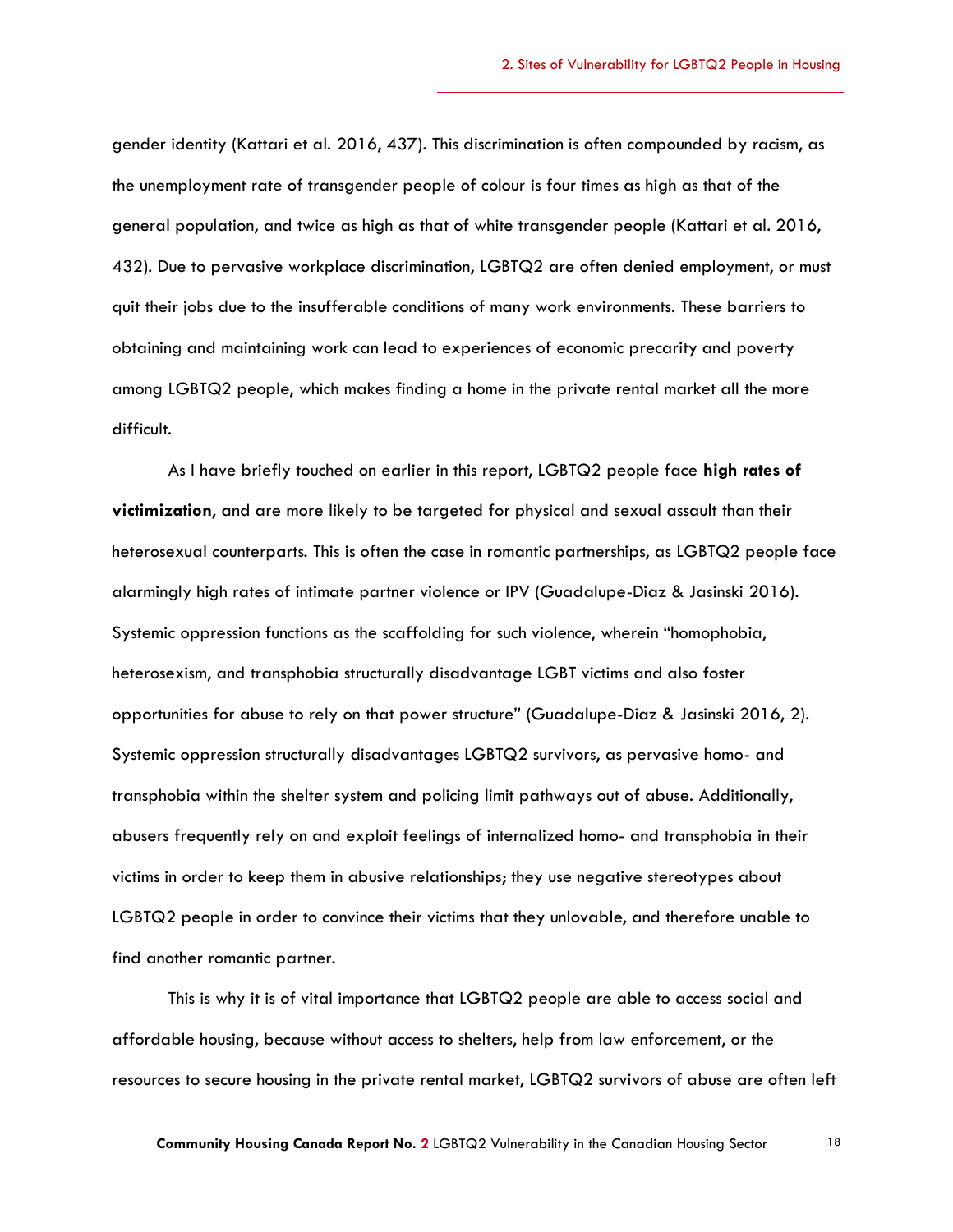with nowhere else to turn. Moreover, a 2019 study conducted by Petering et al. demonstrated that rates of physical assault among LGBTQ2 decreased after they accessed social housing. This is likely because being stably housed reduced their exposure of to perpetrators of violence, and because it enabled them to spend less time on the street in "high-risk neighborhoods" (Petering et al. 2019, 6). While rates of assault decreased, they remained high overall (Petering et al. 2019, 7), speaking to the need for other methods of intervention, in addition stable housing for LGBTQ2 people.

As discussed above, LGBTQ2 people are far more likely experience **mental healthrelated issues** than their heterosexual peers, including substance use disorders, depression and anxiety, and suicidal ideation. These mental health-related issues can be partially attributed to homophobia and the societal rejection of queer people, factors that have been found to have a "have a significant psychological impact" (Frederick 2014, 475). Moreover, these existing mental health issues are worsened by the conditions of homelessness, with homeless LGBTQ2 people experiencing higher rates of both suicidal ideation and substance use (Matthews et al. 2018, 234). Queer women in particular face a number of mental health-related issues, reporting higher rates of self-harm, suicidal ideation, and suicide attempts than heterosexual women, which may correlate with the high levels of sexual and physical abuse experienced by queer women (Lyons et al. 2019, 2). The mental health issues experienced by LGBTQ2 people should be of particular concern to those working in the housing sector, as homelessness exacerbates mental health issues, while the presence of mental health disorders make exiting homelessness and sustaining housing more difficult (Ecker et al. 2018, 305).

LGBTQ2 people are also more likely to suffer from substance use disorders than their heterosexual counterparts. This is can be partially attributed to the culture of drug and alcohol use in LGBTQ2 communities, and to alcohol and other drugs being used by queer folks in order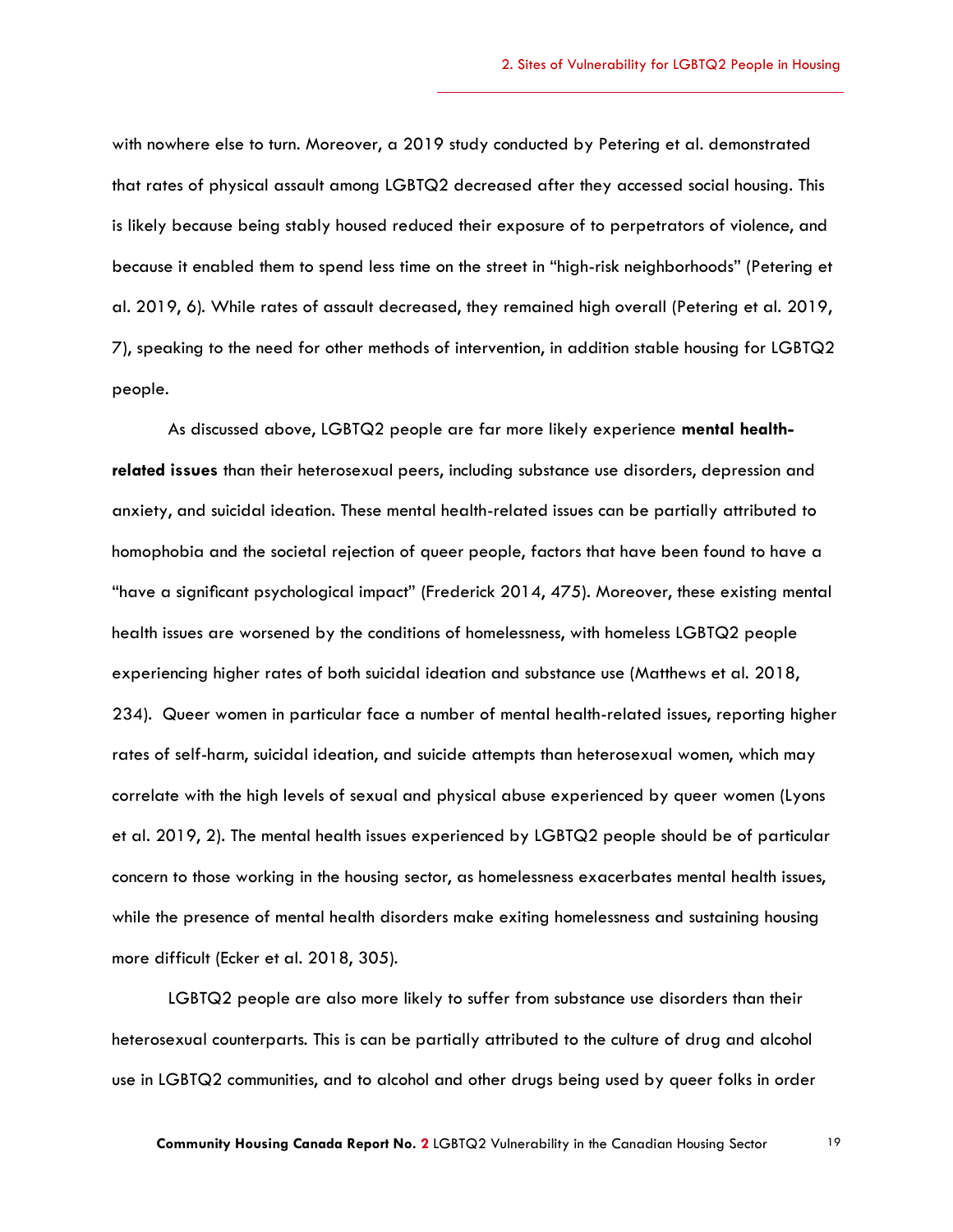"to escape or avoid experiences of sexual minority stress such as family rejection, stigma, and discrimination" (Mericle et al. 2019, 793). A 2018 study of methamphetamine use among men who have sex with men (MSM) found a direct correlation between drug use and unstable housing, positing that "methamphetamine is commonly used in the context of unstable housing as a means of survival or emotional coping" (Li et al. 2018, 183). The stress of being unstably housed can be unbearable, and many LGBTQ2 people turn to alcohol and other drugs in order to cope (Glick et al. 2019, 755) in the absence of trustworthy social services. In examining the ways in which both mental health issues and substance use disorders worsen in the context of unstable housing, it becomes clear that social and affordable housing *must* be accessible to LGBTQ2 people, as a lack of adequate housing inevitably propels this population towards suffering and death.

Another significant health concern for those in the LGBTQ2 community is HIV/AIDS. Queer people generally, and low-income queer people in particular, face significant risk for HIV transmission. This is largely because impoverished LGBTQ2 people are more likely to rely on sex trade work for their survival (Teengs & Travers 2006, 18). Even subgroups within the LGBTQ2 community who are assumed to be of low risk for HIV infection, such as gay and bisexual women, remain vulnerable to HIV infection due to intravenous drug use, sex with men, and pervasive sexual violence (Logie et al. 2012, 1). Sexual risk-taking (i.e., having sex without a condom) has also been identified as a strategy to cope with housing stress, which further opens up LGBTQ2 people to the risk of contracting HIV. That said, LGBTQ2 living with HIV who were stably housed were found to have far better health-related outcomes than their homeless or unstably housed peers, as they were more likely to achieve viral suppression (Glick et al. 2019, 765), were less likely to engage in HIV-related risk taking behaviours, and were more likely to adhere to antiretroviral therapy (Ecker et al. 2018, 315). This evidence suggests that housing is a vital part of the healing process for LGBTQ2 populations.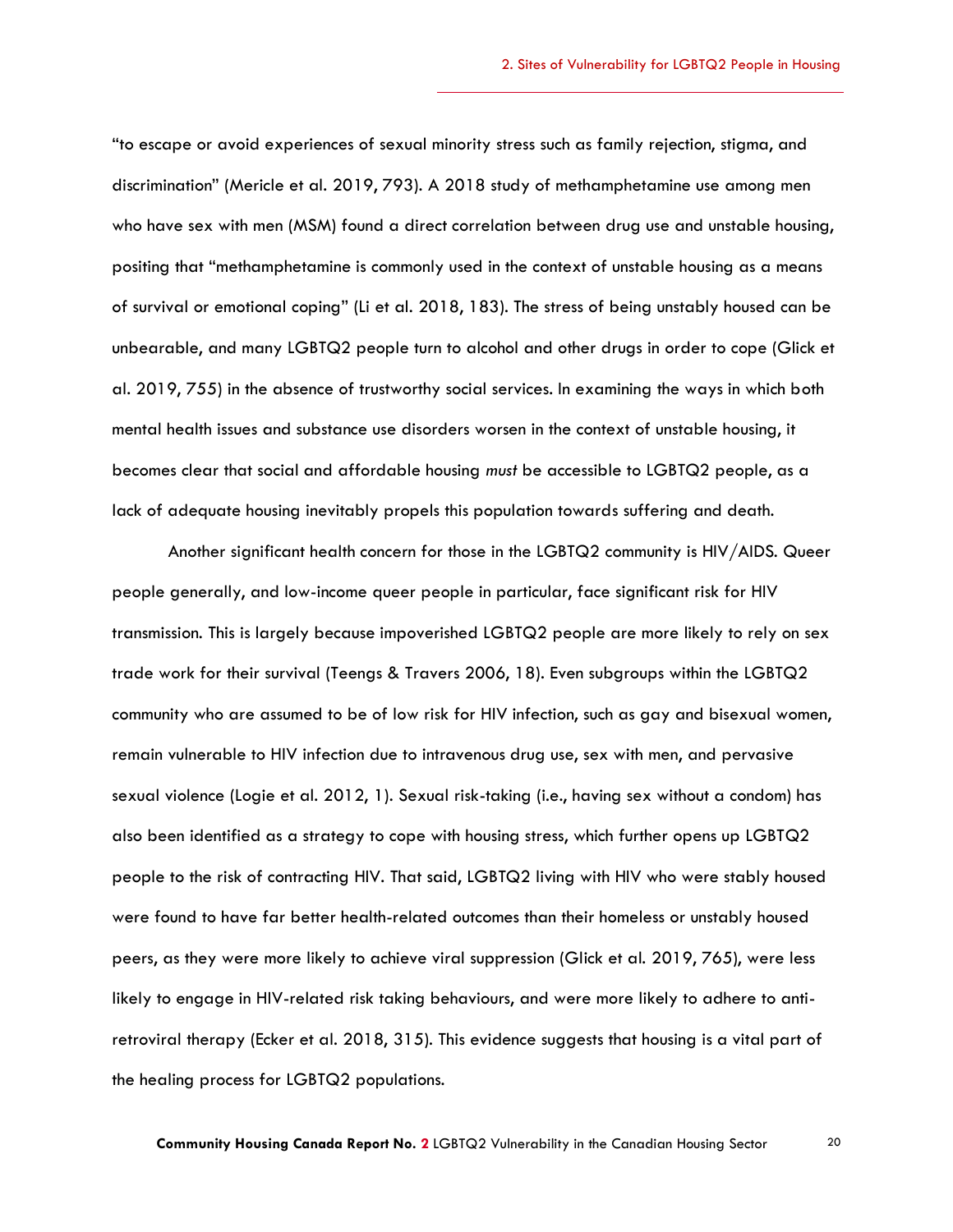The final site of vulnerability for LGBTQ2 people is **old age**, as it is in later life that LGBTQ2 people are more likely to be placed forms of housing with communal living. Many LGBTQ2 seniors express fear over the prospect of entering into a facility where their sexual orientations and gender identities are not readily accepted and describe anxieties about being "unaccepted by other residents" (Sullivan 2013, 235). Many seniors discussed friends who had to return to the closet in majority heterosexual facilities, friends who felt that they needed to hide their "true selves from their neighbors" and isolate themselves from others (Sullivan 2013, 242). Additionally, these LGBTQ2 seniors expressed an unwillingness or inability to closet themselves at this stage of their lives (Sullivan 2013, 242). These sentiments described by LGBTQ2 seniors perhaps points to the need to offer social housing to these seniors as an alternative to potentially homo- or transphobic care facilities, should these seniors have the ability to live independently. Moreover, they may indicate the value of LGBTQ2-specific (or, at the very least, LGBTQ2 affirming) housing.

While feelings of 'home' and 'community' are important for all people regardless of sexual orientation or gender identity, they are especially meaningful for LGBTQ2 people, as they provide a respite from a broader society that is often hostile to queer existence. Queer homes and communities often operate "as a site, source, and process of resilience in heteronormative societies that are routinely discriminatory and potentially violent" (Gorman-Murray et al. 2015, 238). These spaces allow LGBTQ2 people to manage intrusion from the heterosexual and cisgender public, and allow for the collective or individual expression of marginalized sexual and gender identities (Gorman-Murray et al. 2015, 253). LGBTQ2-specific places, therefore, "have emotional and psychological importance as empowering places in a 'straight' world" (Hulko 2018, 108). Moreover, LGBTQ2 youth living in LGBTQ2-specific housing reported feeling more confident in their gender and sexual identities than they did in other forms of housing (Abramovich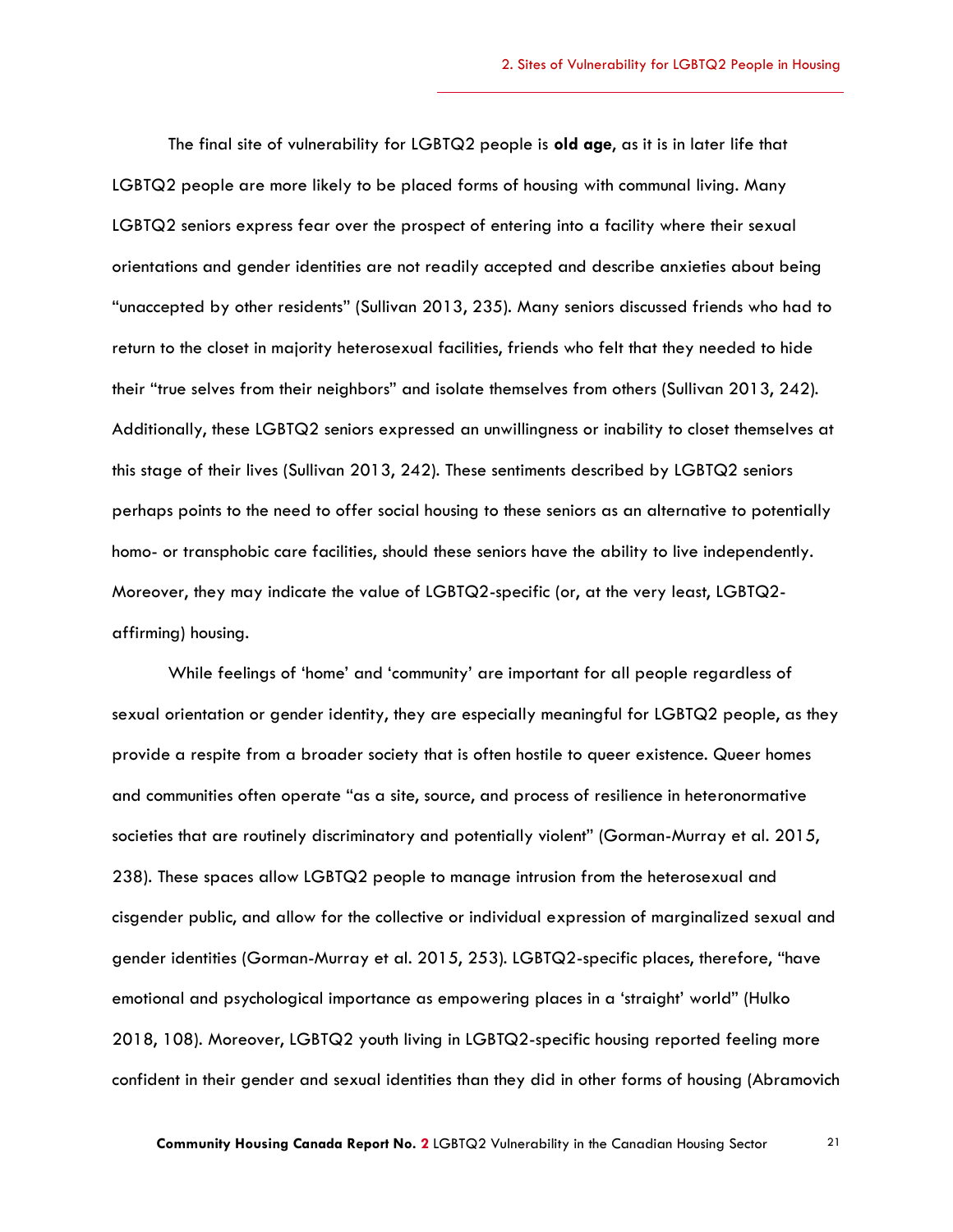& Kimura 2019, 9-10), as well as a higher level of safety in their day-to-day lives (Abramovich & Kimura 2019, 15). These findings point to importance of being housed in a space where LGBTQ2 feel safe and comfortable in expressing their identities, and indicate the need for LGBTQ2 to have control over where they are housed.

Throughout their lifetimes, LGBTQ2 people are faced with myriad vulnerabilities, which include, but are in no way limited to: homelessness; the inability to access temporary shelter; the failure of multiple social systems; economic precarity; workplace discrimination; housing discrimination; high rates of physical and sexual victimization; health issues and dis/ability; and old age. These vulnerabilities are created through structural inequality, interpersonal violence, and policy failure—among which includes the failure to provide adequate housing for LGBTQ2 people. All of the vulnerabilities mentioned above can be mitigated if LGBTQ2 people are able to access housing, particularly housing that affirms their identities. Social and affordable housing allows queer people to lead more fulfilling, comfortable, and secure lives, and should therefore be considered a first step on a long road towards LGBTQ2 equality.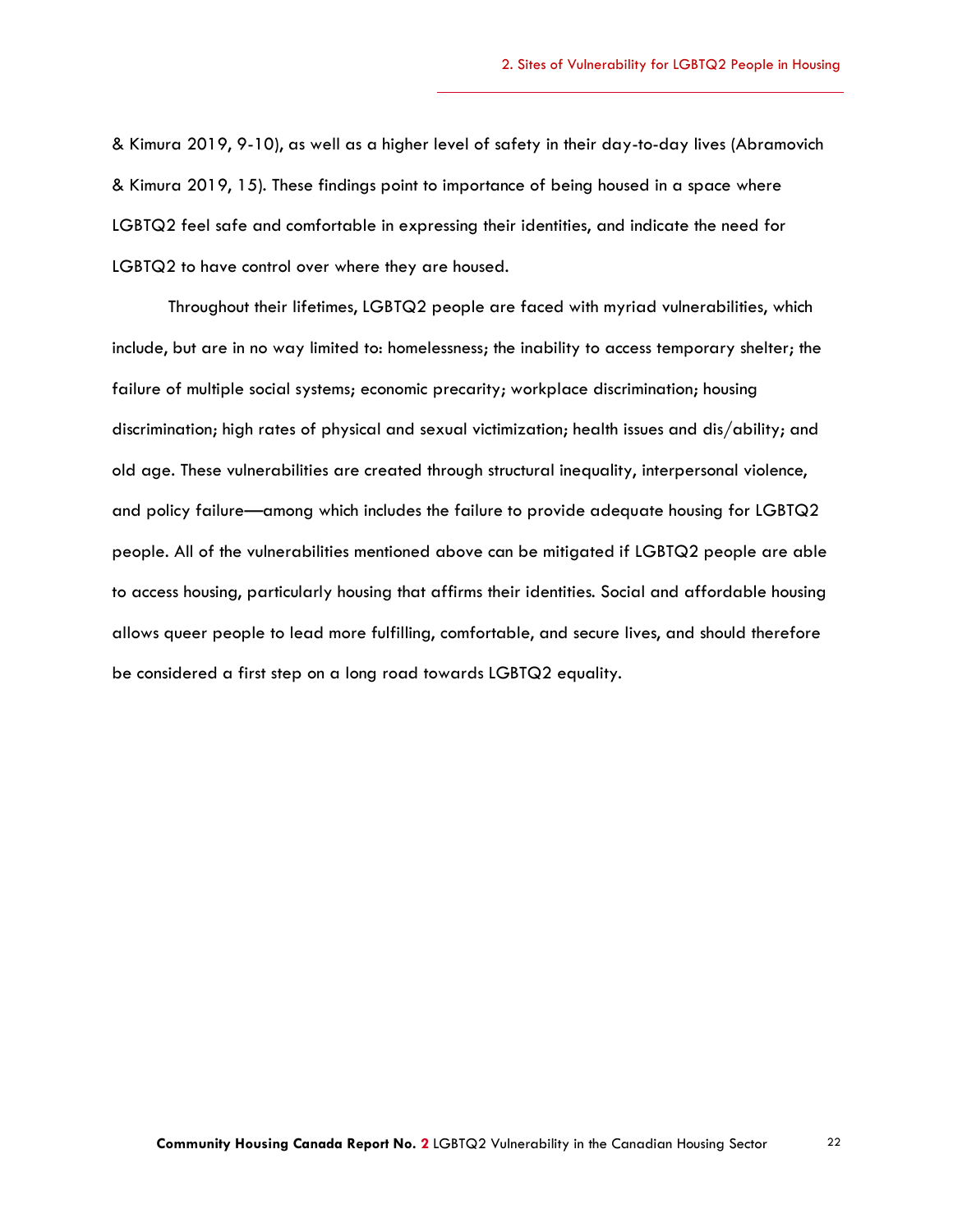# <span id="page-22-0"></span>3. LGBTQ2 Seniors' Housing

### <span id="page-22-1"></span>**3.1 Services and Advocacy for GLBT Elders (SAGE)**

Services and Advocacy for GLBT Elders*—*or SAGE—is an American organization focused on protecting and supporting LGBT elders. SAGE engages in myriad forms of advocacy work: educating policy makers about LGBT aging issues; publishing policy briefs, research papers, and infographics concerning the LGBT elder population; and integrating these elders into broader policy conversations. In addition to this advocacy work, SAGE has also launched the National Resource Centre on LGBT aging. The Centre regularly publishes new information on issues of LGBT inclusion, caregiving, elder abuse and neglect, healthcare and health insurance, financial security and retirement, housing, and HIV/AIDS. Furthermore, SAGE operates various services and centres across New York City, where it is headquartered. A SAGE centre is located in each of the five boroughs, and provides local LGBT services including: free or low-cost meals; organizing social and cultural events; facilitating support groups; organizing home visits for elders with less mobility; and facilitating access to health, financial, and social services. SAGE also operates a 24/7 crisis hotline.

The right to housing is of major concern for SAGE. Their National LGBT Elder Housing Initiative is focused on building LGBT-friendly seniors housing in New York City, and helps other organizations build LGBT-friendly housing across the United States. Additionally, the Initiative advocates against housing discrimination experienced by LGBT elders, and educates elders about their housing rights. Finally, it provides competency training for LGBT care providers, such as skilled nursing facilities, health care organizations, assisted living communities, hospice and palliative care facilities, long-term care communities, and home health providers.

This competency training serves as a way of evaluating the inclusivity of various facilities, and bestowing care providers with "SAGECare credentials" upon completion of training. This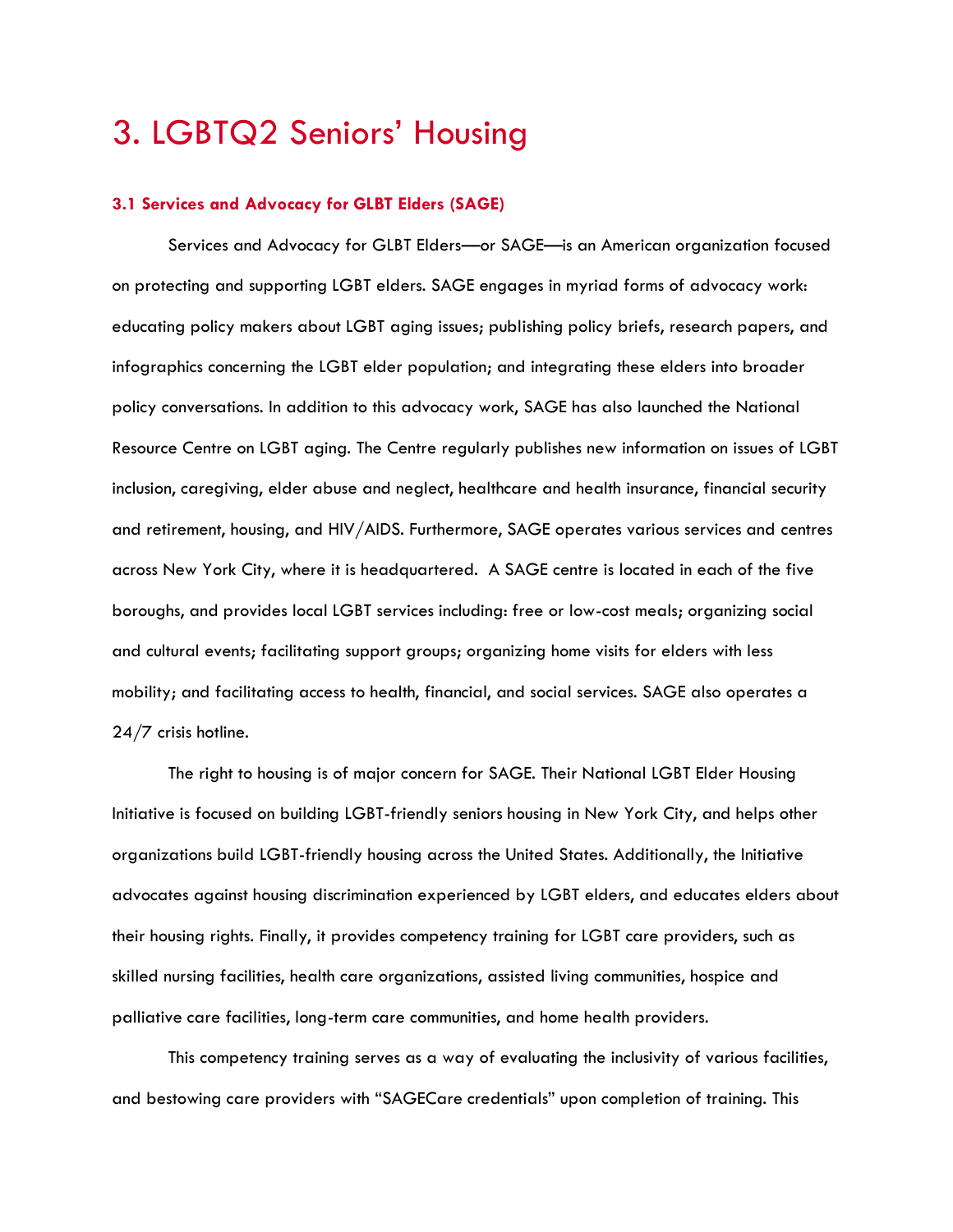training is focused on defining the basics of LGBT identity; sharing the lived experiences of LGBT elders; providing care workers with skills for working with LGBT elders; and describing best practices across programming, policy, marketing, and staff/board recruitment. Bronze-level SAGECare credentials are offered to facilities wherein 25% of staff attend one hour's worth of competency training, either in-person or digitally. Care providers can receive the Silver-level SAGECare credential for requiring 40% of their staff to participate in a one-hour training workshop, and requiring that 40% of their administrative or executive board participate in one four-hour training session. Gold-level SAGECare credentials are awarded to facilities that require 60% of their staff to take a one-hour workshop. Gold-level facilities must also require that 60% of their administrative or executive board attend a four-hour workshop. Finally, care providers can obtain Platinum-level status by requiring that 80% of their staff attend a one-hour workshop, as well as requiring 80% of their administrative or executive board to attend a four-hour workshop. All training must be completed on an annual basis.

While I contend that the SAGECare credentials are a good *first* step towards creating inclusive and affirming housing for LGBT elders, this program is largely inadequate in ensuring the comfort and safety of this population. Because SAGECare *never* requires that the entirety of a facility's staff participate in a training workshop, it is impossible to ensure that all caregivers will receive the benefits of the competency training. Consequently, up to 75% of a facility's staff (if educated at the Bronze level) may remain uneducated about LGBT issues. Moreover, SAGECare never requires residents to participate in training, although they may also perpetrate homo-, bi-, and transphobia. Furthermore, the training offered through SAGECare is inadequate in itself, as one to four hours hardly represents enough time to thoroughly investigate the diverse hardships and needs of the LGBT seniors' population. Finally, as the current system does not include a follow-up evaluation of the facility after the training has been delivered, it is impossible to ensure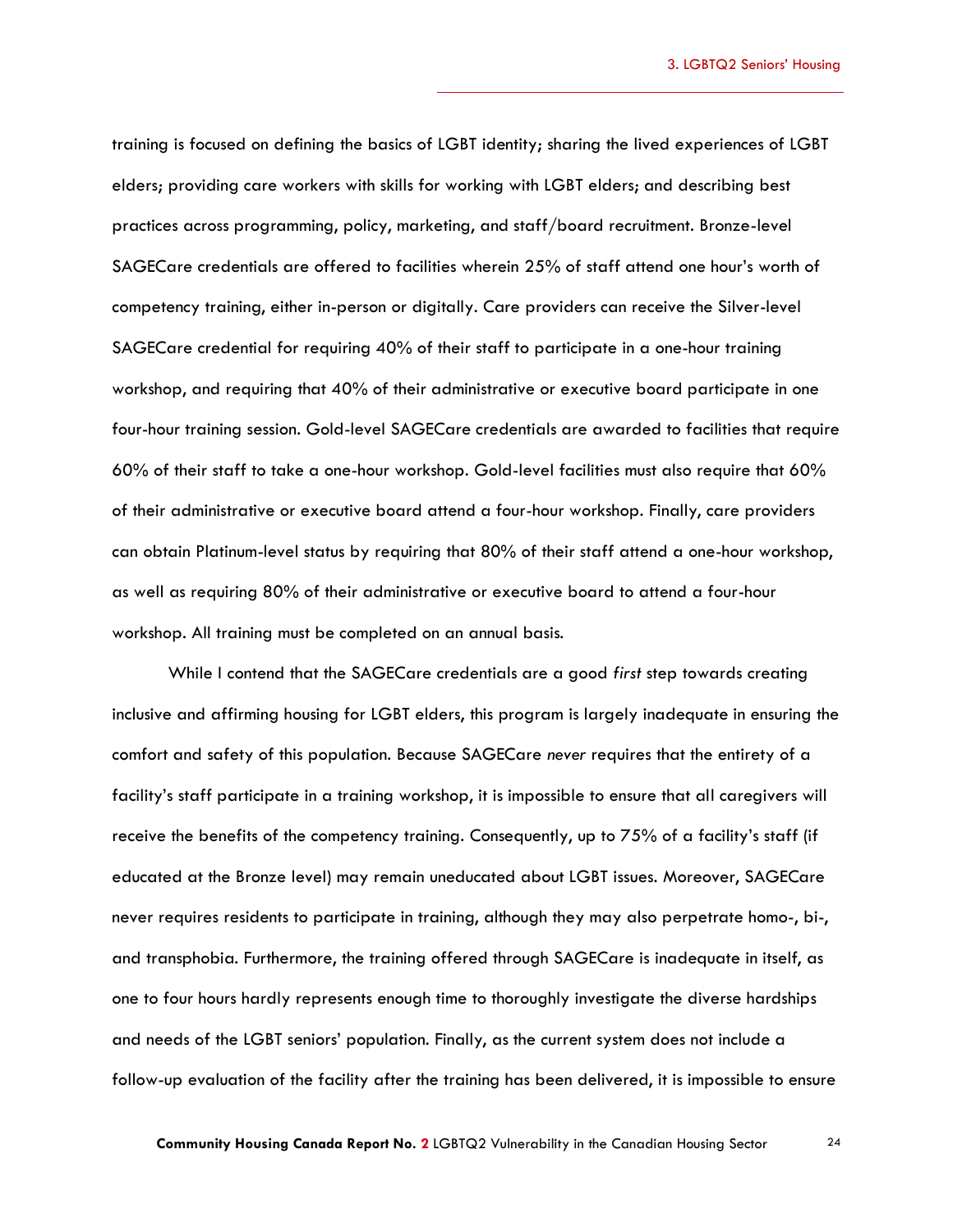that the recommendations made during the workshops are being implemented. As such, care providers are in no way accountable to SAGE or to the LGBT elders they serve. Ultimately, these SAGECare credentials provide the illusion of a safe and inclusive care facility, while in no way guaranteeing that this is the case.

That said, the idea of evaluating a care provider based on the inclusivity of their facility is certainly a good idea. The SAGECare credentials system (and other systems like it) could be rendered more effective if they included mechanisms of accountability (e.g. follow-up visits by training facilitators). Follow-up visits should also include discussions with LGBT elders to ensure that they feel safe and comfortable, and are satisfied with the training provided. If the care provider were to 'fail' this follow-up evaluation, more training or further action should be required. Moreover, *all* staff and residents should be required to participate in the SAGECare training, as it is *all* members of a given care facility that interact with the LGBT elders living there. Finally, the training for the SAGECare credentials should be thorough (perhaps including multiple one to fourhour sessions) and ongoing, as opposed to attendees being required to remember one training session for the entire year.

### <span id="page-24-0"></span>**3.2 Égale**

Similar to SAGE, Égale—a Canadian advocacy organization for LGBTQI2S people offers competency training for the corporate and public sectors. However, unlike SAGE, Égale also offers training for schools and police forces on LGBTQI2S issues. For the corporate and public sectors, Égale offers one-hour presentations on LGBTQI2S identities and inclusion; two-hour workshops on identity and the benefits of workplace inclusion; and a three-hour Human Resources Professional Association-approved workshop which teaches various structures, skills, and behaviors that can make workplaces safer and more welcoming for LGBTQI2S people. For schools, Égale offers training that provides students and teachers with strategies for creating safer schools by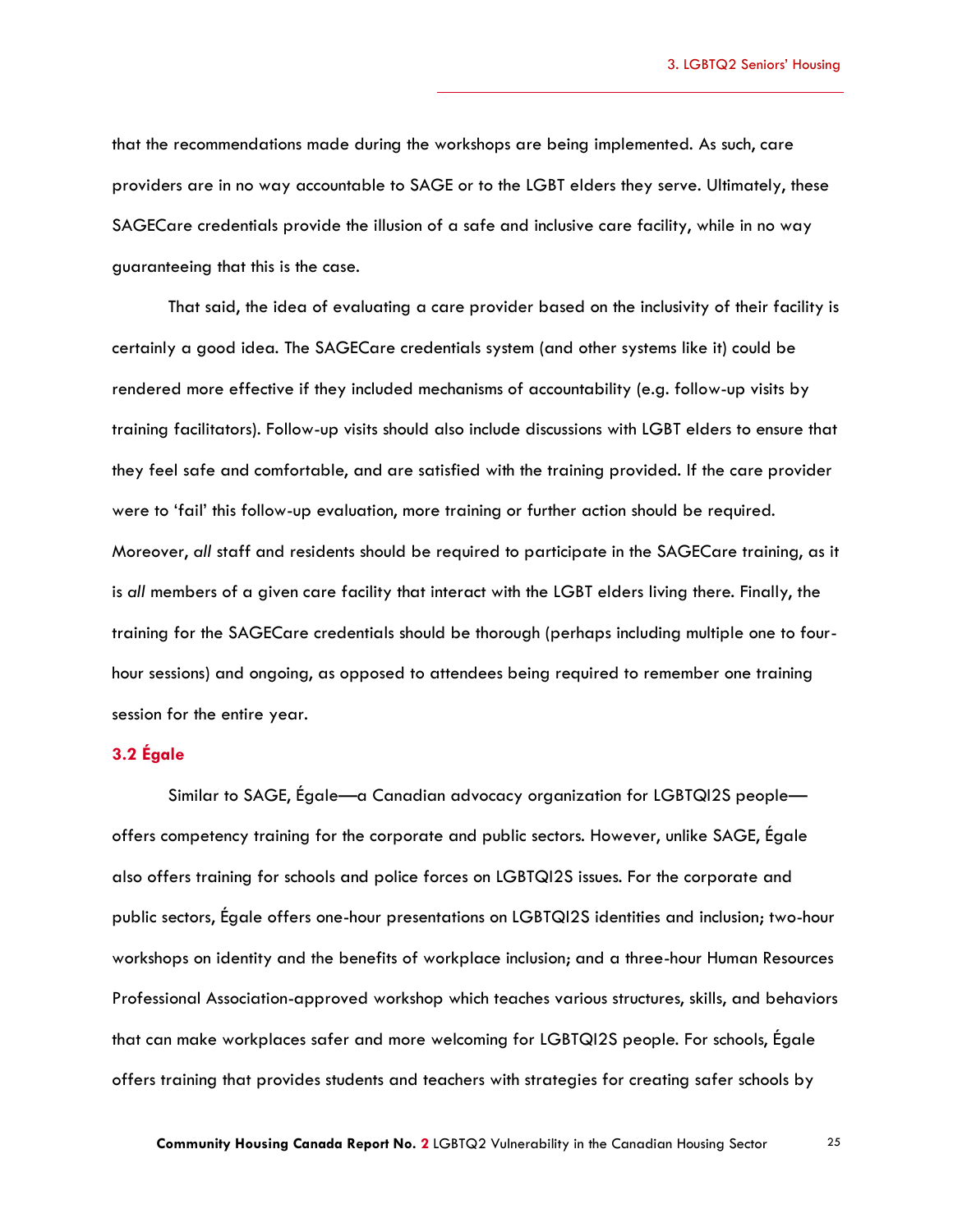enabling them to address homophobia, biphobia, and transphobia with confidence. This training is designed to facilitate a more profound understanding of how phobias can compromise a student's safety and success at school. As Égale already offers training to various sectors on LGBTQI2S issues, I believe they could implement an evaluation system similar to SAGECare. That said, if Égale were to carry out an evaluation system, it is crucial that they integrate the recommendations outlined above to ensure that the evaluation of care providers, schools, and workforces be as accurate as possible.

In addition to their various training programs, Égale also operates Friends of Ruby, a drop-in space for LGBTQI2S youth. At Friends of Ruby, youth can receive free one-on-one counselling; aid in accessing housing, employment, and healthcare; as well as free meals. Égale plans to open a transitional housing centre for LGBTQI2S youth in 2020, in order to cater to the specific needs of that population, and ensure that LGBTQ2IS youth are not subject to homo-, bi-, or transphobia within the shelter system.

#### <span id="page-25-0"></span>**3.3 Existing LGBT seniors housing**

In the United States, LGBT-focused seniors housing has begun to pop up across the country. This comes as a relief to many LGBT elders, as many have experienced homophobic discrimination in predominately heterosexual facilities (Winerip 2014; SAGE). In many long-term care facilities, LGBT seniors feel that they cannot be open and proud about their identities due to persistent discrimination, with only 22% of all LGBT seniors in a recent American survey feeling that "they could be open about their LGBT identities with facility staff" in long-term care facilities (SAGE, 1). Moreover, 89% of elders polled in that survey believed that staff would discriminate against them on the basis of their sexual orientation or gender identity, while 43% reported incidents of mistreatment by staff (SAGE, 1). These statistics suggest that LGBT-focused seniors facilities are desperately needed in order to ensure that our LGBT elders can age in safety and comfort.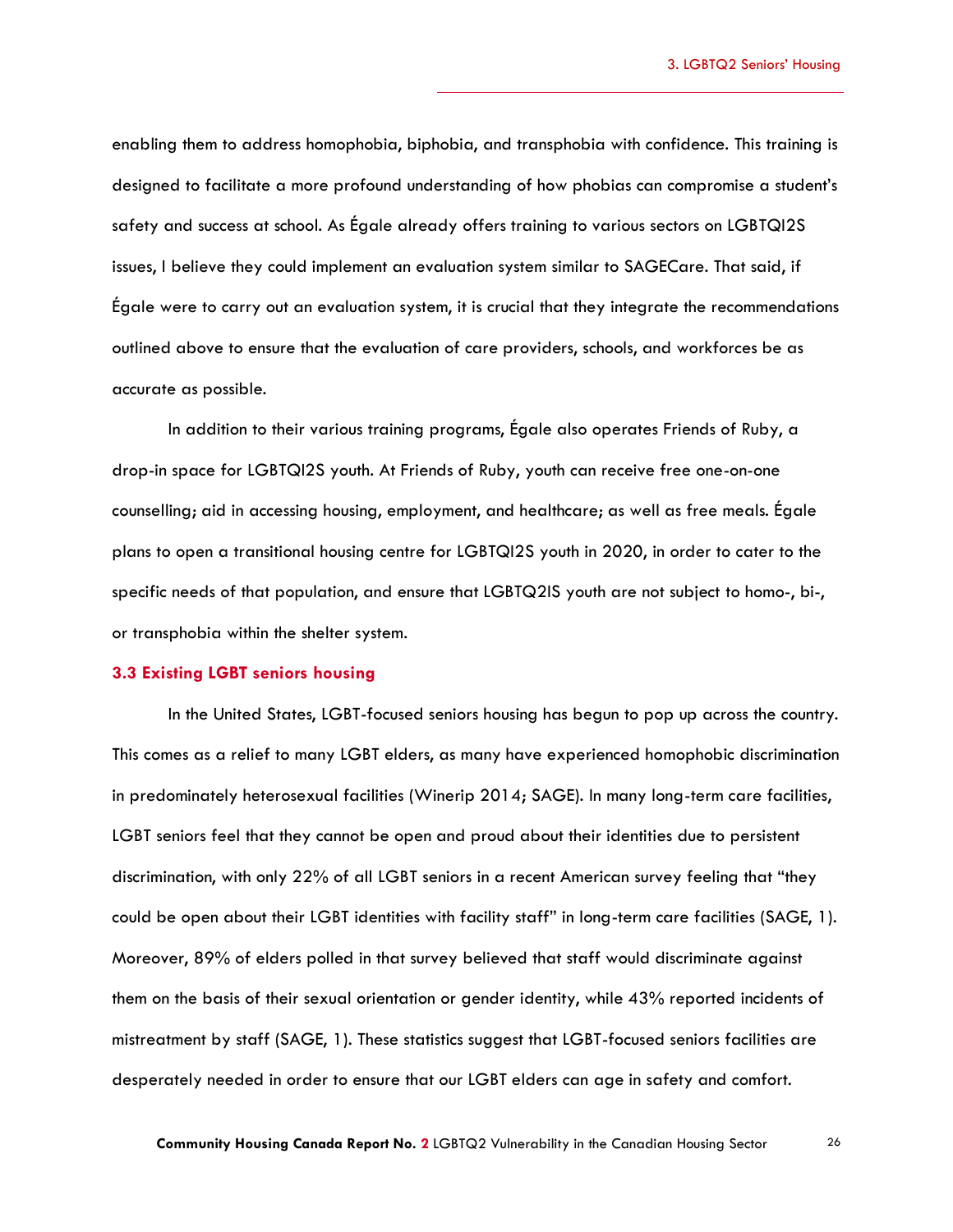3. LGBTQ2 Seniors' Housing

The first LGBT-focused seniors housing facility in the United States was Triangle Square Apartments in Los Angeles, CA, which opened in 2007 (SAGE, 17). It is important to note that Triangle Square Apartments and facilities like it are LGBT-*focused*, but not LGBT-*specific,* as "renting or selling to only LGBT people can violate fair housing laws" (SAGE, 5). However, Triangle Square Apartments' 104 units are filled with majority (70-80%) LGBT seniors (SAGE, 17). Triangle Square Apartments was designed to serve the most vulnerable members of the LGBT population, with 35 of its units being reserved for persons living with HIV or AIDS, as well as people who are either homeless or at risk of becoming homeless (SAGE, 17). Furthermore, 20% of the units in Triangle Square Apartments are reserved for individuals at or below 60% of the Area Median Income (SAGE, 17). Triangle Square Apartments provides its residents with services in addition to housing, teaming up with the Los Angeles LGBT Center to provide behavioral health services, legal assistance, and healthcare (SAGE, 18).

The next LGBT-focused seniors housing complex in the United States would not open for another six years, with Spirit on the Lake Apartments in Minneapolis, MN opening in 2013 (SAGE, p.20). The building was founded by Barbara Satin, a transgender activist and Assistance Faith Director for the National LGBTQ Task Force, who believed that there was a vital need for housing focused on the needs of LGBT seniors (SAGE, 19). Much like Triangle Square Apartments, Spirit on the Lake Apartments does not exclusively cater to LGBT elders, with only 65% of its residents identifying as LGBT (SAGE, 19). Nonetheless, it was created with LGBT interests in mind, evidenced by the fact that Quatrefoil—an LGBT library—graces the building's first floor (SAGE, 20). Spirit on the Lake Apartments are also designed with more vulnerable members of the LGBT community in mind, with all of its units being income restricted to those at 50% or below the Area Median Income (SAGE, 19). The facility was originally intended to be a cooperative housing project, but the 2008 financial crash made this an impossibility (SAGE, 20).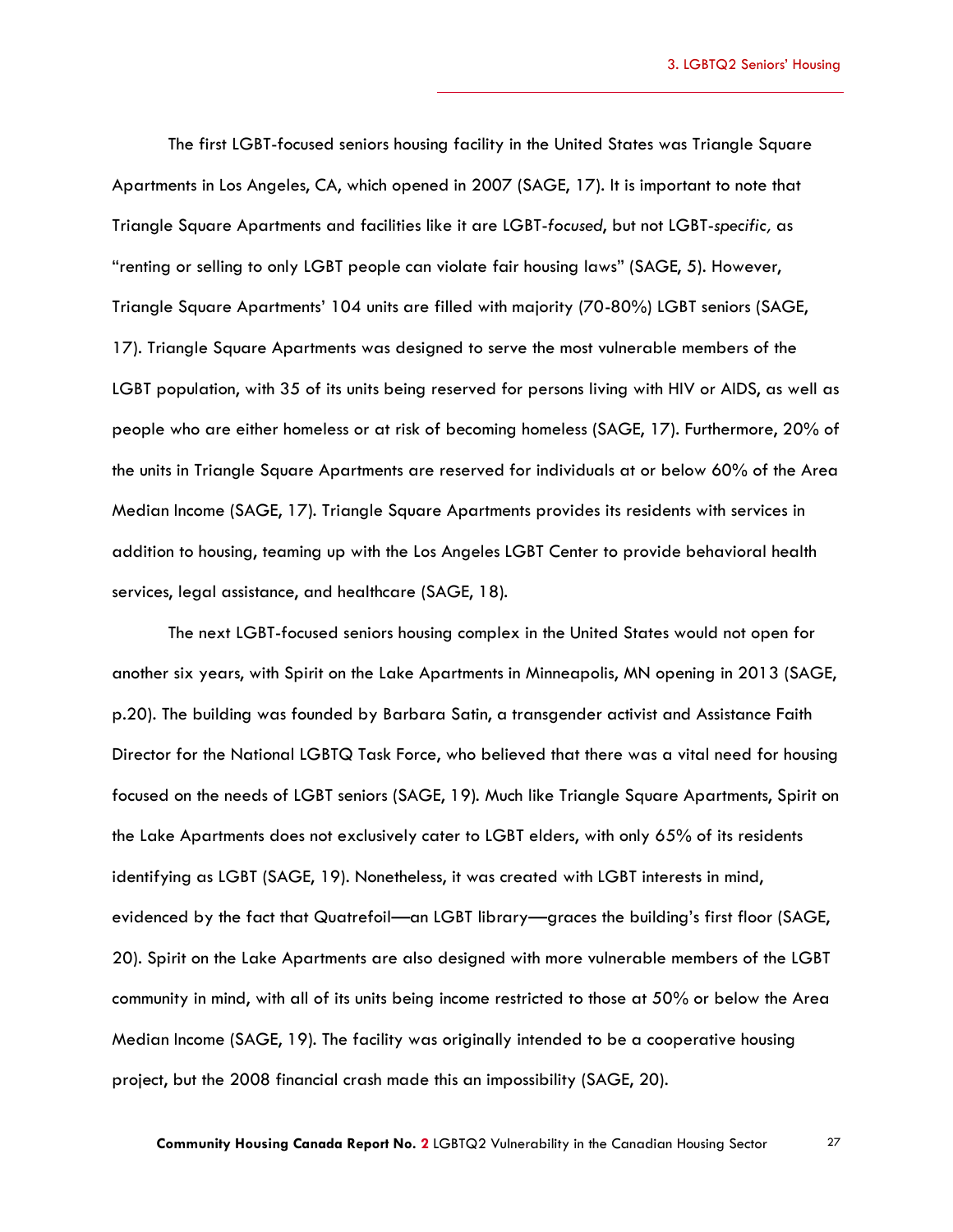The John C. Anderson Apartments opened in Philadelphia, PA in 2014 (SAGE, 28). Much like its predecessors, the John C. Anderson Apartments are income restricted, with all of its units being reserved for those at 60% and below the Area Median Income (SAGE, 28). Similarly, it provides far more than just housing: it includes an onsite community room and library, LGBT-centric programming for residents, and varied social and support groups. The facility is well-loved by its residents, as it allows LGBT elders to form friendships and communities. Resident Denise Samen says she loves the John C. Anderson Apartments because "[y]ou don't have to explain yourself…[y]ou don't worry about anyone putting you down" (cited in Winerip, 2014). Resident Michael Palumbaro echoes Samen's statement, saying that he has made "a nice little group of friends" at John C. Anderson Apartments, and feels grateful that he can discuss his T-cell without having to explain himself (cited in Winerip, 2014). In this sense, the John C. Anderson Apartments represent not only a roof over one's head, but a space where LGBT elders are free to be themselves without judgement or hesitation.

In 2014, the Town Hall Apartments opened in Chicago, IL (SAGE, 14). The Town Hall apartments are similar to other facilities of its kind in that it has units reserved specifically for lowincome folks and a majority of residents identify as LGBT (SAGE, 14). It is unique, however, in having included a 'harassment addendum' in its leases. This addendum stipulates that "harassment of any resident is grounds for eviction" (SAGE, 15). While it is worthwhile being skeptical of a policy that may render some residents homeless, it is equally possible that the mere addition of such an addendum on the lease will deter residents from engaging in homo-, bi-, or transphobia against their LGBT neighbours.

Finally, the OpenHouse Community at 55 Laguna in San Francisco, CA opened in 2017 (SAGE, 31). It is the most recent LGBT-focused seniors housing development to open in the United States. Much like the LGBT seniors facilities to open in other American cities, the OpenHouse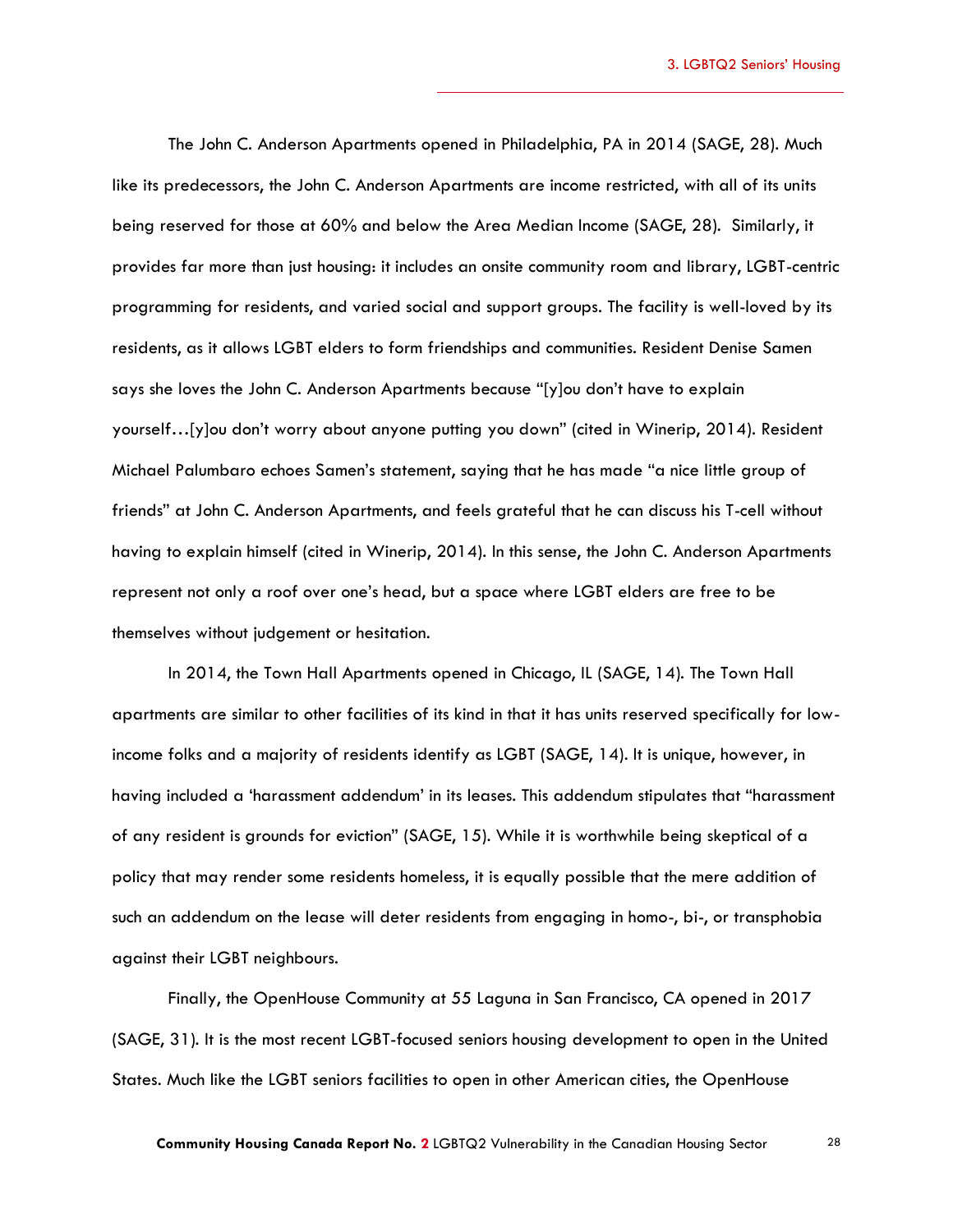Community is largely reserved for low-income people, as residents' income cannot exceed 50% of the Area Median Income (SAGE, 32). Additionally, eight units in the building are reserved for people who are currently or formerly homeless (SAGE, 32). No new LGBT-focused seniors facilities have opened since 2017, despite all of the facilities listed above having wait lists in the hundreds.

Two facilities in New York City—the Crotona Park Seniors Residences in the Bronx, and the Ingersoll Senior Residences in Brooklyn—were slated to open 2019 (SAGE, 22-25), but remain under construction. The reason for their delay in opening is unclear. Additionally, two dozen more LGBT-focused seniors housing facilities have been planned in the last decade, but were never built, due to the "collapse of the real estate market" in 2008 (Winerip, 2014). It is obvious that there is a demand for this kind of housing, not only because of the sheer number of facilities that have been planned, but also because all existing facilities contain both long wait lists and very happy residents. It is imperative that more LGBT-focused seniors housing be built and opened in a timely manner in both Canada and the United States, so that all the LGBT seniors waiting for housing and suffering in homophobic facilities can finally have a safe and affirming place to call home.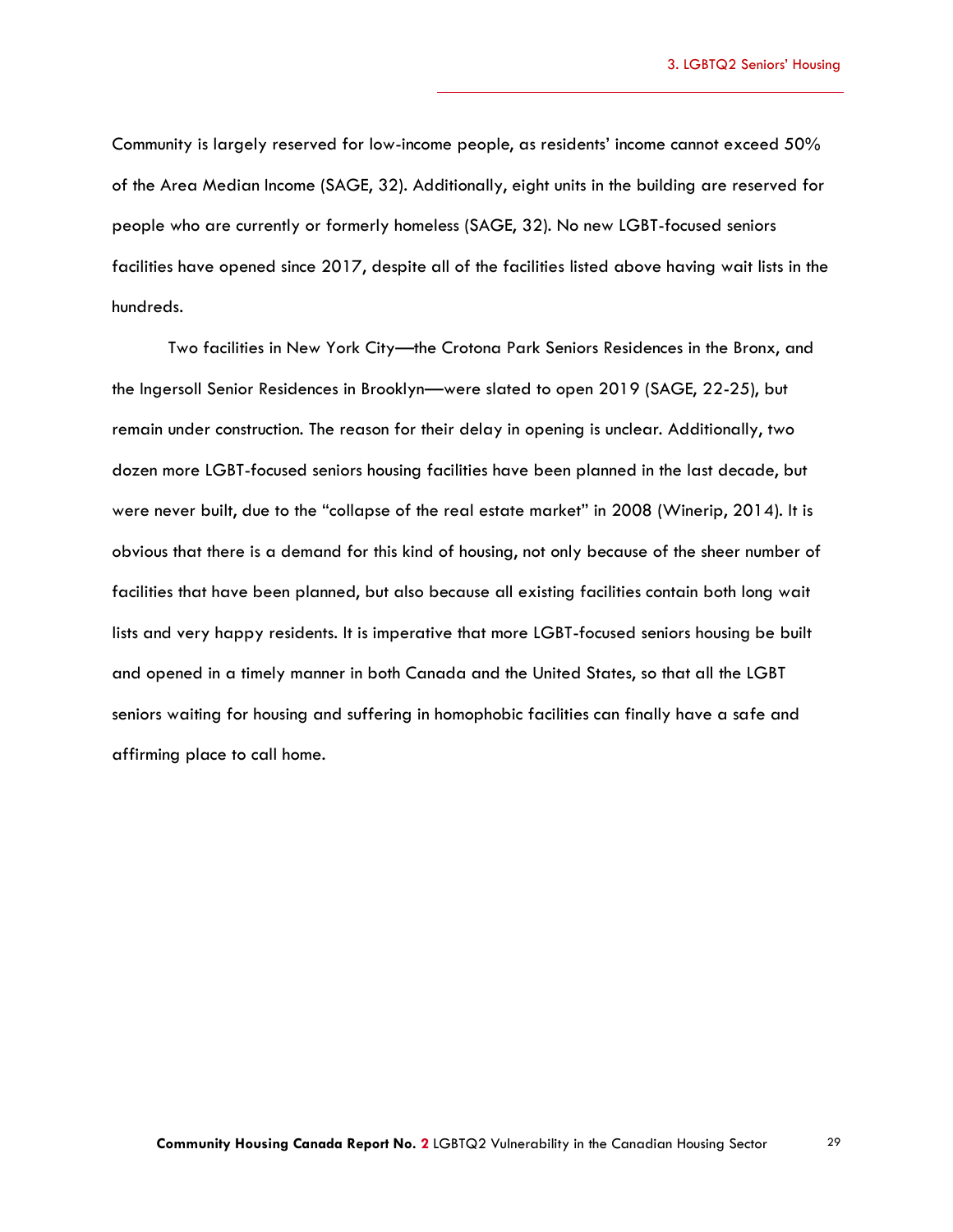# <span id="page-29-0"></span>4. Universal Design and Accessible Housing for LGBTQ2 People with Disabilities

When discussing the inclusion of LGBTQ2 people in housing, and collective efforts to build housing that affirms LGBTQ2 identities, it is important to acknowledge that no one is ever *just*  queer, and that LGBTQ2 people are often marginalized in ways other than their sexual orientation. For example, we must acknowledge that housing will remain inaccessible to many members of the queer community if it is not made accessible to people with disabilities. For housing to be truly accessible to queer Canadians, it must not only be free of homo-, bi-, and transphobia, but free of barriers to access and ableism. Principles of universal design (UD), which are emphasized in the *National Housing Strategy*, should be applied in social and affordable housing to ensure that all LGBTQ2 people—including those with physical disabilities, psychiatric disabilities, intellectual or cognitive disabilities, substance use disorders, HIV/AIDS, and chronic illnesses—can access these facilities and make them their home.

It is impossible to achieve equitable housing for LGBTQ2 people while failing to consider the issue of disability, as "disability is not separate from other forms of oppression; rather it is interlocked with and overlaps them" (Withers 2012, 98). For example, if LGBTQ2-focused housing is built without ramps, wayfinding, or addiction treatment programs, this housing will remain inaccessible to many members of the LGBTQ2 population – including wheelchair users, many seniors, people with limited eyesight or blindness, and those who use drugs. Moreover, LGBTQ2 people with disabilities make up a substantial portion of queer people, in part because "disability [is] the one identity category that all people will embody if they live long enough" (McRuer 2002, 96). A failure to render LGBTQ2 housing accessible to queer people with disabilities ultimately represents a failure to provide adequate housing for queer people.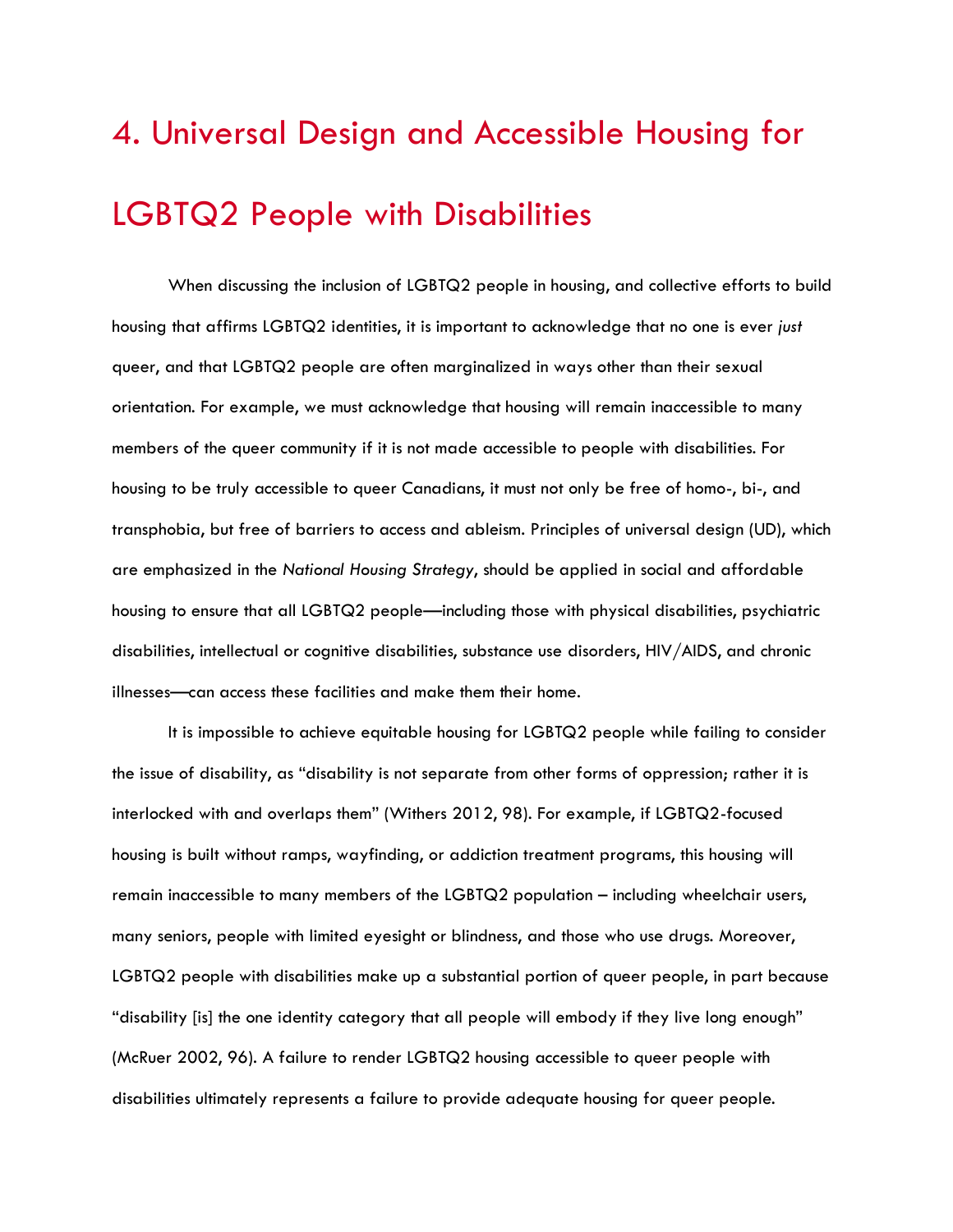LGBTQ2 equality cannot come at the expense of disabled LGBTQ2 people, and its realization will not be possible without them.

LGBTQ2 housing ought to counter the disabling effects of ableism. According to the social model of disability, as conceived by the Union for the Physically Impaired, disability "'is something imposed on top of our impairments by the way we are unnecessarily isolated and excluded from full participation in society'" (cited in Withers 2012, 86). In short, disability emerges from the marginalization of people with impairments. Through the application of UD, affordable housing can counter this marginalization by ensuring that all people are able to access housing and the community found within it. Housing that is designed to be accessible to people of all abilities can work to counter "barriers that are 'wholly social in origin'" (Withers 2012, 94); whether those barriers emerge from a lack of physical aids, an absence of support, or from societal homophobia.

According to Ron Mace—the founder of the Center for Universal Design—universal design is "'the design of products and environment to be useable by all people, to the greatest extent possible, without the need for adaptation or specialized design'" (cited in Crews & Zavotka 2006, 116). This broad definition enables principles of UD to be applied in all manner of ways, within all different kinds of facilities. While UD usually manifests in the form of physical accommodations, such as adjustable counter heights, automated doors (Maisel & Ranahan 2017), and roll-in or walk-in showers (Crews & Zavotka 2006, 116), this concept can be expanded to include all manner of accommodation. In the application of UD in housing, it is vital to recognize that "[a]ccess doesn't begin at the front door" (Withers 2012. 118), and that geographic location and proximity to services be considered when building accessible housing. The goal of universal design should not be to ensure that every single building can fulfill all the individual needs of every single person*,* as this is an impossible task, but rather, to ensure that each city's housing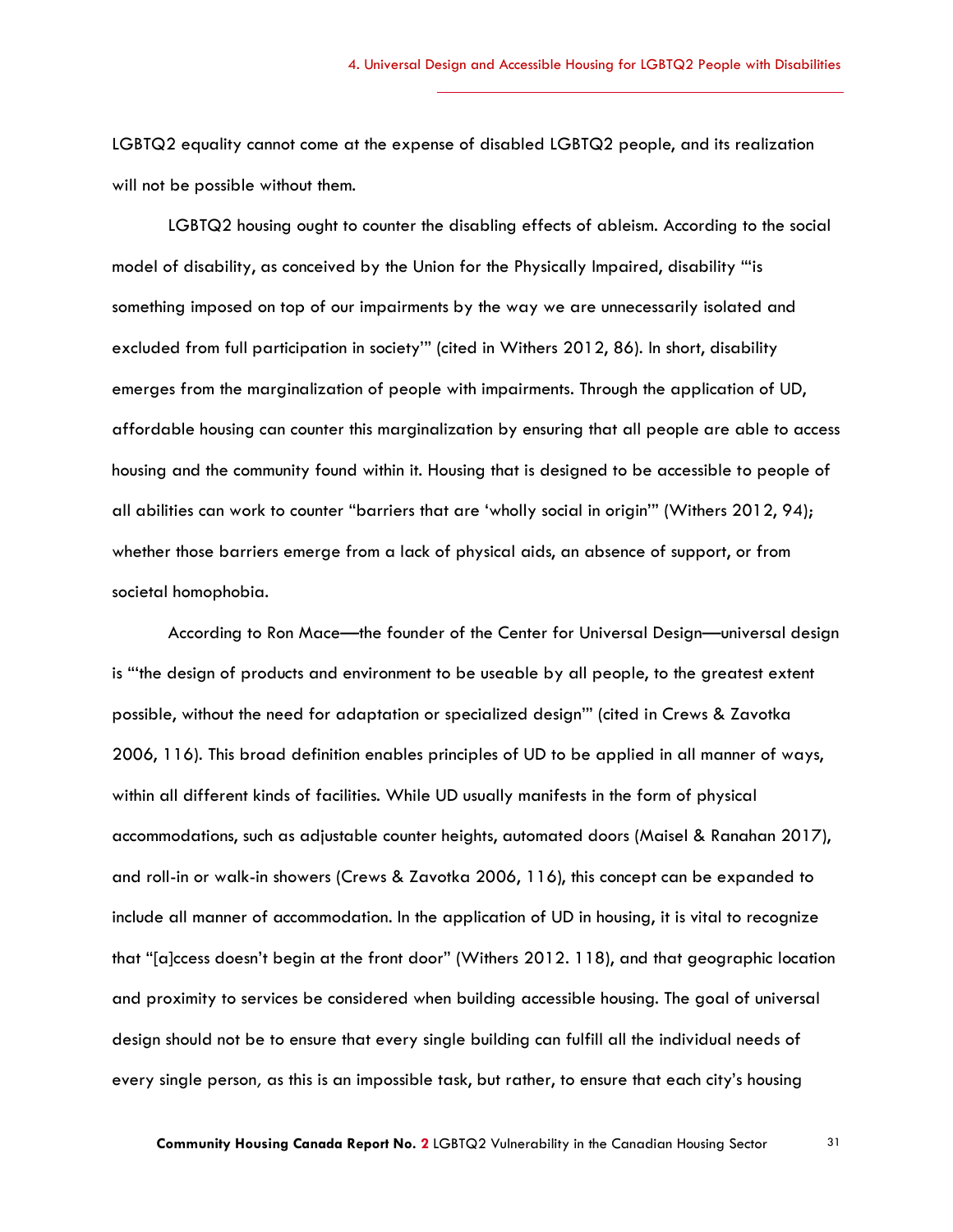stock is (in aggregate) able to meet the unique needs and desires of its residents, including LGBTQ2 persons of all abilities. The goal of UD should not be standardization, but rather, creative and flexible accommodation. The specific disabilities embodied by LGBTQ2 people, as well as our subsequent housing needs, will be discussed later in this report.

While UD must go beyond physical accommodations and mobility aids to render housing accessible to all members of the LGBTQ2 population, the design of housing is still of vital importance, and should not be neglected as other accommodations are considered. Features such as ramps, elevators, railings, and low countertops and light switches are of vital importance, and ensure that wheelchair users, non-ambulatory people, and people with limited mobility are able to navigate their homes with relative ease. They also ensure that LGBTQ2 seniors will be able to remain in their homes as they age, and will not be forced into care facilities where they may be subject to homo-, bi-, or transphobia. As seniors experience increased impairment, categorized by "decreased mobility, strength, and responsiveness to external and internal stressors", they rely more and more on the physical accommodations that have come to define universal design (Crews & Zavotka 2006, 114).

Although physical accommodations and mobility aids are crucial, and ought to be included in every building, it is equally important for LGBTQ2 housing to be inclusive of and accessible to LGBTQ2 people with psychiatric disabilities and/or substance use disorders. As such, LGBTQ2 housing should not only include accommodations such as ramps and elevators, but also case workers and treatment programs. These accommodations are particularly important, as LGBTQ2 people are more likely to experience psychiatric disability or mental illness (Frederick 2014) and substance use disorders (Mericle et al. 2020) than their heterosexual counterparts. Both market and affordable housing may be inaccessible to LGBTQ2 people with psychiatric disabilities and substance use disorders if these forms of housing cannot provide them with the kinds of supports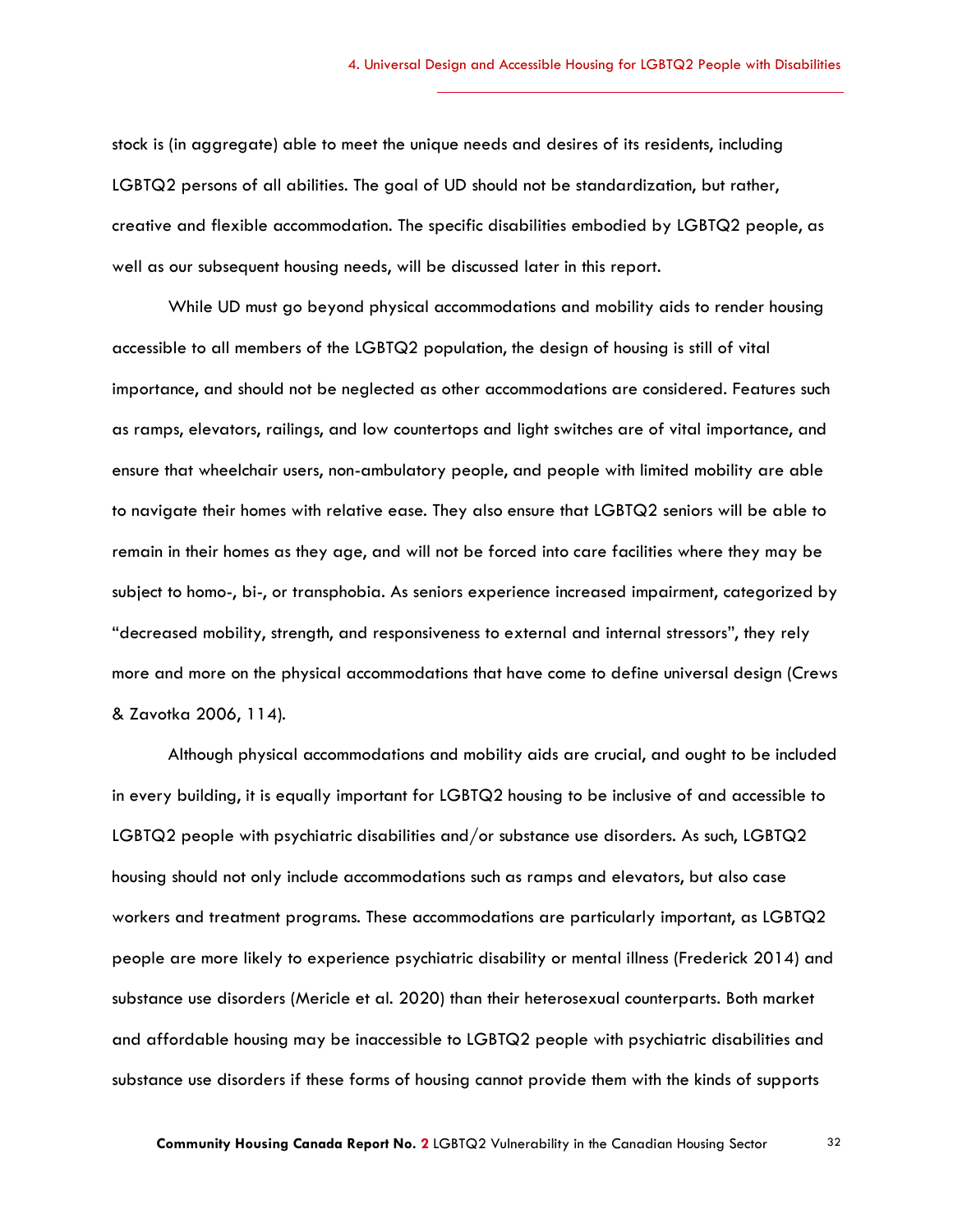they require. As such, permanent supportive housing (PSH) should be considered a viable option for these people, and more units of PSH should be built in order to accommodate LGBTQ2 people.

Many PSH sites offer their tenants "meals, peer support programs, case management, social activities…[and] mental health or health/medical services" (Homeward Trust 2017, 3). These services render housing accessible to LGBTQ2 people who may be unable to manage their mental health without support, or who may benefit from aid in navigating their addictions. Crucially, engagement with these services is voluntary and are not a condition of tenancy, which means that LGBTQ2 people will not be subject to treatment against their will (Homeward Trust 2017, 3). Moreover, PSH ensures that they are more likely to remain housed, as there are mechanisms in place to "ensure housing stability and retention and mitigate risks of eviction" (Homeward Trust 2017, 5).

PSH can also serve as an alternative to incarceration for LGBTQ2 people with psychiatric disabilities or substance use disorders. People with psychiatric disabilities are incarcerated at an alarming rate, with "approximately 283,000 persons with 'serious mental illness' incarcerated in federal and state prisons" in the United States, and an additional 70,000 people being housed in public psychiatric hospitals (Rembis 2014, 139). Furthermore, some of the largest inpatient psychiatric facilities in the United States are prisons (Rembis 2014, 139). Disability activists and abolitionists have fought long and hard for deinstitutionalization, and advocate for the importance of "non-institutional living", arguing that "[d]ependence is not inevitable or inherent in [disabled] populations" (Ben-Moshe 2014, 264). PSH represents a housing option that allows LGBTQ2 people with psychiatric disabilities and substance use disorders to live outside of institutions while still receiving the support they may require, for however long they may require it.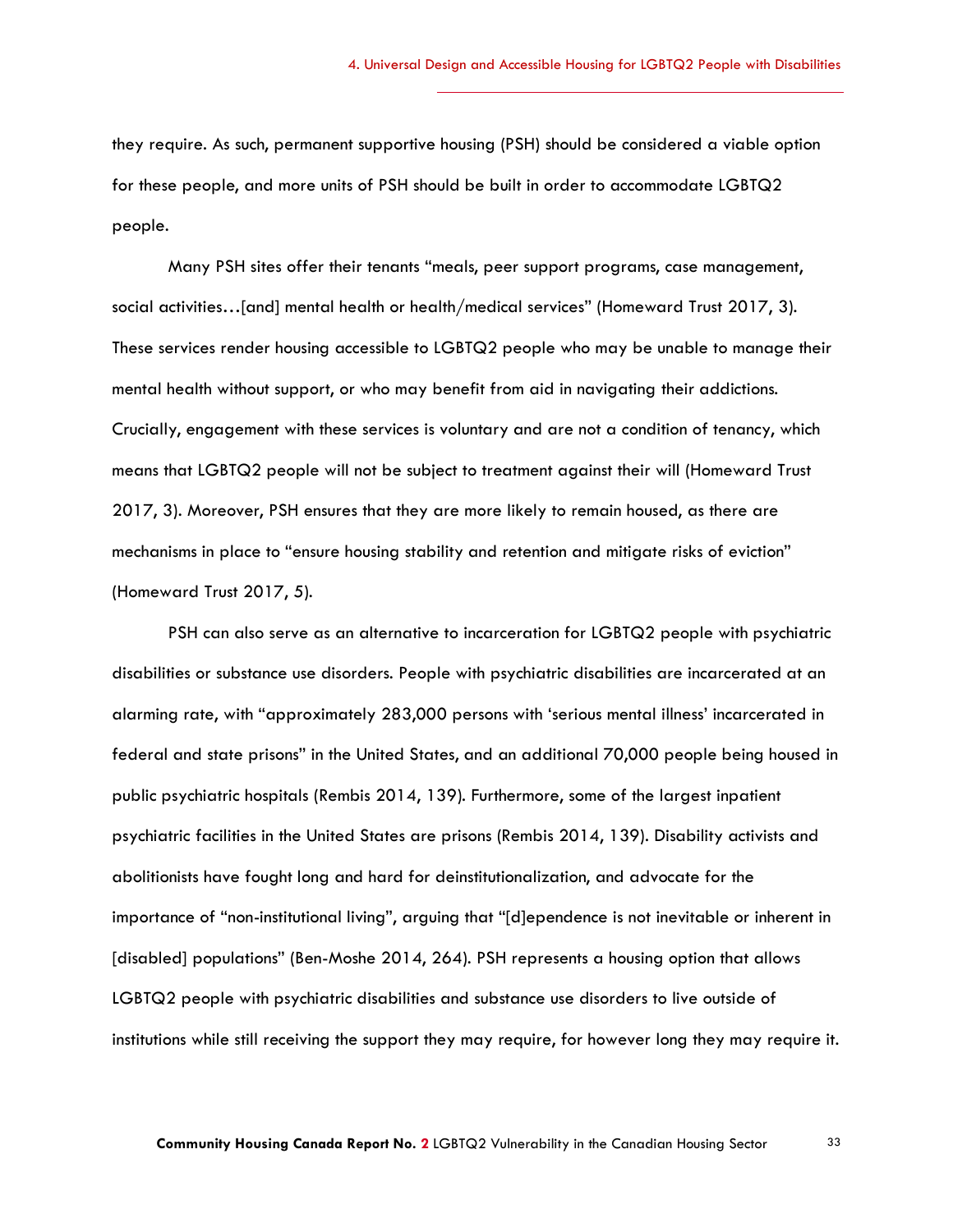That said, for permanent supportive housing to fill this need, the construction of many more PSH units will be required. When Edmonton's Plan to End Homelessness was launched in 2009, the city made a commitment to build 1,000 new PSH units over the course of five years (Homeward Trust Edmonton 2017). However, as of 2017 (eight years after the Plan was launched), only 200 units had been developed (Homeward Trust Edmonton 2017). This is despite the fact that "[d]emand is very high for permanent supportive housing units", as the Plan estimates that "more than 900 new permanent supportive housing units will be required over the next six years to end homelessness" in Edmonton (Homeward Trust 2017, 4). These numbers do not account for all the people with disabilities who are released from prisons and psychiatric facilities every year; people who will require PSH to support them in this transition. In order for housing to be meaningfully accessible to LGBTQ2 people with psychiatric disabilities and substance use disorders, this housing must first exist. One way to ensure that housing is "useable by all people, to the greatest extent possible" is to advocate for the construction of PSH.

As mentioned earlier in this report, in developing housing for LGBTQ2 people—including those with various levels of ability and impairment —we must ensure that "access doesn't begin at the front door" (Withers 2012, 118). Meaningful accessibility requires considering what programs, supports, and accommodations make housing possible, but also where this housing is located. As argued by disability activist A.j. Withers (2012), if an 'accessible' building is "downtown, but transit is expensive and I don't have money, or if I am a Black man and the streetcar refuses to stop to let me on, or if I am a wheelchair user and the streetcar is not physically accessible to me, that building is not universally accessible" (118). To elaborate on Withers' point, if housing is built for LGBTQ2 people with disabilities, but this housing is not near the LGBTQ2 non-profit where many residents receive counselling, or near one of the safe-injection sites that some depend on every day, or near the hospital where others receive treatment for HIV,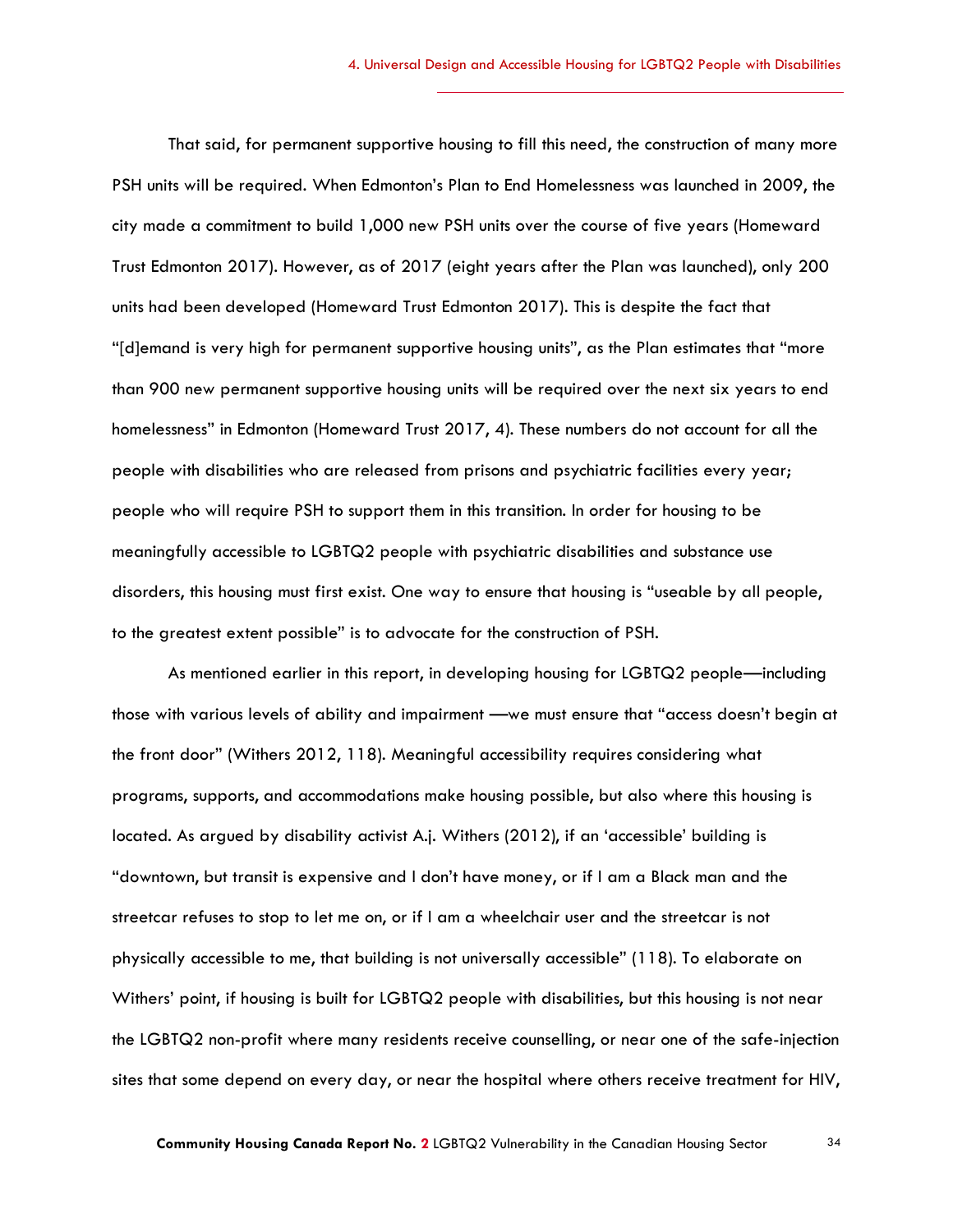or in a neighborhood where queer people feel safe from violence, then that housing is not accessible. This is why it is vital that LGBTQ2 housing not only provides that aids and supports that people with disabilities require, but that it is near services, transit, and community that queer people need to live fulfilling and satisfying lives.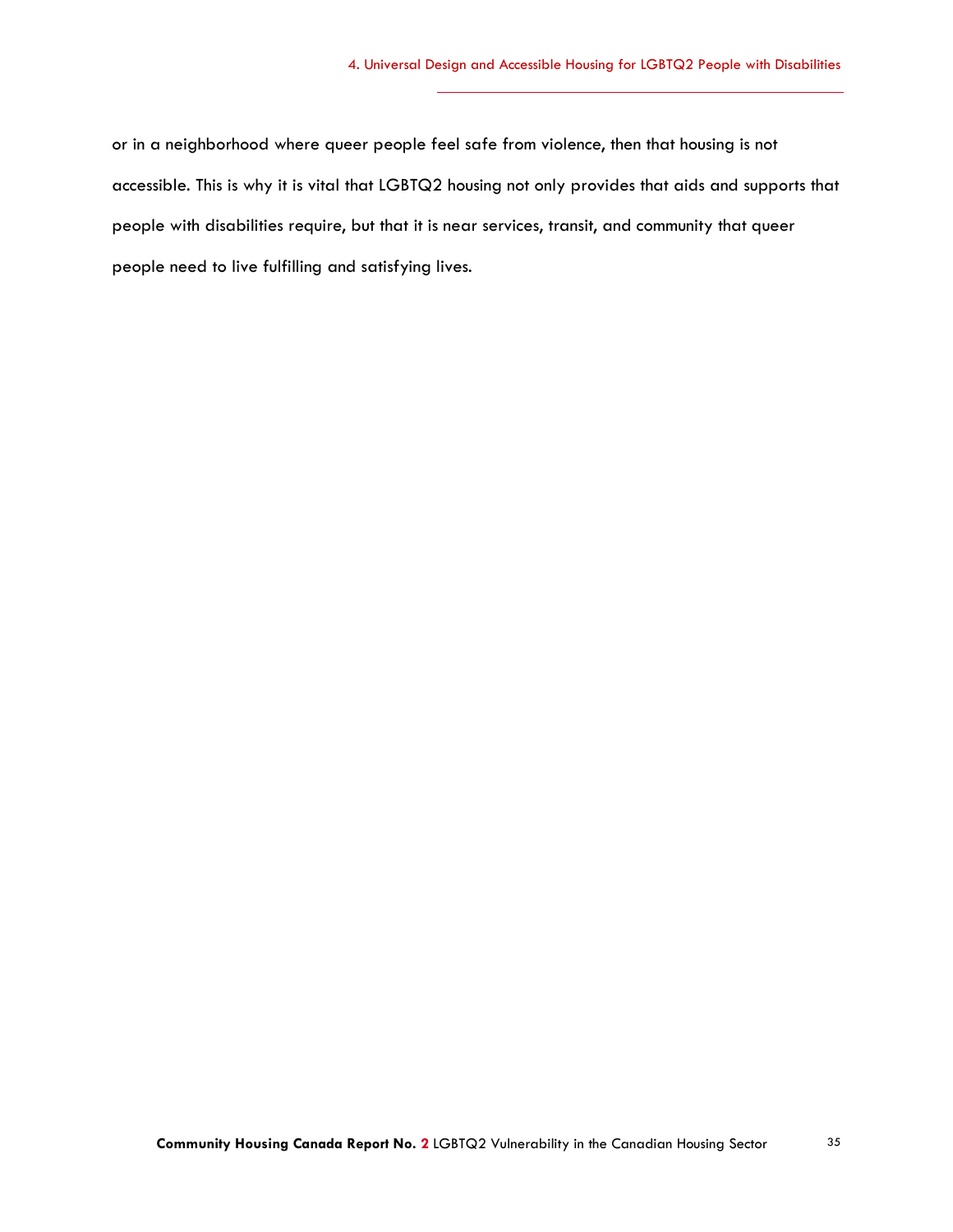# <span id="page-35-0"></span>5. Gentrification in 'Gaybourhoods'

The definitions for 'gaybourhood' (otherwise known as gay ghettos, gay villages, and gay neighbourhoods) are multiple, and often vary depending on who you ask. Sociologists and geographers tend to define gaybourhoods as spaces with "a distinct geographic focal point" that can be easily pointed out by citizens of the city in which it is located, and are typically confined to one or two main streets (Ghaziani 2014, 2). Following this definition, gaybourhoods must also possess a 'unique culture' created by the gay, lesbian, bisexual, and trans people who reside within them, as well as commercial spaces to serve the needs of this population (Ghaziani 2014, 2). These commercial spaces can range from services (such as nonprofits, HIV treatment facilities, and community centres) to gay-owned bars, clubs, and bookstores (Ghaziani 2014, 2). It is important to note that many of the nonprofits and HIV treatment facilities which have come to define gaybourhoods were founded during the HIV/AIDS epidemic of the 1980s. In cities like Toronto, where provincial and federal governments were responsive to the crisis, funding was funnelled into the gay village to create and support services such as the AIDS Committee of Toronto (ACT), Casey House, and 519 Church Street; services that remain in Toronto's gay village to this day (Nash & Gorman-Murray 2015, 92).

Gaybourhoods were sometimes defined as "'cities within cities'" wherein LGBTQ2 people could fulfill "a substantial share of their daily commercial needs" without leaving their neighbourhood (Hess 2019, 232). This definition was primarily employed by scholars in the 1960s and 1970s, before the businesses and services within gaybourhoods were eroded by capitalist expansion, and before LGBTQ2 people could frequent straight-owned business and services without fear of persecution (Hess 2019, 232). It was employed before gaybourhoods had turned into cultural meccas for straight and queer patrons alike, and when their primary purpose was providing security and privacy to their residents who desperately needed a respite from the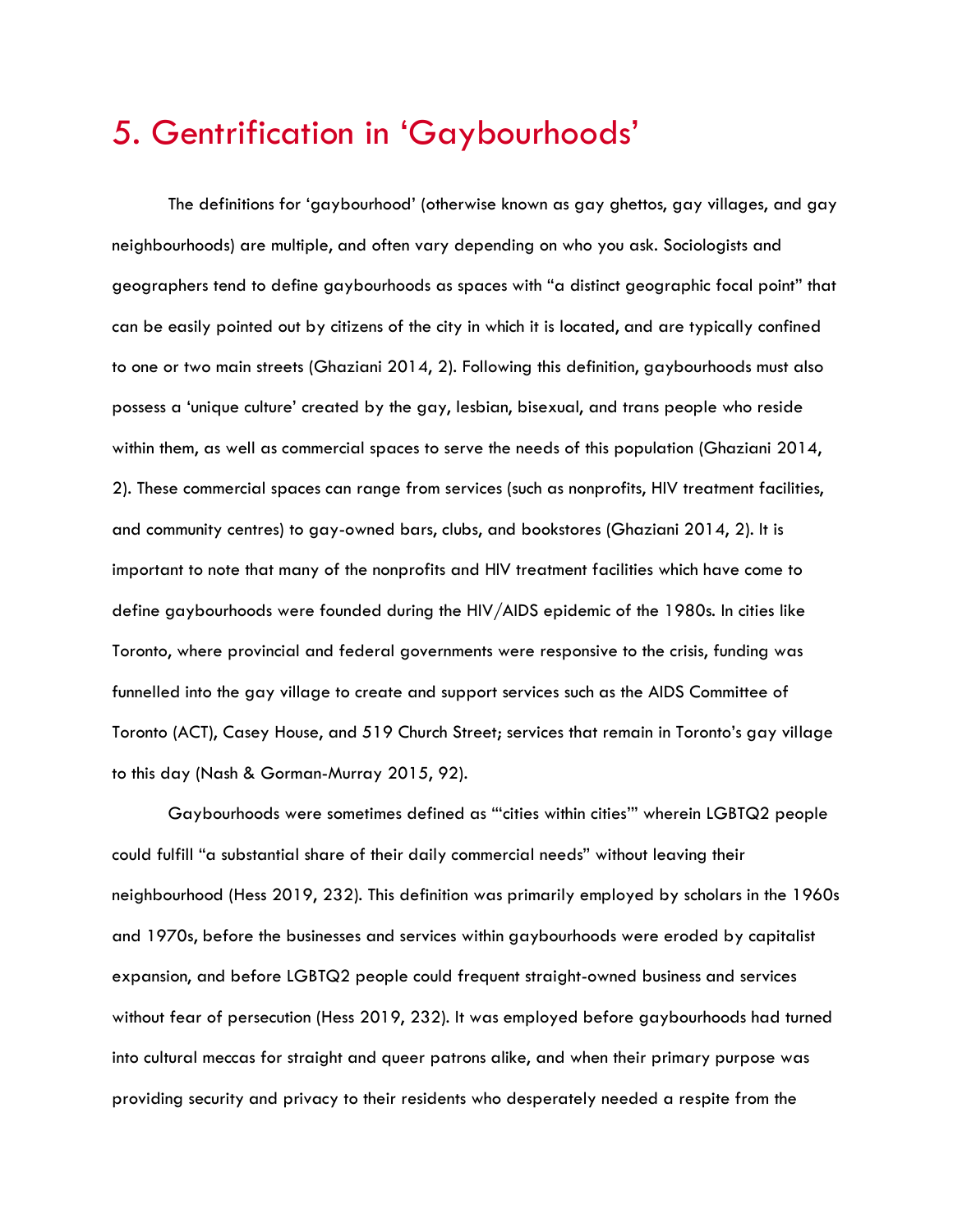broader homophobic society (Hess 2019, 232). The 'cities within cities' definition is now used less frequently due to the assimilation and acceptance of (some) queers into mainstream society.

Although gaybourhoods are rarely defined as sites for political organizing, this is an important and enduring function. As noted by sociologist Amin Ghaziani, gaybourhoods "provide a platform from which gays and lesbians can organize themselves as a voting bloc, if they seek to work within the system, or as a social movements, if they instead wish to rally against it" (2014, 3). For example, the historic election of Harvey Milk—the first openly gay man to be elected to office in the state of California—can be partially attributed to political organizing within the Castro in San Francisco (Doan & Higgins 2011, 8). As such, gaybourhoods should not be defined exclusively as spaces where gay people live, work, and consume goods and services, but also as spaces where gays express their political agency.

Gentrification has played a role in the formation of gaybourhoods and in some cases, in their subsequent dissolution. Gaybourhoods were initially formed in the 1960s following the economic decline of many inner-city neighbourhoods. Due to disinvestment, gay people could afford to buy property in historically working-class neighborhoods, such as the Castro in San Francisco and Lakeview in Chicago (Gilroy 2018, 5). As a result, the original working-class residents of these neighborhoods were "replaced or displaced" by a massive influx of LGBT people (Gilroy 2018, 5). Upon their arrival, gay gentrifiers began to invest their modest capital into their homes and renovate them, ultimately 'revitalizing' neighborhoods that had been previously considered to be undesirable, and forming gaybourhoods in the process (Doan & Higgins 2011, 9).

Today, many gaybourhoods first developed in the 1960s find themselves in a state of 'advanced gentrification' (Gilroy 2018, 6). The refurbished homes and other amenities (i.e., bars, restaurants, bookstores, sex shops, etc.) built during the initial wave of gentrification have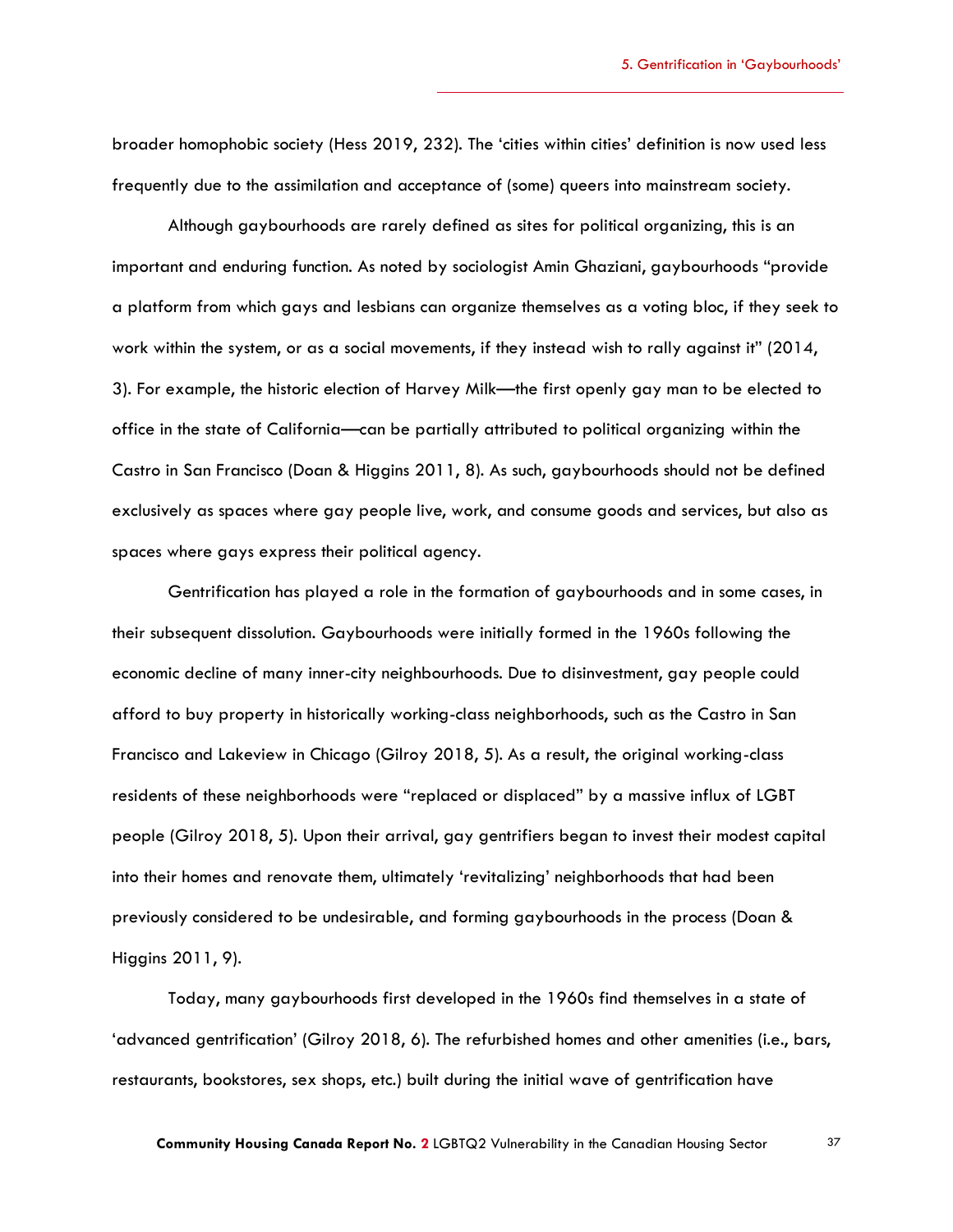rendered gaybourhoods desirable for straight homeowners (Gilroy 2018, 6). As heterosexual people move into gaybourhoods, gay-owned businesses shutter (Gilroy 2018, 6), and low- and middle-income LGBT people are forced out of the neighbourhoods they once called home (Hess 232). This stage of 'advanced gentrification' is a vicious cycle; as more and more LGBT people are priced out of their homes, more and more gay-owned business close, meaning that "the institutions that rendered [gaybourhoods] meaningfully gay no longer exist" (Gilroy 2018, 6). Moreover, the more 'mixed' gaybourhoods become, the more desirable they are to high-income straight people, meaning that the cost of living in gaybourhoods continues to rise (Hess 2019, 232). In this sense, gay people functioned as 'early' and 'intermediate gentrifiers'; using their labour and limited capital to render once undervalued neighborhoods attractive to the wider heterosexual populous (Gilroy 2018, 6), who then turned gaybourhoods into the homonormative playgrounds they have now become.

That said, it is important to note that this stage of 'advanced gentrification' happened not only for economic reasons, but also for social and political ones. The rapidity of gentrification in gaybourhoods can be partially attributed to the HIV/AIDS epidemic of the 1980s. For example, in New York City, as gay and bisexual men died of AIDS, heterosexual people began to take over their vacant homes, and these previously rent-controlled apartments shifted to market rates (Hess 2019, 232). As these apartments became more expensive to rent, their tenants tended to become higher-income straight people, as opposed to "members of the LGBT community, artists, or immigrants" who had once populated gaybourhoods (Hess 2019, 232). This example illustrates the ways in which gentrification is not only an economic issue, but a political one. It is entirely possible that with stronger political intervention in the AIDS crisis, men whose lives were lost due to AIDS would still be living in the gaybourhoods they helped build, and in the apartments they shared with their lovers and friends.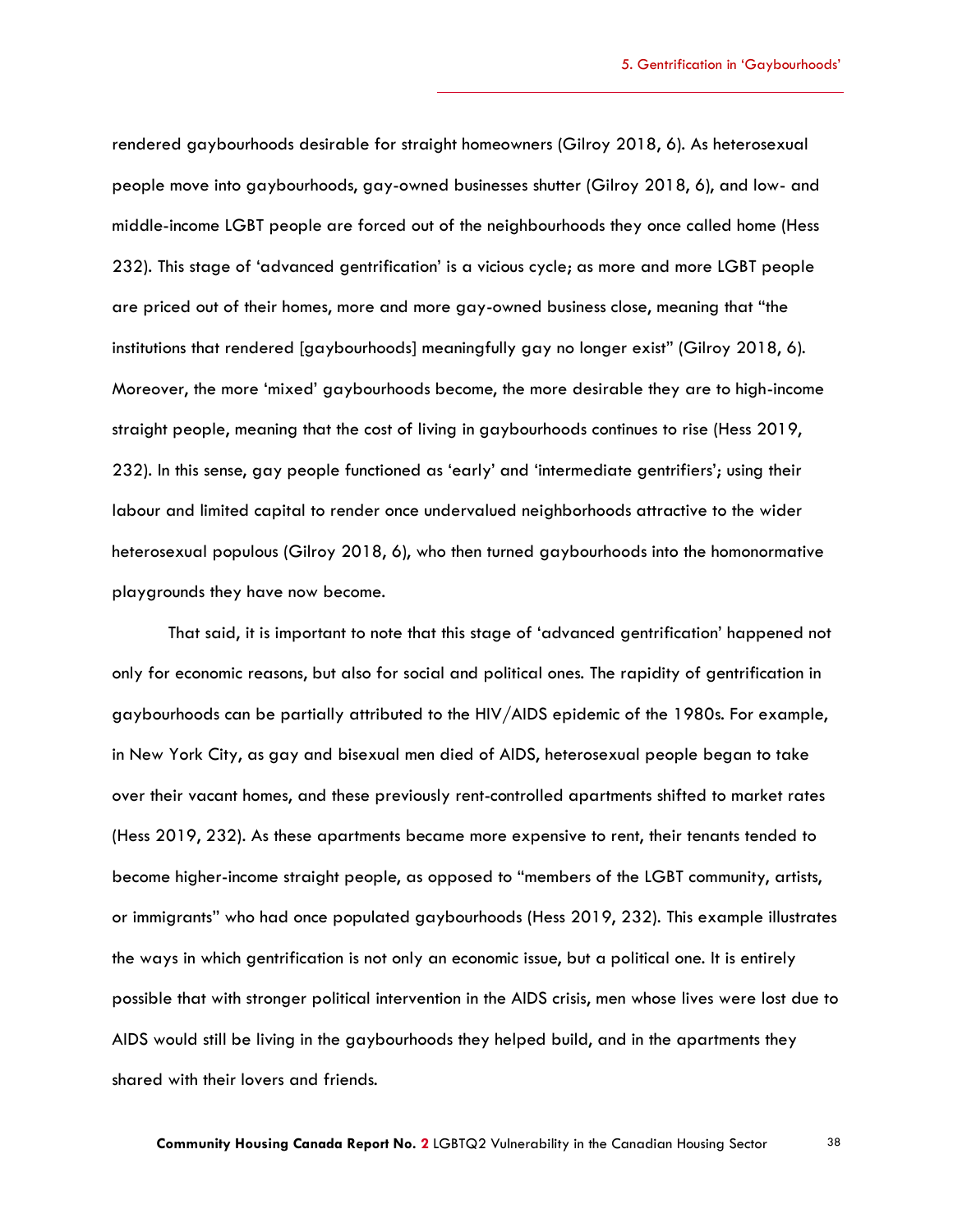Gentrification can be traumatic for anyone who experiences it, as "'[d]isplacement from home and neighborhood can be a shattering experience'" (Marcuse cited in Slater 2006, 747). The gentrification of gaybourhoods can be particularly devastating, however, because these spaces emerged out of a need to escape homo- and transphobia, and were developed to serve the interests of the LGBT community. Moreover, the gentrification of gaybourhoods can be particularly ruinous, as it is the most vulnerable members of the LGBT community who are more likely to be displaced. While select gay homeowners benefit from the rise in real estate values in gaybourhoods (Doan & Higgins 2011, 9), low-income LGBT people who rent — and who arguably need the services and community offered by gaybourhoods the most — are the ones who are forced to leave as gaybourhoods gentrify (Doan & Higgins 2011, 9).

Due to the feminization of poverty, lesbians and queer women are more likely to be forced out of gaybourhoods when rents increase (Nash & Gorman-Murray 2015, 95). The centres that served the needs of queer women and lesbians in the community often follow shortly thereafter (Nash & Gorman-Murray 2015, 95). This is especially true for women engaged in street level sex work—both trans and cis—who are forced out of gaybourhoods not only by increases in property value, but by the puritanical sexual politics of the new heterosexual residents (Ross & Sullivan 610). This is also true for single mothers, who are sometimes lesbians and queer women, and who "tend to be on the lower end of the socio-economic scale due to gendered income disparities" (Fynes 2013,14). As more marginalized and precarious queer people are forced out of gaybourhoods over time, these spaces become increasingly hostile to queer people (Toland 2017, 23). As such, gaybourhoods become less hospitable to gay life and culture—particularly the lives of cultures that are less palatable to the straight public—and are instead transformed into "homonormative commercial street[s] for affluent gay people and heterosexual people to visit and enjoy" (Toland 2017, 23).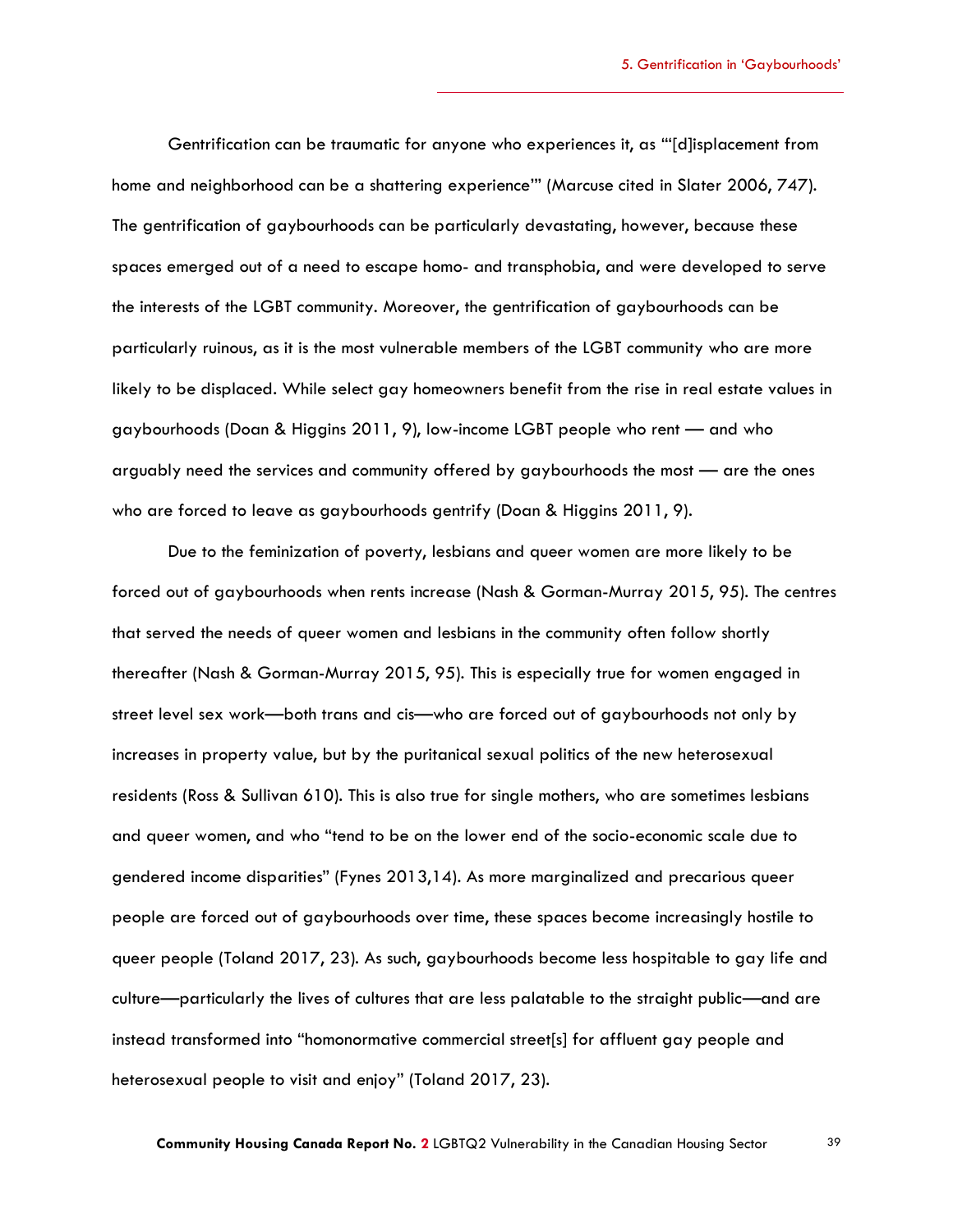The ongoing gentrification of gaybourhoods not only displaces gay residents, but neutralizes the possibility for queer organizing. This is demonstrated by the difficulties faced by queer community organizers in Vancouver's Downtown Eastside. As the DTES gentrifies, venues that once hosted queer events begin to close and relocate (Toland 2017, 51). This renders it more difficult for community organizers to host events for the gay community and bring its members together. Moreover, as more and more people are priced out of a gentrifying DTES, queer community members are less able to drive or take transit into the neighborhood to attend events that do manage to find acceptable venues (Toland 2017, 51). This renders the hosting of queer events (i.e., dance parties, speed-dating nights, concerts and shows) financially prohibitive to organize, ultimately rendering the queer community in Vancouver more diffuse and disconnected (Toland 2017, 51). The more difficult it becomes for the gay community to gather and socialize, the more difficult it is for queer people to organize around their collective interests.

In order to mitigate the devastating effects gentrification is having on gaybourhoods, I recommend that municipal, provincial, and federal governments focus on creating and maintaining affordable housing in gaybourhoods. This will ensure that low-income queer people—people who desperately need the services and social ties located in gaybourhoods—will not be priced out of their homes. Equal measures should be put in place in order to protect the 'anchor institutions' located in gaybourhoods (i.e., bars, bookstore, sex shops, etc.) as well as vital services such as HIV-testing facilities. This is necessary because "the survival of LGBT neighborhoods is contingent upon the continued presence of businesses that cater to the needs of the community" (Doan & Higgins 2011, 15). Gaybourhoods were originally developed so gay people could insulate themselves from societal homophobia, and so they could form relationships, friendships, and community with other gay people. They could continue to serve this purpose if measures were put in place to stall and reverse the negative effects of gentrification in these spaces.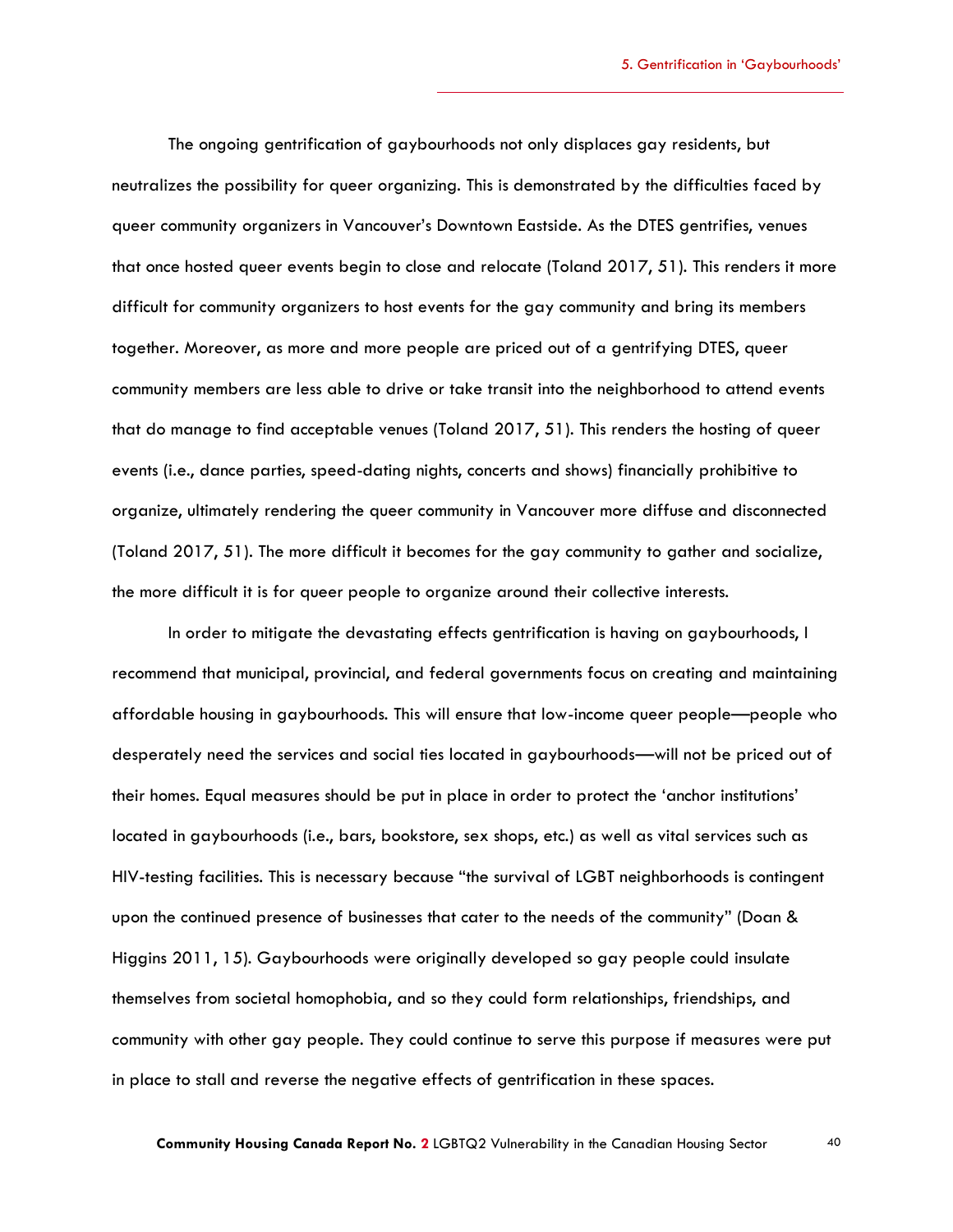# 6. Experiences of LGBTQ Refugees and Migrants in the Canadian Housing Sector

Despite the depth of research on the experiences of refugees in the housing sector in Canada (Carter & Osborne 2009; Ferguson & Ferguson 2015; Francis & Hiebert 2014) very little is known about the experiences of LGBTQ refugees in housing. Throughout the literature, the specific needs of LGBTQ refugees—as well as the hardships they suffer and overcome—are largely neglected. Extant research on the housing experiences of LGBTQ people more generally has demonstrated that they are more likely than their heterosexual counterparts to experience homelessness and housing precarity. Therefore, we can assume the same is true for LGBTQ refugees. That said, we should not have to *assume* what kinds of barriers LGBTQ refugees experience in finding and maintaining adequate housing. As such, further research is required to determine exactly what these barriers are, and how researchers and policymakers can begin to address them in order to improve the lives and life chances of LGBTQ refugees.

Most of the research on the experiences of LGBTQ refugees are not focused on their experiences post-settlement, but rather, their experiences in gaining refugee status. In Canada, a great deal of the existing research is devoted to understanding the experiences of LGBTQ refugees with the Immigration and Refugee Board (IRB). The IRB adjudication process is rightfully critiqued by scholars for forcing refugees to 'prove' persecution on the basis of sexual orientation and/or gender identity through the divulsion of trauma (Kahn & Alessi 2018). In order to convince the IRB that their countries of origin are inhospitable, "LGBT refugees and asylum seekers…have reported psychological and physical abuse, blackmail, assault, shunning, corrective rape, forced heterosexual marriage and forced participation in conversion therapy" (Kahn & Alessi 2018, 2).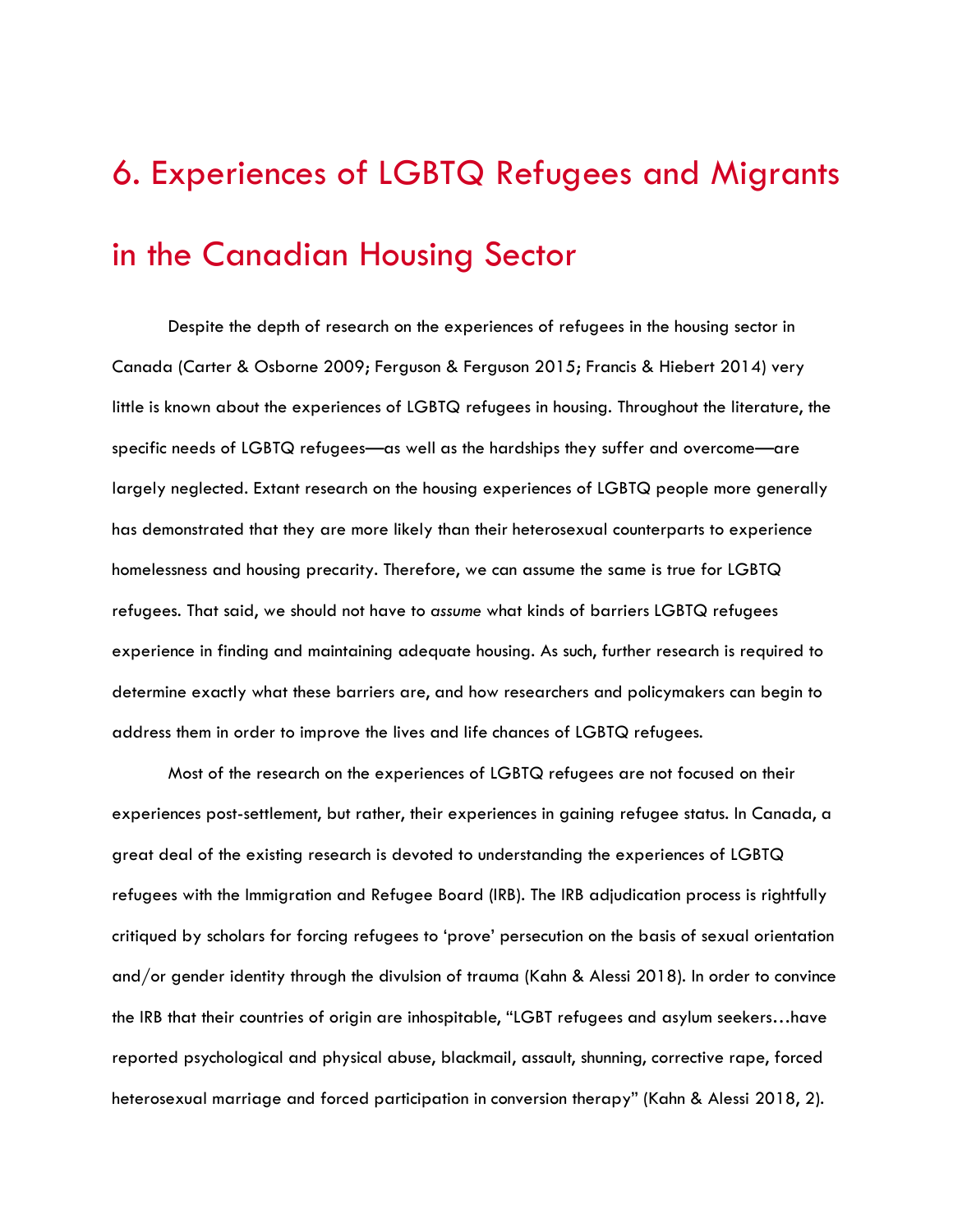The adjudication process frequently demands that LGBTQ refugees revisit past experiences of sexual violence, the disclosure of which "sometimes contribute[s] to depression, anxiety, and suicidality" (Kahn & Alessi 2018, 8). By design, the IRB adjudication process requires that LGBTQ refugees recount some of the most painful and terrifying moments of their lives. Following the adjudication, they are often left to deal with the heavy and distressing feelings that characterize the disclosure of trauma with little to no support.

In addition to the divulsion of trauma, the act of 'coming out' to the IRB is often experienced as traumatic in itself. In order to prove that they are being persecuted on the basis of sexual orientation and/or gender identity, LGBTQ refugees must first prove their sexual orientation and/or gender identity to the adjudication board. As such, LGBTQ people are not only required to repeatedly 'come out' to adjudicators, but are encouraged to do so in a way that renders them legible as a LGBTQ person according to Western understandings of queerness (Lee & Brotman 2013, 166). In essence, LGBTQ refugees are often "'compelled to display of perform stereotypical aspects of [their] identity'" in order for their sexual orientation and/or gender identity to be believed by adjudicators (Yoshino cited in Lee & Brotman 2013, 166). This is because IRB adjudicators often do not believe the sexual orientations of gender-conforming refugee claimants (i.e., masculine gay men and feminine lesbians) due to a conflation of gay and trans identity (Lee & Brotman 2011, 249). As such, gay male claimants may feel compelled to conform to stereotypes of gay men as flamboyant, while gay female claimants may conform to stereotypes of lesbians as 'butch' or masculine, in order to achieve status. This process can be both humiliating and degrading, as LGBTQ refugees are forced to repeatedly come out to a group of strangers who subject them to scrutiny and suspicion (Lee & Brotman 2013, 168).

As the adjudication process is extremely strenuous, many LGBTQ refugees experience negative short-term and long-term health outcomes following their meeting with the IRB. Even when refugees were granted refugee status from the Board, many still "experienced a 'crash' in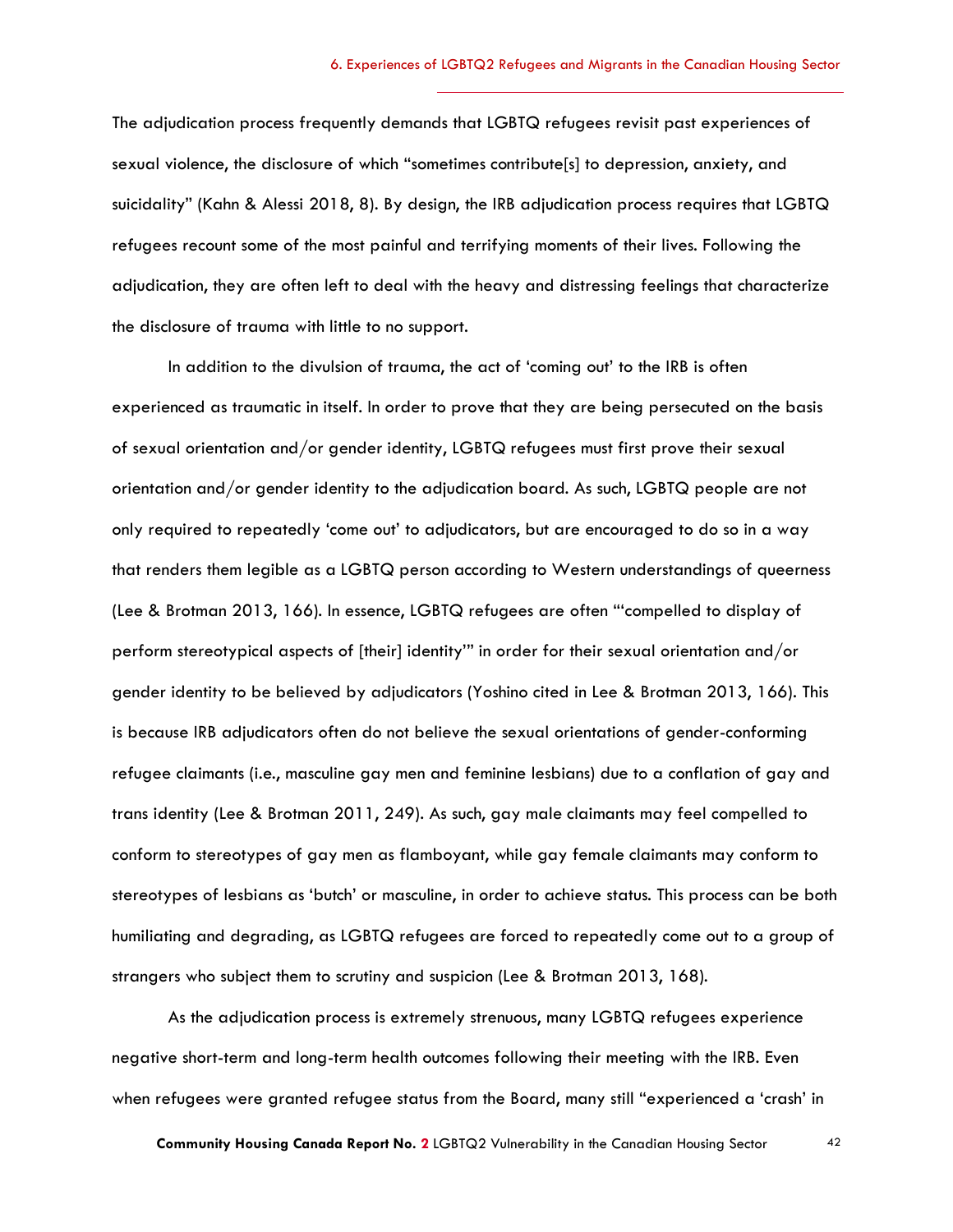the immediate aftermath of the claims decision" (Kahn & Alessi 2018, 11). Moreover, many LGBTQ claimants are not awarded refugee status, despite having to go through the traumatic adjudication process. Unsuccessful claimants, having been required to produce concrete evidence of their sexual orientations and/or gender identities, may then be additionally vulnerable in countries that provide little to no protection for LGBTQ people (Kahn & Alessi 2018, 8-9). Little is known about the mental health outcomes of claimants who are not awarded status, but it is easy to imagine the ways in which they are severely negatively impacted by the IRB adjudication process.

Finally, the adjudication process does little to prepare LGBTQ refugees for the pervasive homo- and transphobia they will be subject to upon entering Canada. For example, one interview participant named Rene described his excitement at the prospect of dressing in drag in public now that he lived in Canada (Murray 2014, 28), assuming that this form of gender presentation would be readily accepted here. However, in the span of just a few months, Rene was stopped and aggressively questioned by police multiple times, as law enforcement assumed he was a sex worker (Murray 2014, 28). Rene was outraged to discover he was being "racially and transphobically stereotyped by police" (Murray 2014, 28). Rene's story exemplifies the many ways the adjudication process fails LGBTQ refugees, as adjudication not only traumatizes many of the refugees who must undergo it, but also poorly prepares them from the reality of living in Canada. In short, the existing research on the experiences of LGBTQ refugees in Canada points to the ways in which they are made to suffer in order to enter this country, and are subsequently provided very little support during settlement.

Moreover, oftentimes the criteria through which LGBTQ refugees claim status (i.e., discrimination on the basis of sexual orientation or gender expression) are phenomena that remain common in Canada. That is to say that many LGBTQ refugees are led to believe that Canada is a 'safe haven' for LGBTQ people, only to be subject to the same homo-, bi-, and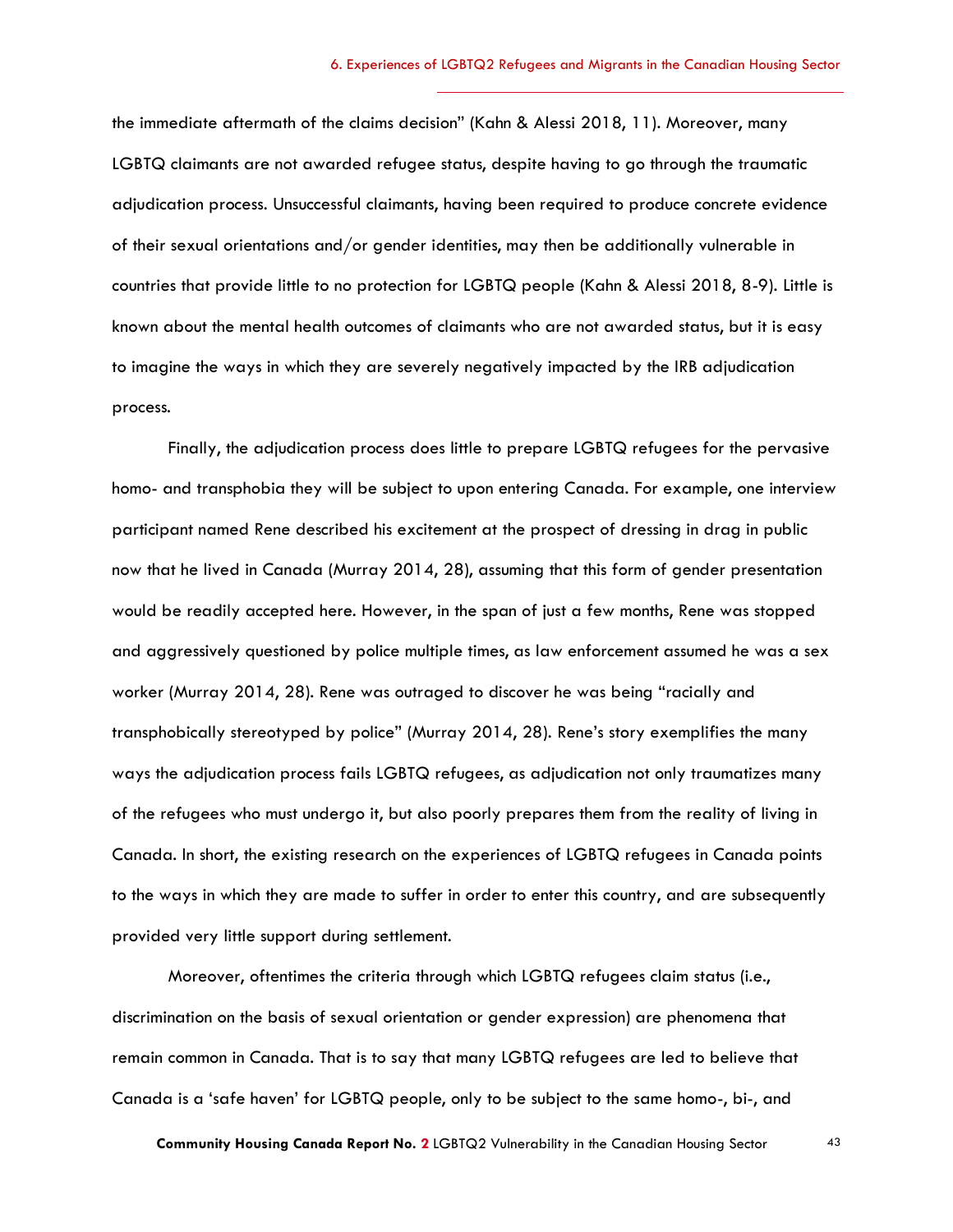transphobic practices here. For example, according to section 8.5.5.1 of the *Chairperson's Guidelines 9: Proceedings Before the IRB Involving Sexual Orientation and Gender Identity and Expression,* a LGBTQ minor can claim refugee status on the basis of "sexual and physical violence; forced medical procedures such as surgery, hormonal therapy, or sexual orientation conversion interventions; or forced confinement", despite the fact that these discriminatory practices continue to occur in Canada. While it is important that LGBTQ minors are able to escape countries where the conditions of existence threaten their lives, it is equally important that they be protected from homo-, bi-, and transphobia (in its myriad manifestations) while living in Canada.

While a great deal of research is focused on the experiences of LGBTQ refugees entering Canada, there is a dearth of information about their experiences during and after settlement, particularly in the housing sector. Research on the experiences of refugees in housing generally points to lower incomes as one of the key barriers in securing adequate housing. The majority of migrants in Canada (63%) report household incomes of less than \$30,000, with 15% of migrants reporting an annual income of less than \$10,000 (Akter et al. 2013, 24). This is especially true for recent migrants, as 57% of them report annual incomes of less than \$10,000 (Akter et al. 2013, 24). This poverty is also racialized, as racialized migrant communities suffer disproportionately in the homelessness and poverty crisis in Canada (Ferguson & Ferguson 2015, 9).

While certain migrants such as Government-assisted refugees (GARs) do receive some public support, such as a monthly allowance for food and shelter, this is typically based on provincial social assistance rates, and still places GARs below the poverty line (Wayland 2007, 18). This support also ceases after one year, or sooner, if the refugee is able to find a job before the year has passed (Wayland 2007, 18). Low incomes and inadequate social assistance combined with the "losses from rental inventory…at the bottom end of the spectrum" (Francis & Hiebert 2014, 66)—make it very hard for refugees to secure affordable housing. Due to high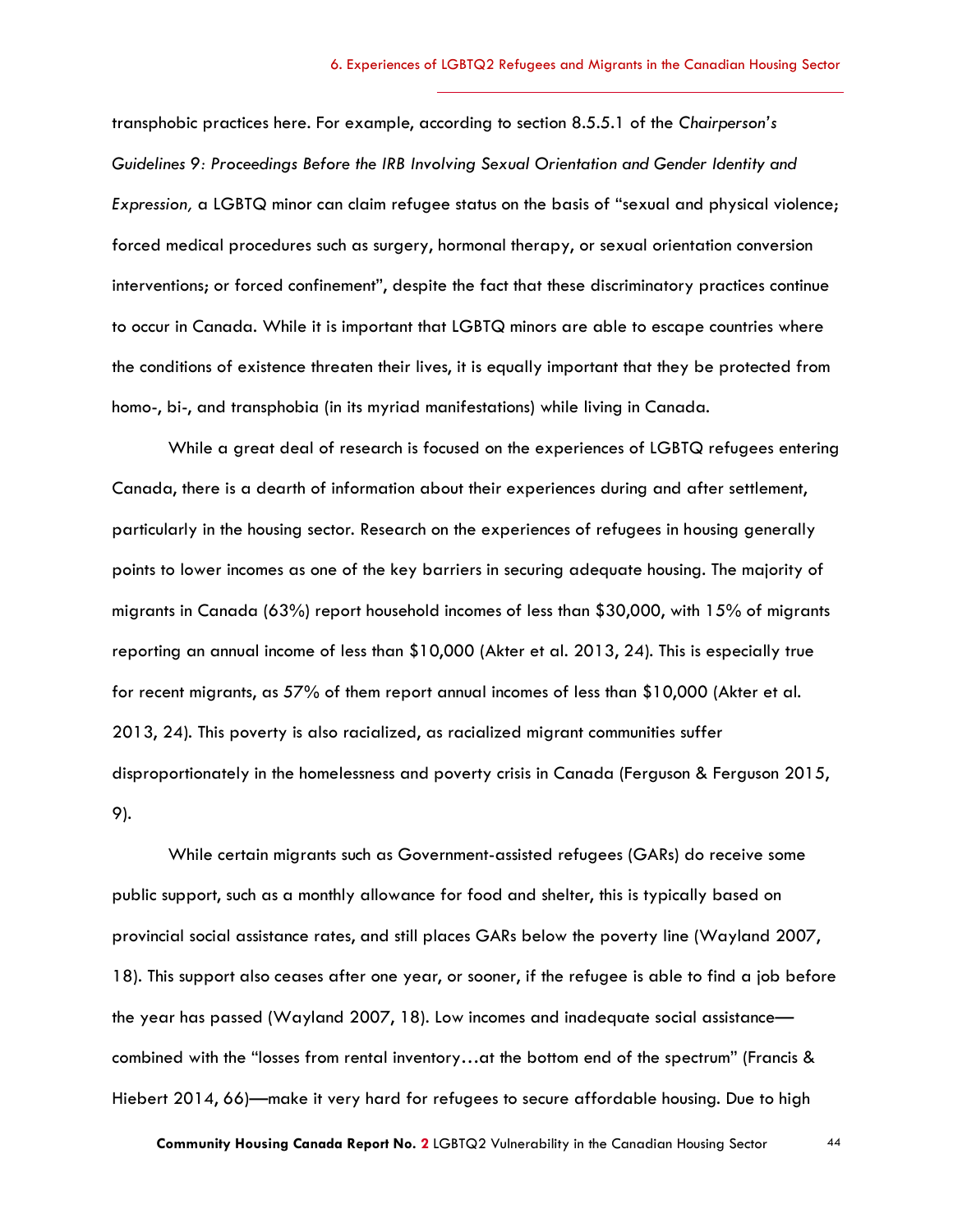rates of employment discrimination (Kattari et al. 2016, 437) and unemployment (Kattari et al. 2016, 432) among LGBTQ people generally, it is easy to imagine that LGBTQ refugees would also experience high rates of poverty, and have difficulty in finding and maintaining affordable housing. However, as the experiences of LGBTQ refugees in housing are largely unexamined, it is impossible to know this for sure.

Due to high rates of poverty among migrant populations, many migrants turn to informal economies in order to supplement their incomes. In fact, only one-third of all migrant households reported being able to "fully cover their household expenses on income earned through formal employment" (Akter et al. 2013, 3). This may be at least partially attributed to the failure of Canadian employers to recognize foreign credentials: "one of the key barriers to employment for recent immigrants" (Tanaescu et al. 2009, 6). Proficiency in the English language was another barrier that migrants faced in securing formal employment. While 71% of migrants with high levels of English language proficiency were employed in the formal economy, only 45% of these migrants were employed full time (Akter et al. 2013, 3). This is compared to a 28% formal employment rate for migrants with 'beginner level' English, of whom just 12% were employed full time (Akter et al. 2013, 3).

Because of these barriers, migrants are forced to participate in informal economies, where they may be subject to "dangerous situations marked by coercion, discrimination, and exploitation from employers who know their employees have few other opportunities" (Akter et al. 2013, 7). In fact, 70% of all workers participating in the informal economy reported poor conditions, characterized by labour law violations, as well as irregular hours and pay (Akter et al. 2013, 3). Participation in informal economies is also associated with negative health-related outcomes, such as increased levels of anxiety and depression (Akter et al. 2013, 7). As LGBTQ people generally experience high rates of employment discrimination and unemployment (as mentioned above), it is likely that many LGBTQ refugees would be forced to participate in informal economies. However,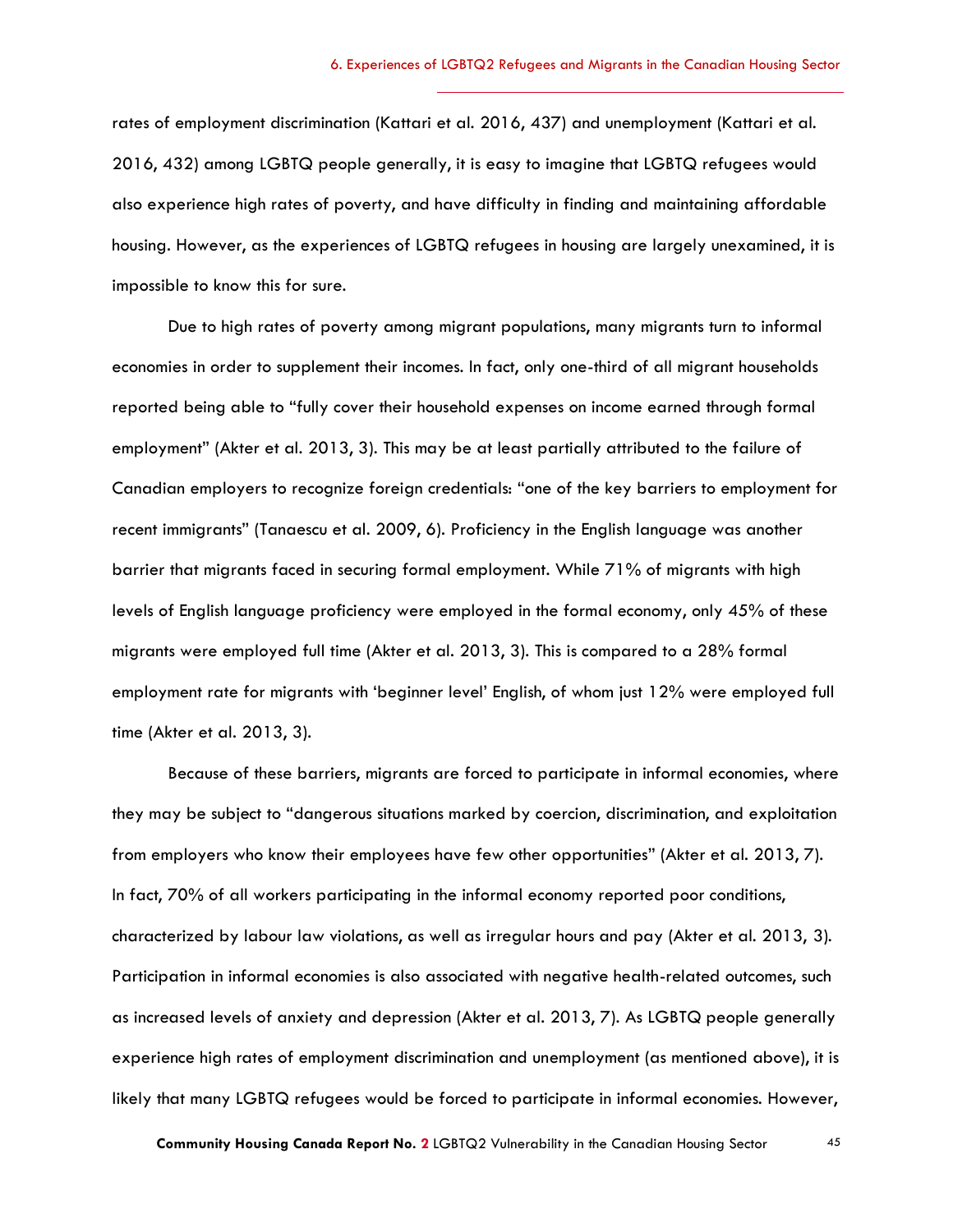as no research has been done on this issue in the Canadian context, it is impossible to know if LGBTQ refugees are forced into informal economies, and to what extent they are exploited within them.

When migrants are able to enter into the formal economy, they experience extremely high rates of discrimination. For instance, 56% of all migrants surveyed reported having experienced discrimination on prohibited grounds (i.e., race, gender, religious affiliation, disability, etc.) in the workplace (Akter et al. 2013, 22). This discrimination was often characterized by "aggressive behaviour, physical assault, yelling, threats, or sexual harassment" (Akter et al. 2013, 3). The aforementioned discrimination could include homo-, bi-, and transphobia leveled against LGBTQ refugees, but as this was not specified by researchers, it is impossible to know the rate and kind of discrimination experienced by LGBTQ refugees.

The barriers to employment experienced by refugees, as well as their participation in informal economies, is particularly troublesome, as "[e]mployment that provides a reasonable and progressive income is crucial to improving housing trajectories" (Carter & Osborne 2009, 312). Affordable and adequate housing is a crucial component of the settlement process for refugees, as it provides them "a basis from which [to] look for jobs, language training, and other services they need to get established in their new country" (Carter & Osborne 2009, 309). Unfortunately, the existing research indicates that refugees face substantial difficulty finding adequate housing. Despite the fact that permanent residents (of which GARs and privately-sponsored refugees are included) are eligible for social housing in the provinces of Alberta, British Columbia, Ontario, and Quebec, this resource remains largely inaccessible to them due to prohibitively long wait-times (Ferguson & Ferguson 2015, 9; Kissoon 2015, 167). Because of the extremely limited supply of social housing units, refugees are frequently pushed into the private rental market, where they are met with high rents and low-quality units (Murdie 2008, 3). Additionally, within the private rental market, landlords often exploit migrant tenants; renting out units in need of major repair,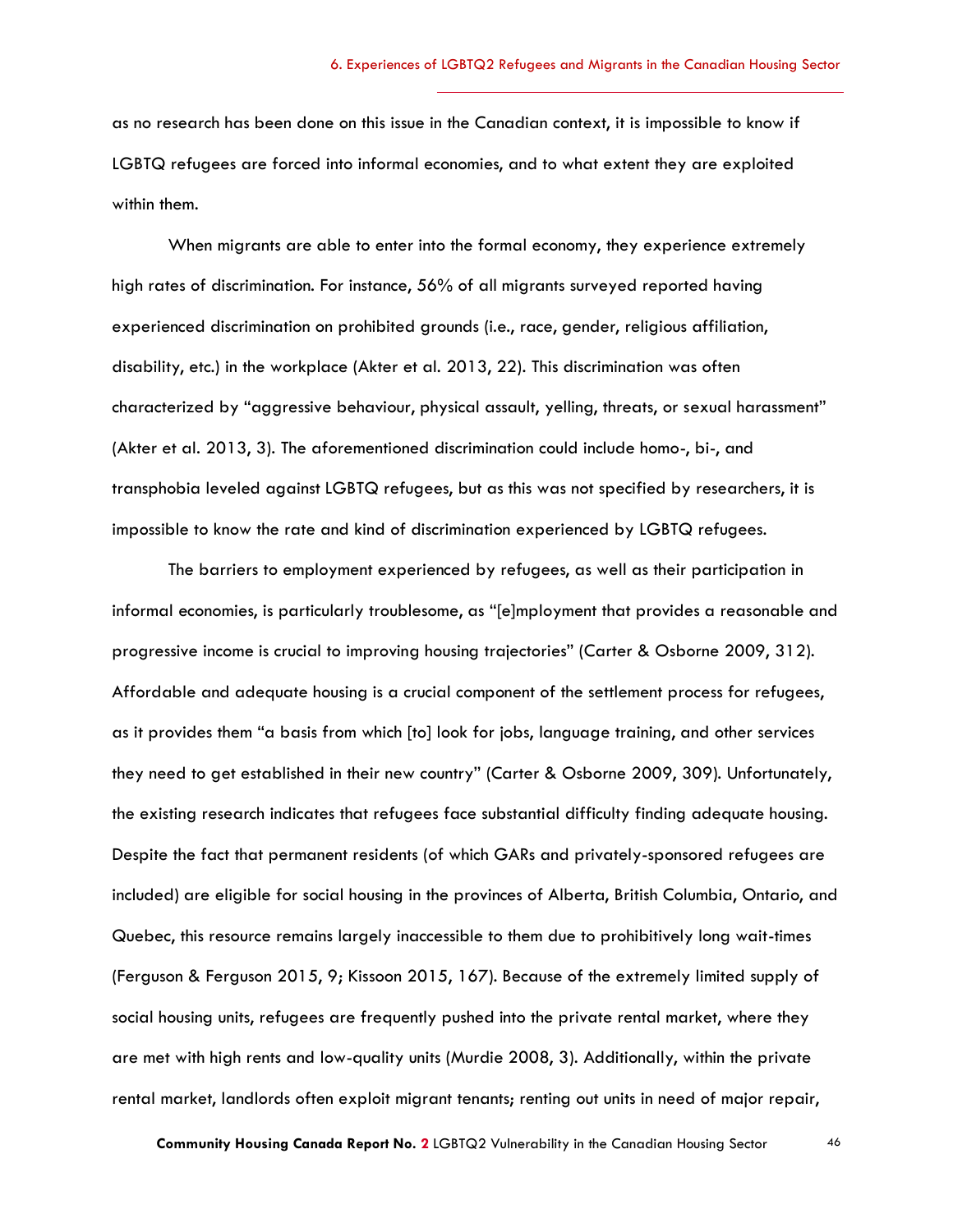refusing to resolve issues such a mould, failing to heat units consistently, and refusing to return damage deposits (Vink & Ball 2017, 12-13).

Refugees also experience general discrimination in housing. In a study of the housing experiences of immigrants and refugees living in Vancouver, British Columbia, many participants reported that they were denied housing due to their status, as landlords often assumed that refugees have no jobs, no means of paying rent, or have experienced violence in their home countries (Hiebert et al. 2009, 8-9). Other refugees reported feeling that they were denied housing due to their family size (including the fact that they had children), their old age, their disability, their race, or because of their culture (Vink & Ball 2017, 24). Throughout the research, however, the ways in which LGBTQ refugees may be targeted by homo-, bi-, and transphobic discrimination went unexamined. This is unfortunate, as it is very likely that LGBTQ refugees would experience discrimination in the private rental market, as LGBTQ people generally experience high rates of housing discrimination (Lyons et al. 2019; Kattari et al. 2016).

Due to the many barriers refugees face in finding and securing affordable housing, many live in a state of 'hidden homelessness'. This is to say that, although most refugees report having a roof over their heads, they often experience "[i]nadequate and substandard living conditions" (Hiebert et al. 2009, 10). This hidden homelessness frequently takes the form of living "in crowded conditions with extended family and social networks" (Wayland 2007, 22) in the absence of other secure forms of housing. Oftentimes, refugees and migrants move from one household to the next, 'couch surfing' between the homes of various friends and family as they are unable to afford a permanent residence of their own (Carter & Osborne 2009, 321).

Unfortunately, there is currently no research that describes LGBTQ refugees' experiences of hidden homelessness. As LGBTQ people are often rejected from their families of origin due to their sexual orientation and gender identity, it is possible that they may not have the social networks required to maintain a roof over their heads. Moreover, if LGBTQ refugees are coming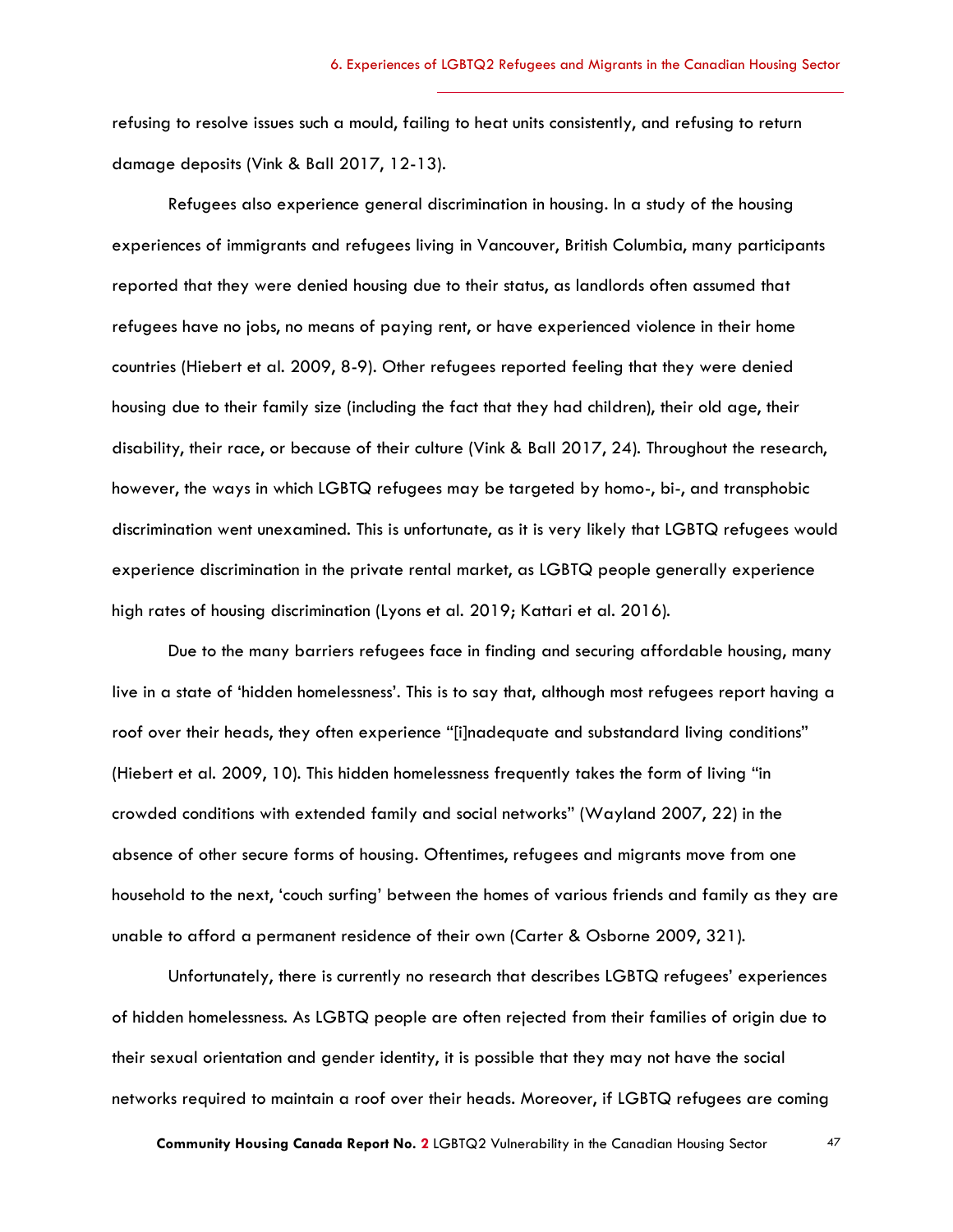to Canada as GARs, it is possible that they may not know anyone here when they arrive, which would make it difficult for them to 'couch surf' between accommodations. As such, it is possible that LGBTQ2 refugees may experience absolute—as opposed to hidden—homelessness. However, very little research has been conducted on the small minority of refugees who sleep rough or use shelters, so it is impossible to know what the experiences of LGBTQ refugees with homelessness are.



#### Figure 1: Factors affecting the housing experiences of LGBTQ refugees in Canada

Refugees and migrants coming to Canada experience multiple and compounding barriers to finding and maintaining adequate housing; including employment and housing discrimination; low incomes, and hidden homelessness. As indicated in Figure 1, LGBTQ refugees undoubtedly experience an array of barriers, including homo-, bi-, and transphobia within the housing sector, and within Canadian society more broadly. However, due to a dearth of research regarding the experiences of LGBTQ refugees in Canada's housing sector, it is difficult to know exactly how the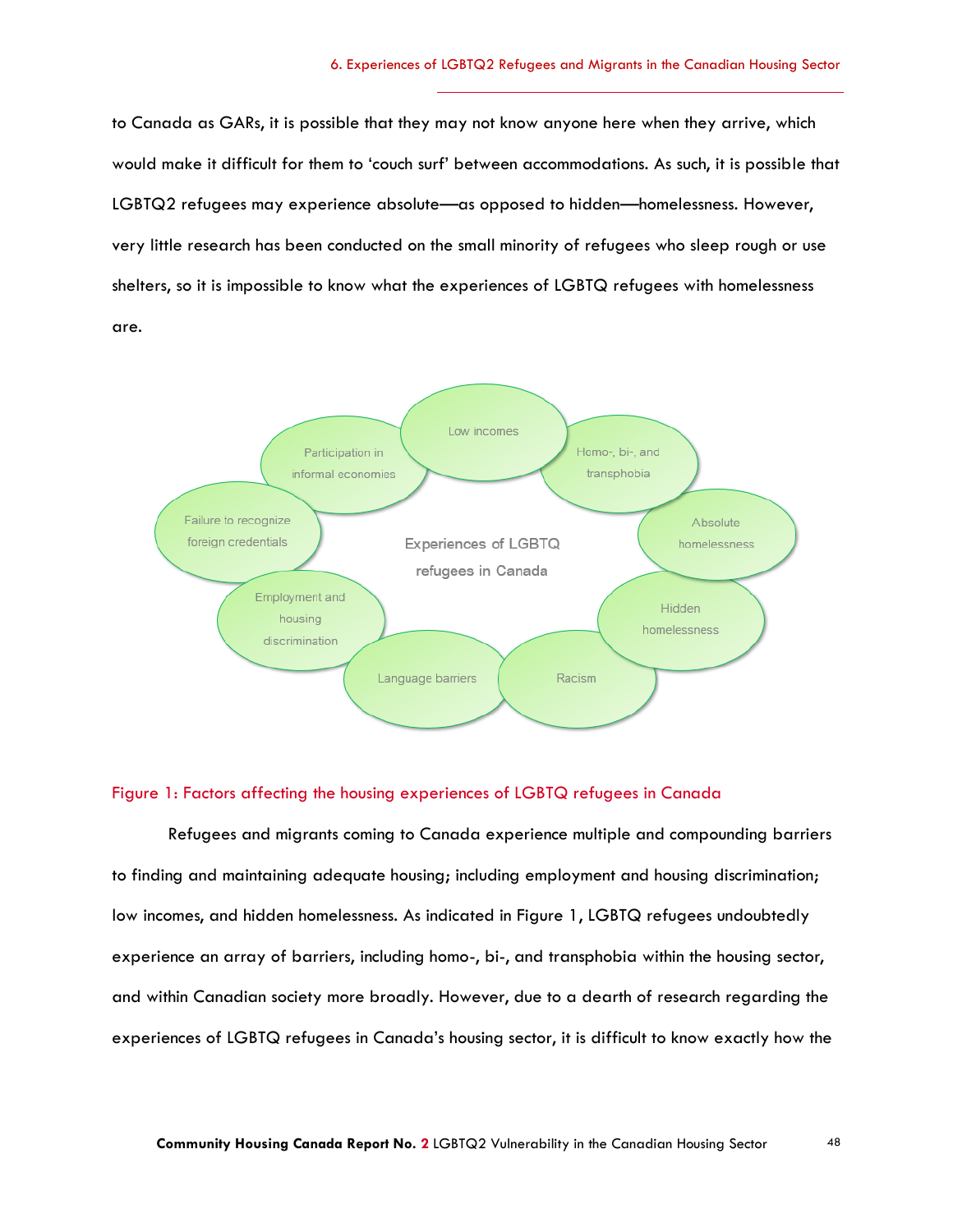barriers above affect their ability to find and maintain adequate housing, as well as make Canada their home.

As demonstrated throughout this report, there has been virtually no research conducted on LGBTQ refugees' experiences in the housing sector. This is particularly disappointing given the fact that many articles relied on data pulled from the Canadian census (which has been collecting data on LGBTQ households since 2006), or used surveys as a method to obtain data (which could have easily included a question about the participant's sexual orientation and/or gender identity). This gap in knowledge is unacceptable, as failure to research the needs of LGBTQ refugees results in a subsequent inability to address them. When vectors of identity such as sexual orientation and gender identity are excluded from refugee and resettlement research, it is LGBTQ refugees who bear the brunt of this negligence. As such, further research needs to be conducted to determine what the unique needs of LGBTQ refugees are.

This research should investigate how negative experiences with the IRB may affect LGBTQ refugees' willingness to trust the Canadian government, access services and non-profits, and participate in the LGBTQ community. It should also investigate how LGBTQ refugees experience the barriers discussed above (i.e., employment and housing discrimination, participation in informal economies, etc.) differently than their heterosexual counterparts. It is equally important that it consider the unique forms of discrimination LGBTQ refugees experience in attempting to secure adequate housing. Furthermore, future research should attempt to determine the extent to which LGBTQ refugees are able to rely on social networks for housing when they come to Canada; as noted above, they may have less access to social networks than heterosexual refugees. It should also attempt to determine what percentage of refugees who sleep rough or access shelters are LGBTQ. Finally, future research should investigate the experiences of LGBTQ refugees in social housing (assuming they are able to access it). Despite Canada's global reputation as a 'safe haven' for LGBTQ people, LGBTQ refugees have been continually failed by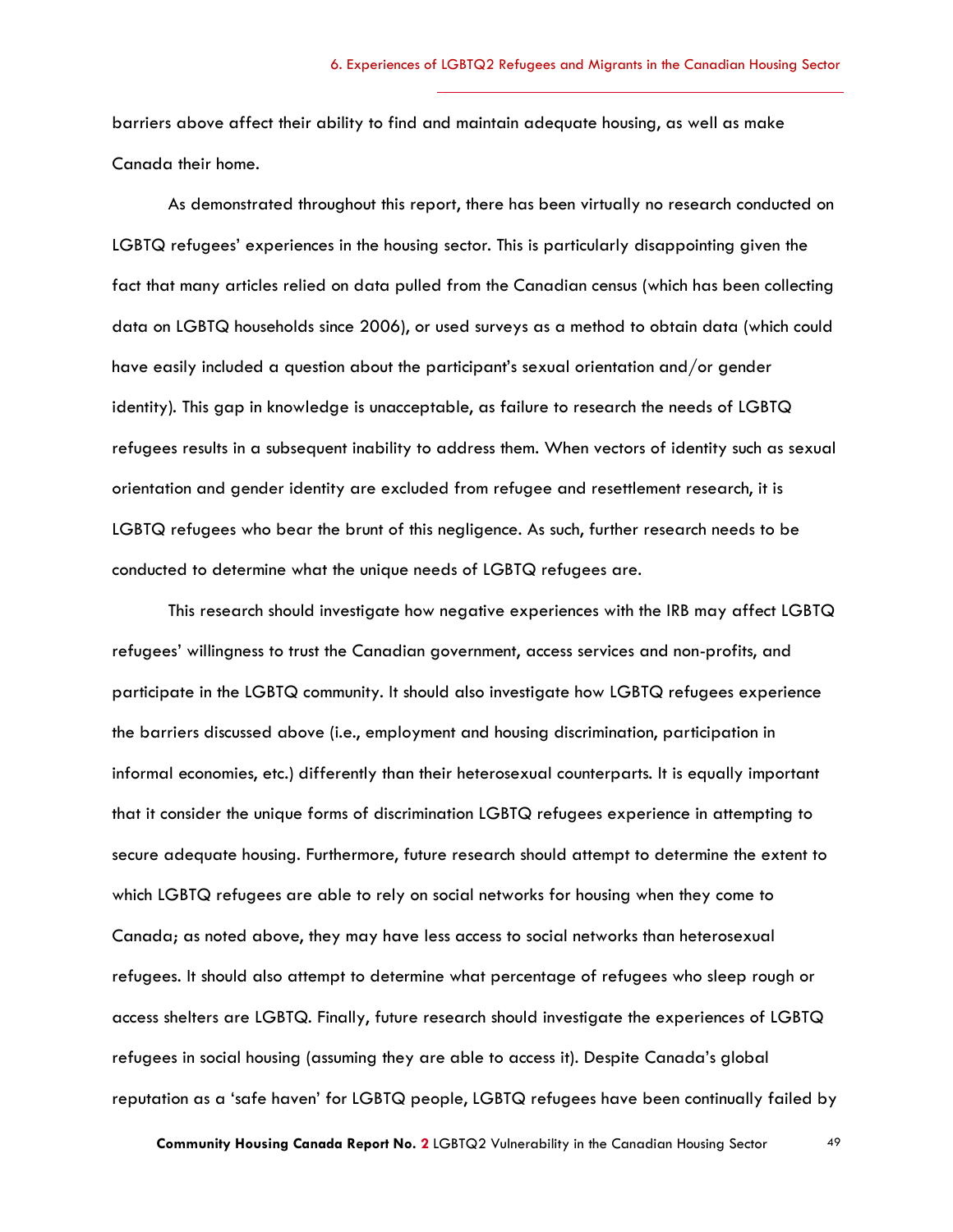Canadian researchers, politicians, and policymakers; further research into the experiences of

LGBTQ refugees can begin to rectify this fact.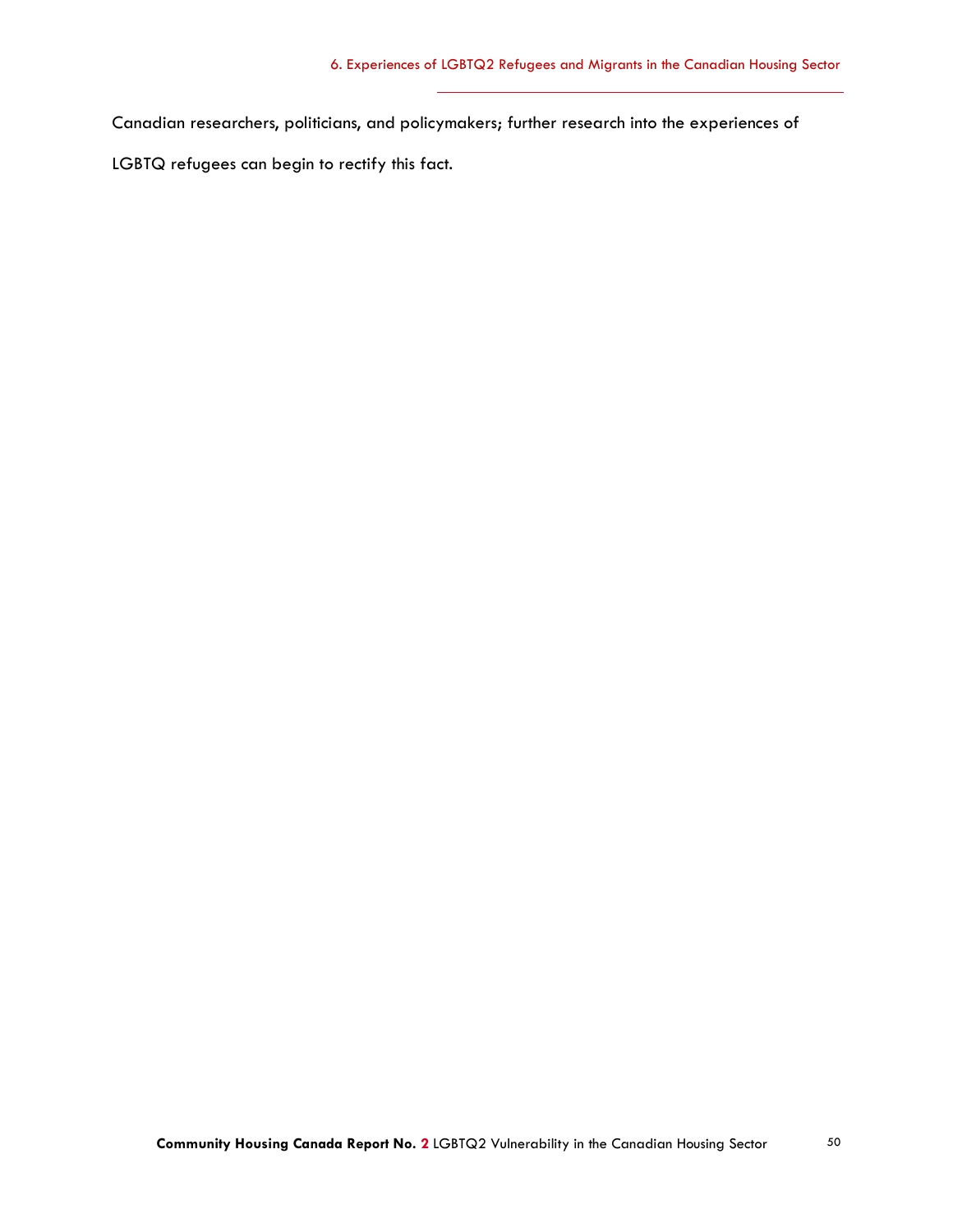### 7. Economic, Social and Cultural Rights

While much of the Canadian human rights legislation (with the exception of the *National Housing Strategy Act 2019*) focuses on prohibiting discrimination against marginalized people in housing, the international right to housing—which constitutes an economic, social and cultural right—is focused on ensuring all people have access to adequate and affordable housing. In order to compare the international right to housing with the Canadian human rights framework, this section will briefly summarize the seven components that make up the right to housing on the international level, and identify the freedoms and entitlements inherent to the right to housing. Next, it will unpack how the right to housing is intertwined with other ESC rights. Finally, it will examine the impetus placed on the realization of the right to housing, through both immediate and progressive actions, as well as the ways in which this realization may be stymied.

In 1994, the UN Committee on Economic, Social and Cultural Rights ("ESC Committee") laid out seven essential components that make up the right to housing. In order for the right to housing to be meaningfully realized, the ESC Committee stated that individuals must be afforded housing with security of tenure (meaning that they could not be evicted without grounds); with adequate services and materials (such as heating, potable water, and lighting); that is affordable, and therefore does not compromise other basic needs; that is habitable, and does not threaten the safety of its occupants; that is accessible for individuals with disability or illness; that is located close to one's job, school, etc.; and finally, that is culturally adequate (Collins & Stout 2020, 5). In other words, the ESC Committee established that "'the right to housing, should not be interpreted in a narrower restrictive sense which equates it with, for example, the shelter provided by merely having a roof over one's head…Rather is should be seen as the right to live somewhere in security, peace, and dignity'" (General Comment No. 4 qtd. in Committee on Economic, Social, and Cultural Rights 1991, 11).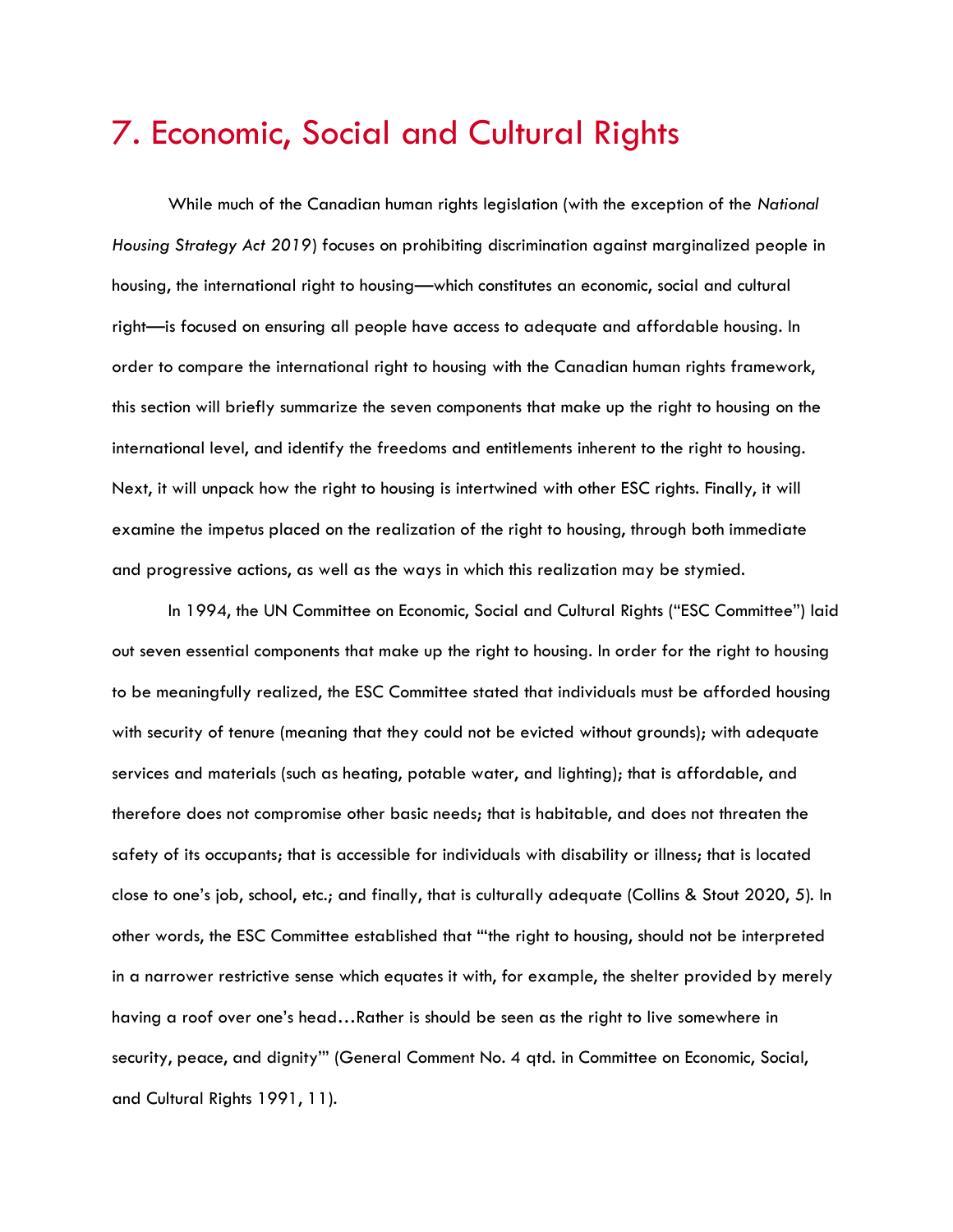The international right to housing is made up of freedoms and entitlements. For the right to be realized, individuals must be free from the threat of "forced evictions"; the "destruction of one's home"; "forced interference with one's home, privacy and family"; and finally, the freedom to "choose one's residence" and to move freely (Office of the High Commissioner of Human Rights 2009, 3). In addition to these freedoms, individuals are entitled to "[h]ousing, land and property restitution"; access to adequate housing that is free of discrimination; and, "[p]articipation in housing-related decision-making at the national and community levels" (Office of the High Commissioner of Human Rights 2009, 3). It is in the sixth component of the right to housing—the right to freedom from discrimination—where the international human rights framework most clearly intersects with the Canadian human rights framework. Taken together, these international and domestic rights should provide strong protections for LGBTQ2 people, and help ensure equal access to housing regardless of sexual orientation.

The ESC Committee also recognized that the right to housing does not exist in a silo, but is fundamentally interconnected with other rights. For example, adequate housing is central to the realization of the right to vote and the right to work Office of the High Commissioner of Human Rights 2009, 9). It is also indirectly related to rights to health and to privacy (Office of the High Commissioner of Human Rights 2009, 9). Moreover, the right to housing is situated within a broader right to an adequate standard of living. As laid out by the ESC Committee, the realization of the right to housing must co-exist with the realization of the rights to food, adequate medical care and other social services, as well as "security in the event of unemployment, sickness, disability, widowhood, old age, and other lack of livelihood in circumstances beyond [one's] control" (Stadler 2019, 65).

Different kinds of ESC rights are implemented differently; rights that do not require significant resources are subject to immediate implementation, while rights that require resources and planning are subject to progressive realization. For example, as the prohibition of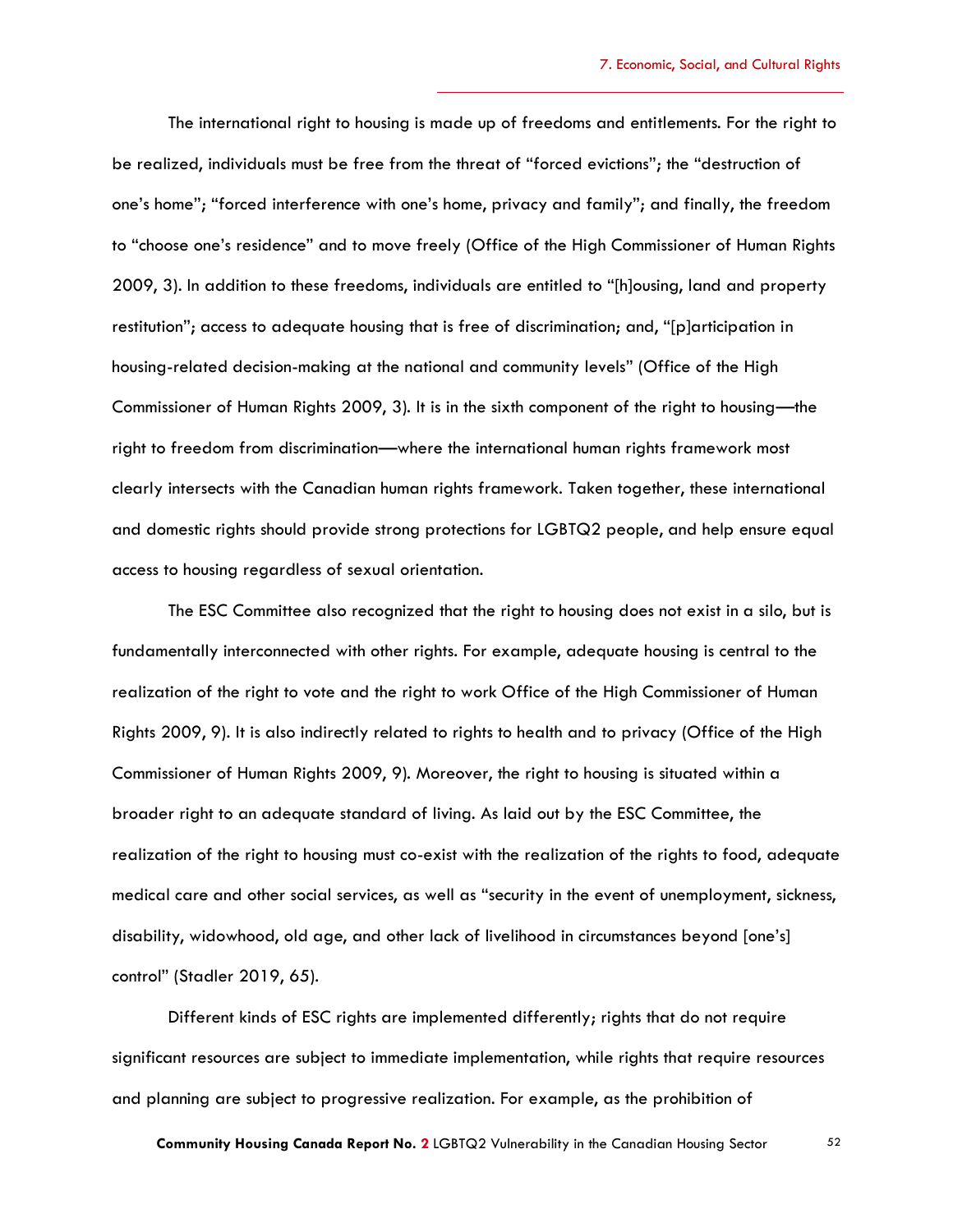discrimination on the grounds of sexual orientation requires no resources to implement, State Parties are compelled to act on this aspect of the right to housing immediately (Office of the High Commissioner of Human Rights 2008, 15). However, as many other aspects the right to housing require significant resources and planning, its implementation follows a different trajectory: that of progressive implementation. State Parties are required to "mak[ing] constant efforts to improve the enjoyment of economic, social and cultural rights" (Office of the High Commissioner of Human Rights 2008, 16). This means that State Parties must be always taking tangible and targeted steps to realize the right to housing, including and especially "the adoption of legislative measures" (Office of the High Commissioner of Human Rights 2008, 16).

It is important to note that the right to housing, as interpreted by the ESC Committee, does not require States to "build housing for the entire population", nor does it enable inadequately housed people to demand housing from the government (2009, 6). Rather, "the right to adequate housing covers measures that are needed to prevent homelessness, prohibit forced evictions, address discrimination…[and] ensure security of tenure for all" (Office of the High Commissioner of Human Rights 2009, 6). From this perspective, the role of the state in respecting, protecting and fulfilling the right to housing requires regulating the market, and intervening to correct market failures (e.g., in providing affordable housing). These measures are still of vital importance, particularly to LGBTQ2 people, who are more likely to be homeless than their heterosexual counterparts (Frederick 2014), are sometimes evicted due to their sexual orientation and/or gender identity (Kattari et al. 2016), and face persistent discrimination in housing (Lyons et al. 2019; Abramovich & Kimura 2019).

However, the transformative potential of the right to housing is limited by the fact that the ESC Committee does not oblige State Parties to build more housing in order to realize the right to housing. While the expansion of the housing stock may not always be required in order to realize the right to housing, no direct duty to build social and affordable housing is imposed on State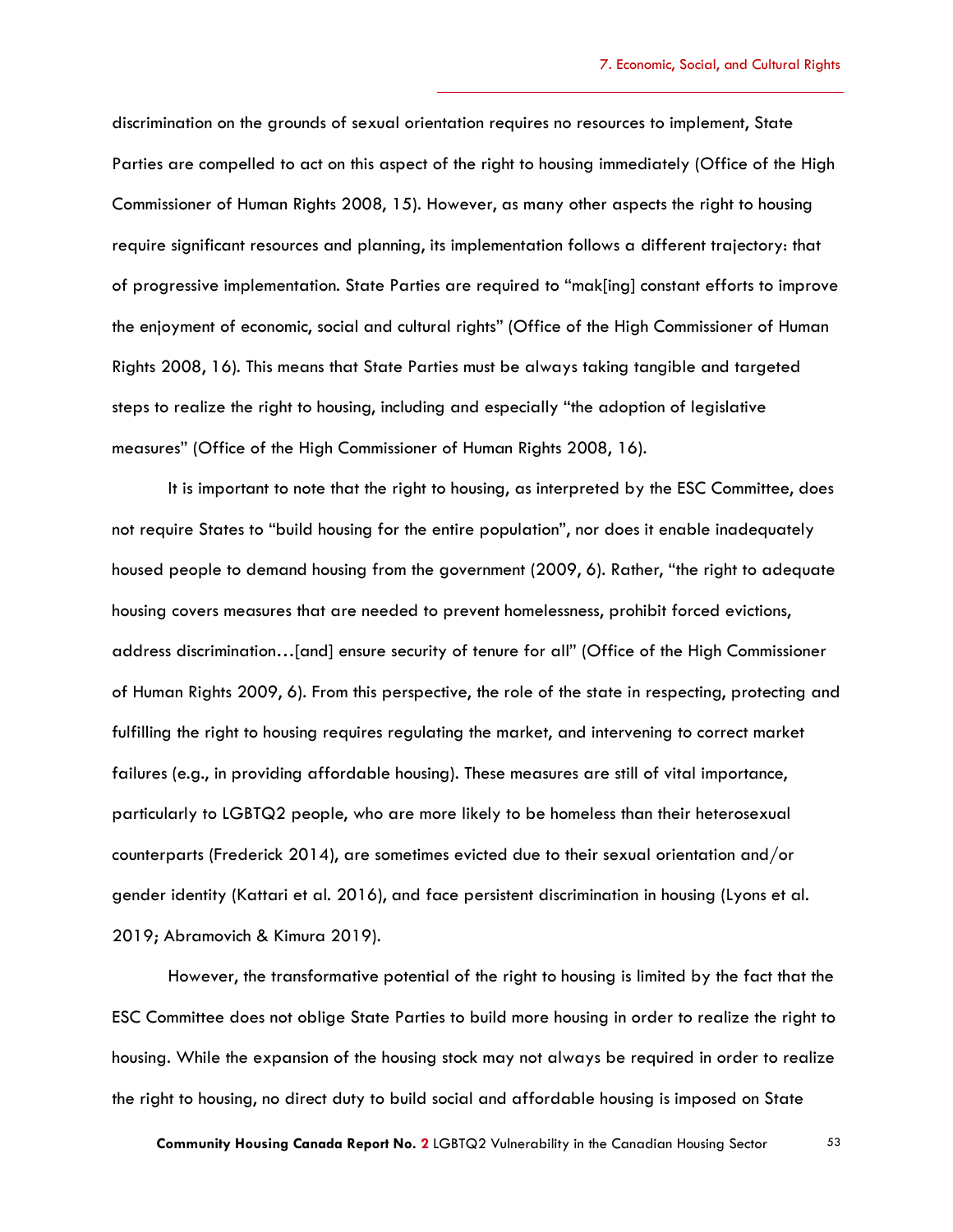Parties, even where the existing stock of these housing types is inadequate to meet needs. In Edmonton, Alberta, Canada, for example, there is a need for significantly more permanent supportive housing -- approximately 800 units as of 2017 (Homeward Trust 2017). Although Canada and by extension provincial and municipal governments are indirectly required to address such shortfalls (i.e. in order to fulfil components of the right to housing, such as affordability and accessibility for individuals with disability or illness), they are not mandated to immediately address them through direct involvement in the construction and operation of new units. Consequently, there is little to ensure that the Edmontonians in need of PSH are adequately housed, especially in the short term. By failing to oblige State Parties to do build more housing where necessary, the ESC Committee ultimately fails to imagine a world where non-market housing can be significantly expanded to ensure true housing for all, let alone one where housing is de-commodified altogether. Rather, its goal —in essence— is to ensure that housing is made affordable and secure for as many people as possible. While this is surely laudable, the right to housing as conceived by the ESC Committee falls short of interrogating why and how people become homeless or are left inadequately housed, and the role capitalism plays in these outcomes.

Taken together, Canadian domestic policy and the international right to housing have the power to significantly alter the state of housing and homelessness in Canada and beyond. Despite their limitations, these policies provide recourse for activists and policymakers to demand thar the quality and nature of housing be improved. However, since the UN Committee on Economic, Social, and Cultural Rights clarified and interpreted the international right to housing in 1994, we have yet to see the elimination of homelessness or the provision of adequate housing to all peoples. Ongoing work to address this situation is especially significant for members of the LGBTQ2 community and their allies, as LGBTQ2 people remain extremely vulnerable in the housing sector, experiencing high rates of homelessness, housing discrimination, and eviction due to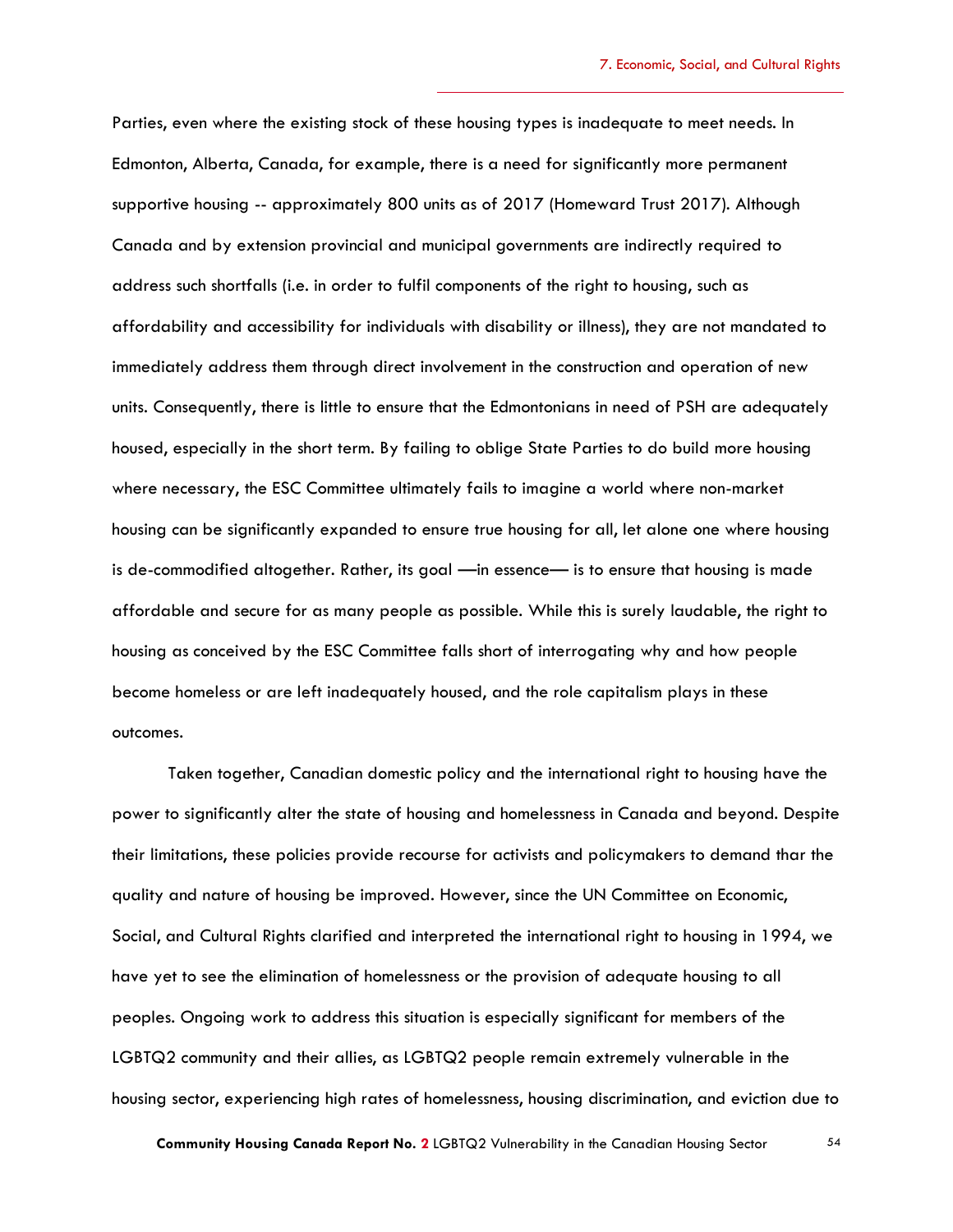their sexual orientations and gender identities. The right to housing cannot be realized until LGBTQ2 equality is achieved, nor will LGBTQ2 liberation be actualized until all people are adequately housed.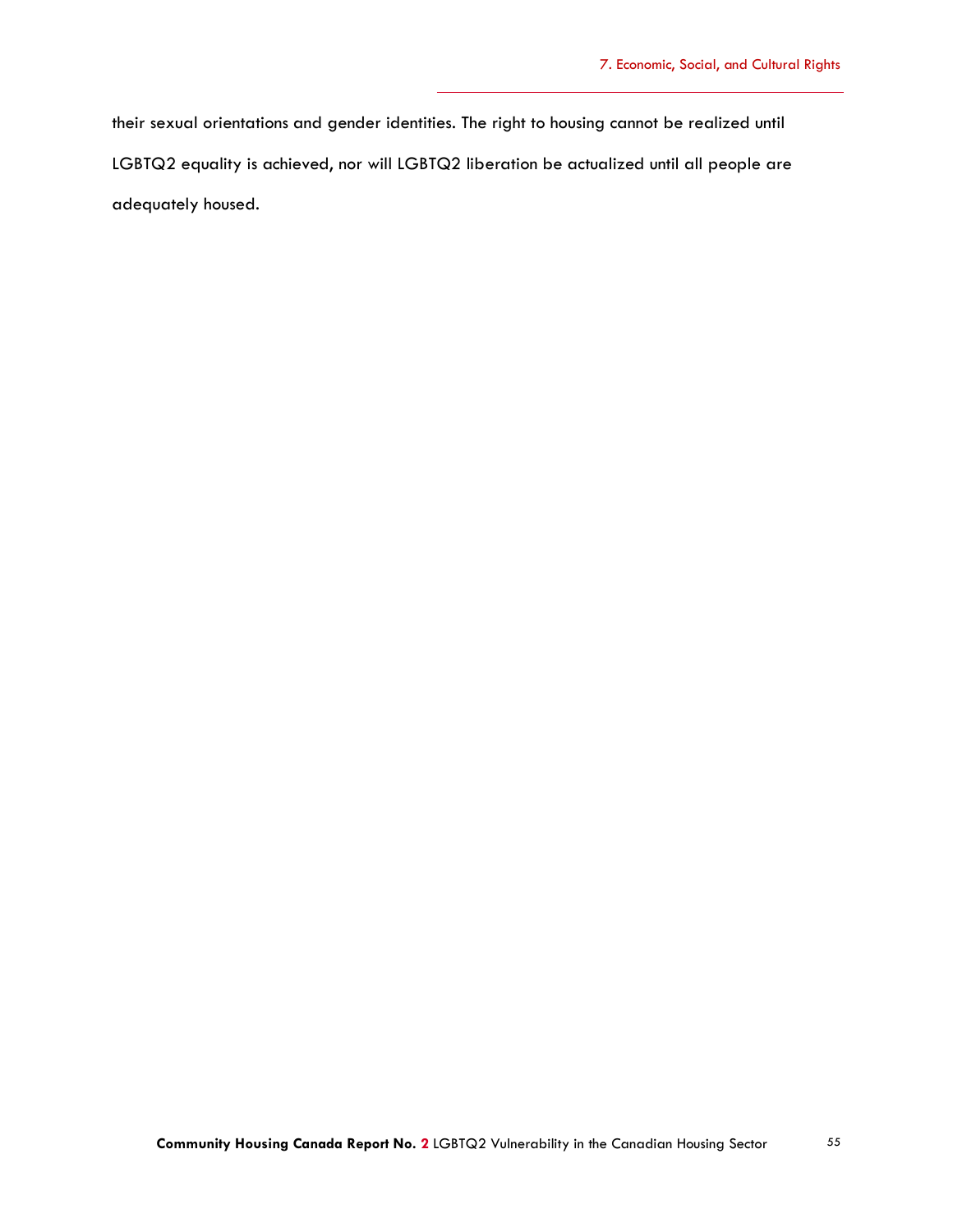### 8. Canadian Law and Housing as a Human Right

This report examines the Canadian legal context and the ways in which it may facilitate or impede the realization of housing as a human right. To begin, I summarize the human rights legislation for Alberta, British Columbia, Ontario and Quebec; examining the protections they offer to marginalized persons, particularly in the areas of housing and employment. Next, I examine the *Canadian Charter of Rights and Freedoms s 7, Part 1 of the Constitution Act, 1982, being Schedule B to the Canada Act 1982 (UK), 1982, c 11 ("the Charter"),* focusing on Sections 7 and 15. Finally, I describe the *National Housing Strategy Act's S.C. 2019, c. 29, s. 313 ("the NHS Act")* commitments to ending homelessness and realizing housing as a human right. While this report demonstrates the strength of the Canadian human rights law, it also questions the efficacy of this law, and the extent to which its goals have been accomplished.

At the provincial level, human rights provisions (variously acts, codes and charters) establish rules around the provision of rental housing with respect to discrimination against actual or potential tenants. Under the *Alberta Human Rights Act, RSA 2000, c A25.5*¸ any manner of discrimination is explicitly prohibited, as the *Act* is predicated on the principle that all human being are fundamentally equal, "without regard to race, religious beliefs, colour, gender, gender identity, gender expression, physical disability, mental disability, age, ancestry, place of origin, marital status, source of income, family status or sexual orientation" (s2). These protections against discrimination extend to the housing sector, as Section 4 of the *Act* prohibits the denial of any person or class of persons access to goods, services, accommodation, or facilities that are typically open to the public, especially if this person or class of persons falls under the protected grounds outlined above (s4). Protections against discrimination are further reified by Section 5, which states that "[n]o person shall (a) deny to any person or class of persons the right to occupy as a tenant any commercial unit of self-contained dwelling unit that is advertised or otherwise in any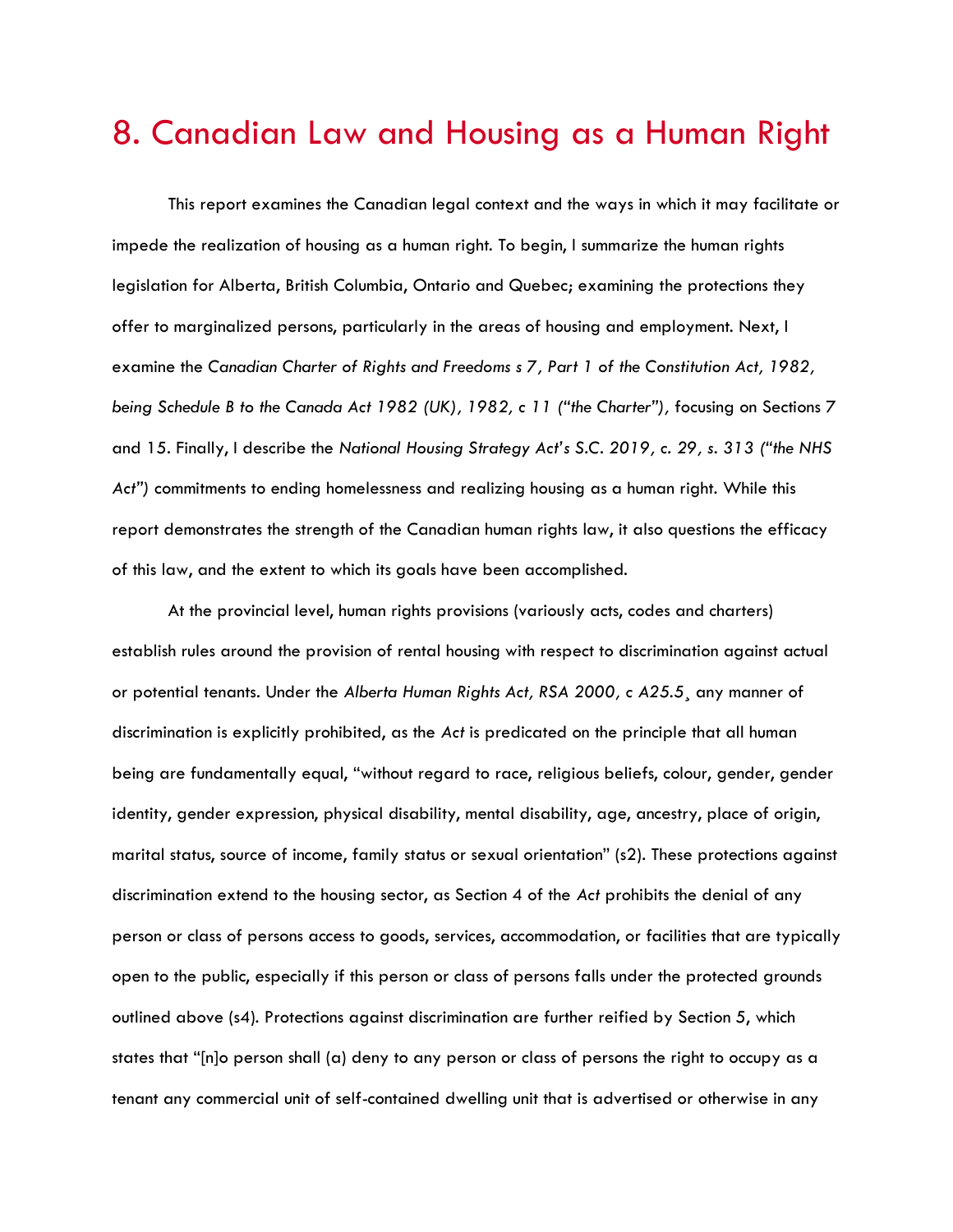way represented as being available for occupancy by a tenant" (s5(1))). Further, Section 5 explicitly states that it is unlawful to discriminate against any person with respect to tenancy who falls under the protected grounds outlined in the Preamble of the *Act* (s5(1))). The *Alberta Human Rights Act* also prohibits discrimination in employment, as Section 7 states that "[n]o employer shall (a) refuse to employ or refuse to continue to employ any person, or (b) discriminate against any person with regard to employment or any term or condition of employment, because of race, religious beliefs, colour, gender, gender identity, gender expression, physical disability, mental disability, age, ancestry, place of origin, marital status, source of income, family status or sexual orientation of that person or any other person" (s5(1))). These prohibitions against discrimination in housing and employment should—at least in theory—ensure that no marginalized person is denied a job or a roof over their head simply because of who they are. However, the success that the *Act* has had in eradicating discrimination has yet to be seen.

The *Human Rights Act [SBC 1984] Chapter 22* in British Columbia offers similar protections to the *Alberta Human Rights Act,* as it also prohibits the denial of services, accommodation, or tenancy on the basis of "race, colour, ancestry, place of origin, religion, marital status, family status, physical or mental disability, sex, sexual orientation, or age" (s2(1)). That said, British Columbia differs from Alberta in the sense that it allows 'discrimination' in housing in select instances. For example, the prohibition against discrimination in housing outlined in Section 5.1 of the *Act* does not apply "as it relates to physical or mental disability, if (i) the space is a rental unit in a residential premises, (ii) the rental unit and the residential premises of which the rental unit forms part, (A) are designed to accommodate persons with disabilities, and (B) conform to the prescribed standards, and (iii) the rental unit is offered for rent exclusively to a person with a disability or to 2 or more persons, at least one of whom has a physical or mental disability". In this case, discrimination against able-bodied people is allowed in a residential rental unit that is intended exclusively for people with disabilities. British Columbia's *Human Rights Act* also differs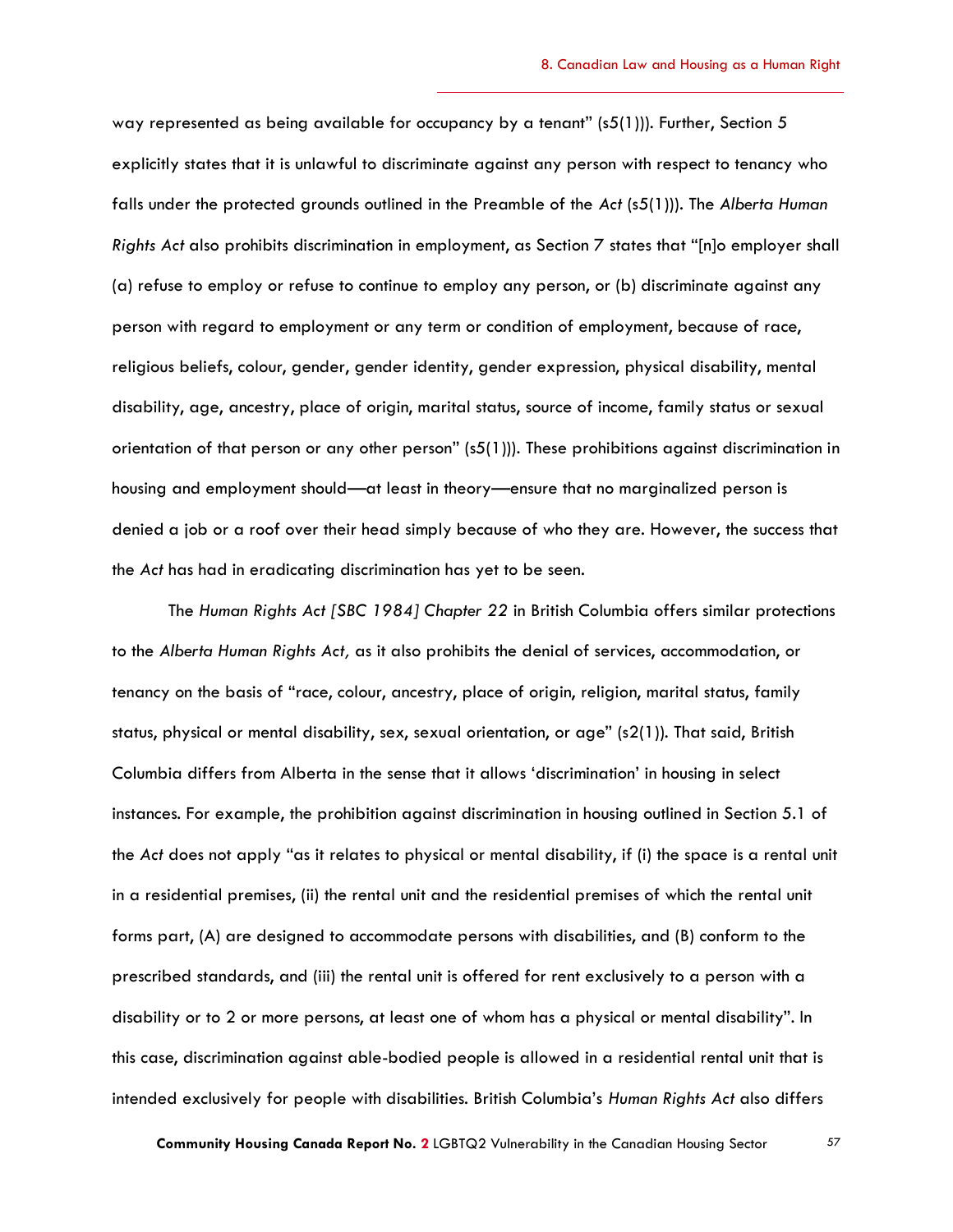from the *Alberta Human Rights Act* in that it prohibits discrimination in employment against persons that have been convicted of a criminal offence that is unrelated to that employment under Section 8 of the *Act*. This is a valuable addition, as it is very possible that persons against whom discrimination is prohibited under the protected grounds may also have a criminal record.

While Ontario's *Human Rights Code, RSO 1990, c H-19* offers similar protections as the *Acts* in Alberta and British Columbia—prohibiting discrimination on the basis of "race, ancestry, place of origin, colour, ethnic origin, citizenship, creed, sex, sexual orientation, gender identity, gender expression, age, marital status, family status, disability or the receipt of public assistance" (Preamble)—it differs in its reference to the *United Nations Declaration of Human Rights,* linking the struggle for human rights in Ontario with global fights for dignity and equality (Preamble). Ontario's *Human Rights Code* is also unique in that it explicitly recognizes harassment as a component of discrimination. Section 7.1 of the *Code* states that "[e]very person who occupies accommodation has a right to freedom of harassment because of sex, sexual orientation, gender identity or gender expression by the landlord or agent of the landlord or by an occupant of the same building". The *Code* goes on to prohibit harassment in the workplace as well, with Section 7.2 stating that all persons ought to be free from harassment from their employer or from another employee. These prohibitions against harassment capture and protect against the nuance and subtlety of discrimination, and offer a more fully-realized vision of what the advancement of human rights could look like across Canada.

Québec's *Charter of Human Rights and Freedoms, CQLR c C-12 ("the Québec Charter")*  differs quite significantly from the legislation in Alberta, British Columbia, and Ontario. *The Québec Charter* offers the same protections as Alberta and British Columbia's *Acts* and Ontario's *Code,* but also includes prohibitions against discrimination on the basis of political convictions, language, and social condition under Section 10, extending human rights protections to even more aspects of personal and social identity. *The Québec Charter* is also singular in that it discusses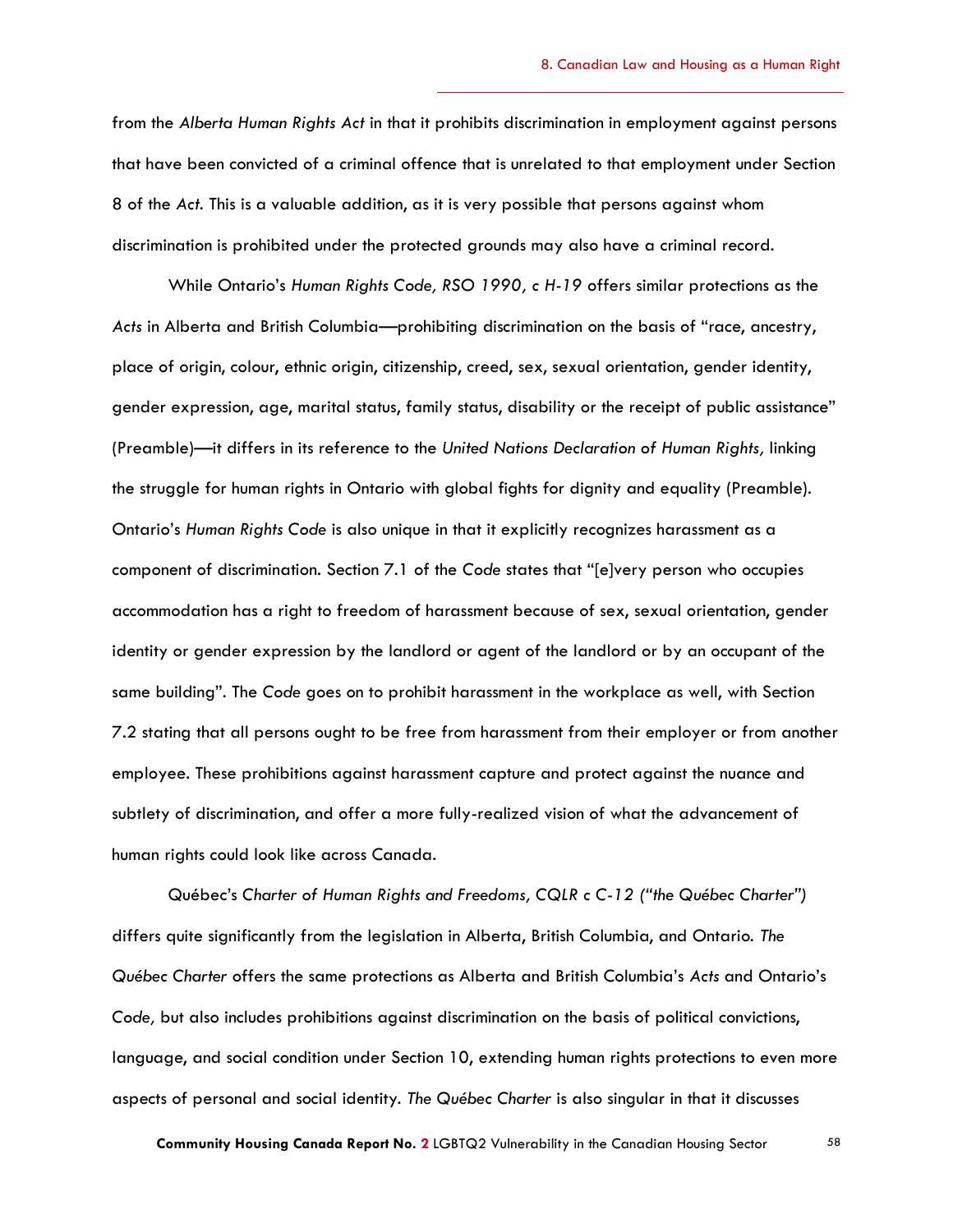human rights not in terms of personal liberty, but in terms of collective welfare; emphasizing the obligation the state has to its citizens, and the responsibility we have to one another. It clearly states that "[t]he rights and freedoms of the human person are inseparable from the rights and freedoms of others and from the common well-being" (Preamble), reminding us that human liberation is a collective project. Moreover, The *Québec Charter* lends itself well to the realization of housing as a human right, as Chapter 1 argues that "[e]very human being whose life is in peril has a right to assistance" (s2). Due to the danger that comes from sleeping rough and living in shelters or other precarious forms of housing, this section of *The Québec Charter* could be interpreted as calling for the unconditional provision of adequate housing. Section 45 bolsters this assertion, as it states that "[e]very person in need has a right, for himself and his family, to measures of financial assistance and to the social measures provided for by law, susceptible of ensuring such person an acceptable standard of living" (s45). This commitment to aiding each person and ensuring a certain standard of living could also be leveraged by scholars, policymakers, and activists in such a way to argue for universal access to adequate housing.

In addition to the human rights protections offered by each province, the federal *Charter*  also protects its marginalized citizens—at least in theory—from discrimination in housing and employment sectors in the public sphere. While the various human rights codes and acts at the provincial level protect against discrimination in both the private and public sectors, the *Charter*  regulates only the actions of public agencies and the government (Hutchinson & Petter 1988, 282). Section 15 of the *Charter* is well-known for its discrimination prohibitions, stating that "[e]very individual is equal before and under the law and has the right to the equal protection and equal benefit of the law without discrimination and, in particular, without discrimination based on race, national or ethnic origin, colour, religion, sex, age or mental or physical disability". While Section 15 does not explicitly offer protections to LGBTQ2 persons, the 1995 Supreme Court of Canada's decision in *Egan v. Canada* determined that sexual orientation is a prohibited ground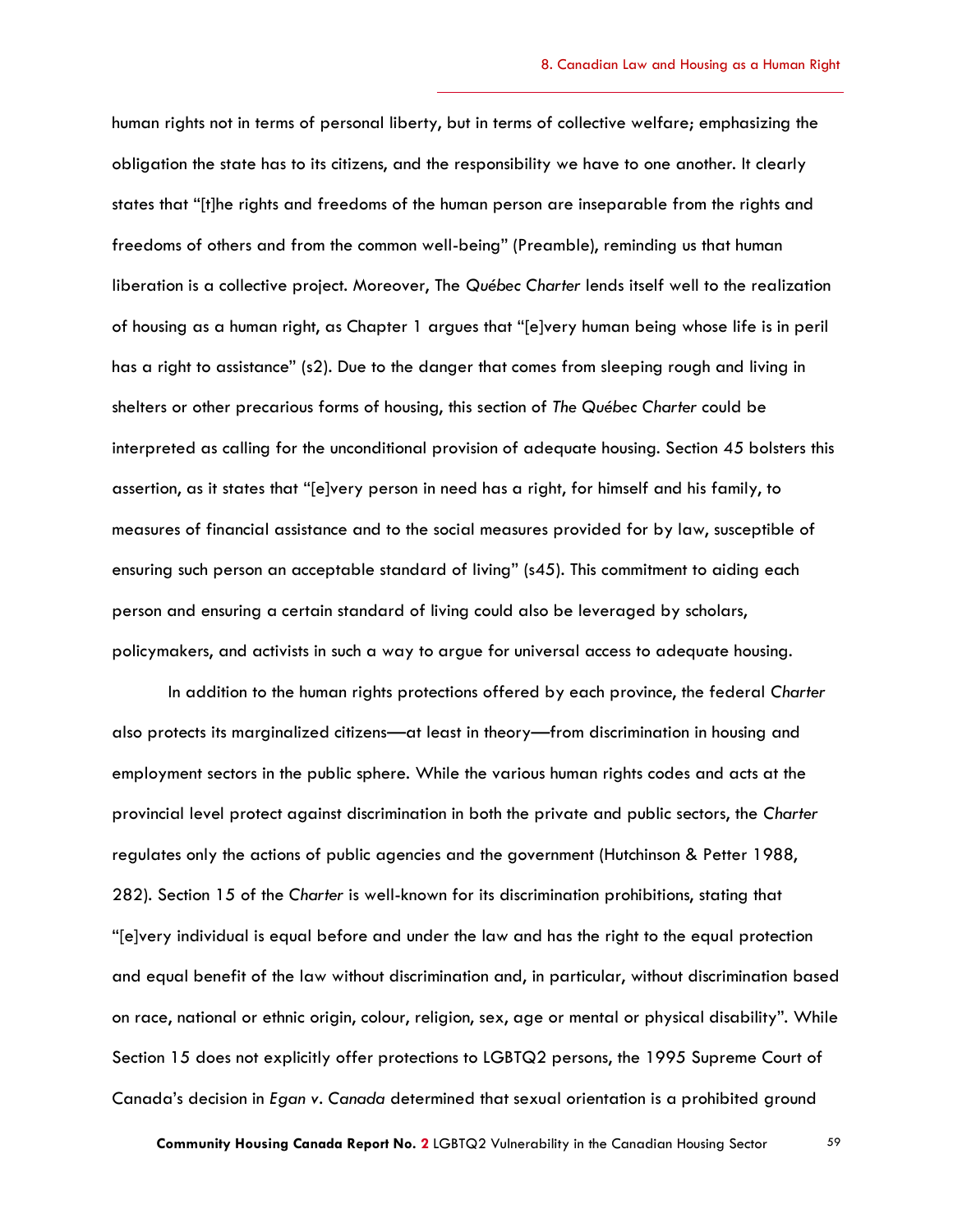for discrimination. While Section 15 has been critical to the advancement of equality and dignity of all persons, the less cited Section 7 of the *Charter* also contributes to the realization of human rights in Canada, particularly the right to housing. Section 7 states that "[e]veryone has the right to life, liberty, and security of the person and the right not to be deprived thereof except in accordance with the principles of fundamental justice". As a lack of adequate housing represents a deprivation of these rights, Section 7 can be taken in conjunction with Section 15 to argue for housing as a human right.

Whereas the above documents outline the human rights that safeguard against discrimination in housing, the 2019 *National Housing Strategy Act* outlines Canada's commitment to the realization of housing as a human right. The *NHS Act* recognizes that "housing is essential to the inherent dignity and well-being of the person and to building sustainable and inclusive communities as well as a strong national economy in which the people of Canada can prosper and thrive"—making a strong case for the importance of adequate housing for all Canadians (Preamble). The *NHS Act* also outlines Canada's commitment to the realization of housing as a human right, stating that the Government of Canada will establish a long-term plan for housing that "recognizes the importance of housing in achieving social, economic, health and environmental goals"; centers the needs of those in greatest housing need first; and sets "national goals relating to housing and homelessness and identity related priorities, initiatives, timelines and desired outcomes"—all while consulting with people with lived experiences of housing need and homelessness (s5(2)(a-d)). This commitment to the advancement of housing as a human right is admirable, and it is imperative that the goals outlined in the *NHS Act* be realized, lest the wellbeing and dignity of Canadians in housing need continue to be neglected.

A close examination of provincial human rights legislation, *The Charter* and the *NHS Act*  reveal the high legal standard for how all Canadians ought to be treated. However, legislation remains functionally useless unless it is meaningfully enforced. Despite the fact that there are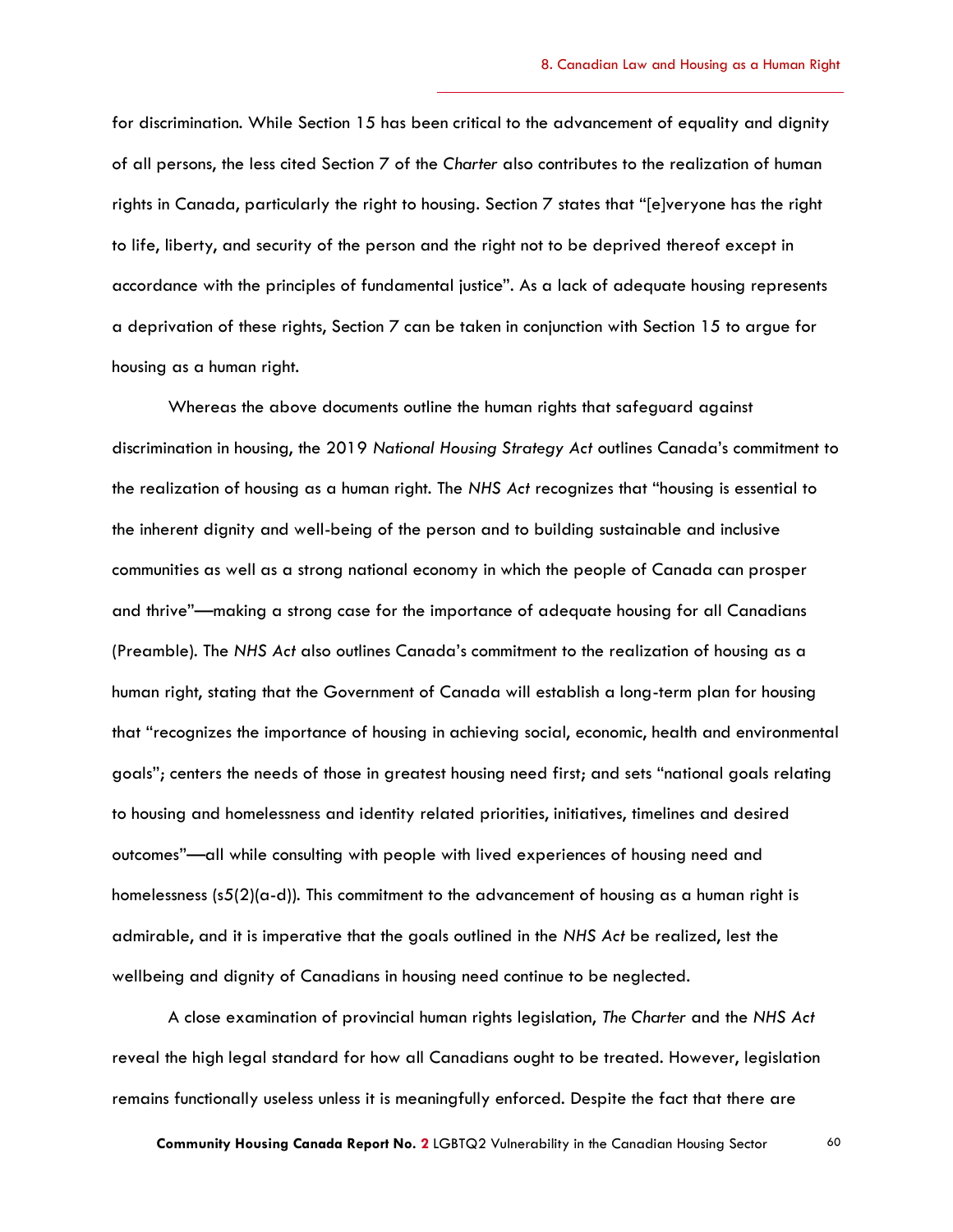multiple pieces of legislation on both the provincial and federal levels that prohibit discrimination and argue for the equality and dignity of all Canadians, marginalized people continue to experience discrimination in housing and employment, and are continually forced to sleep rough, use shelters, or live in inadequate or dangerous housing situations in the absence of better options. The question at the centre of conversations about human rights (including conversations about housing as a human right) should not be: *how can we reform and reword existing law to better serve the citizenry?* but rather, *how can existing law be implemented in such a way to ensure that human rights exist not only on paper, but in practice?*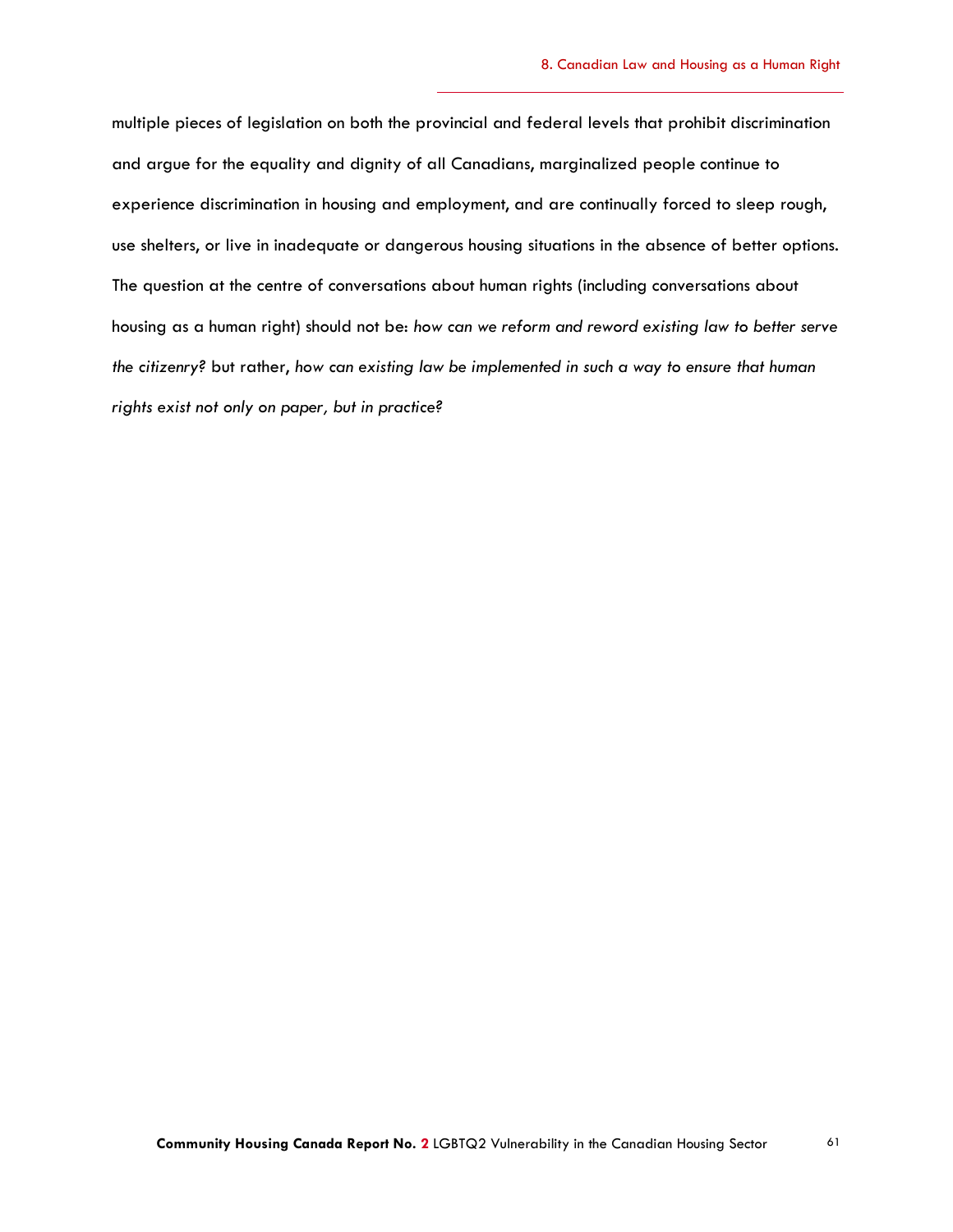## 9. International Human Rights Law and Housing as a Human Right

The Office of the United Nations' High Commissioner of Human Rights (OHCHR) has formally recognized the rights of LGBTI people, and has encouraged State Parties to ensure LGBTI people experience freedom from violence, torture, discrimination, and persecution. While the OHCHR seldom addresses LGBTI people's right to housing explicitly, many of the rights to which LGBTI people are entitled according to the UN (such as the right to non-discrimination, for example) help LGBTI people secure and maintain adequate housing. However, in its discussion of human rights for LGBTI people, the OHCHR does not consider *why* rights violations happen, or how harm done to LGBTI people can be meaningfully rectified. Instead, the OHCHR recommends a focus on identifying and penalizing individual perpetrators, but does not interrogate broader systems of homo-, bi-, and transphobia. While the OHCHR's vision of human rights for all LGBTI people everywhere is certainly a step in the right direction, ultimately it fails to imagine a world that is radically different from the one in which we now live; one where all people—including LGBTI people—are free from violence, including the violence that takes place within prisons and jails and at the hands of law enforcement.

In its report *Born Free and Equal: Sexual Orientation, Gender Identity and Sex Characteristics in International Human Rights Law*, the OHCHR emphasizes that existing human rights ought to be extended to LGBTI people; arguing that they "are just as entitled to protection, respect and fulfilment of their human rights as everyone else, including protection from discrimination, violence and torture" (United Nations 2019, vii). In light of this, the OHCHR makes five primary recommendations to ensure the protection of LGBTI people globally. Firstly, the OHCHR recommends that all State Parties **"[p]rotect LGBTI people from violence"** (United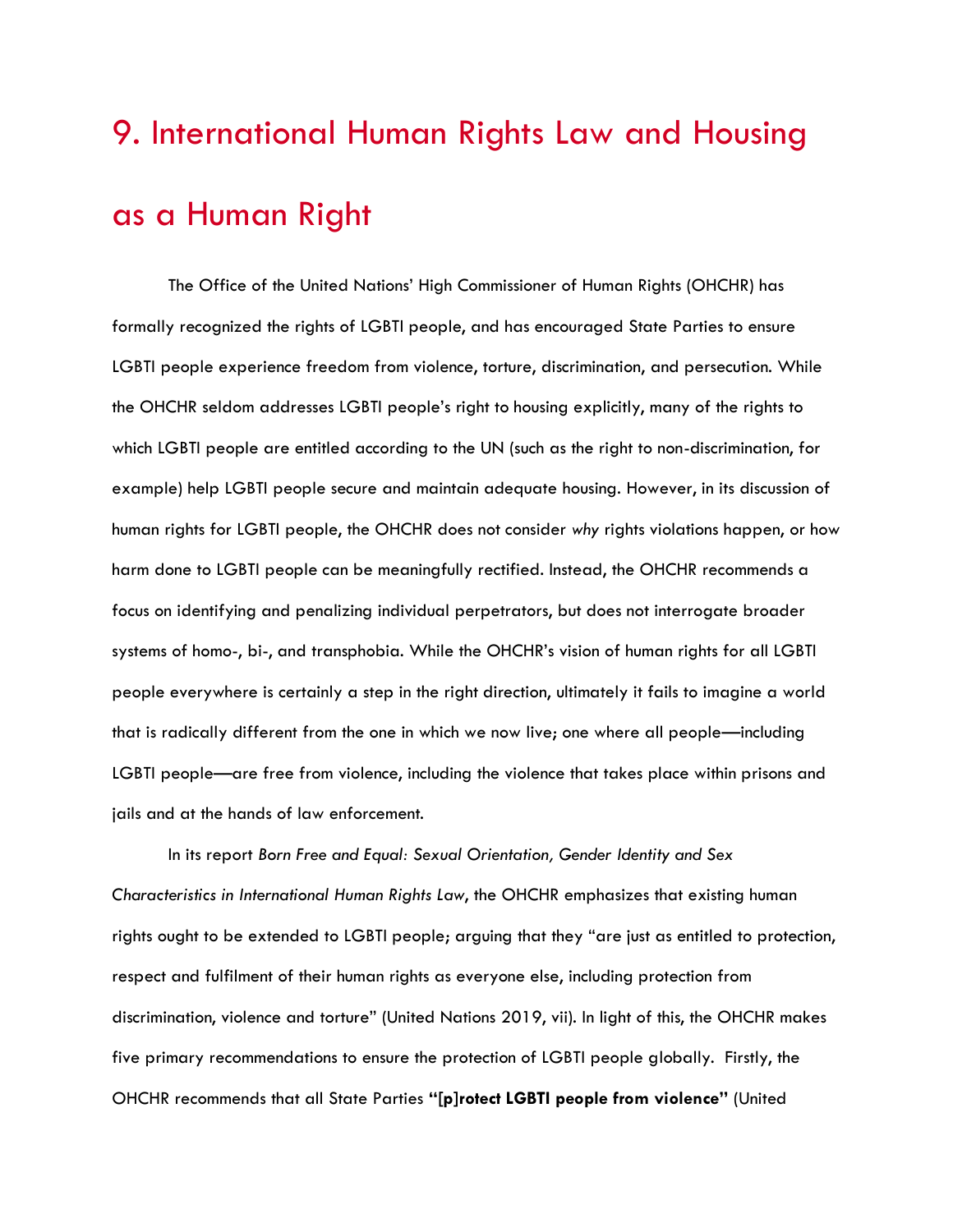Nations 2019, 7); meaning that states ought to prohibit hate crimes and incitements to violence based on one's sexual orientation, gender identity, or sex. Should such a violent crime take place, the OHCHR recommends that perpetrators be prosecuted, and that the victims be "provided with redress" (United Nations 2019, 7). It is important to note here that, according to the OHCHR, the protection of LGBTI people includes recognizing sexual orientation and/or gender identity as a "valid basis for an asylum claim" (United Nations 2019, 7).

Next, the OHCHR recommends that all State Parties work to **"[p]revent the torture and ill treatment of LGBTI persons"** (United Nations 2019, 7). Torture and ill treatment ought to be interpreted in a broad sense, and include "degrading physical examinations, so-called 'conversion' therapy, forced or coerced sterilization of transgender persons, and medically unnecessary procedures performed on intersex adults and children without their consent" (United Nations 2019, 7). This prohibition on the torture of LGBTI persons is bolstered by Article 5 of the *Universal Declaration of Human Rights*, which states that "'[n]o one shall be subjected to torture or to cruel, inhuman or degrading treatment or punishment'" (qtd. in United Nations 2019, 26). In order to ensure that the torture and ill treatment of LGBTI persons does not transpire, the Commissioner suggests providing appropriate training to healthcare providers and law enforcement officers (United Nations 2019, 7). However, should these rights be violated, the OHCHR again recommends the prosecution of individual perpetrators by State Parties (United Nations 2019, 7). Here, the OHCHR fails to interrogate the ways in which institutions, and in particular medicine and policing, may be inherently harmful and traumatizing for LGBTI persons in ways that diversity and inclusion training will fail to rectify.

Thirdly, the OHCHR suggests that State Parties **"[r]epeal laws that criminalize LGBTI persons**" (United Nations 2019, 7). This includes laws that criminalize consensual relationships between LGBTI adults; the free expression of one's gender identity; and laws that are used to "harass, arbitrarily detain, prosecute and discriminate against persons on the basis of their actual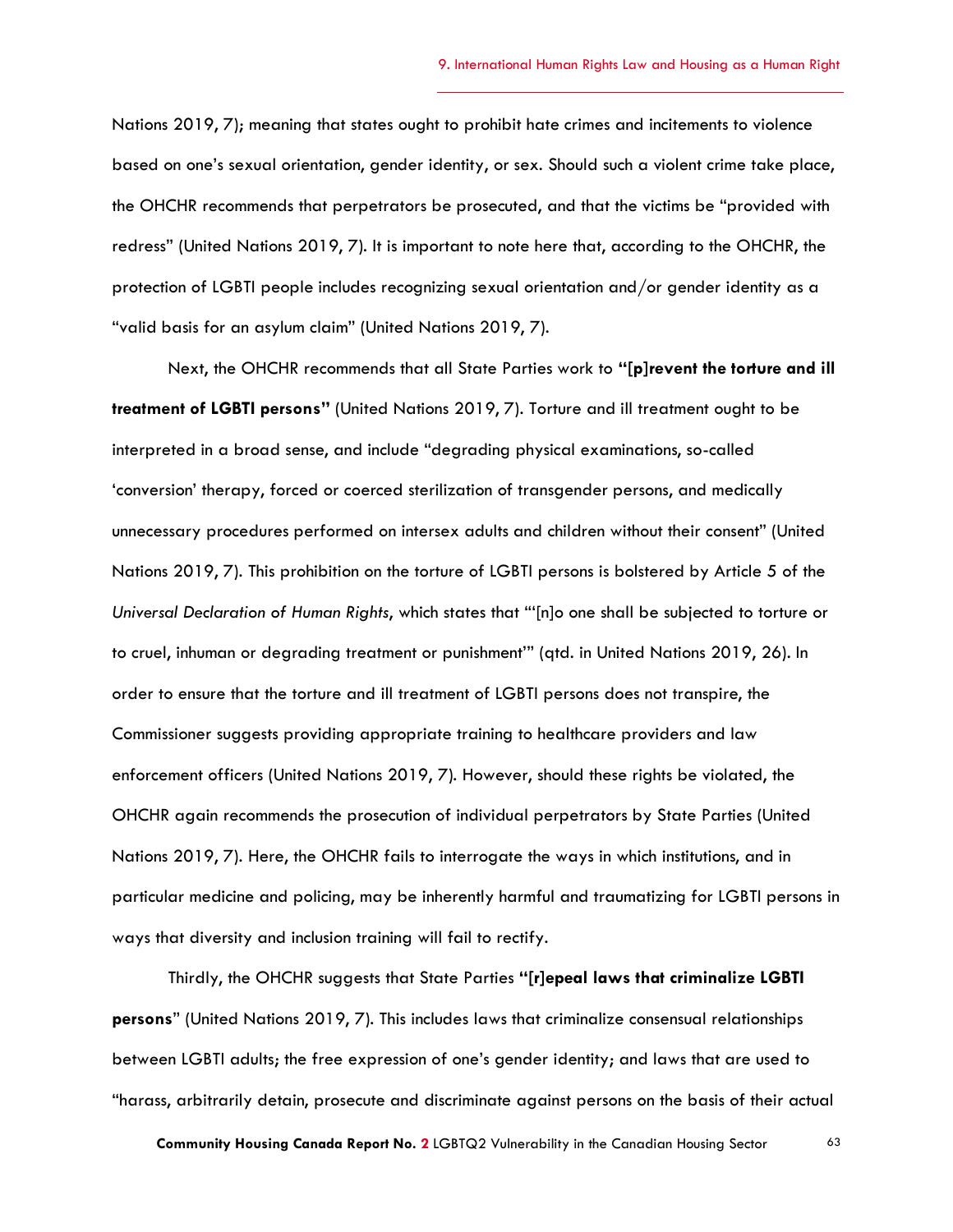or perceived gender identity or expression or sexual orientation" (United Nations 2019, 7). It also means ensuring that LGBTI persons are not arrested or incarcerated due to their sexual orientation, gender identity, or gender expression (United Nations 2019, 7).

The OHCHR recommends not only that laws that criminalize LGBTI people be repealed, but also that new legislation and policies are introduced to **"[p]rohibit and address discrimination on the basis of sexual orientation, gender identity and sex characteristics"** (United Nations 2019, 7). This means ensuring that LGBTI people's relationships are legally recognized and that 'same-sex' couples have a legal right to parent their children (United Nations 2019, 7). Additionally, it means ensuring that transgender people are able to legally change their gender markers on documents "without abusive requirements", such as forced surgery (United Nations 2019, 7). Similarly, it also requires that all medical classifications that pathologize LGBTI people be reformed (United Nations 2019, 7), and that intersex adults and children are able to uphold their autonomy and refuse unnecessary and harmful medical procedures (United Nations 2019, 36). Per this recommendation, State Parties ought to ensure that LGBTI people do not experience discrimination when accessing basic services such as housing, health care, education and employment (United Nations 2019, 7). This recommendation also suggests that State Parties attempt to prevent discrimination through training and education, and by including LGBTI people in the construction of policy and legislation that impacts their lives (United Nations 2019, 7).

Finally, the OHCHR recommends that State Parties **"[s]afeguard freedom of expression, peaceful assembly and association for LGBTI people"** (United Nations 2019, 7). This means protecting 'human rights defenders' and LGBTI people who speak freely and openly about their gender identity, sexual orientation, and gender expression from violence and discrimination (United Nations 2019, 7). Again, the OHCHR recommends the prosecution of individuals who violate an LGBTI person's freedom of expression or assembly (United Nations 2019, 7).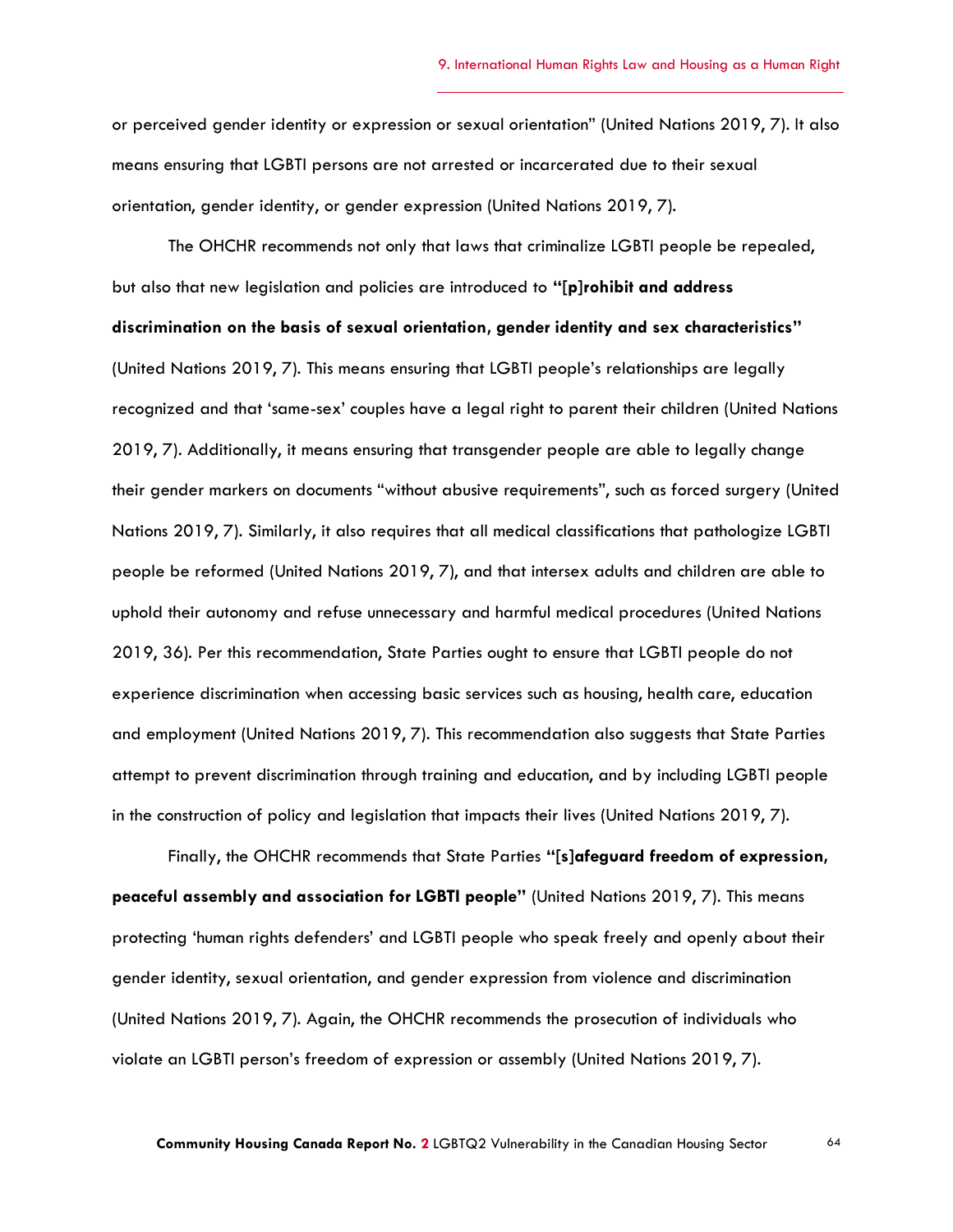In addition to these five primary recommendations issued by the OHCHR, the United Nations obliges state parties to refrain from "interference in the enjoyment of rights" by LGBTI people; ensuring that agents of the State, private corporations, and individuals do not violate the rights of LGBTI people as described above (United Nations 2019, 9). Additionally, states are required to "proactively tackle barriers to the enjoyment of human rights" for LGBTI people (United Nations 2019, 9). This means ensuring that steps are taken to prevent prejudice against LGBTI people through training and education, as well as collecting and publishing data on rates of violence against LGBTI people (United Nations 2019, 9).

While the OHCHR's recommendations outlined above are certainly beneficial to LGBTI people in myriad ways, the United Nations' focus on persecution and punishment—both against perpetrators of homo-, bi-, and transphobic discrimination, and against LGBTI people themselves through their continued support of prisons and jails—remains troublesome. As mentioned earlier in the report, the OHCHR recommends the persecution and possible incarceration of individual perpetrators who violate the human rights of LGBTI people. This carceral response is problematic for two primary reasons: first, prosecuting individual perpetrators *individualizes* the problems of homo-, bi-, and transphobia while failing to address or dismantle the systems that cause it; and, second, such a response does nothing to *prevent violence from happening.* Removing a violent offender from the streets and placing him instead in a jail or prison—spaces where he will undoubtedly encounter more LGBTI people—does not address *why* violence happens, nor does it entertain how we may prevent it. Rather, the incarceration of perpetrators simply renders other incarcerated people the targets of homo-, bi-, and transphobic violence. By shifting focus from carceral responses to preventative measures, the OHCHR may be able to implore State Parties to stop violence against LGBTI people before it happens, instead of displacing the violence from the public sphere and into carceral spaces.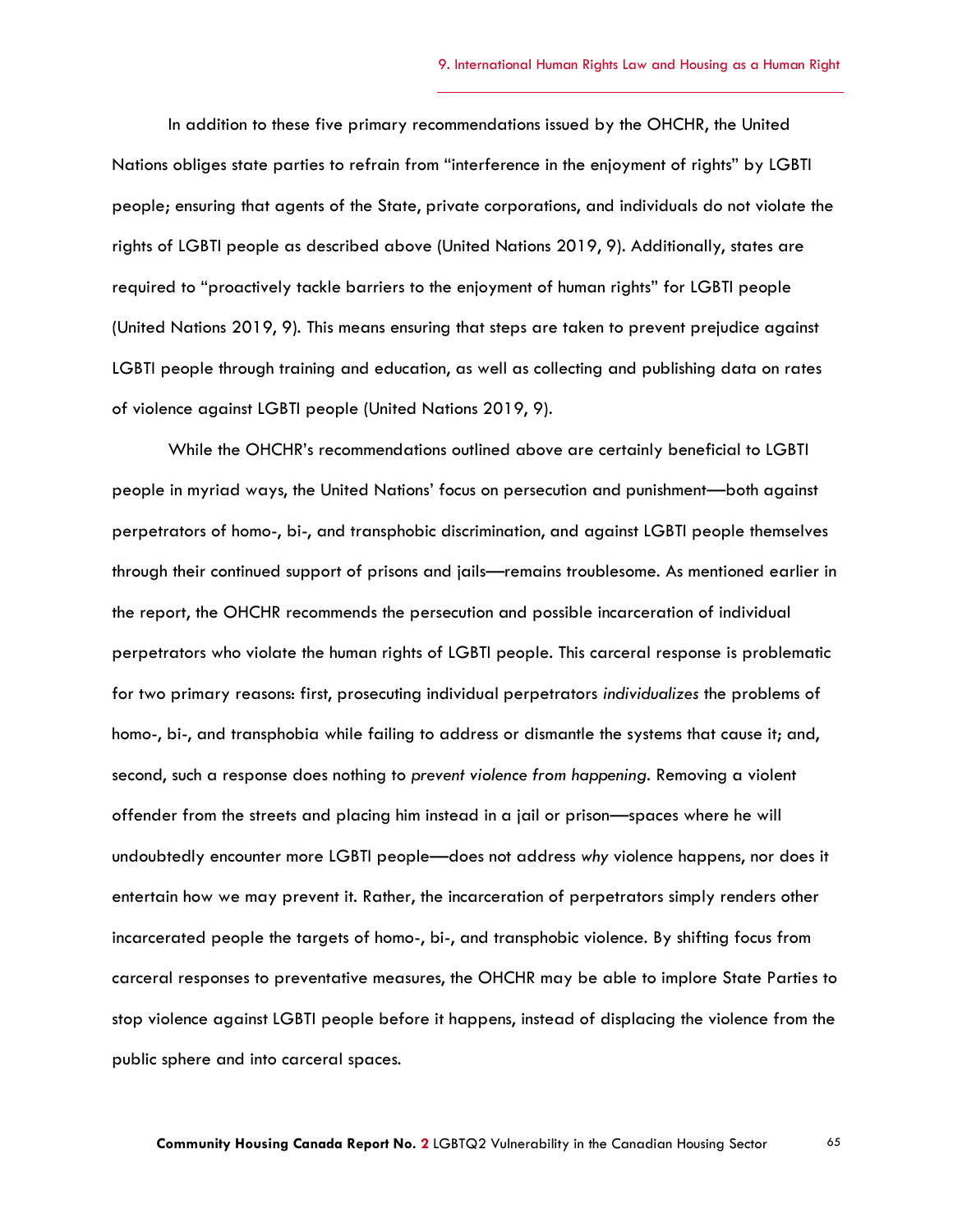Moreover, in their discussion of human rights for LGBTI people, the OHCHR failed to address the ways in which the human rights of LGBTI people are violated in prisons and jails every day, as well as the ways in which incarceration represents an inherent violation of human rights. For example, the OHCHR has obliged State Parties to "ensure that the death penalty is not imposed as a sanction for same-sex relations" (United Nations 2019, 46). While it is undoubtedly important to ensure that LGBTI people are not put to death for the mere fact of their sexual orientation and/or gender identity, the UN has failed to interrogate the ways in which capital punishment is inherently torturous, inhumane, and cruel (to borrow the language of the *Universal Declaration of Human Rights*) regardless of the reason for its application. Similarly, the OHCHR has prohibited the placement of LGBTI people in solitary confinement as a protective measure (United Nations 2019, 27), but does not oppose the placement of LGBTI people (or anyone, for that matter) in solitary confinement generally. Again, the ways in which solitary confinement may be considered inherently torturous is overlooked entirely. Additionally, the OHCHR has failed to interrogate the ways in which removing a person from their community and placing them in an institution for months to years at a time—whether that person is LGBTI or cisgender and heterosexual—constitutes a form of cruelty and torture, and therefore a violation of one's human rights. In order for the lives of LGBTI people to truly free from violence and torture, the criminal legal system must be abolished.

The recommendations made by the OHCHR with regards to the realization of human rights for LGBTI people is certainly a step in the right direction. In many ways, the recommendations discussed in this report will help LGBTI people realize other human rights, such as the right to housing. The right to non-discrimination for LGBTI people, for example, will undoubtedly aid in securing adequate housing and preventing unlawful evictions. Additionally, LGBTI people's right to freedom from violence—which establishes sexual orientation and/or gender identity as a valid basis for an asylum claim—will help LGBTI people flee violent countries and access services and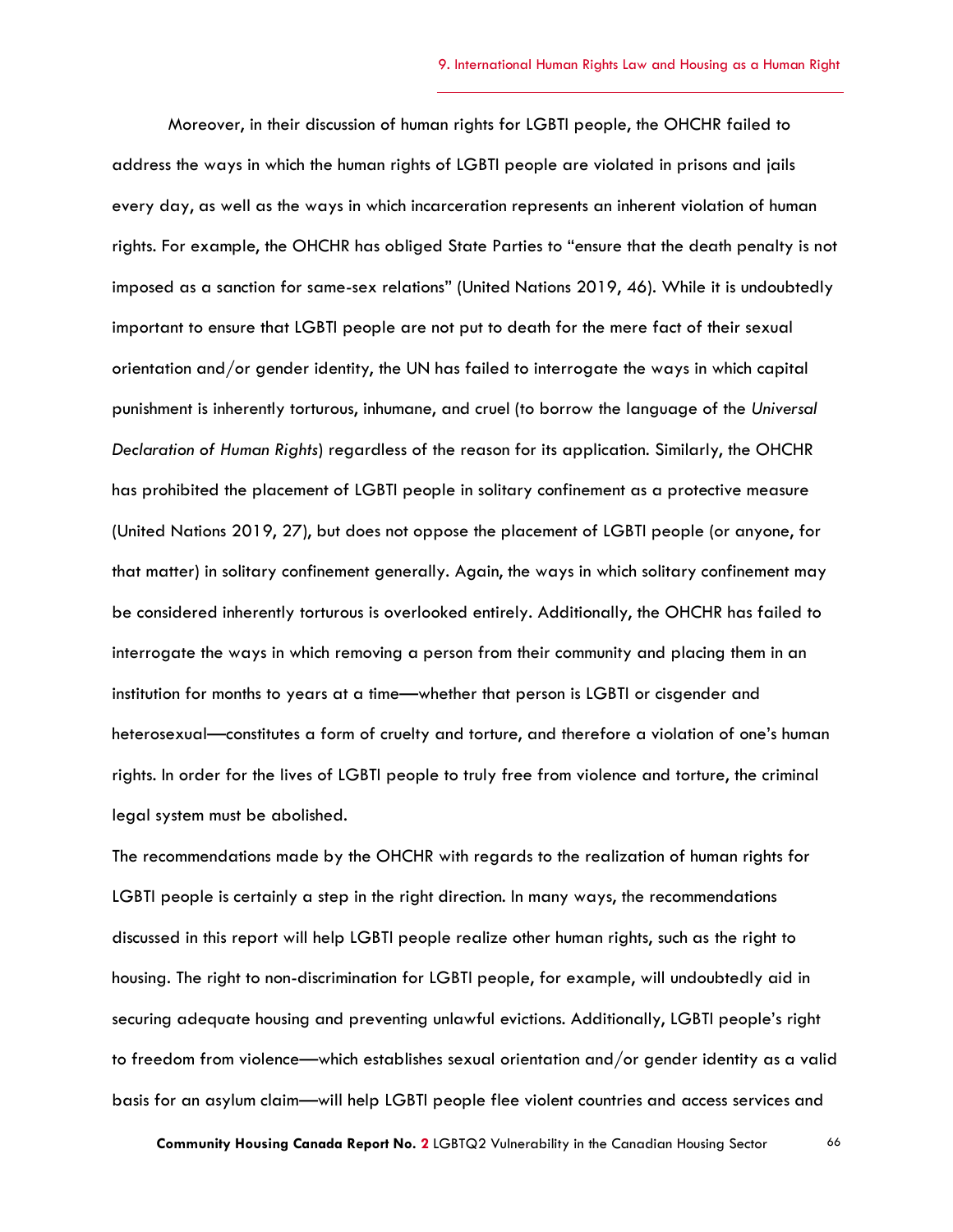housing in safe(r) ones. That said, these recommendations are far from perfect. Due to the OHCHR's failure to condemn the prison industrial complex, LGBTI people will continue to be incarcerated—albeit not for the sexual orientations and/or gender identities—and therefore made homeless through these processes. In future sessions, it is prudent that the OHCHR discuss the ways in which carceral systems continue to harm LGBTI people, as well as the ways in which they prevent the right to housing from being fully realized.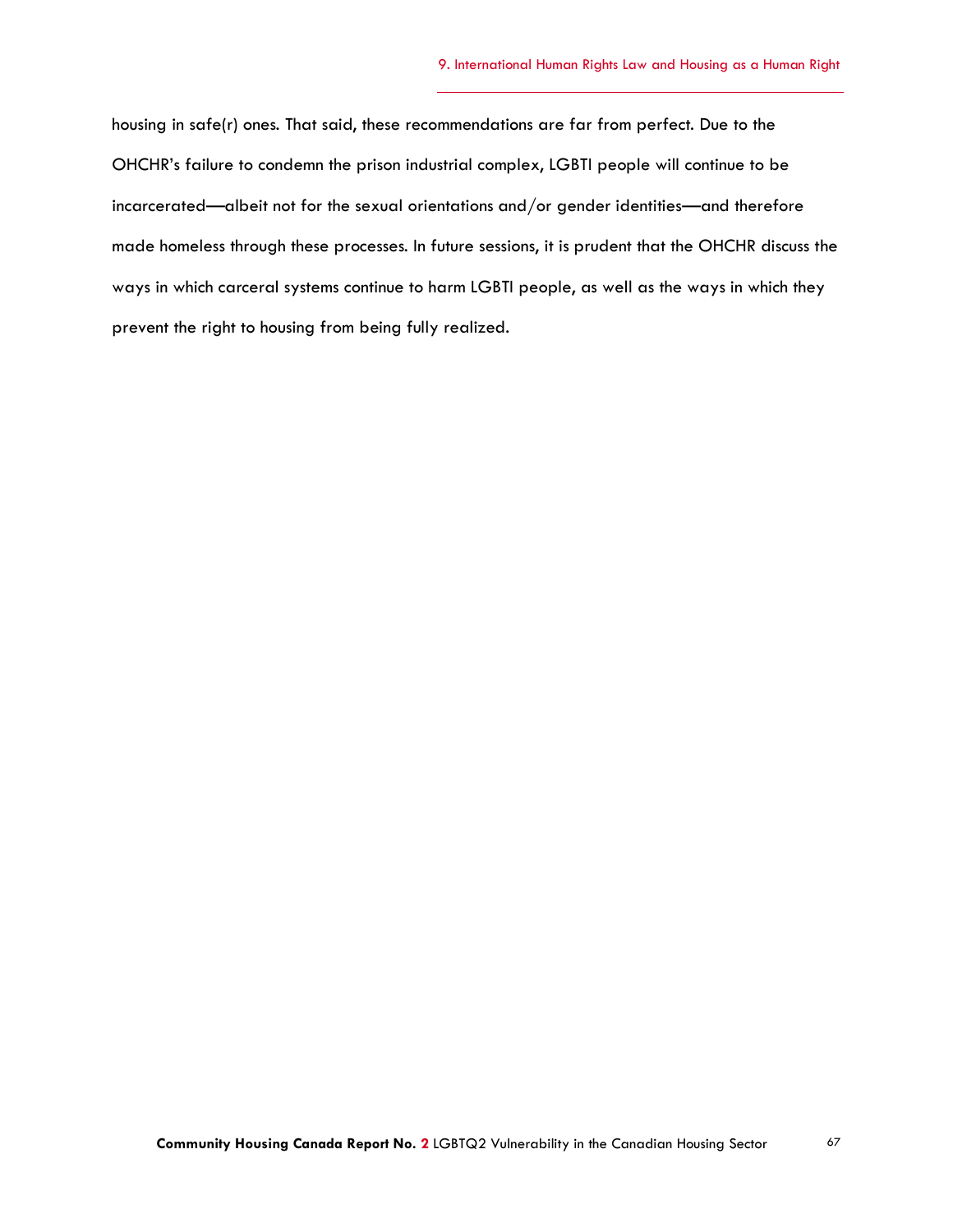## 10. Case Law Concerning Discrimination Against LGBTQ2 People in Housing

These cases were selected from the *WestlawNext Canada* database in order to give a brief overview of the kinds of discrimination LGBTQ2 people face in the Canadian housing market. All of these cases represent a sexual orientation discrimination complaint that was leveled by an LGBTQ2 person against their landlord or housing provider. These cases also demonstrate the strengths and shortcomings of human rights legislation. In *Dawson v. Boundary Management, Ouellet v. Bower and others* and *Robertson v. Goertzen,* the human rights legislation in The Complainants' respective provinces and territories gave them recourse to seek restitution for the harms they endured. However, in *Hyman v. Gordon*, human rights legislation failed to provide the complainant with recourse. These cases highlight both the value and limitations of human rights legislation for LGBTQ2 people in Canada.

### **1.** *Dawson v. Boundary Management* **(2019)**

In this British Columbia Human Rights Tribunal Case, a trans woman named Angela Dawson alleged that Boundary Management Inc. ("Boundary") violated her human rights under section 10 of British Columbia's *Human Rights Code* ("*Code*") by failing to respond to her complaints of homoand transphobic discrimination leveled against her by other tenants of the building and by evicting her. Ms. Dawson described repeated instances of discrimination wherein other tenants used homo- and transphobic slurs against her. Despite Ms. Dawson saying that she complained of this behaviour multiple times to a Boundary employee, Boundary failed to document these complaints or respond appropriately, telling Ms. Dawson simply to call 911.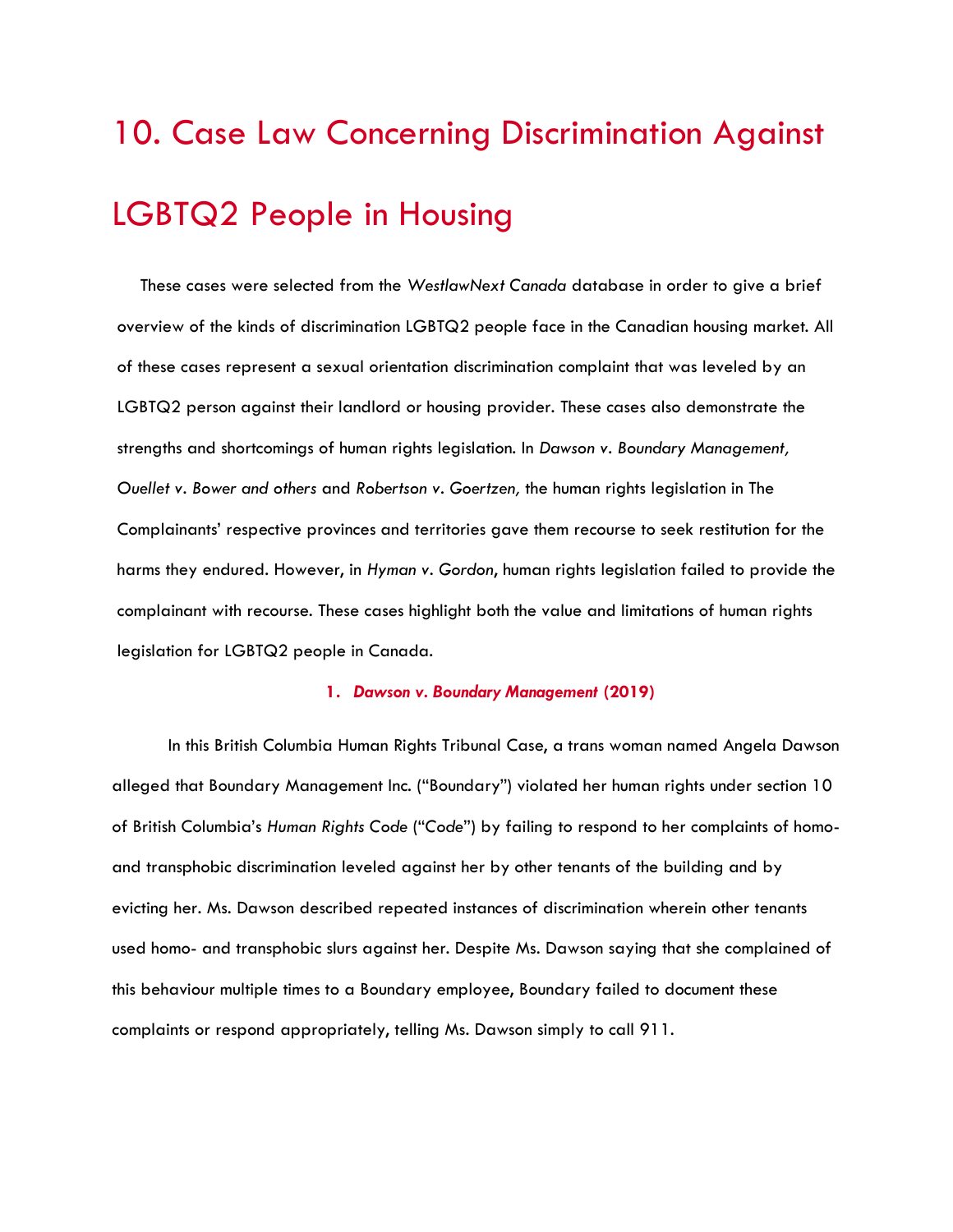Boundary claims that Ms. Dawson was not evicted due to her complaints, but rather, because many other tenants had complained about Ms. Dawson's behaviour; alleging that they feared for their personal safety due to Ms. Dawson's threats, noise, and other disturbances. During her tenancy at Boundary, Ms. Dawson received three written warnings about her behaviour in January, April, and May of 2016. In this case, Boundary failed to address the receipt of Ms. Dawson's complaints or how Boundary employees responded to them. Rather, Boundary provided the Tribunal with statements made by other tenants detailing Ms. Dawson's inappropriate behaviour, as well as statements from other LGBTQ2 people describing positive experiences as tenants with Boundary. As pointed out by the Tribunal, however, Boundary's positive work "does not relieve it of its obligations of an application of this kind or, for that matter, under the *Code*".

As Ms. Dawson was a member of a vulnerable group—trans people who are hard to house—and because she had received no remedy for the homo- and transphobic discrimination she allegedly experienced at Boundary, including compensation for injury to her dignity, feelings, of self-respect (as outlined in *Code,* s.37), Boundary's application to dismiss Ms. Dawson's complaint was denied.

### **2.** *Ouellet v. Bower and others* **(2017)**

In another British Columbia Human Rights Tribunal case, Stephanie Ouellet—a trans woman who received income assistance—alleged that Steven Albert Bower, Al Law, and Marleen Milberry discriminated against her during her tenancy and the termination thereof due to her sex, gender identity and source of income, in violation with section 8 of British Columbia's *Human Rights Code* ("*Code"*). Mr. Bower was the owner of the building in which Ms. Ouellet was a tenant, and Mr. Law and Ms. Milberry were employees of Mr. Bower's who worked in the building. Ms.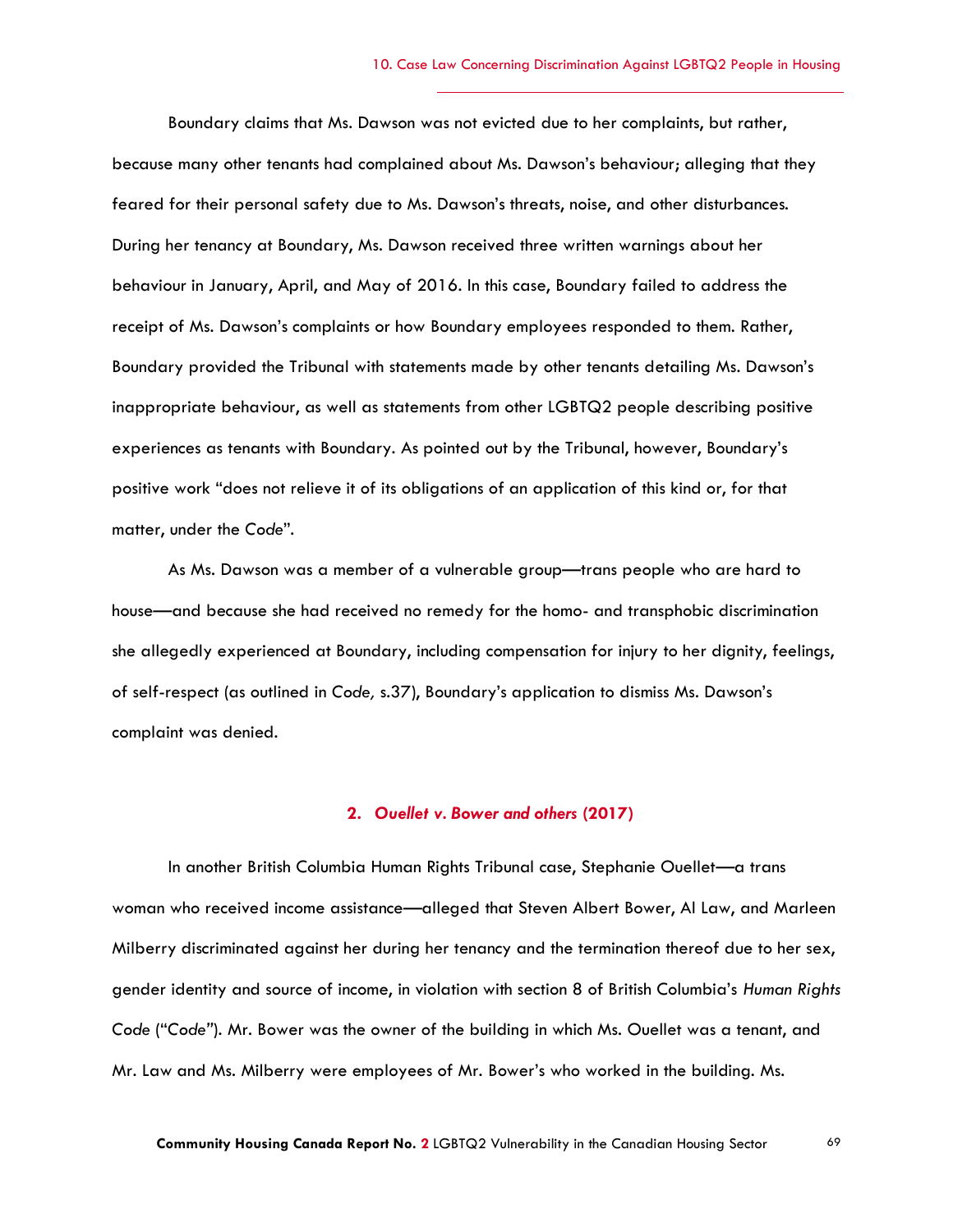Ouellet describes being repeatedly discriminated against by the Respondents; saying that on multiple occasions Mr. Law and Ms. Milberry misgendered her, made derogatory comments about her gender and receipt of income assistance, and threatened to kill her. When Ms. Ouellet complained of this behaviour to Mr. Bower, he advised that she ignore the comments and failed to intervene further.

On May 8, 2016, Mr. Bower served Ms. Ouellet with a one-month notice to vacate her tenancy at his building. Mr. Bower claimed that Ms. Ouellet was evicted due to a government order from the Surrey Fire Department. This order stated that two people must be evicted from Mr. Bower's building as it was over its occupancy limit. Mr. Bower said Ms. Ouellet was chosen for eviction because she had refused to allow him to test the fire alarm in her rental unit. On June 10, 2016, an RTB dispute resolution hearing determined that Ms. Ouellet would vacate the building on June 30, 2016. Despite agreeing to leave the building, Ms. Ouellet felt her case remained unresolved after the resolution as it failed to determine if Ms. Ouellet was selected for eviction due to her status as a trans woman and a recipient of income assistance.

The Respondents failed to provide the Tribunal with any information regarding the actions that were taken to investigate Ms. Ouellet's complaints of discrimination. Instead, they relied exclusively on the resolution of the RTB where Ms. Ouellet agreed to leave the building. In light of this, the Respondent's application to dismiss Ms. Ouellet's complaint was denied.

#### **3.** *Hyman v. Gordon* **(2012)**

In this British Columbia Human Rights Tribunal case, Randolph-Dalton Hyman alleges that Gaynel Michael Gordon discriminated against him in employment and tenancy on the basis of his sexual orientation and sex, in violation of sections 10 and 13 of British Columbia's *Human Rights Code* ("*Code*"). According to Mr. Hyman, Ms. Gordon entered into a verbal agreement with him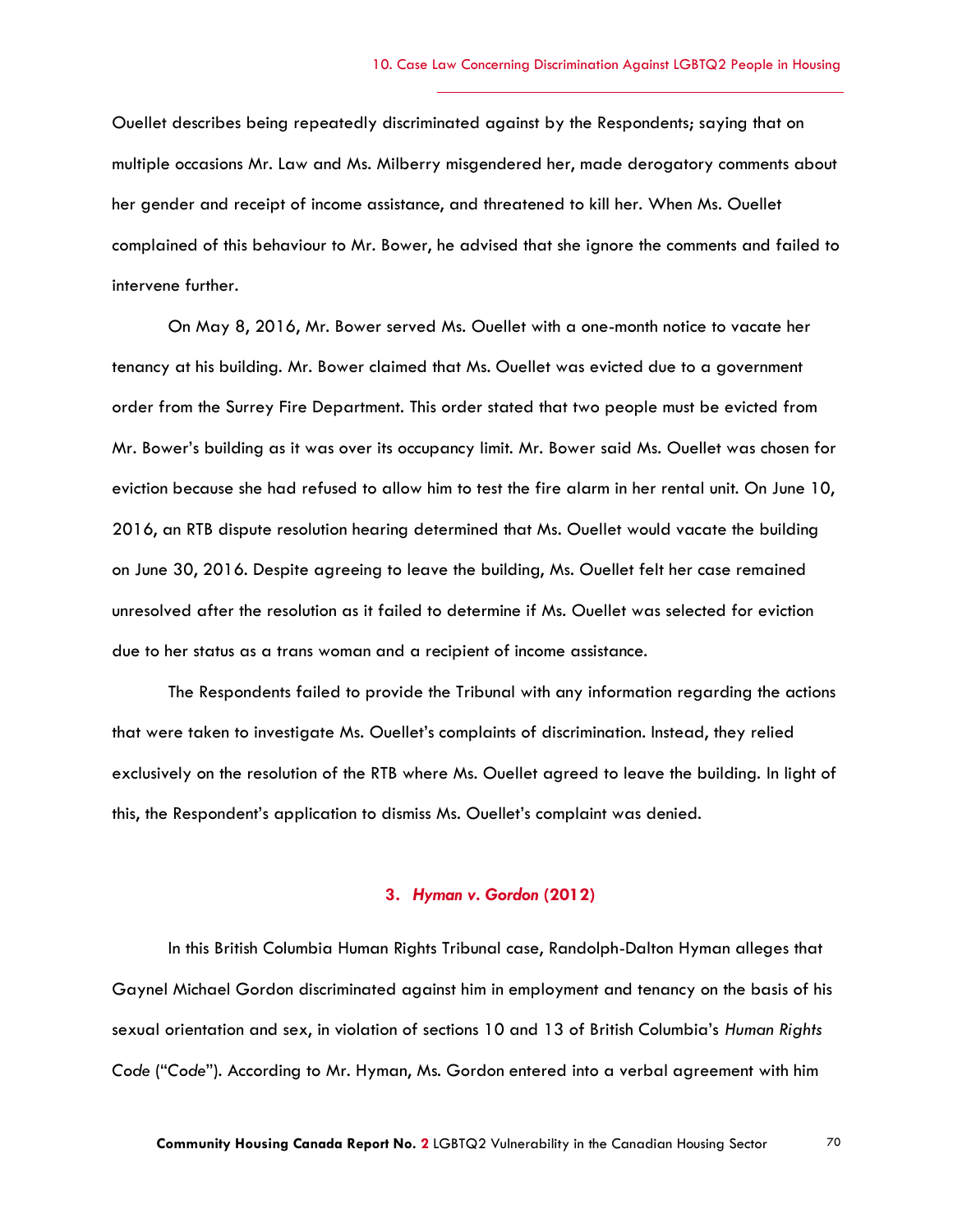on March 12, 2011 that would allow him to stay on her premises in exchange for business services. Ms. Gordon agrees that she let Mr. Hyman stay in on her premises, although she failed to clarify if this was in a basement rental suite or in her own home. Ms. Gordon states that Mr. Hyman's occupation of her residence did not constitute a tenancy because they shared the kitchen area. This differentiation is significant in the eventual ruling in this case.

Mr. Hyman alleged that on March 30, 2011, Ms. Gordon disclosed her 'feelings' for him. After Mr. Hyman voiced not sharing these feelings, Ms. Gordon questioned him about his sexual orientation, which he protested. Then, on April 8, 2011, Ms. Gordon allegedly talked about raping him with a friend, and asked Mr. Hyman to adopt a child with her the following day. On April 16, 2011, while on their way to Jamaica for Ms. Gordon's business, Mr. Hyman says he disclosed his sexual orientation to Ms. Gordon, but was nonetheless introduced as her 'future husband' upon their arrival in Jamaica. Finally, on April 21, 2011, Ms. Gordon fired him and ordered him out of her home while they were still in Jamaica. Upon Mr. Hyman's return to Vancouver on April 23, 2011, he was forcibly removed from Ms. Gordon's home. Ms. Gordon denies all these allegations.

Despite the severity of the allegations against Ms. Gordon, it was found that s. 10 of the *Code* did not apply in this case, as it was determined that the arrangements between the parties was more akin to a roommate relationship than that between a landlord and tenant. According to the *Code,* a "person looking for a roommate to share their own space can restrict the rental to people based on any ground if they will be sharing a bathroom or kitchen" (*Code* s.10). This means that even though Ms. Gordon allegedly discriminated against Mr. Hyman on the basis of sexual orientation, and despite the fact that Mr. Hyman was left without housing because of this discrimination, Mr. Hyman had no rights and no recourse under s.10 of the *Code.* As such, the application to dismiss Mr. Hyman's complaint against Ms. Gordon was granted, meaning the case could not move on to a higher court.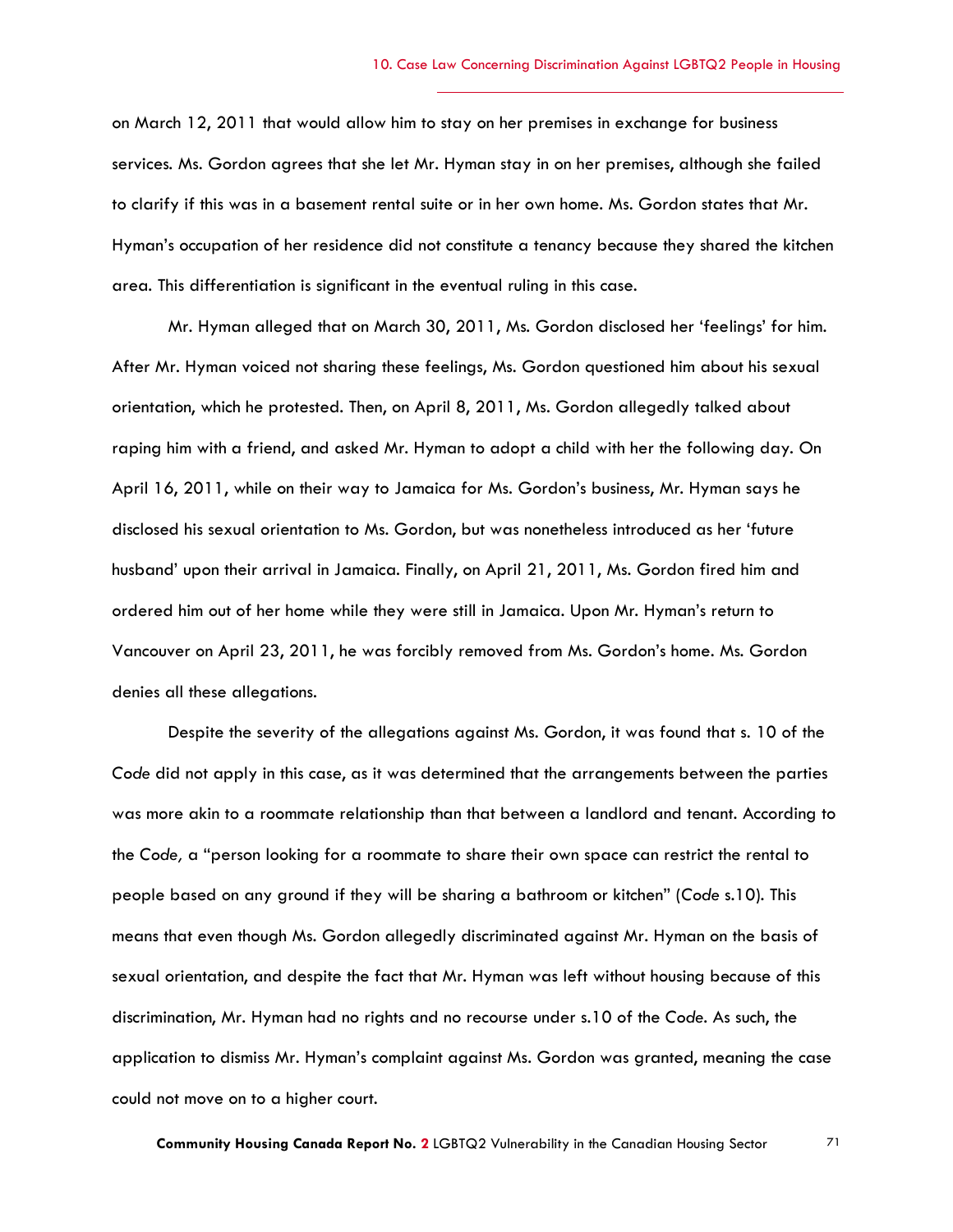### **4.** *Robertson v. Goertzen* **(2010)**

In this case before the Northwest Territories Human Rights Adjudication Panel, Scott Robertson and Richard Anthony alleged that William Goertzen discriminated against them by denying them tenancy due to their sexual orientation. This allegation was corroborated by Mr. Anthony's sister Angela, who was a tenant of Mr. Goertzen at the time of the events. The allegations were not disputed by Mr. Goertzen, who admitted that he had denied tenancy to Mr. Robertson and Mr. Anthony because they were in a romantic relationship. Mr. Goertzen states that because he denied the pair tenancy due to his religious beliefs, his actions were reasonably justified.

The details of the complaint made against Mr. Goertzen by Mr. Robertson and Mr. Anthony are as follows. On May 7, 2009, Mr. Goertzen entered into a written residential tenancy agreement ("lease") with Mr. Robertson and Mr. Anthony to rent the main level of his house ("rental premises"). Per this agreement, the Complainants gave Mr. Goertzen a cheque for \$1125 for two weeks rent and June 13, 2009, was set for Mr. Robertson and Mr. Anthony's move-in date. On May 20, 2009, Mr. Goertzen learned through a conversation with Amanda that the couple were in a 'same-sex partnership'. Fearing how this would affect his relationship with 'his Lord', Mr. Goertzen told Amanda he would rip up the lease.

Upon hearing of Mr. Goertzen's plan to violate the lease, Mr. Robertson accosted Mr. Goertzen on the street outside of the rental premises and informed Mr. Goertzen of his legal obligation to himself and Mr. Anthony. Mr. Goertzen refused to provide Mr. Robertson with a copy of the lease, stating he had already ripped it up. Finally, Mr. Goertzen told Mr. Robertson that he would not renew Amanda's lease—which expired in two months—if the couple pursued their legal rights. Mr. Anthony and Mr. Robertson claim that the discrimination they faced put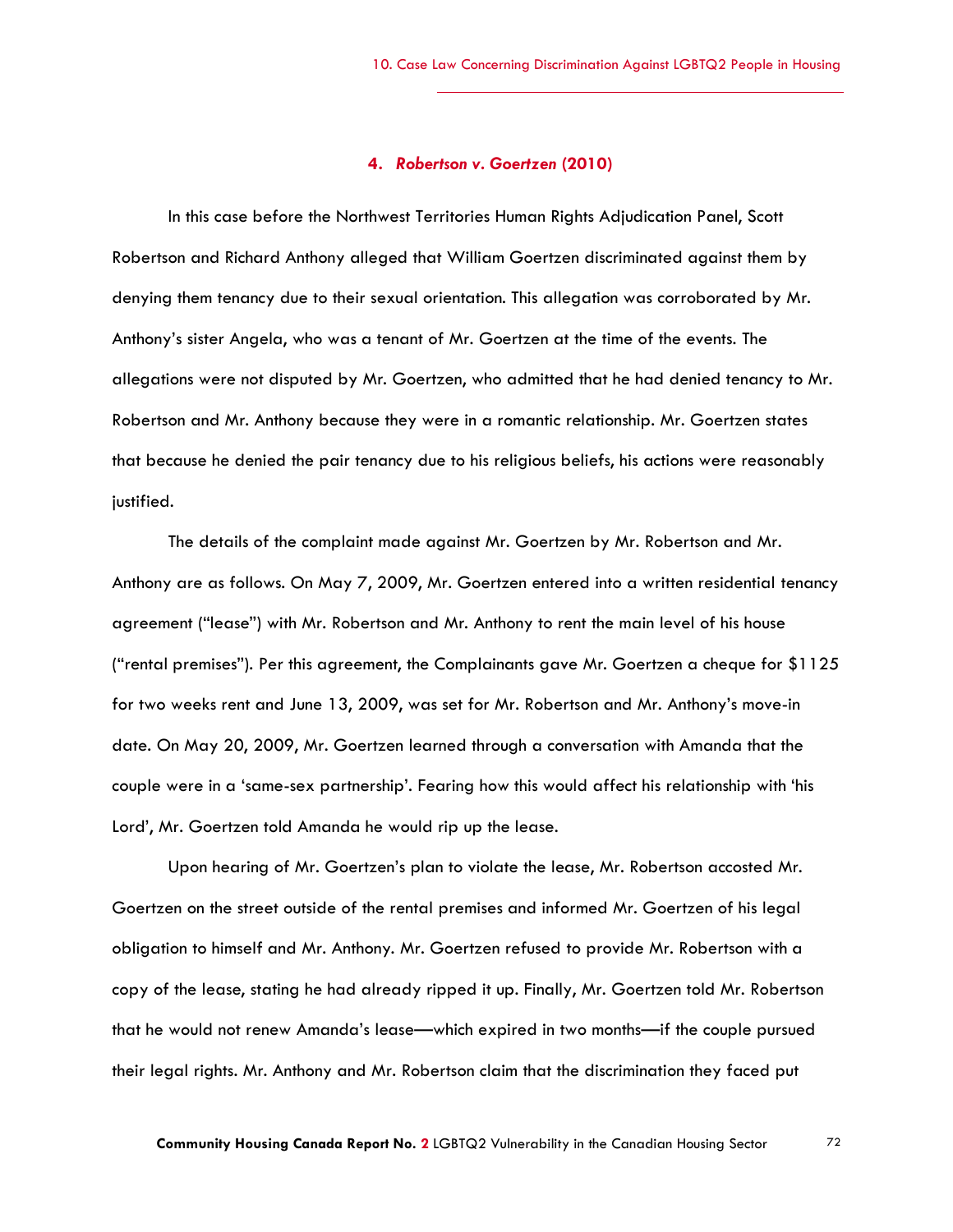strain on their relationship with one another, and their relationship with Amanda. On July 20, 2009, Mr. Anthony and Mr. Robertson were successful in their application for breach of tenancy agreement before the Northwest Territories Residential Tenancies Officer and obtained compensation from Mr. Goertzen for the difference in rent between the rental premises and the subsequent premises they rented. They also had their deposit of \$1125 returned.

In this case, Mr. Goertzen argued that his discrimination was justified because he would have suffered 'undue hardship' if he rented the rental premises to the couple, in the form of "punishment administered by God while he is alive and when he dies". However, as Mr. Goertzen made no effort to accommodate the needs of Mr. Robertson and Mr. Anthony in this case, it was found that he had faced no 'undue hardship'. This is because 'undue hardship' is not defined as suffering or the potential to suffer, but rather, as the burden of accommodation being too great. Moreover, according to section 1 of the *Canadian Charter of Rights and Freedom*, all freedoms—including the freedom of conscience and religion—are subject to reasonable limits: "the right to freedom of religion is not unlimited". It was also found that, in the absence of evidence of God's word imploring Mr. Goertzen not to rent to the Complainants, Mr. Goertzen was not absolved of his legal obligation to treat others with respect and dignity. In light of these facts, it was ruled that Mr. Goertzen did not face undue hardship due to his failure to accommodate the needs of his tenants, and that his freedom of religion was not a defence for discriminating against the complainants.

In this case, it was found that Mr. Goertzen's actions were discriminatory according to the Northwest Territories *Human Rights Act,* and that his actions were not reasonably justified. As such, Mr. Goertzen was ordered to pay each Complainant \$5,000 for injury to dignity, feelings, and self-respect in addition to the previous settlement made before the Northwest Territories Residential Tenancies Officer. Ultimately, the above cases illustrate the kinds of discrimination LGBTQ2 people continue to face in housing, as well as the unwillingness of some housing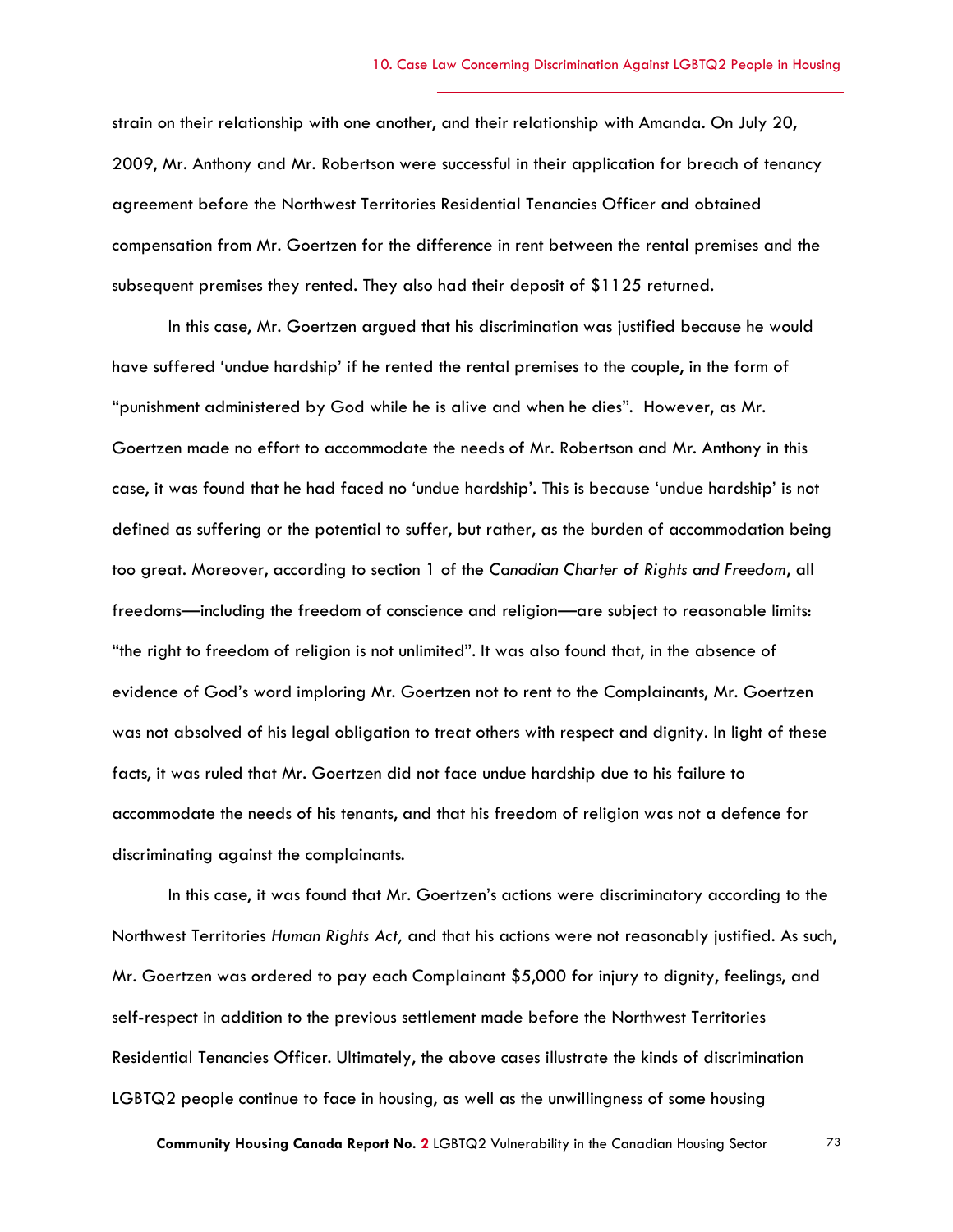providers and landlords to document or take seriously these forms of discrimination. In *Dawson v. Boundary Management* and *Ouellet v. Bower and others*, for example, both Ms. Dawson and Ms. Ouellet's complainants were granted as their housing providers were unable to refute claims of discrimination. This inability was due to the failure of the housing providers to even *document* Ms. Dawson and Ms. Ouellet's complaints, let alone follow-up on them or take action. In *Robertson v. Goertzen,* Mr. Goertzen openly shared his homophobic and discriminatory views towards the LGBTQ2 community, and argued his discrimination was reasonably justified in court. These three cases—where the Complainants were successful in their making their claims before respective human rights tribunals—demonstrate the continued existence of homo- and transphobia, but also the vital importance of human rights legislation. However, *Hyman v. Gordon* proves that human rights legislation is by no means a silver bullet, and that legal exemptions and distinctions can fail LGBTQ2 people. Despite the seriousness of Mr. Hyman's claims, he was ultimately left with no compensation, no restitution, and no justice because his status was determined to be that of a 'roommate' as opposed to a 'tenant'. In order for human rights legislation to protect LGBTQ2 people and their right to housing meaningfully, its purview must be greater; safeguarding all LGBTQ2 people, no matter what form their housing may take.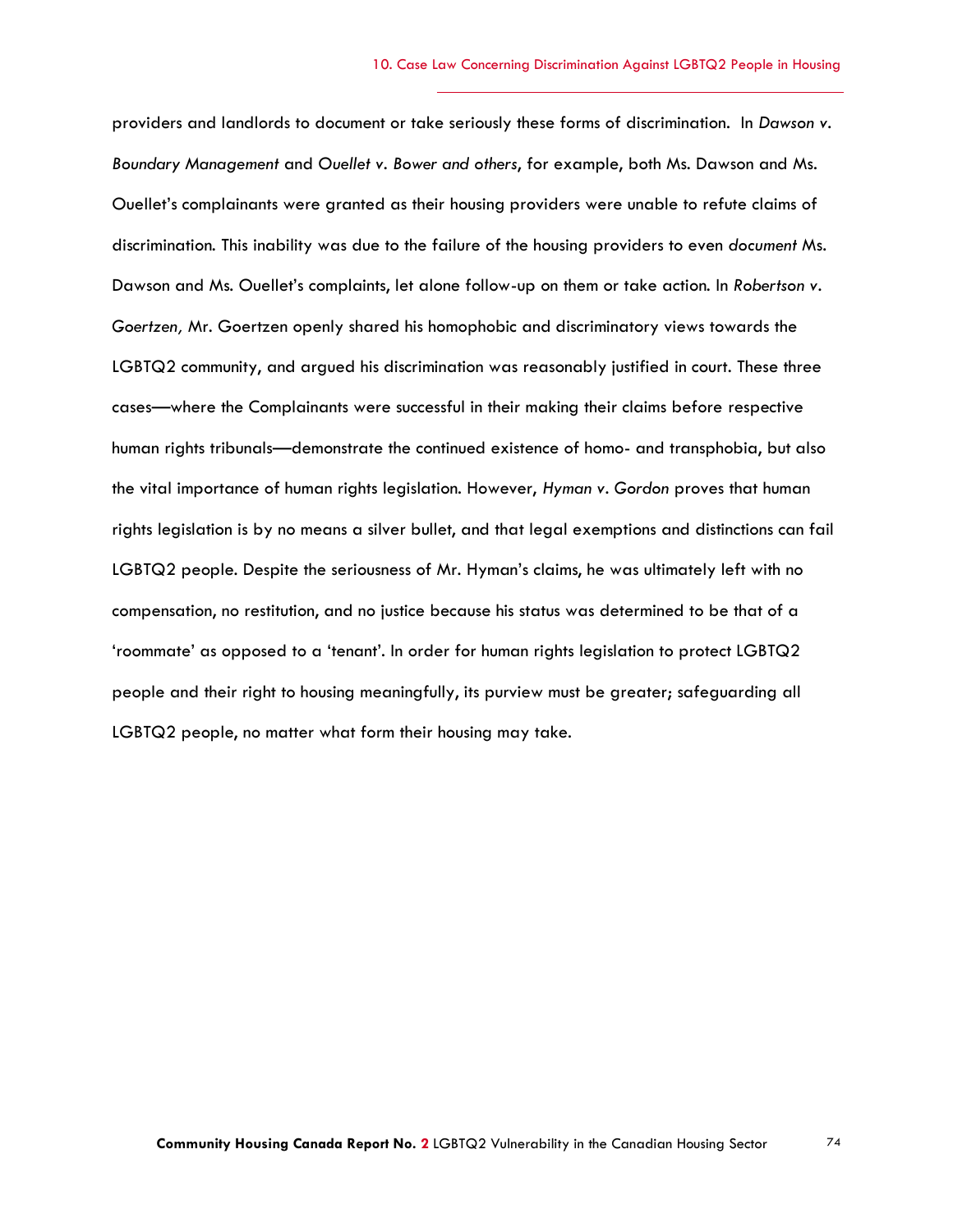## 11. Conclusion and Recommendations

As demonstrated in this report, LGBTQ2 Canadians are made vulnerable in the housing sector through myriad factors: discrimination, a dearth of accessible housing, a lack of services and support, and inadequate laws and legislation. However, it is important to remember that the vulnerability of LGBTQ2 people in the housing sector is not inevitable, and it can be effectively mitigated. In light of this, we have made six recommendations to improve LGBTQ2 people's experiences in the housing sector in Canada.

#### **Recommendations:**

- 1. Build and retrofit all housing using the principles of universal design to ensure that LGBTQ2 people with disabilities are able to access it.
- 2. Construct LGBTQ2-focused permanent supportive housing, as many LGBTQ2 people have been previously homeless, use drugs, or have mental illnesses or disorders.
- 3. Construct LGBTQ2-focused seniors housing across Canada.
- 4. Support tenant's unions and their work. Academic work on housing ought not exist separately from housing-related activism and organizing.
- 5. Extend provincial human rights codes to include LGBTQ2 people who are discriminated against in roommate relationships.
- 6. Fully implement the recommendations made by the Office of the United Nations' High Commissioner of Human Rights with regards to LGBTQ2 equality, the right to housing as outlined by the United Nations, and the tenets of *The National Housing Strategy Act.* While these policies alone will not in themselves solve the housing crisis, nor eliminate discrimination against LGBTQ2 people, they are important steps to achieving these goals.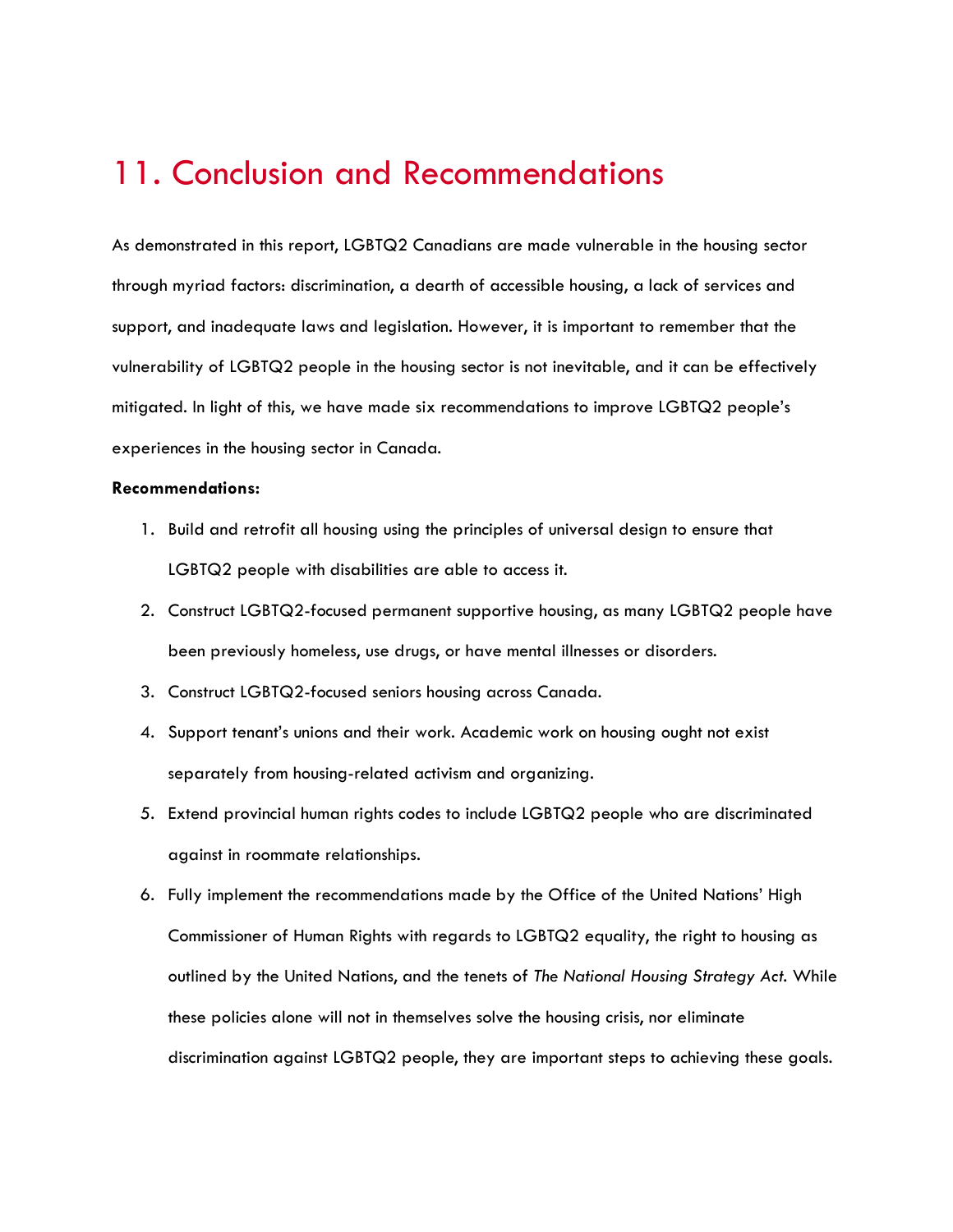7. Provide more federal support to LGBTQ2 refugees and migrants in the form of translators, service people who are able to communicate with them in their first languages, as well as more support workers to connect them with stable housing and employment.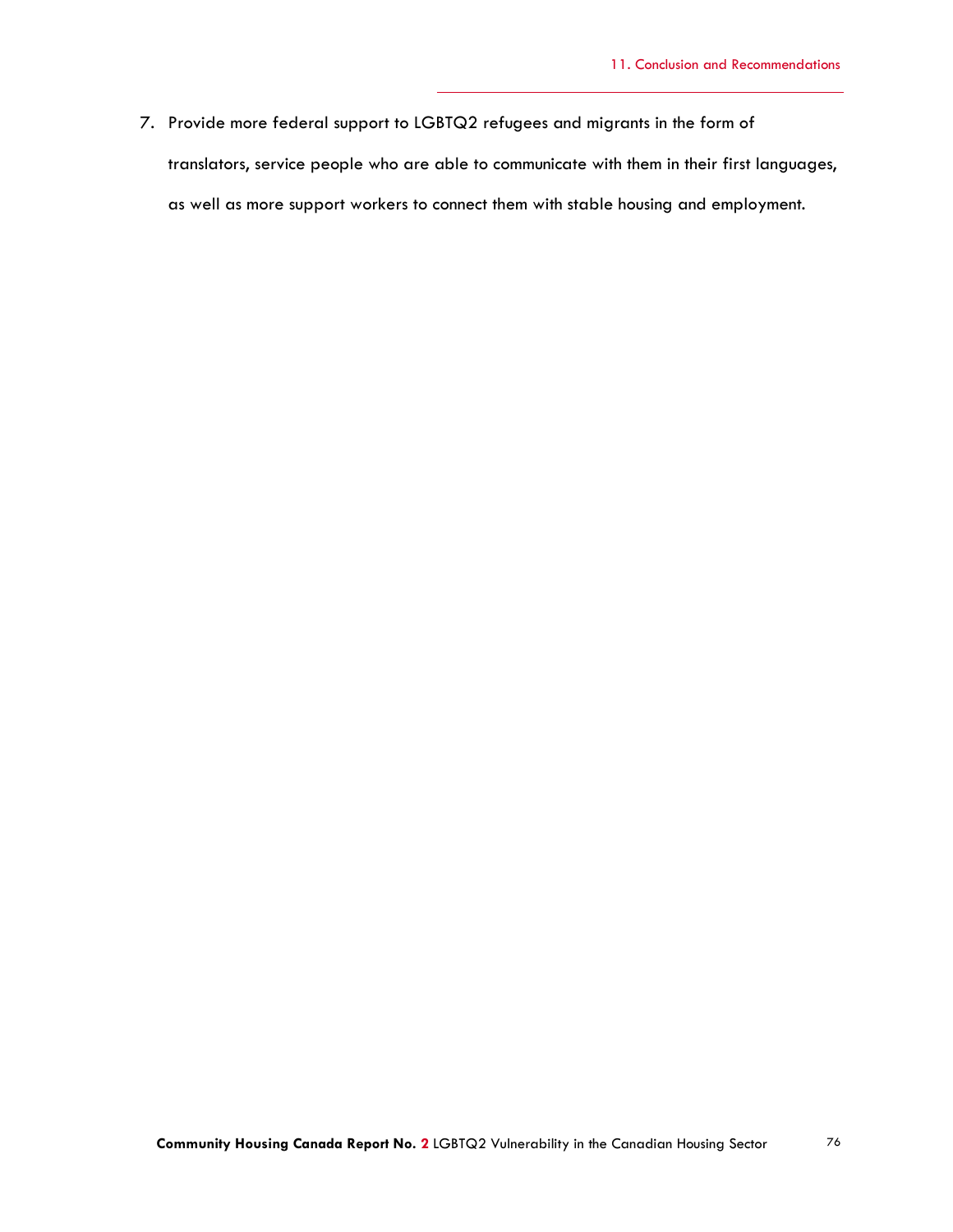# 12. Reference Lists

### **References**

- Abramovich, A., & Kimura, L. (2019). Outcomes for youth living in Canada's first LGBTQ2S transitional housing program. *Journal of Homosexuality,* 1-19. Retrieved from: [https://doi.org/10.1080/00918369.2019.1696102.](https://doi.org/10.1080/00918369.2019.1696102)
- Akter, N., Topkara-Sarsu, S., & Dyson, D. (2013). *Shadow economies: Economic survival strategies of Toronto immigrant communities,* Wellesley Institute. Retrieved from: <https://deslibris.ca/ID/240391>
- Ben-Moshe, L. (2014). Alternatives to (disability) incarceration. In L. Ben-Moshe, C. Chapman & A. Carey (Eds.), *Disability incarcerated: Imprisonment and disability in the United States and Canada* (pp. 255-272). Palgrave MacMillan.
- Butler, J. (2015). Bodily vulnerability, coalitional politics. *Notes toward a performative theory of assemblage* (pp. 123-153). Cambridge, Massachusetts: Harvard University Press. Retrieved from: [https://login.ezproxy.library.ualberta.ca/login?url=https://search.ebscohost.com/login](https://login.ezproxy.library.ualberta.ca/login?url=https://search.ebscohost.com/login.aspx?direct=true&db=e000xna&AN=1133813&site=eds-live&scope=site) [.aspx?direct=true&db=e000xna&AN=1133813&site=eds-live&scope=site.](https://login.ezproxy.library.ualberta.ca/login?url=https://search.ebscohost.com/login.aspx?direct=true&db=e000xna&AN=1133813&site=eds-live&scope=site)
- Canada. (2017). *Canada's National Housing Strategy*. Retrieved from: [https://eppdscrmssa01.blob.core.windows.net/cmhcprodcontainer/sf/project/placetocallhom](https://eppdscrmssa01.blob.core.windows.net/cmhcprodcontainer/sf/project/placetocallhome/pdfs/canada-national-housing-strategy.pdf) [e/pdfs/canada-national-housing-strategy.pdf.](https://eppdscrmssa01.blob.core.windows.net/cmhcprodcontainer/sf/project/placetocallhome/pdfs/canada-national-housing-strategy.pdf)
- Carter, T. S., & Osborne, J. (2009). Housing and neighbourhood challenges of refugee resettlement in declining inner city neighbourhoods: A Winnipeg case study. *Journal of Immigrant & Refugee Studies, 7*(3), 308-327. doi:10.1080/15562940903150097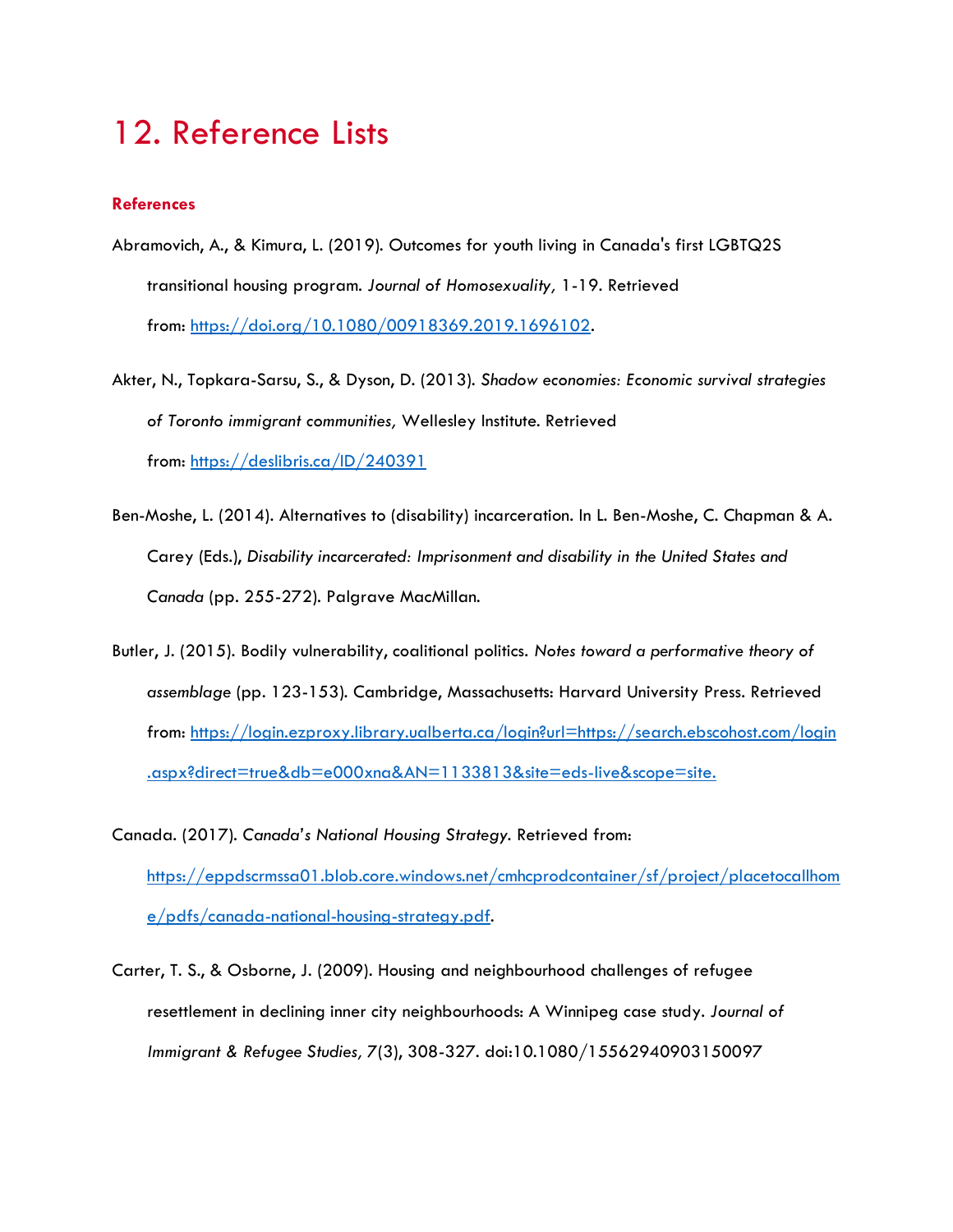- Collins, D., & Stout, M. (2020). Does housing first policy seek to fulfil the right to housing? the case of Alberta, Canada. *Housing Studies,* 1-23. doi:10.1080/02673037.2019.1707782.
- Committee on Economic, Social and Cultural Rights. (1991). *Fact sheet no.16 (rev.1), the committee on economic, social and cultural rights.* Retrieved from: [https://www.ohchr.org/Documents/Publications/FactSheet16rev.1en.pdf.](https://www.ohchr.org/Documents/Publications/FactSheet16rev.1en.pdf)

Connery, B. (2014). LGBT homeless youth in Boston MA: Experiences regarding resources and

potential barriers *Undergraduate Review, 10*(16), 63-71. Retrieved

from: [http://vc.bridgew.edu/undergrad\\_rev.](http://vc.bridgew.edu/undergrad_rev)

- Crews, D. E., & Zavotka, S. (2006). Aging, disability, and frailty: Implications for universal design. *Journal of PHYSIOLOGICAL ANTHROPOLOGY, 25*(1), 113-118. doi:10.2114/jpa2.25.113.
- Dahl, U. (2017). Femmebodiment: Notes on queer feminine shapes of vulnerability. *Feminist Theory, 18*(1), 35-53. doi:10.1177/1464700116683902
- Diprose, K. (2014). Resilience is futile: The cultivation of resilience is not an answer to austerity and poverty. *Soundings,* (58), 44. Retrieved from: [https://doi.org/10.3898/136266215814379736.](https://doi.org/10.3898/136266215814379736)
- Doan, P. L., & Higgins, H. (2011). The demise of queer space? Resurgent gentrification and the assimilation of LGBT neighborhoods. *Journal of Planning Education and Research, 31*(1), 6-25. doi:10.1177/0739456X10391266
- Ecker, J., Aubry, T., & Sylvestre, J. (2019). A review of the literature on LGBTQ adults who experience homelessness. *Journal of Homosexuality, 66*(3), 297-323. doi:10.1080/00918369.2017.1413277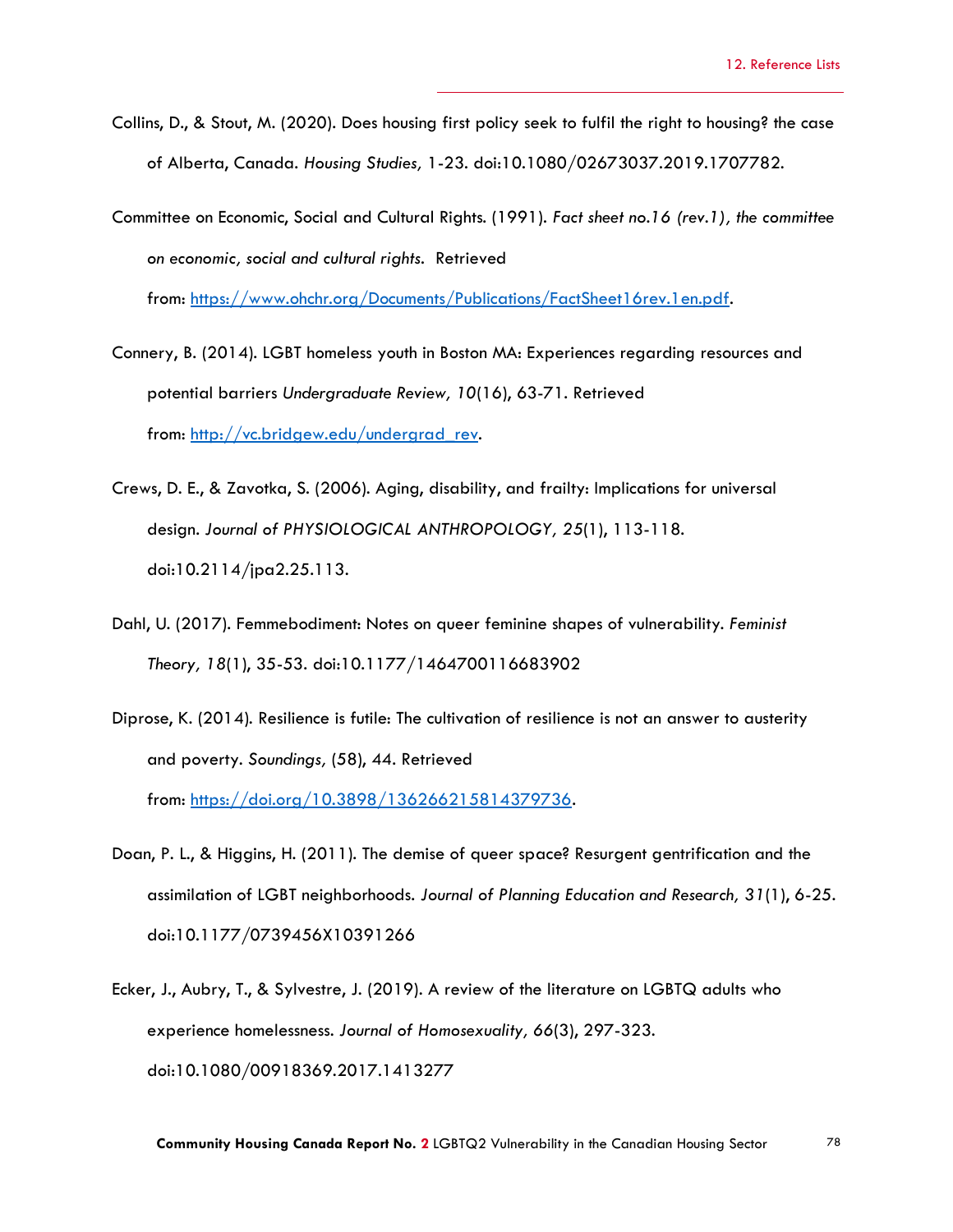Égale Canada Human Rights Trust. (2019). *About*. [https://egale.ca/about/.](https://egale.ca/about/)

Égale Canada Human Rights Trust. (2019). *Égale in Action.* [https://egale.ca/action/.](https://egale.ca/action/)

- Égale Canada Human Rights Trust. (2019). *Training & Workshops.* [https://egale.ca/training](https://egale.ca/training-workshops/)[workshops/.](https://egale.ca/training-workshops/)
- Ferguson, O., & Ferguson, E. (2015). *The intersection of settlement and housing services and policies: Reducing the risk of homelessness for immigrant and refugee women*. Ontario Council of Agencies Serving Immigrants.
- Francis, J., & Hiebert, D. (2014). Shaky foundations: Refugees in Vancouver's housing market. *The Canadian Geographer, 58*(1), 63-78. doi:10.1111/j.1541-0064.2013.12056.x.
- Frederick, T. (2014). Diversity at the margins: The interconnections between homelessness, sex work, mental health, and substance use in the lives of sexual minority homeless young people. In D. Peterson, & V. R. Panfil (Eds.), *Handbook of LGBT communities, crime, and justice* (pp. 473-501). Springer, NY: Springer Nature. Retrieved from: [https://doi](https://doi-org.login.ezproxy.library.ualberta.ca/10.1007/978-1-4614-9188-0)[org.login.ezproxy.library.ualberta.ca/10.1007/978-1-4614-9188-0.](https://doi-org.login.ezproxy.library.ualberta.ca/10.1007/978-1-4614-9188-0)

Friends of Ruby. *A welcoming space for LGBTQI2S youth*. [http://friendsofruby.ca/.](http://friendsofruby.ca/)

Ghaziani, A. (2014). Introduction, *There goes the gaybourhood?* (pp. 1-32) Princeton University Press. Retrieved

from: [https://ebookcentral.proquest.com/lib/ualberta/detail.action?docID=1674228.](https://ebookcentral.proquest.com/lib/ualberta/detail.action?docID=1674228)

Glick, J., Lopez, A., Pollock, M., & Theall, K. (2019). "Housing insecurity seems to almost go hand in hand with being trans": Housing stress among transgender and gender non-conforming individuals in New Orleans. *Journal of Urban Health, 96*(5), 751-759. doi:10.1007/s11524- 019-00384-y.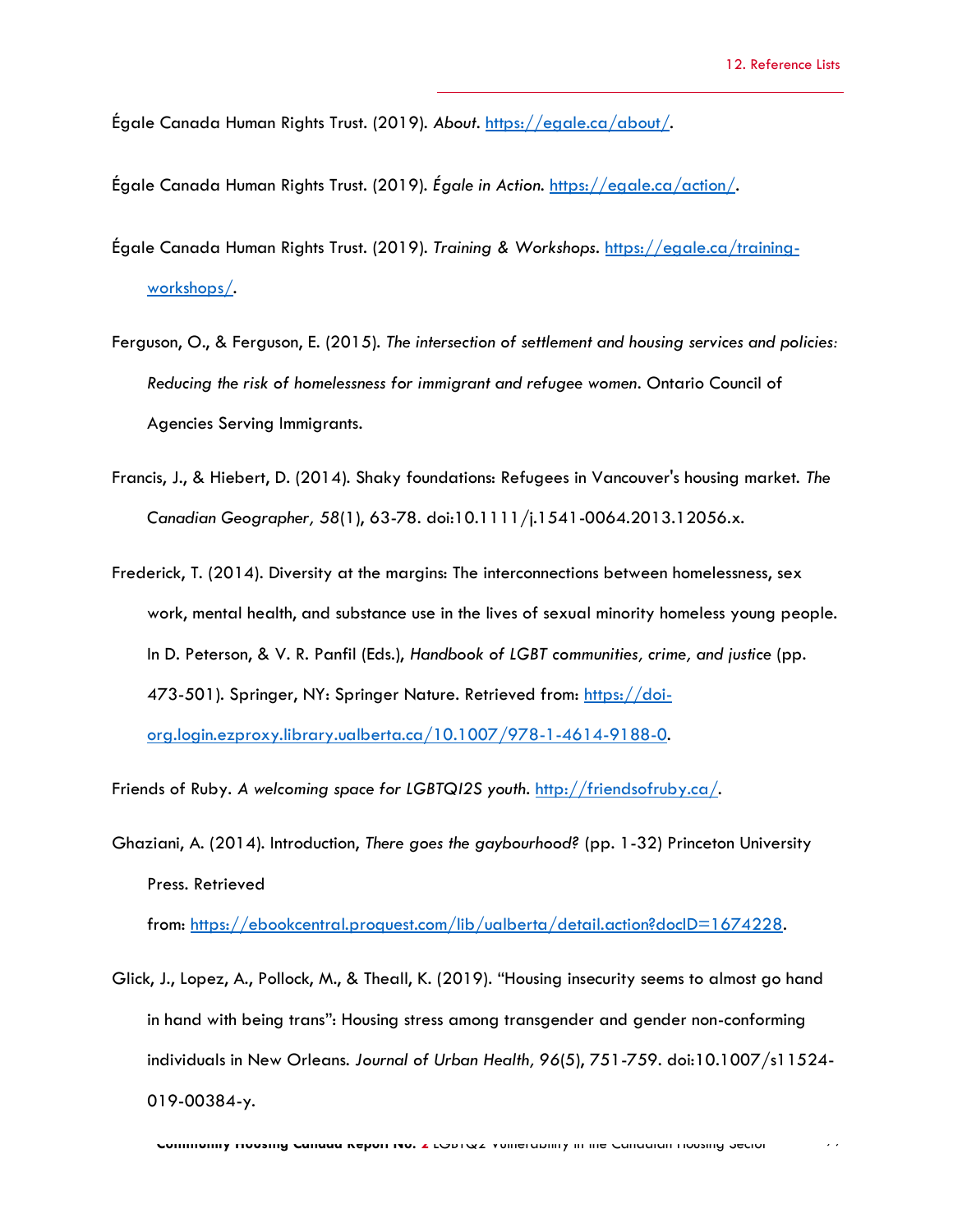- Gorman-Murray, A., McKinnon, S., & Dominey-Howes, D. (2014). Queer domicide: LGBT displacement and home loss in natural disaster impact, response, and recovery. *Journal of Architecture, Design, and Domestic Space, 11*(2), 237-261. Retrieved from: [https://doi.org/10.2752/175174214X13891916944751.](https://doi.org/10.2752/175174214X13891916944751)
- Guadalupe-Diaz, X. L., & Jasinski, J. (2017). "I wasn't a priority, I wasn't a victim": Challenges in help seeking for transgender survivors of intimate partner violence. *Violence Against Women, 23*(6), 772-792. doi:10.1177/1077801216650288.
- Hess, D. B. (2019). Effects of gentrification and real-estate market escalation on gay neighbourhoods. *Town Planning Review, 90*(3), 229-237. doi:10.3828/tpr.2019.16.
- Hiebert, D., D'Addario, S., & Sherell, K. (2009). Taking care of their own? Or falling between the cracks? Absolute and relative homelessness among immigrants, refugees, and refugee claimants in Vancouver. *Finding home: Policy options for addressing homelessness in Canada* (pp. 1-17) Homeless Hub.
- Homeward Trust. (2017). *Permanent supportive housing: Essential for ending homelessness*. Homeward Trust Edmonton. Retrieved from: endhomelessnessyeg.ca/wpcontent/uploads/2017/07/PSH-Report-2017.pdf.
- Homeward Trust Edmonton. (2017). Permanent supportive housing. Retrieved from: <http://endhomelessnessyeg.ca/permanent-supportive-housing/>
- Hulko, W. (2018). Being queer in the small city. In C. Walmsley, & T. Kading (Eds.), *Small cities, big issues: Reconceiving community in a neoliberal era* (pp. 105-124). Edmonton, AB: AU Press. Retrieved
	- from: [https://login.ezproxy.library.ualberta.ca/login?url=https://search.ebscohost.com/login](https://login.ezproxy.library.ualberta.ca/login?url=https://search.ebscohost.com/login.aspx?direct=true&db=e000xna&AN=1857030&site=eds-live&scope=site) [.aspx?direct=true&db=e000xna&AN=1857030&site=eds-live&scope=site.](https://login.ezproxy.library.ualberta.ca/login?url=https://search.ebscohost.com/login.aspx?direct=true&db=e000xna&AN=1857030&site=eds-live&scope=site)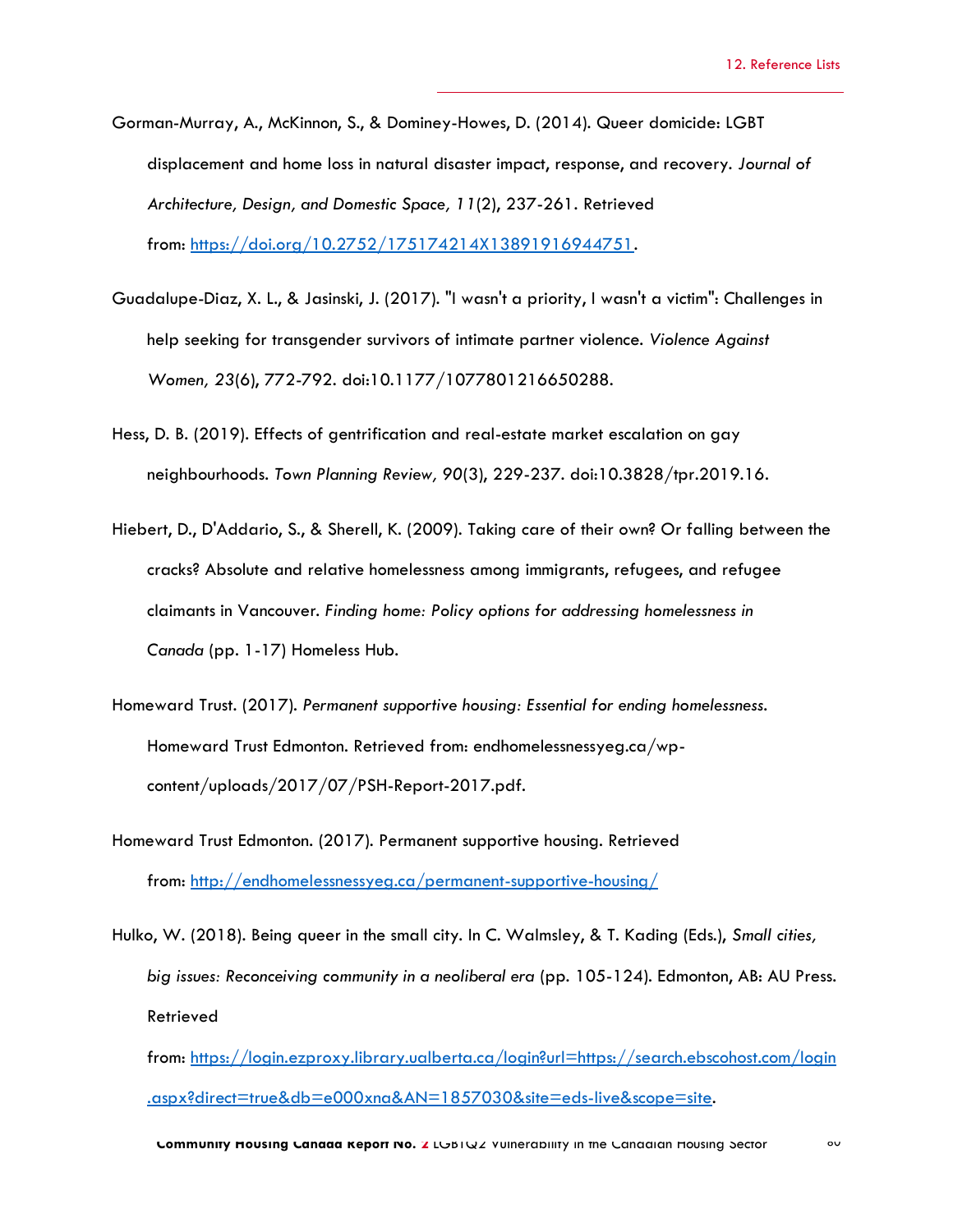- Hutchinson, A. and Petter, A. (1988). Private Rights/Public Wrongs: The Liberal Life of the Charter. *The University of Toronto Law Journal, 38(3),* 278-297. [http://www.jstor.org/stable/825787?origin=JSTOR-pdf.](http://www.jstor.org/stable/825787?origin=JSTOR-pdf)
- Kahn, S., & Alessi, E. j. (2018). Coming out under the gun: Exploring the psychological dimensions of seeking refugee status for LGBT claimants in Canada. *Journal of Refugee Studies, 31*(1), 22-41. doi:10.1093/jrs/fex019.
- Karabanow, J., Hughes, J., Ticknor, J., Kidd, S., & Patterson, D. (2010). The economics of being young and poor: How homeless youth survive in neo-liberal times. *Journal of Sociology & Social Welfare, 37*(4), 39-64. Retrieved

from: [https://heinonline.org/HOL/P?h=hein.journals/jrlsasw37&i=624.](https://heinonline.org/HOL/P?h=hein.journals/jrlsasw37&i=624)

- Kattari, S. K., Whitfield, D. L., Walls, N. E., Langenderfer-Magruder, L., & Ramos, D. (2016). Policing gender through housing and employment discrimination: Comparison of discrimination experiences of transgender and cisgender LGBQ individuals. *Journal of the Society for Social Work and Research, 7*(3), 427-447. doi:10.1086/686920.
- Kissoon, Priya. (2015). Intersections of displacement: Refugees' experiences of home and homelessness. GB: Cambridge Scholars Publishing. Retrieved from: [https://ebookcentral.proquest.com/lib/\[SITE\\_ID\]/detail.action?docID=4534812.](https://ebookcentral.proquest.com/lib/%5bSITE_ID%5d/detail.action?docID=4534812)
- Lee, E. O. J., & Brotman, S. (2011). Identity, refugeeness, belonging: Experiences of sexual minority refugees in Canada. *The Canadian Review of Sociology, 48*(3), 241-274. doi:10.1111/j.1755-618x.2011.01265.x.
- Lee, E. O. J. & Brotman, S. (2013). SPEAK OUT! Structural intersectionality and anti-oppressive practice with LGBTQ refugees in Canada. *Canadian Social Work Review / Revue Canadienne De Service Social, 30*(2), 157-183. Retrieved from: [https://www.jstor.org/stable/43486768.](https://www.jstor.org/stable/43486768)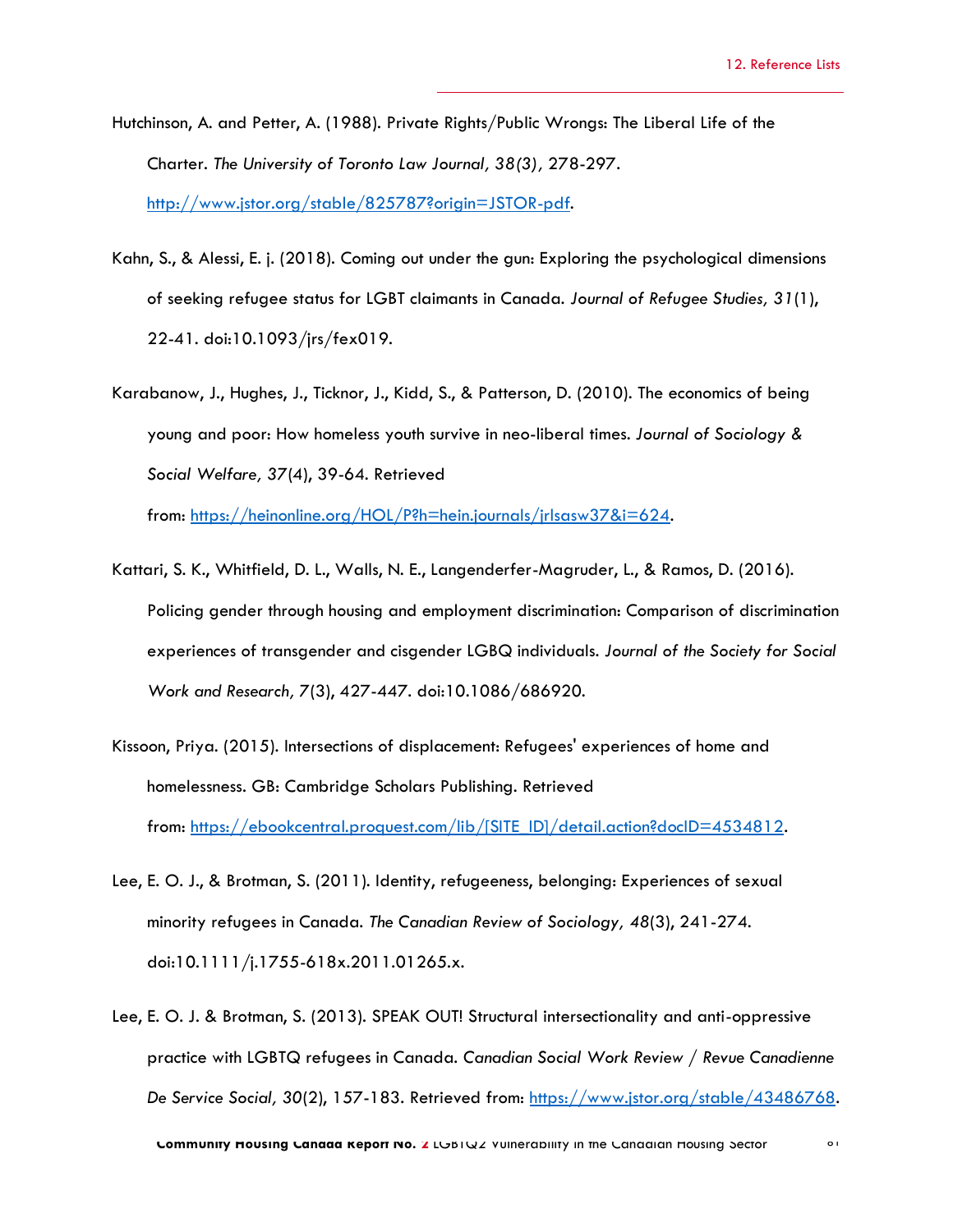- Li, M. J., Okafor, C. N., Gorbach, P. M., & Shoptaw, S. (2018). Intersecting burdens: Homophobic victimization, unstable housing, and methamphetamine use in a cohort of men of color who have sex with men. *Drug and Alcohol Dependence, 192*, 179-185. doi:10.1016/j.drugalcdep.2018.07.039.
- Logie, C. H., James, L., Tharao, W., & Loutfy, M. R. (2012). "We don't exist": A qualitative study of marginalization experienced by HIV‐positive lesbian, bisexual, queer and transgender women in Toronto, Canada. *Journal of the International AIDS Society, 15*(2), 1-11. doi:10.7448/IAS.15.2.17392.
- Lyons, T., Krüsi, A., Edgar, E., Machat, S., Kerr, T., & Shannon, K. (2019). The impacts of intersecting stigmas on health and housing experiences of queer women sex workers in Vancouver, Canada. *Journal of Homosexuality,* 1-16. doi:10.1080/00918369.2019.1694337.
- Maisel, J., & Ranahan, M. (2017). Beyond accessibility to universal design. Retrieved from: [https://www.wbdg.org/design-objectives/accessible/beyond-accessibility-universal](https://www.wbdg.org/design-objectives/accessible/beyond-accessibility-universal-design)[design.](https://www.wbdg.org/design-objectives/accessible/beyond-accessibility-universal-design)
- Matthews, P., Poyner, C., & Kjellgren, R. (2019). Lesbian, gay, bisexual, transgender and queer experiences of homelessness and identity: Insecurity and home(o)normativity. *International Journal of Housing Policy, 19*(2), 232-253. doi:10.1080/19491247.2018.1519341.
- McRuer, R. (2002). Compulsory able-bodiedness and queer/disabled existence. *Disability studies: Enabling the humanities* (pp. 88) Modern Language Association of America. Retrieved from: [http://gateway.proquest.com/openurl?ctx\\_ver=Z39.88-](http://gateway.proquest.com/openurl?ctx_ver=Z39.88-2003&xri:pqil:res_ver=0.2&res_id=xri:ilcs-us&rft_id=xri:ilcs:rec:abell:R03365752) [2003&xri:pqil:res\\_ver=0.2&res\\_id=xri:ilcs-us&rft\\_id=xri:ilcs:rec:abell:R03365752.](http://gateway.proquest.com/openurl?ctx_ver=Z39.88-2003&xri:pqil:res_ver=0.2&res_id=xri:ilcs-us&rft_id=xri:ilcs:rec:abell:R03365752)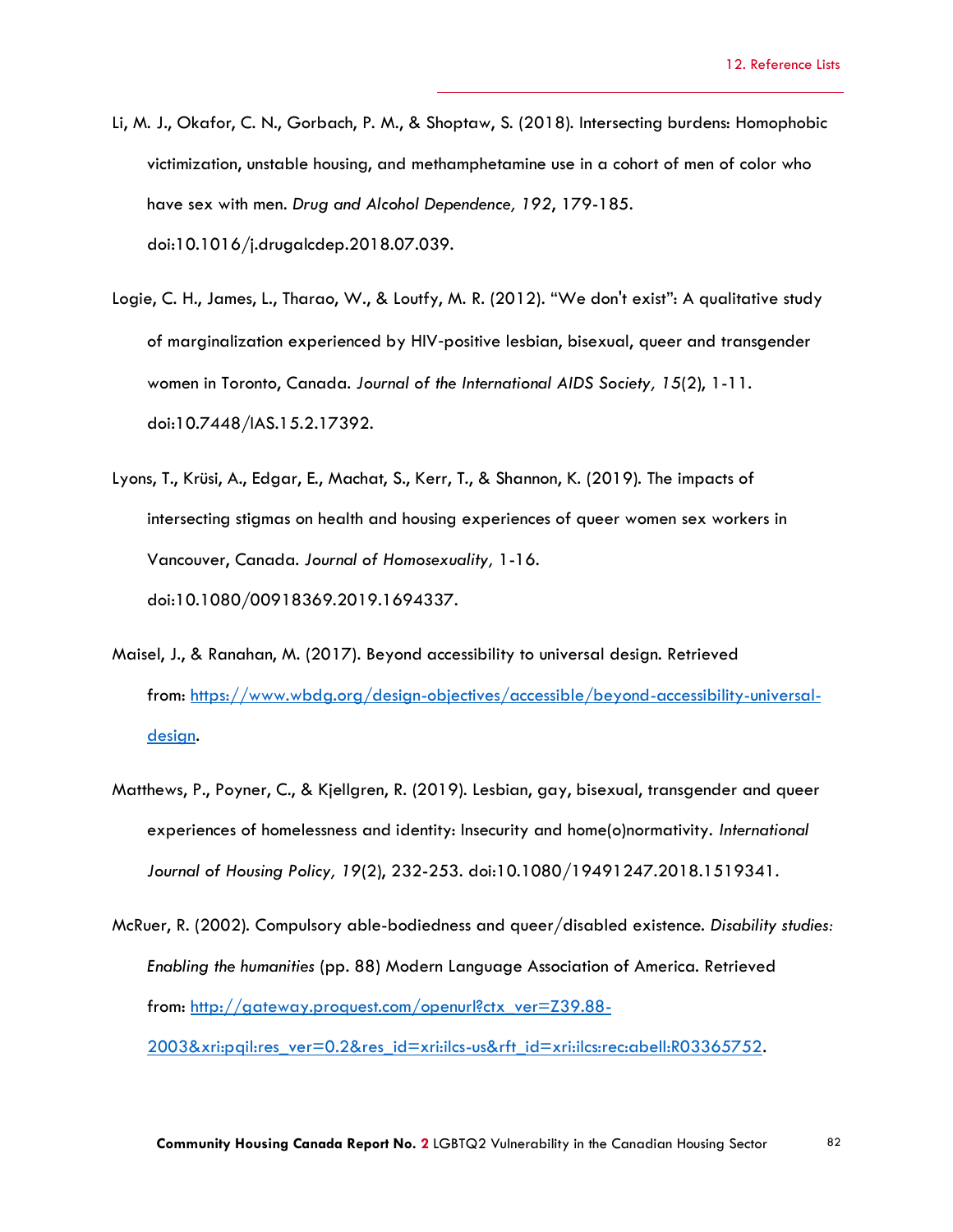- Mericle, A. A., Carrico, A. W., Hemberg, J., de Guzman, R., & Stall, R. (2020). Several common bonds: Addressing the needs of gay and bisexual men in LGBT-specific recovery housing. *Journal of Homosexuality, 67*(6), 793-815. doi:10.1080/00918369.2018.1555394.
- Murdie, R. (2008). Pathways to housing: The experiences of sponsored refugees and refugee claimants in accessing permanent housing in Toronto. *Journal of International Migration and Integration / Revue De L'Integration Et De La Migration Internationale, 9*(1), 81-101. doi:10.1007/s12134-008-0045-0.
- Murray, David A.B. (2014). Real queer: "Authentic" LGBT refugee claimants and homonationalism in the Canadian refugee system. *Anthropologica, 56*(1), 21-32. Retrieved from: [https://www.jstor.org/stable/24469638.](https://www.jstor.org/stable/24469638)
- Nash, C. J., & Gorman-Murray, A. (2015). Recovering the gay village: A comparative historical geography of urban change and planning in Toronto and Sydney. *Historical Geography, 43.* Retrieved from: [file:///C:/Users/jfeag/AppData/Local/Packages/Microsoft.MicrosoftEdge\\_8wekyb3](http://file/C:/Users/jfeag/AppData/Local/Packages/Microsoft.MicrosoftEdge_8wekyb3d8bbwe/TempState/Downloads/3188-6816-2-PB%20(1).pdf)

[d8bbwe/TempState/Downloads/3188-6816-2-PB%20\(1\).pdf.](http://file/C:/Users/jfeag/AppData/Local/Packages/Microsoft.MicrosoftEdge_8wekyb3d8bbwe/TempState/Downloads/3188-6816-2-PB%20(1).pdf)

Office of the Correctional Investigator. (2021). Indigenous People in Federal Custody Surpasses 30%: Correctional Investigator Issues Statement and Challenge. Retrieved from: [https://www.oci-bec.gc.ca/cnt/comm/press/press20200121-eng.aspx.](https://www.oci-bec.gc.ca/cnt/comm/press/press20200121-eng.aspx)

Office of the United Nations High Commissioner for Human Right. (2008). *Frequently asked questions on*

*economic, social*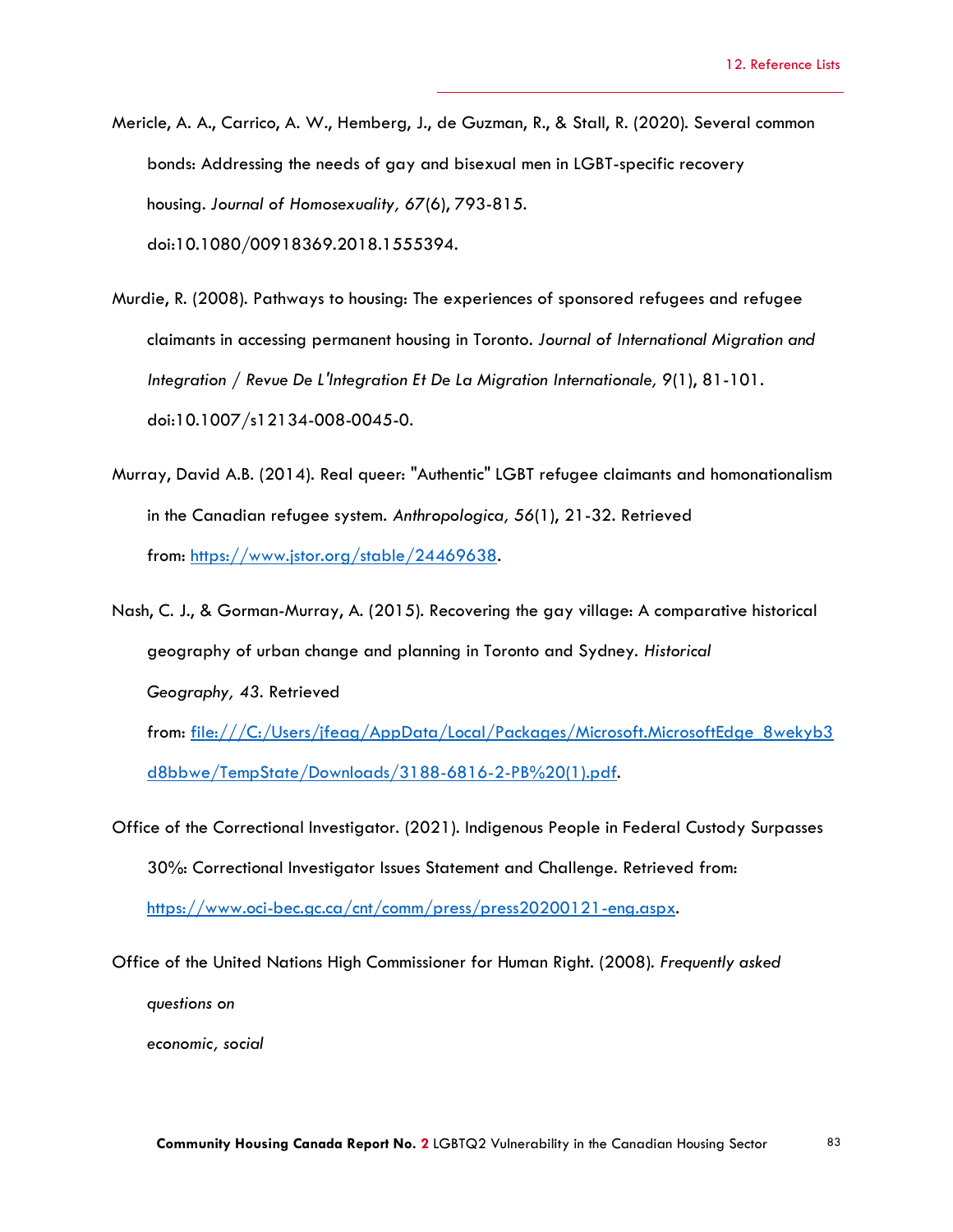*and cultural rights*. Retrieved

from: [https://www.ohchr.org/EN/Issues/ESCR/Pages/ESCRIndex.aspx.](https://www.ohchr.org/EN/Issues/ESCR/Pages/ESCRIndex.aspx)

Office of the United Nations High Commissioner for Human Rights. (2009). *The right to*

*adequate*

*housing.* Retrieved

from: [https://www.ohchr.org/documents/publications/fs21\\_rev\\_1\\_housing\\_en.pdf.](https://www.ohchr.org/documents/publications/fs21_rev_1_housing_en.pdf)

- Petering, R., La Motte-Kerr, W., Rhoades, H., & Wenzel, S. (2019). Changes in physical assault among adults moving into permanent supportive housing. *Journal of Interpersonal Violence,* 1- 10. Retrieved from [https://www.ncbi.nlm.nih.gov/pubmed/31044645.](https://www.ncbi.nlm.nih.gov/pubmed/31044645)
- Philo, C. (2005). The geographies that wound. *Population, Space and Place, 11*(6), 441-454. doi:10.1002/psp.400.
- Rembis, M. (2014). The new asylums: Madness and mass incarceration in the neoliberal era. In L. Ben-Moshe, C. Chapman & A. Carey (Eds.), *Disability Incarcerated: Imprisonment and disability in the United states and Canada* (pp. 139-159) Palgrave Macmillan.
- Ross, B., & Sullivan, R. (2012). Tracing lines of horizontal hostility: How sex workers and gay activists battled for space, voice, and belonging in Vancouver, 1975– 1985. *Sexualities, 15*(5-6), 604-621. doi:10.1177/1363460712446121.

SAGE. (2020). *Advocating for LGBT Seniors/Fighting for LGBT Rights*. [https://www.sageusa.org/.](https://www.sageusa.org/)

SAGE. (2020). *About Us*. [https://www.sageusa.org/what-we-do/.](https://www.sageusa.org/what-we-do/)

SAGE. (2020). *National Resource Center on LGBT Aging*. [https://www.sageusa.org/what-we](https://www.sageusa.org/what-we-do/national-resource-center-on-lgbt-aging/)[do/national-resource-center-on-lgbt-aging/.](https://www.sageusa.org/what-we-do/national-resource-center-on-lgbt-aging/)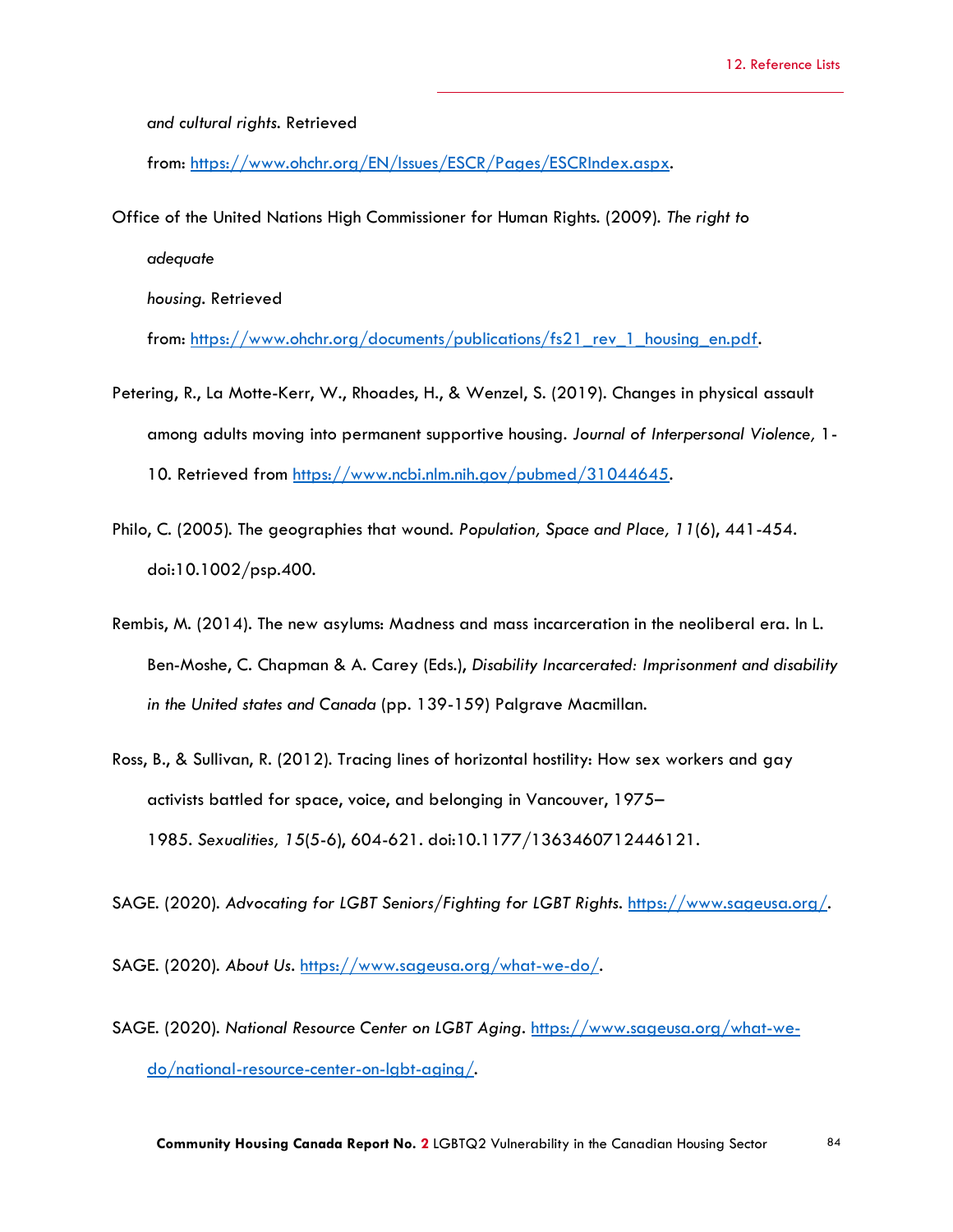- SAGE. (2020). *National LGBT Elder Housing Initiative*. [https://www.sageusa.org/what-we](https://www.sageusa.org/what-we-do/national-lgbt-housing-initiative/)[do/national-lgbt-housing-initiative/.](https://www.sageusa.org/what-we-do/national-lgbt-housing-initiative/)
- SAGE. (2020). *NYC Services and Centers*. [https://www.sageusa.org/what-we-do/nyc-services](https://www.sageusa.org/what-we-do/nyc-services-centers/)[centers/.](https://www.sageusa.org/what-we-do/nyc-services-centers/)
- SAGE. (2019). *Staff Development/Training*. [https://www.sageusa.org/what-we-do/nyc-services](https://www.sageusa.org/what-we-do/nyc-services-centers/)[centers/.](https://www.sageusa.org/what-we-do/nyc-services-centers/)
- SAGE. (2020). *SAGE National LGBT Elder Hotline*. [https://www.sageusa.org/what-we-do/sage](https://www.sageusa.org/what-we-do/sage-national-lgbt-elder-hotline/)[national-lgbt-elder-hotline/.](https://www.sageusa.org/what-we-do/sage-national-lgbt-elder-hotline/)
- SAGE. *Understanding the Affordable Housing Development Process: A Primer for LGBT Aging Providers*. SAGE. [https://www.sageusa.org/resource-posts/understanding-the-affordable](https://www.sageusa.org/resource-posts/understanding-the-affordable-housing-development-process-a-primer-for-lgbt-aging-providers/)[housing-development-process-a-primer-for-lgbt-aging-providers/.](https://www.sageusa.org/resource-posts/understanding-the-affordable-housing-development-process-a-primer-for-lgbt-aging-providers/)
- Slater, T. (2006). The eviction of critical perspectives from gentrification research. *International Journal of Urban and Regional Research, 30*(4), 737-757. doi:10.1111/j.1468- 2427.2006.00689.x.
- Stadler, S. L. (2019). *Housing first programs in Alberta and the right to housing.* Retrieved from: [https://era.library.ualberta.ca/items/afd70f92-a377-4c69-bc17-d12ba6ed65b9.](https://era.library.ualberta.ca/items/afd70f92-a377-4c69-bc17-d12ba6ed65b9)
- Sullivan, K. M. (2014). Acceptance in the domestic environment: The experience of senior housing for lesbian, gay, bisexual, and transgender seniors. *Journal of Gerontological Social Work: Lesbian, Gay, Bisexual, and Transgender (LGBT) Aging: The Role of Gerontological Social Work, 57*(2-4), 235-250. doi:10.1080/01634372.2013.867002.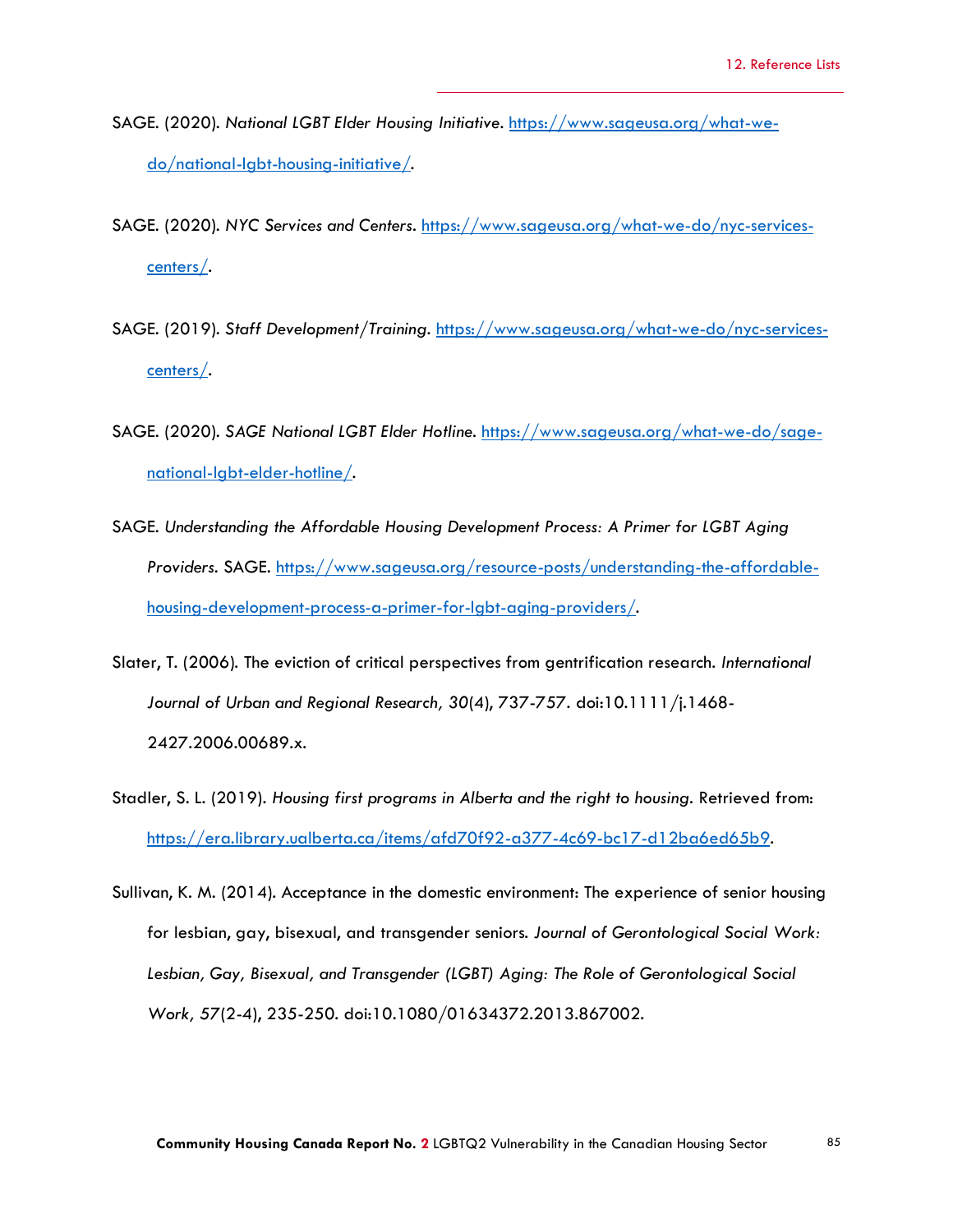- Tanasescu, A., Classens, M., & Turner, D. (2009). *Hidden in plain sight: The housing challenges of newcomers in Calgary,* Calgary Homeless Foundation. Retrieved from: [https://deslibris.ca/ID/226691.](https://deslibris.ca/ID/226691)
- Teengs, D. O., & Travers, R. (2006). "River of life, rapids of change": Understanding HIV vulnerability among two-spirit youth who migrate to Toronto, *Health Sciences Faculty Publications,* 17-28. Retrieved from: [https://scholars.wlu.ca/hesc\\_faculty/2/.](https://scholars.wlu.ca/hesc_faculty/2/)
- United Nations. (2019). *Born Free and Equal: Sexual Orientation, Gender Identity and Sex Characteristics in Human Rights Law*. Retrieved from: [https://www.ohchr.org/Documents/Publications/Born\\_Free\\_and\\_Equal\\_WEB.pdf.](https://www.ohchr.org/Documents/Publications/Born_Free_and_Equal_WEB.pdf)
- Vink, C., & Ball, J. (2017). Neither voluntary nor inevitable: Hidden homelessness among newcomers in York region, 1-35. Retrieved from: [https://www.homelesshub.ca/sites/default/files/attachments/Neither%20Voluntary%2](https://www.homelesshub.ca/sites/default/files/attachments/Neither%20Voluntary%20Nor%20Inevitable%20-%20Hidden%20Homelessness%20Among%20Newcomers%20in%20York%20Region%20-%20Final%20Report.pdf) [0Nor%20Inevitable%20-](https://www.homelesshub.ca/sites/default/files/attachments/Neither%20Voluntary%20Nor%20Inevitable%20-%20Hidden%20Homelessness%20Among%20Newcomers%20in%20York%20Region%20-%20Final%20Report.pdf) [%20Hidden%20Homelessness%20Among%20Newcomers%20in%20York%20Region%20-](https://www.homelesshub.ca/sites/default/files/attachments/Neither%20Voluntary%20Nor%20Inevitable%20-%20Hidden%20Homelessness%20Among%20Newcomers%20in%20York%20Region%20-%20Final%20Report.pdf) [%20Final%20Report.pdf.](https://www.homelesshub.ca/sites/default/files/attachments/Neither%20Voluntary%20Nor%20Inevitable%20-%20Hidden%20Homelessness%20Among%20Newcomers%20in%20York%20Region%20-%20Final%20Report.pdf)
- Waite, L. (2009). A place and space for a critical geography of precarity? *Geography Compass, 3*(1), 412-433. doi:10.1111/j.1749-8198.2008.00184.x.
- Walls, N. E., & Bell, S. (2011). Correlates of engaging in survival sex among homeless youth and young adults. *The Journal of Sex Research, 48*(5), 423-436. doi:10.1080/00224499.2010.501916.
- Wayland, S. V. (2007). *The housing needs of immigrants and refugees in Canada*, Canadian Housing and Renewal Association. Retrieved from: [https://deslibris.ca/ID/243886.](https://deslibris.ca/ID/243886)